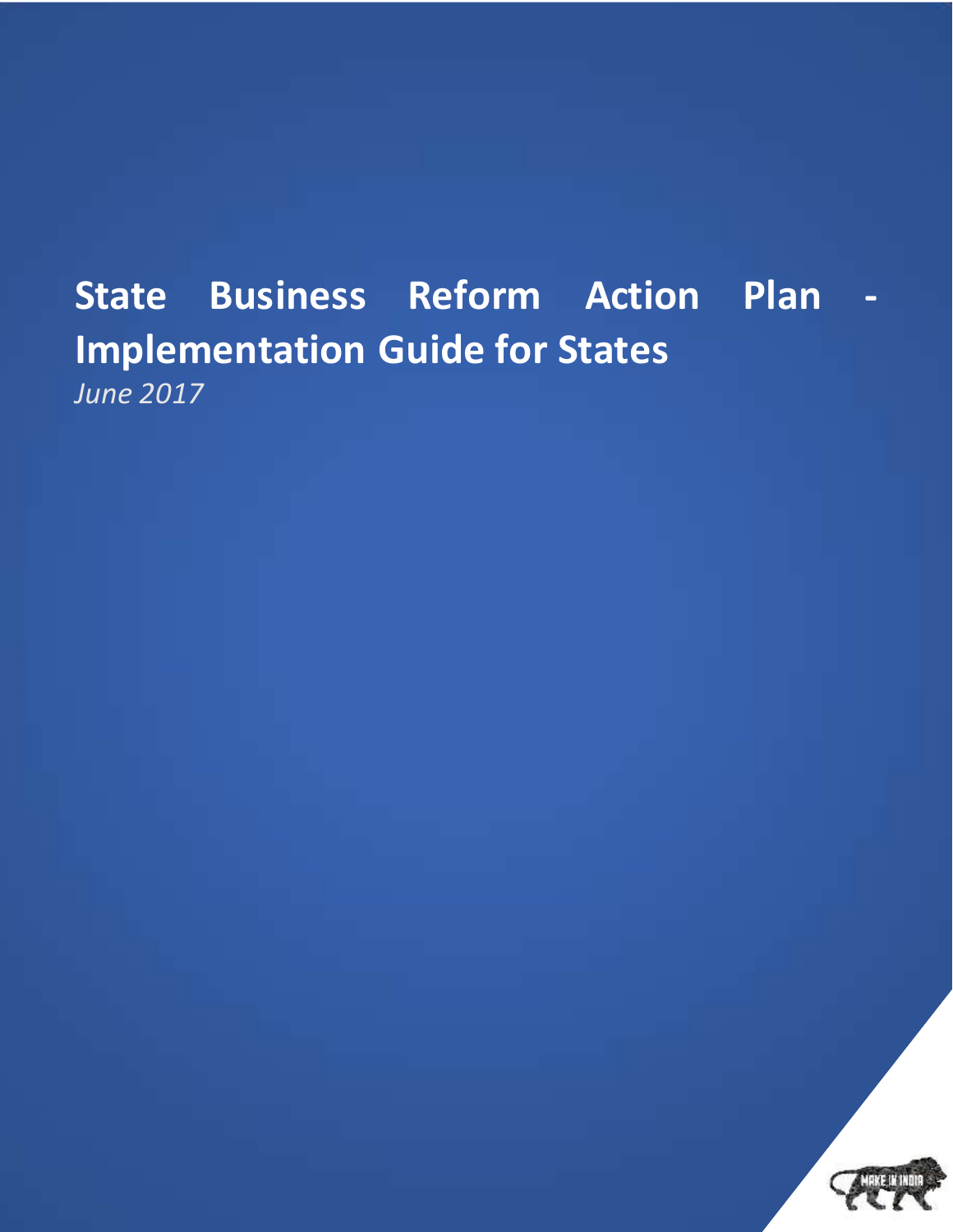# **Contents**

| 3. Approval of plan and permission to construct/extend/or take into use any building as a factory |  |
|---------------------------------------------------------------------------------------------------|--|
|                                                                                                   |  |
|                                                                                                   |  |
|                                                                                                   |  |
| 7. License and renewal of license for contractors under provision of The Contracts Labour         |  |
|                                                                                                   |  |
| 9. Registration of principal employer's establishment under provision of The Contracts Labour     |  |
| 10. Registration under The Building and Other Construction Workers (Regulation of                 |  |
| 11. Registration of establishment under the Inter State Migrant Workmen (RE&CS) Act, 1979 16      |  |
|                                                                                                   |  |
|                                                                                                   |  |
|                                                                                                   |  |
|                                                                                                   |  |
|                                                                                                   |  |
|                                                                                                   |  |
| 18. Inspection by Building Proposal Office/ relevant agency as part of obtaining construction     |  |
| 19. Inspection by Appropriate Authority for felling trees (prior to commencement of               |  |
| 20. Inspection by Building Proposal Office/ relevant agency as part of obtaining                  |  |
| 21. Compliance Inspection under The Equal Remuneration Act, 1976  26                              |  |
|                                                                                                   |  |
|                                                                                                   |  |

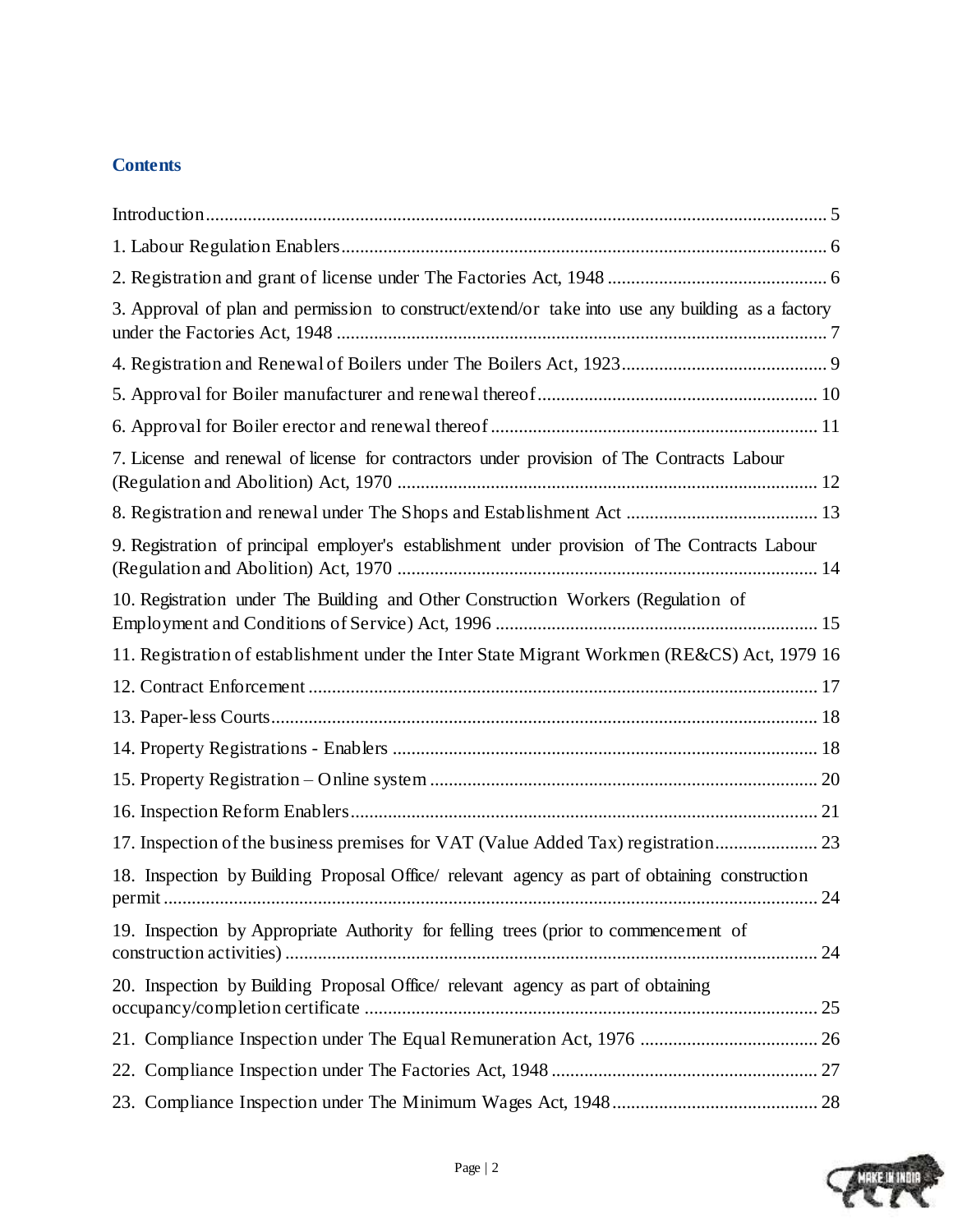| 24. Compliance Inspection under The Shops and Establishments Act (as applicable)  29          |  |
|-----------------------------------------------------------------------------------------------|--|
|                                                                                               |  |
|                                                                                               |  |
|                                                                                               |  |
| 28. Compliance Inspection under The Contract Labour (Regulation and Abolition) Act, 197033    |  |
| 29. Compliance Inspection under The Water (Prevention and Control of Pollution) Act, 197434   |  |
| 30. Compliance Inspection under The Air (Prevention and Control of Pollution) Act, 1981  35   |  |
|                                                                                               |  |
|                                                                                               |  |
|                                                                                               |  |
|                                                                                               |  |
|                                                                                               |  |
|                                                                                               |  |
|                                                                                               |  |
| 38. NOC for tree felling from Tree Authority/ Appropriate Authority (prior to commencement of |  |
|                                                                                               |  |
| 40. NOC for Fire Department (prior to commencement of construction activities) 47             |  |
|                                                                                               |  |
| 42. Consent to Establish under the Water (Prevention and Control of Pollution) Act, 1974  49  |  |
| 43. Consent to Establish under the Air (Prevention and Control of Pollution) Act, 1981  50    |  |
| 44. Authorization under the Hazardous and Other Wastes (Management and Transboundary          |  |
| 45. Consent to Operate under the Water (Prevention and Control of Pollution) Act, 1974  51    |  |
| 46. Consent to Operate under the Air (Prevention and Control of Pollution) Act, 1981 52       |  |
|                                                                                               |  |
|                                                                                               |  |
|                                                                                               |  |
|                                                                                               |  |
|                                                                                               |  |
|                                                                                               |  |
|                                                                                               |  |

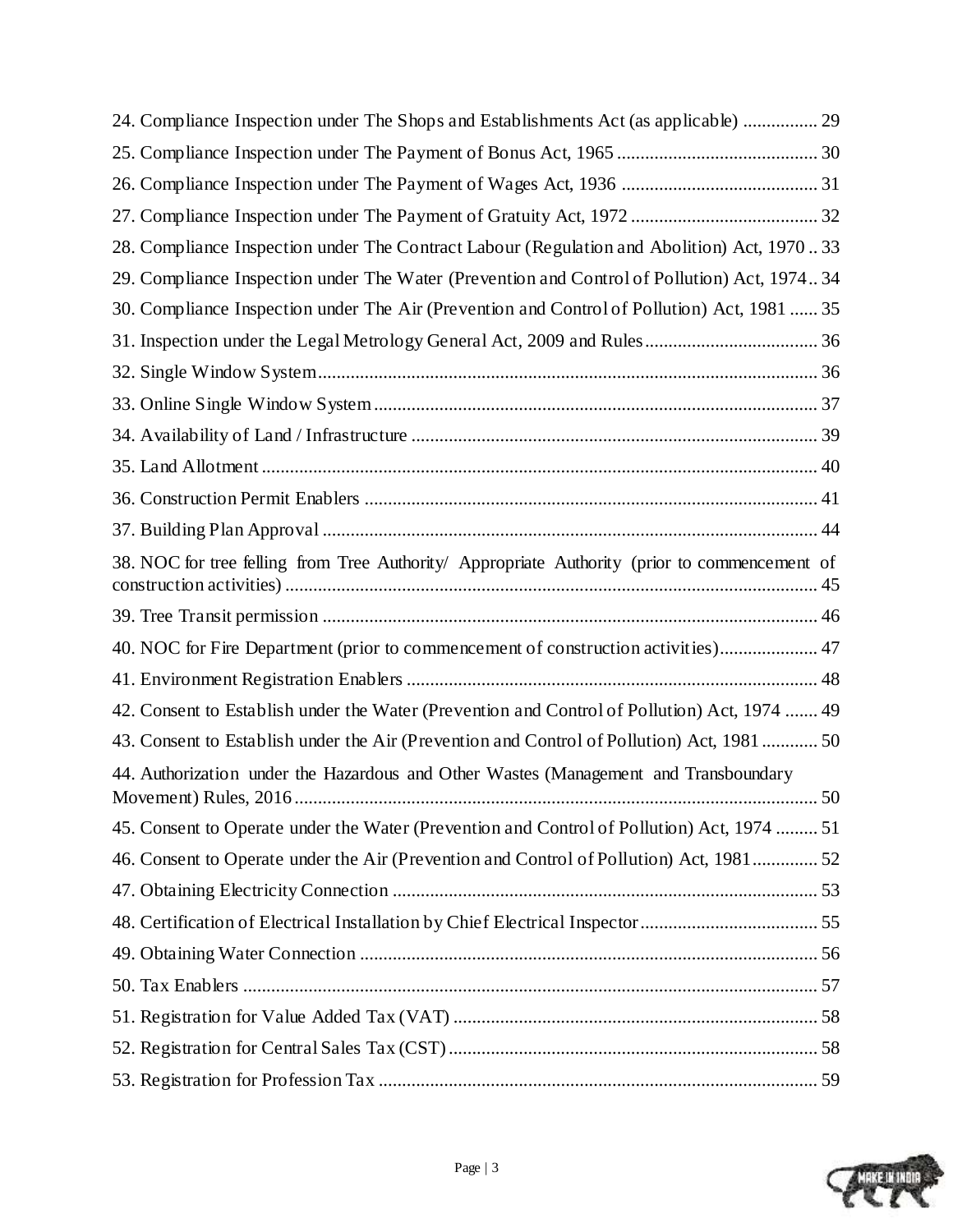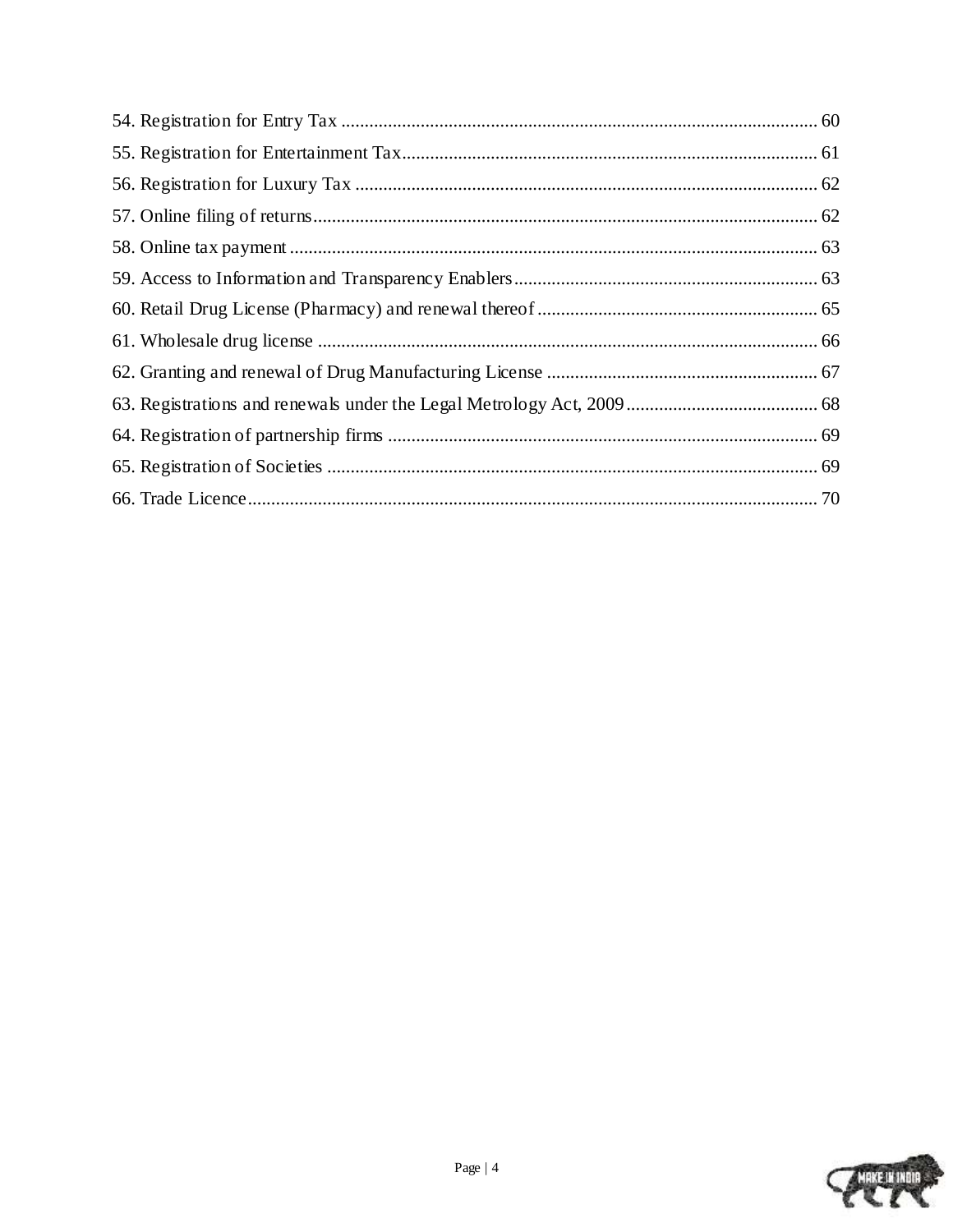### <span id="page-4-0"></span>**Introduction**

This guide has been produced to support states in implementing the Business Reform Action Plan for States and UTs 2017, circulated by DIPP to all state Governments on 13<sup>th</sup> April 2017.

This guide is intended to strategically discuss the intended objective and end-result envisioned in each of the 405 action points identified in the Business Reform Action Plan. It is our hope that the guide will allow states to understand in depth what is required for full implementation, so that they can identify the reforms that should be undertaken to achieve the objectives of the Action Plan.

The end results envisioned for each question have been developed based on a mix of global best practice as well as initiatives already underway by states in India. There is therefore tremendous scope to learn from each other"s experiences and design effective reforms that can make it easier for business to start and operate in India.

DIPP will support state implementation efforts by sharing lessons and knowledge on national good practices already in place in various states, so that we can together reform and improve the regulatory environment surrounding business in India.

This guide is divided into 12 sections, each focusing on the 12 areas of the Business Reform Action Plan. In some cases, questions on similar topics have been reorganized into distinct thematic groups to support the discussion on the topic. The original question numbers are retained and specified in each case.

### **General Instructions**

- Wherever a response to a reform point is N/A, supporting documentation such as notification etc. should be provided as evidence.
- In case of uploading of multiple documents, a single integrated document combining all should be provided.
- Public Service Delivery Guarantee Act has to be passed for defining timelines wherever applicable. Any notification or order from the state as evidence shall not suffice as it is not binding.
- States/UTs shall double check all the evidences (i.e. links and documents) before and after uploading to make sure that they are valid and functional.

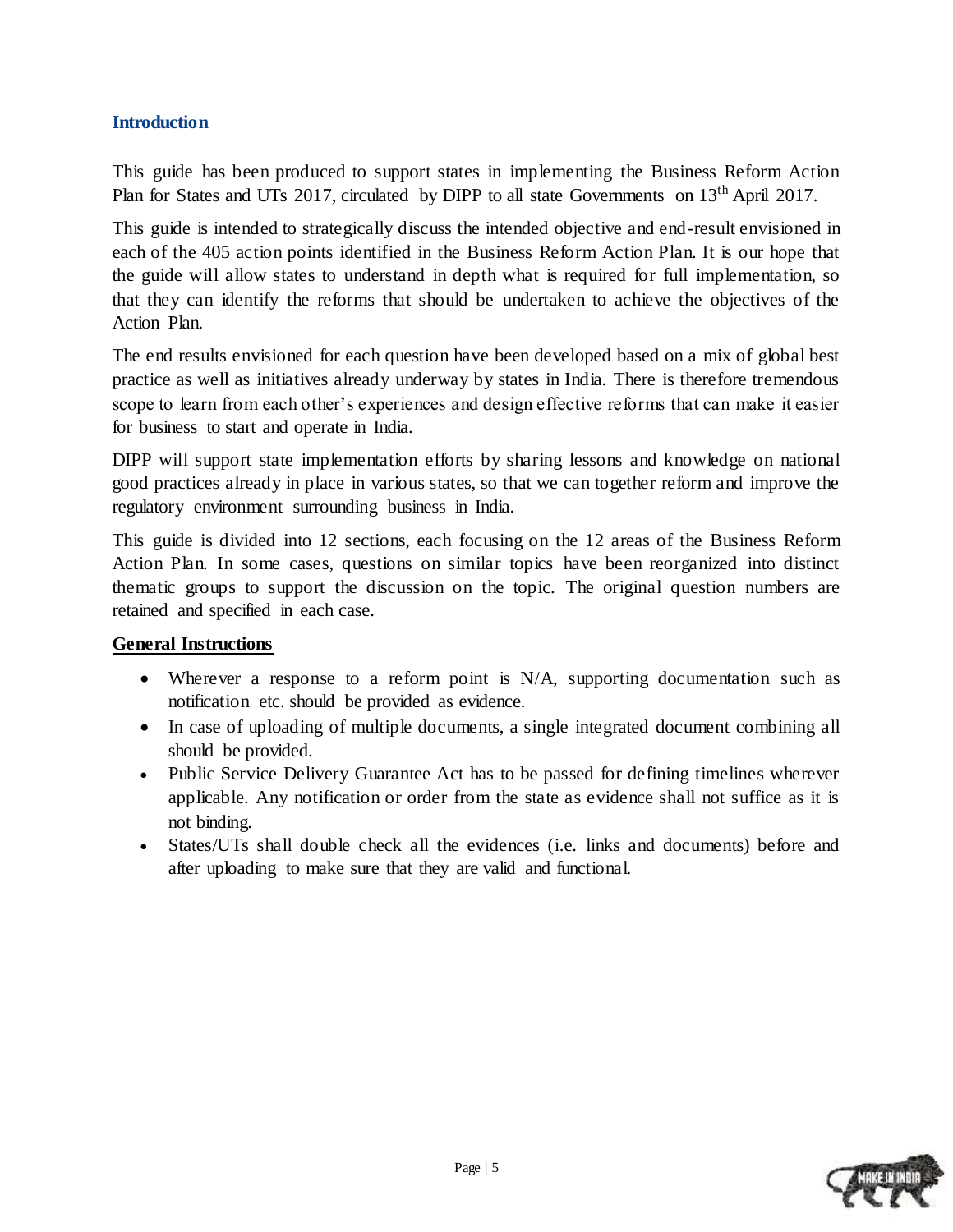### <span id="page-5-0"></span>**1. Labour Regulation Enablers**

#### **Recommendation** 1:

Mandate online filing of single integrated return and applicable payments under all Labour Laws

Labour departments are tasked with implementing and ensuring compliance under more than 40 different laws, and most, if not all, of these laws require the submission of returns and payment annually. If these returns are not integrated and made online, the burden on both the business and the Labour department can be very high. The business may have to submit multiple returns containing the same information and pay at different point of time. Simultaneously, the department must manage multiple returns for the same firm every year and keep account of payment against each return. From the business owner"s perspective, a single online integrated return under all Labour laws would greatly reduce the regulatory burden. From the department's perspective, a single online integrated return will make it easier to capture data on the firm, while also ensuring that it can use the data more effectively for developing effective risk profiles for inspections. A single integrated return along with online filing is also a prerequisite for building an effective online return filing system and its underlying database.

#### **Recommendation** 2:

Introduce a provision for self-certification /third party certification for boilers during use u/s 34(3) of the Boilers Act, 1923, by persons having requisite qualification and experience

In the case of inspections with a safety dimension, i.e. the case of the boilers, inspections can be substituted with third-party certifications. To enable this, the state must not only issue a notification, but also lay out criteria for accreditation and empanelment of third-party service providers, as well as clearly lay out that, in the event of an accident, the liability falls equally upon the entrepreneur and the certifying authority. A draft notification with reference to third-party certification of boilers has already been circulated to states by DIPP, so that states can easily adapt and issue the notification.

#### **Recommendation** 3:

Introduce a provision for issuing Factory License and all subsequent renewals with validity of 10 years or more Similar to the case of environmental licenses, factory licenses can also be issued for a longer validity, subject to no changes in the factory plan. Reregistration can be mandated in the case of changes, and this provision can be built in to the certificate itself. Random checks and audits to ensure that the factory conforms to the plan originally submitted can be carried out, thus reducing the burden on states to inspect every single factory prior to certification. Provision for issuing Factory License for 10 years or more may be implemented through a notification.

#### **Recommendation** 4:

Eliminate the requirement of inspection prior to registration under the Shops and Establishment Act and ensure that the registration is granted within one day from the date of application

The registration under Shops and Establishment Act of the State is often a prerequisite for businesses to start a business to truly begin its operations. Therefore, delays in issuing this certificate may lead to delays in the business"s establishment and operations, thereby reducing the ability of the business to get operational in terms of getting bank loans, employ workers and generate incomes. Eliminating the requirement of inspection prior to registration and providing this registration in a timely manner may help reduce this burden significantly.

However, should the state choose to do so, it is necessary to put in place this commitment through a written notification mandating registration certificate to be issued in 1 day from date of application, and to ensure that any online systems for these registrations are equipped to allow this to happen in a timely manner.

### <span id="page-5-1"></span>**2. Registration and grant of license under The Factories Act, 1948**

| <b>Recommendation</b> 5: |  |  | <b>Recommendation</b> 6:                                                                           |
|--------------------------|--|--|----------------------------------------------------------------------------------------------------|
|                          |  |  | Publish information about the procedure and Define clear timelines mandated through the Public     |
|                          |  |  | comprehensive list of documents on the Department's Service Delivery Guarantee Act (or equivalent) |

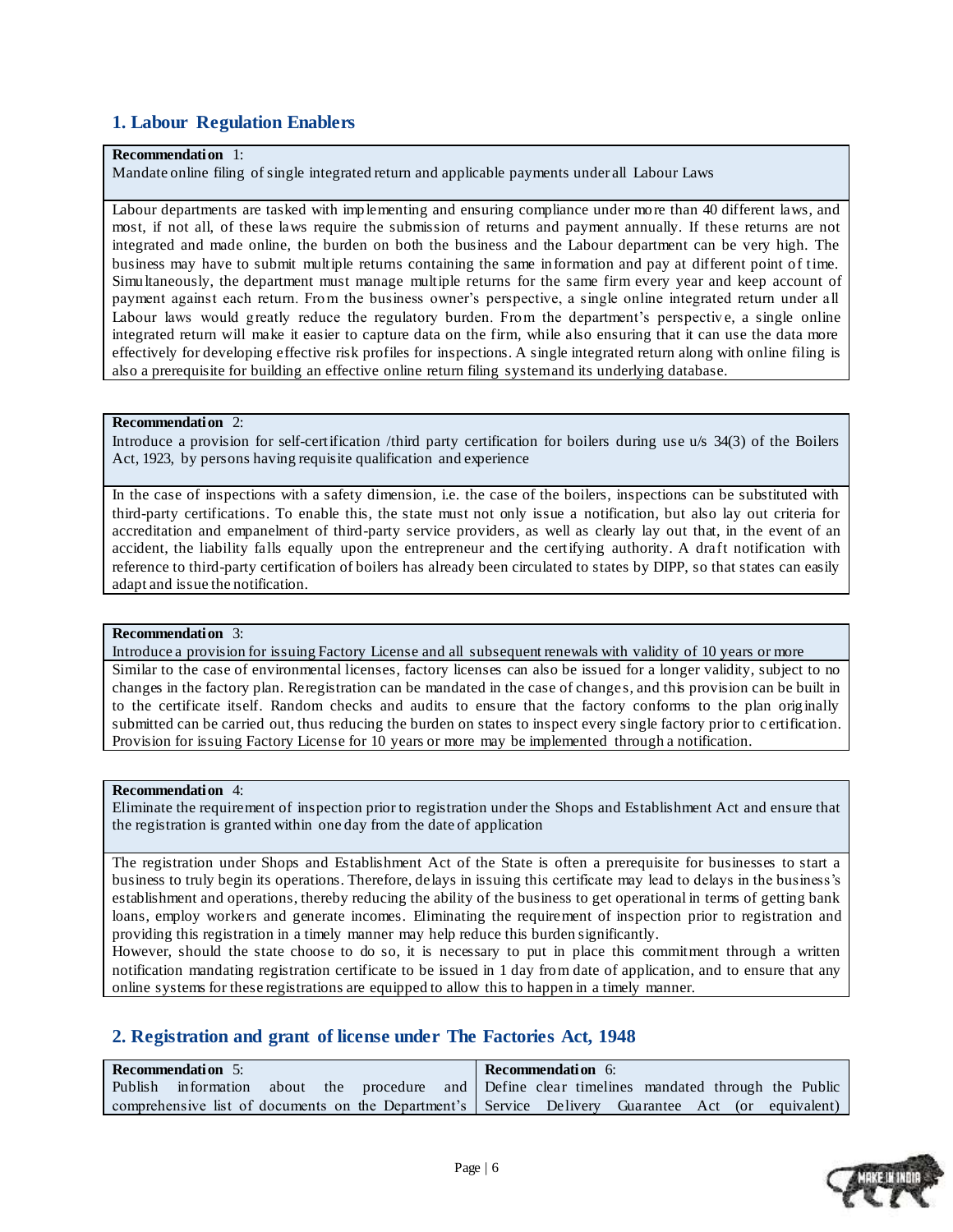| web site<br>legislation for approval of complete Application                                               |  |
|------------------------------------------------------------------------------------------------------------|--|
| <b>Recommendation</b> 7:<br><b>Recommendation</b> 8:                                                       |  |
| Design and implement a system that allows online<br>Ensure that the system allows users to download the    |  |
| application submission, payment, tracking and<br>final signed approval certificate from the online portal. |  |
| monitoring without the need for a physical touch point                                                     |  |
| for document submission and verification and mandate                                                       |  |
| that all applications are submitted online                                                                 |  |

**Recommendation** 9: Allow third parties to easily verify approval certificates in the public domain

The ideal system covered by these questions includes the following criteria:

- The detailed procedure covering all applicable steps, from application submission to application approval, is published online on department's website. It may be supplemented with process maps if available; in any case, the details should be published explicitly and should not refer to Acts or rules.
- A comprehensive list of the documents that need to be submitted as part of the application is inc luded on the website.
- Clear timelines are mandated through a Public Service Guarantee Act (or equivalent Act)
	- The application to be made mandatorily online, through a portal with the following features:
		- o Entrepreneurs should be able to fill out and submit the application form online;
		- o The user can pay all associated fees online;
		- o Once submitted, the applications are processed and approved by each licensing agency online, and not through a manual or hard copy process;
		- o The user can track the status of his applications online using the portal; and
		- $\circ$  Once approved, the user can obtain the approval or registration certificate online through the portal.
- There are no physical touch-points in the application process. This means that entrepreneurs are not required to physically present and submit all documents for verification before the certificate is issued. Instead, entrepreneurs can use digital signature certificates to submit their documents through the online system.
- Once approval is obtained, the signed certificate either digitally signed or signed manually and scanned should be made available for download from the website by the user.
- Third parties/other users such as Other Government Agencies, Banks, etc. should be able to check the authenticity of the document online, using the certificate number or other unique reference, by visiting the portal. Current/valid issued certificates or granted approval should be made available in the public domain for third party.

### <span id="page-6-0"></span>**3. Approval of plan and permission to construct/extend/or take into use any building as a factory under the Factories Act, 1948**

| <b>Recommendation</b> 10:<br>Publish information<br>about<br>the procedure<br>and<br>comprehensive list of documents on the Department's<br>web site                                                                                                                                           | <b>Recommendation</b> 11:<br>Define clear timelines mandated through the Public<br>Service Delivery Guarantee Act (or equivalent)<br>legislation for approval of complete Application |  |
|------------------------------------------------------------------------------------------------------------------------------------------------------------------------------------------------------------------------------------------------------------------------------------------------|---------------------------------------------------------------------------------------------------------------------------------------------------------------------------------------|--|
| <b>Recommendation</b> 12:<br>Design and implement a system that allows online<br>application submission, payment, tracking and<br>monitoring without the need for a physical touch point<br>for document submission and verification and mandate<br>that all applications are submitted online | <b>Recommendation</b> 13:<br>Ensure that the system allows users to download the<br>final signed approval certificate from the online portal.                                         |  |
| <b>Recommendation</b> 14: Allow third parties to easily verify approval certificates in the public domain                                                                                                                                                                                      |                                                                                                                                                                                       |  |

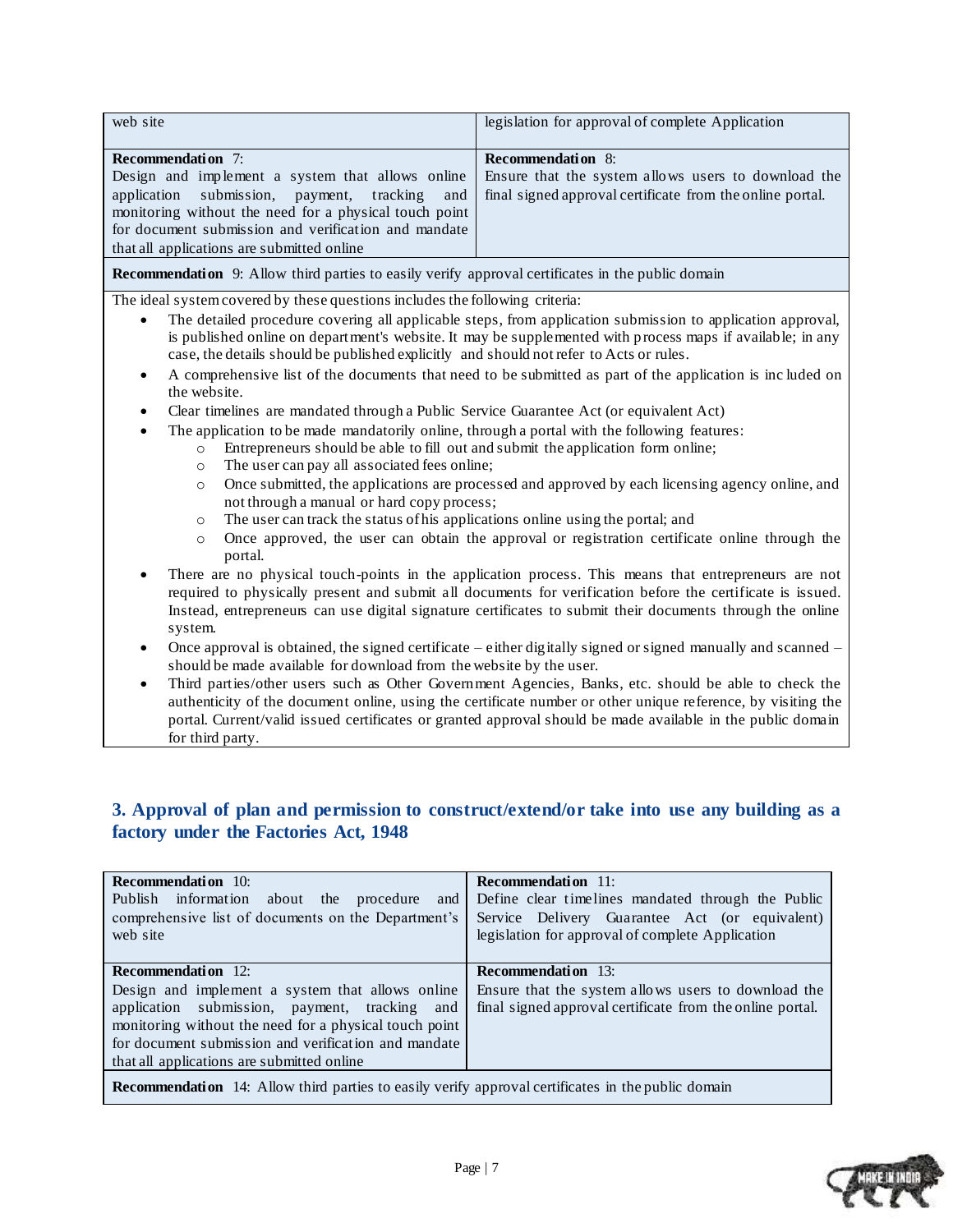- The detailed procedure covering all applicable steps, from application submission (online/offline, inspection etc.) to application approval, is published online on department's website. The procedure should clearly highlight the step by step movement of the application within the department. It may be supplemented with process maps if available; in any case, the details should be published explicitly and should not refer to Acts or rules.
- A comprehensive list of the documents that need to be submitted as part of the application is included on the website.
- Clear timelines are mandated through a Public Service Guarantee Act (or equivalent Act). The timelines should be highlighted clearly on the portal along with the notification.
- The application to be made mandatorily online, through a portal with the following features:
	- o Entrepreneurs should be able to fill out and submit the application form online;
		- o The user can pay all associated fees online;
		- o Once submitted, the applications are processed and approved by each licensing agency online, and not through a manual or hard copy process;
		- o The user can track the status of his applications online using the portal; and
		- o Once approved, the user can obtain the approval or registration certificate online through the portal.
- There are no physical touch-points in the application process. This means that entrepreneurs are not required to physically present and submit all documents for verification before the certificate is issued. Instead, entrepreneurs can use digital signature certificates to submit their documents through the on line system.
- Once approval is obtained, the signed certificate either digitally signed or signed manually and scanned – should be made available for download from the website by the user.
- Third parties/other users such as Other Government Agencies, Banks, etc. should be able to check the authenticity of the document online, using the certificate number or other unique reference, by visiting the portal. Current/valid issued certificates or granted approval should be made available in the public domain for third party.

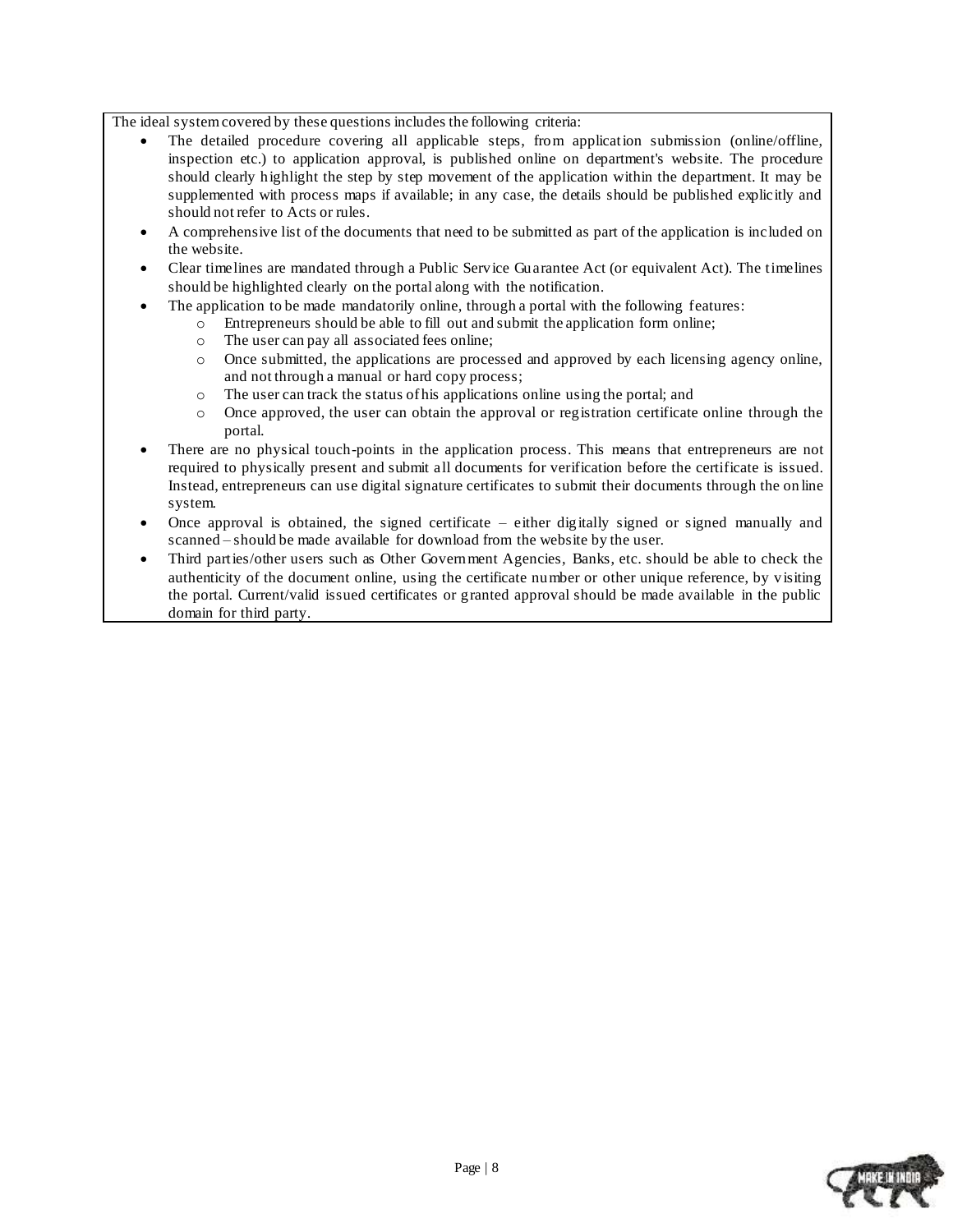# <span id="page-8-0"></span>**4. Registration and Renewal of Boilers under The Boilers Act, 1923**

| <b>Recommendation</b> 15:<br>Publish information<br>about<br>the<br>procedure<br>and<br>comprehensive list of documents on the Department's<br>web site                                                                                                                                                                                                                                                                                                                                                                                                                                                                                                                                                                                                                                                                                                                                                                                                                                                                                                                                                                                                                                                                                                                                                                                                                                                                                                                                                                                                                                                                                                                                                                                                                                                                                                                                                                                                                                                                                                                                                                                                                                                                                                                                                                                                                                                                                                                                                                                                                   | <b>Recommendation</b> 16:<br>Define clear timelines mandated through the Public<br>Service Delivery Guarantee Act (or equivalent)<br>legislation for approval of complete Application |  |
|---------------------------------------------------------------------------------------------------------------------------------------------------------------------------------------------------------------------------------------------------------------------------------------------------------------------------------------------------------------------------------------------------------------------------------------------------------------------------------------------------------------------------------------------------------------------------------------------------------------------------------------------------------------------------------------------------------------------------------------------------------------------------------------------------------------------------------------------------------------------------------------------------------------------------------------------------------------------------------------------------------------------------------------------------------------------------------------------------------------------------------------------------------------------------------------------------------------------------------------------------------------------------------------------------------------------------------------------------------------------------------------------------------------------------------------------------------------------------------------------------------------------------------------------------------------------------------------------------------------------------------------------------------------------------------------------------------------------------------------------------------------------------------------------------------------------------------------------------------------------------------------------------------------------------------------------------------------------------------------------------------------------------------------------------------------------------------------------------------------------------------------------------------------------------------------------------------------------------------------------------------------------------------------------------------------------------------------------------------------------------------------------------------------------------------------------------------------------------------------------------------------------------------------------------------------------------|---------------------------------------------------------------------------------------------------------------------------------------------------------------------------------------|--|
| Recommendation 17:<br>Design and implement a system that allows online<br>submission, payment, tracking<br>application<br>and<br>monitoring without the need for a physical touch point<br>for document submission and verification and mandate<br>that all applications are submitted online                                                                                                                                                                                                                                                                                                                                                                                                                                                                                                                                                                                                                                                                                                                                                                                                                                                                                                                                                                                                                                                                                                                                                                                                                                                                                                                                                                                                                                                                                                                                                                                                                                                                                                                                                                                                                                                                                                                                                                                                                                                                                                                                                                                                                                                                             | Recommendation 18:<br>Ensure that the system allows users to download the<br>final signed approval certificate from the online portal.                                                |  |
|                                                                                                                                                                                                                                                                                                                                                                                                                                                                                                                                                                                                                                                                                                                                                                                                                                                                                                                                                                                                                                                                                                                                                                                                                                                                                                                                                                                                                                                                                                                                                                                                                                                                                                                                                                                                                                                                                                                                                                                                                                                                                                                                                                                                                                                                                                                                                                                                                                                                                                                                                                           |                                                                                                                                                                                       |  |
| <b>Recommendation</b> 19: Allow third parties to easily verify approval certificates in the public domain<br>The ideal system covered by these questions includes the following criteria:<br>The detailed procedure covering all applicable steps, from application submission (online/offline, inspection<br>etc.) to application approval, is published online on department's website. The procedure should clearly<br>highlight the step by step movement of the application within the department. It may be supplemented with<br>process maps if available; in any case, the details should be published explicitly and should not refer to Acts<br>or rules.<br>A comprehensive list of the documents that need to be submitted as part of the application is included on the<br>$\bullet$<br>website.<br>Clear timelines are mandated through a Public Service Guarantee Act (or equivalent Act). The timelines<br>٠<br>should be highlighted clearly on the portal along with the notification.<br>The application to be made mandatorily online, through a portal with the following features:<br>Entrepreneurs should be able to fill out and submit the application form online;<br>$\circ$<br>The user can pay all associated fees online;<br>$\circ$<br>Once submitted, the applications are processed and approved by each licensing agency online, and<br>$\circ$<br>not through a manual or hard copy process;<br>The user can track the status of his applications online using the portal; and<br>$\circ$<br>Once approved, the user can obtain the approval or registration certificate online through the portal.<br>$\circ$<br>There are no physical touch-points in the application process. This means that entrepreneurs are not required<br>to physically present and submit all documents for verification before the certificate is issued. Instead,<br>entrepreneurs can use digital signature certificates to submit their documents through the online system.<br>Once approval is obtained, the signed certificate – either digitally signed or signed manually and scanned –<br>$\bullet$<br>should be made available for download from the website by the user.<br>Third parties/other users such as Other Government Agencies, Banks, etc. should be able to check the<br>$\bullet$<br>authenticity of the document online, using the certificate number or other unique reference, by visiting the<br>portal. Current/valid issued certificates or granted approval should be made available in the public domain<br>for third party. |                                                                                                                                                                                       |  |
|                                                                                                                                                                                                                                                                                                                                                                                                                                                                                                                                                                                                                                                                                                                                                                                                                                                                                                                                                                                                                                                                                                                                                                                                                                                                                                                                                                                                                                                                                                                                                                                                                                                                                                                                                                                                                                                                                                                                                                                                                                                                                                                                                                                                                                                                                                                                                                                                                                                                                                                                                                           |                                                                                                                                                                                       |  |

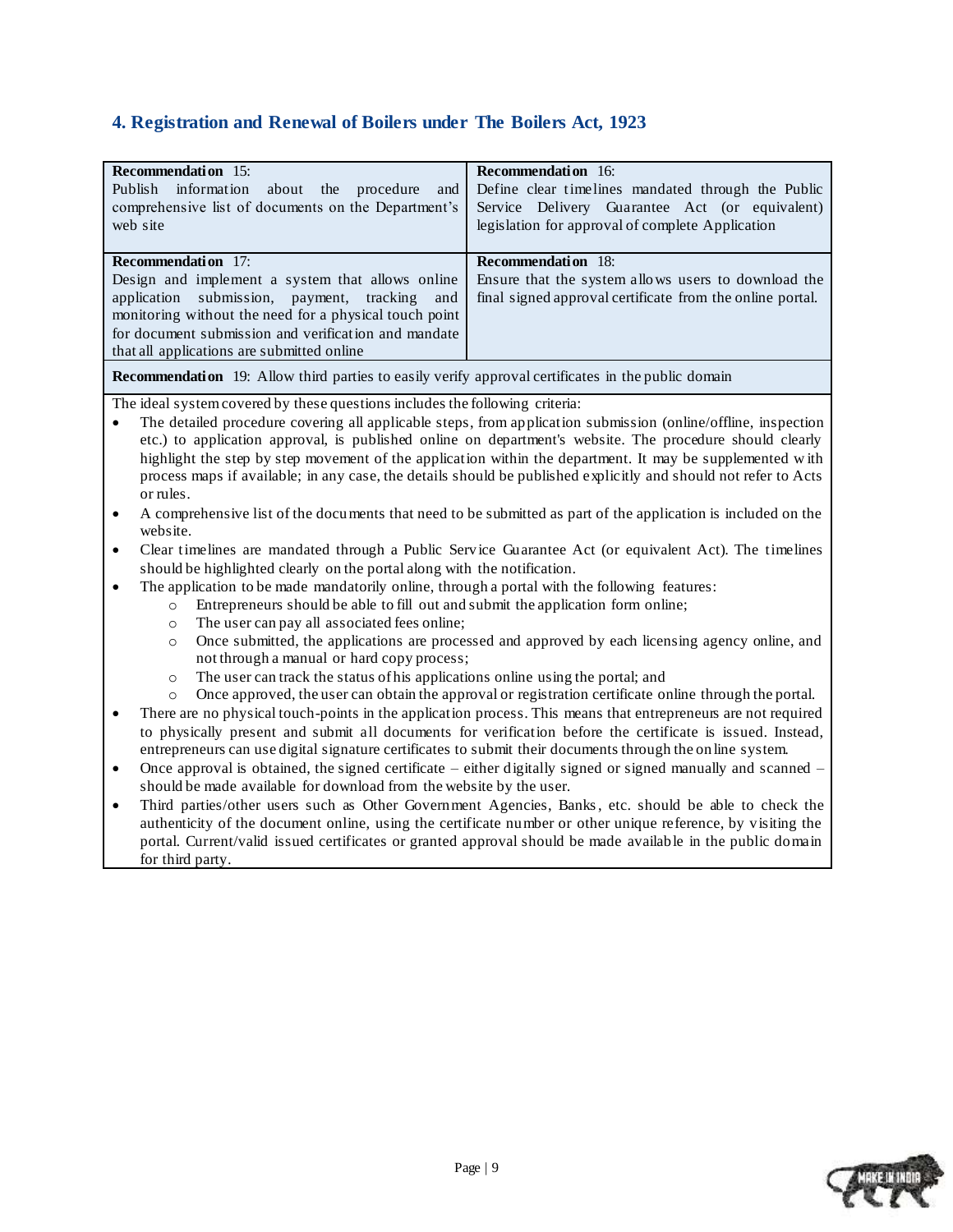# <span id="page-9-0"></span>**5. Approval for Boiler manufacturer and renewal thereof**

for third party.

| <b>Recommendation</b> 20:<br>Publish<br>information<br>about<br>the<br>procedure<br>and<br>comprehensive list of documents on the Department's<br>web site                                                                                                                                                                                                                                                                                                            | <b>Recommendation</b> 21:<br>Define clear timelines mandated through the Public<br>Service Delivery Guarantee Act (or equivalent)<br>legislation for approval of complete Application |  |  |
|-----------------------------------------------------------------------------------------------------------------------------------------------------------------------------------------------------------------------------------------------------------------------------------------------------------------------------------------------------------------------------------------------------------------------------------------------------------------------|---------------------------------------------------------------------------------------------------------------------------------------------------------------------------------------|--|--|
| Recommendation 22:                                                                                                                                                                                                                                                                                                                                                                                                                                                    | Recommendation 23:                                                                                                                                                                    |  |  |
| Design and implement a system that allows online<br>application submission, payment,<br>tracking<br>and<br>monitoring without the need for a physical touch point<br>for document submission and verification and mandate<br>that all applications are submitted online                                                                                                                                                                                               | Ensure that the system allows users to download the<br>final signed approval certificate from the online portal.                                                                      |  |  |
| <b>Recommendation</b> 24: Allow third parties to easily verify approval certificates in the public domain                                                                                                                                                                                                                                                                                                                                                             |                                                                                                                                                                                       |  |  |
|                                                                                                                                                                                                                                                                                                                                                                                                                                                                       | Wherever State government has made provision for approval of boiler manufacturer, provision may be made for                                                                           |  |  |
| online submission and disposal of application.                                                                                                                                                                                                                                                                                                                                                                                                                        |                                                                                                                                                                                       |  |  |
| The ideal system covered by these questions includes the following criteria:                                                                                                                                                                                                                                                                                                                                                                                          |                                                                                                                                                                                       |  |  |
| The detailed procedure covering all applicable steps, from application submission (online/offline, inspection<br>etc.) to application approval, is published online on department's website. The procedure should clearly<br>highlight the step by step movement of the application within the department. It may be supplemented with<br>process maps if available; in any case, the details should be published explicitly and should not refer to Acts<br>or rules |                                                                                                                                                                                       |  |  |
| A comprehensive list of the documents that need to be submitted as part of the application is included on the<br>$\bullet$<br>website.                                                                                                                                                                                                                                                                                                                                |                                                                                                                                                                                       |  |  |
| Clear timelines are mandated through a Public Service Guarantee Act (or equivalent Act). The timelines<br>$\bullet$<br>should be highlighted clearly on the portal along with the notification.                                                                                                                                                                                                                                                                       |                                                                                                                                                                                       |  |  |
| The application to be made mandatorily online, through a portal with the following features:<br>$\bullet$                                                                                                                                                                                                                                                                                                                                                             |                                                                                                                                                                                       |  |  |
| Entrepreneurs should be able to fill out and submit the application form online;<br>$\circ$                                                                                                                                                                                                                                                                                                                                                                           |                                                                                                                                                                                       |  |  |
| The user can pay all associated fees online;<br>$\circ$                                                                                                                                                                                                                                                                                                                                                                                                               |                                                                                                                                                                                       |  |  |
| Once submitted, the applications are processed and approved by each licensing agency online, and<br>$\circ$<br>not through a manual or hard copy process;                                                                                                                                                                                                                                                                                                             |                                                                                                                                                                                       |  |  |
| The user can track the status of his applications online using the portal; and<br>$\circ$                                                                                                                                                                                                                                                                                                                                                                             |                                                                                                                                                                                       |  |  |
| Once approved, the user can obtain the approval or registration certificate online through the portal.<br>$\circ$                                                                                                                                                                                                                                                                                                                                                     |                                                                                                                                                                                       |  |  |
| There are no physical touch-points in the application process. This means that entrepreneurs are not required<br>$\bullet$<br>to physically present and submit all documents for verification before the certificate is issued. Instead,                                                                                                                                                                                                                              |                                                                                                                                                                                       |  |  |
| entrepreneurs can use digital signature certificates to submit their documents through the online system.                                                                                                                                                                                                                                                                                                                                                             |                                                                                                                                                                                       |  |  |
| Once approval is obtained, the signed certificate – either digitally signed or signed manually and scanned –<br>$\bullet$<br>should be made available for download from the website by the user.                                                                                                                                                                                                                                                                      |                                                                                                                                                                                       |  |  |
| Third parties/other users such as Other Government Agencies, Banks, etc. should be able to check the<br>$\bullet$<br>authenticity of the document online, using the certificate number or other unique reference, by visiting the<br>portal. Current/valid issued certificates or granted approval should be made available in the public domain                                                                                                                      |                                                                                                                                                                                       |  |  |

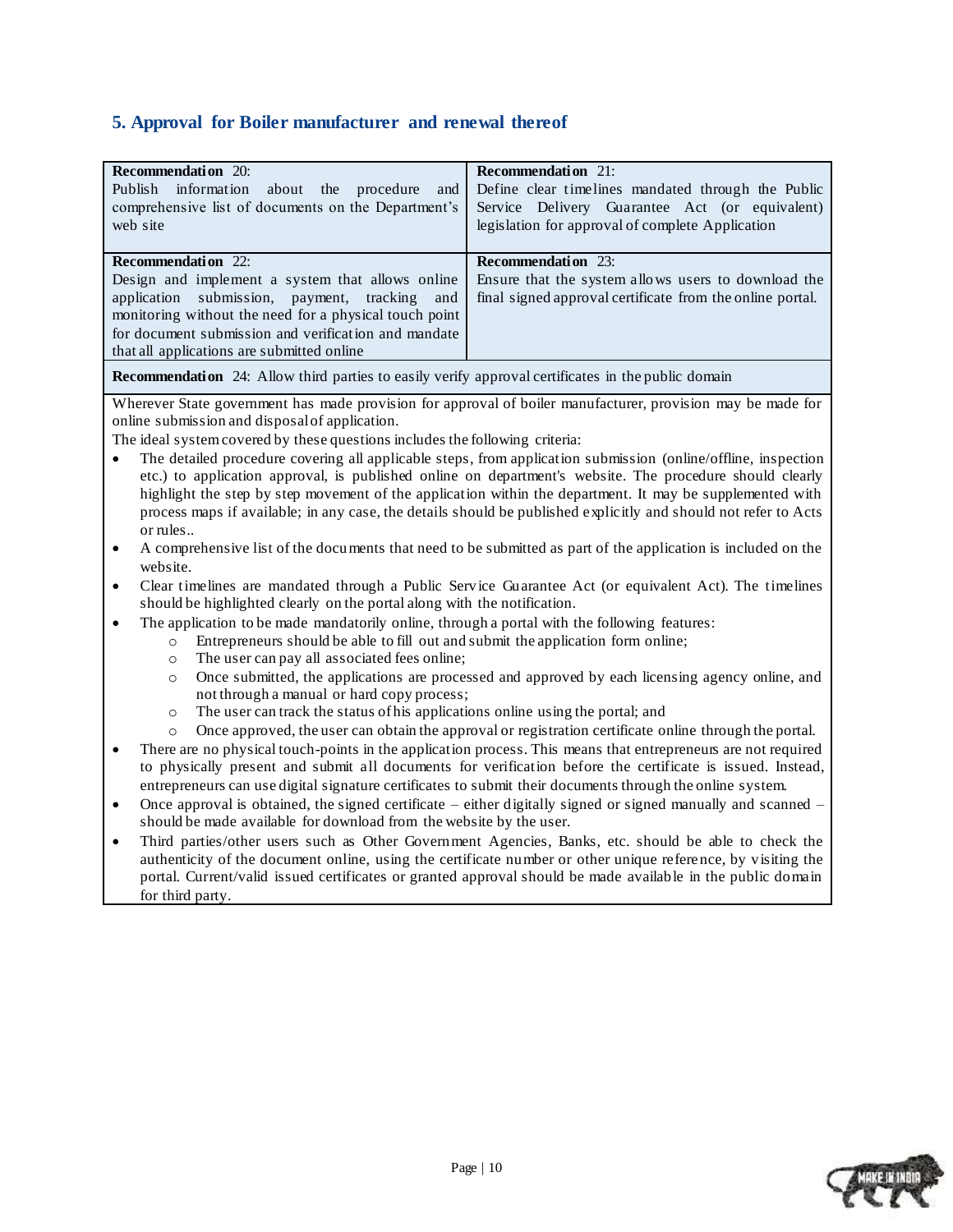# <span id="page-10-0"></span>**6. Approval for Boiler erector and renewal thereof**

| Recommendation 25:<br>Publish information<br>about<br>the<br>procedure<br>and<br>comprehensive list of documents on the Department's                                                                                                                                    | <b>Recommendation</b> 26:<br>Define clear timelines mandated through the Public<br>Service Delivery Guarantee Act (or equivalent) |  |  |
|-------------------------------------------------------------------------------------------------------------------------------------------------------------------------------------------------------------------------------------------------------------------------|-----------------------------------------------------------------------------------------------------------------------------------|--|--|
| web site                                                                                                                                                                                                                                                                | legislation for approval of complete Application                                                                                  |  |  |
| <b>Recommendation</b> 27:                                                                                                                                                                                                                                               | Recommendation 28:                                                                                                                |  |  |
| Design and implement a system that allows online<br>application<br>submission, payment, tracking<br>and<br>monitoring without the need for a physical touch point<br>for document submission and verification and mandate<br>that all applications are submitted online | Ensure that the system allows users to download the<br>final signed approval certificate from the online portal.                  |  |  |
| <b>Recommendation</b> 29: Allow third parties to easily verify approval certificates in the public domain                                                                                                                                                               |                                                                                                                                   |  |  |
|                                                                                                                                                                                                                                                                         | Wherever State government has made provision for approval of boiler erector, provision may be made for online                     |  |  |
| submission and disposal of application.                                                                                                                                                                                                                                 |                                                                                                                                   |  |  |
| The ideal system covered by these questions includes the following criteria:                                                                                                                                                                                            |                                                                                                                                   |  |  |
| $\bullet$                                                                                                                                                                                                                                                               | The detailed procedure covering all applicable steps, from application submission (online/offline, inspection                     |  |  |
|                                                                                                                                                                                                                                                                         | etc.) to application approval, is published online on department's website. The procedure should clearly                          |  |  |
|                                                                                                                                                                                                                                                                         | highlight the step by step movement of the application within the department. It may be supplemented with                         |  |  |
|                                                                                                                                                                                                                                                                         | process maps if available; in any case, the details should be published explicitly and should not refer to Acts                   |  |  |
| or rules.                                                                                                                                                                                                                                                               |                                                                                                                                   |  |  |
| A comprehensive list of the documents that need to be submitted as part of the application is included on the<br>$\bullet$<br>website.                                                                                                                                  |                                                                                                                                   |  |  |
| $\bullet$                                                                                                                                                                                                                                                               | Clear timelines are mandated through a Public Service Guarantee Act (or equivalent Act). The timelines                            |  |  |
| should be highlighted clearly on the portal along with the notification.                                                                                                                                                                                                |                                                                                                                                   |  |  |
| The application to be made mandatorily online, through a portal with the following features:                                                                                                                                                                            |                                                                                                                                   |  |  |
| Entrepreneurs should be able to fill out and submit the application form online;<br>$\circ$                                                                                                                                                                             |                                                                                                                                   |  |  |
| The user can pay all associated fees online;<br>$\circ$                                                                                                                                                                                                                 |                                                                                                                                   |  |  |
| Once submitted, the applications are processed and approved by each licensing agency online, and<br>$\circ$                                                                                                                                                             |                                                                                                                                   |  |  |
| not through a manual or hard copy process;                                                                                                                                                                                                                              |                                                                                                                                   |  |  |
| The user can track the status of his applications online using the portal; and<br>$\circ$                                                                                                                                                                               |                                                                                                                                   |  |  |
| Once approved, the user can obtain the approval or registration certificate online through the portal.<br>$\circ$                                                                                                                                                       |                                                                                                                                   |  |  |
| There are no physical touch-points in the application process. This means that entrepreneurs are not required<br>$\bullet$                                                                                                                                              |                                                                                                                                   |  |  |
| to physically present and submit all documents for verification before the certificate is issued. Instead,<br>entrepreneurs can use digital signature certificates to submit their documents through the online system.                                                 |                                                                                                                                   |  |  |
|                                                                                                                                                                                                                                                                         |                                                                                                                                   |  |  |
| Once approval is obtained, the signed certificate – either digitally signed or signed manually and scanned –<br>$\bullet$<br>should be made available for download from the website by the user.                                                                        |                                                                                                                                   |  |  |
| Third parties/other users such as Other Government Agencies, Banks, etc. should be able to check the<br>$\bullet$                                                                                                                                                       |                                                                                                                                   |  |  |
| authenticity of the document online, using the certificate number or other unique reference, by visiting the                                                                                                                                                            |                                                                                                                                   |  |  |
| portal. Current/valid issued certificates or granted approval should be made available in the public domain                                                                                                                                                             |                                                                                                                                   |  |  |
| for third party.                                                                                                                                                                                                                                                        |                                                                                                                                   |  |  |

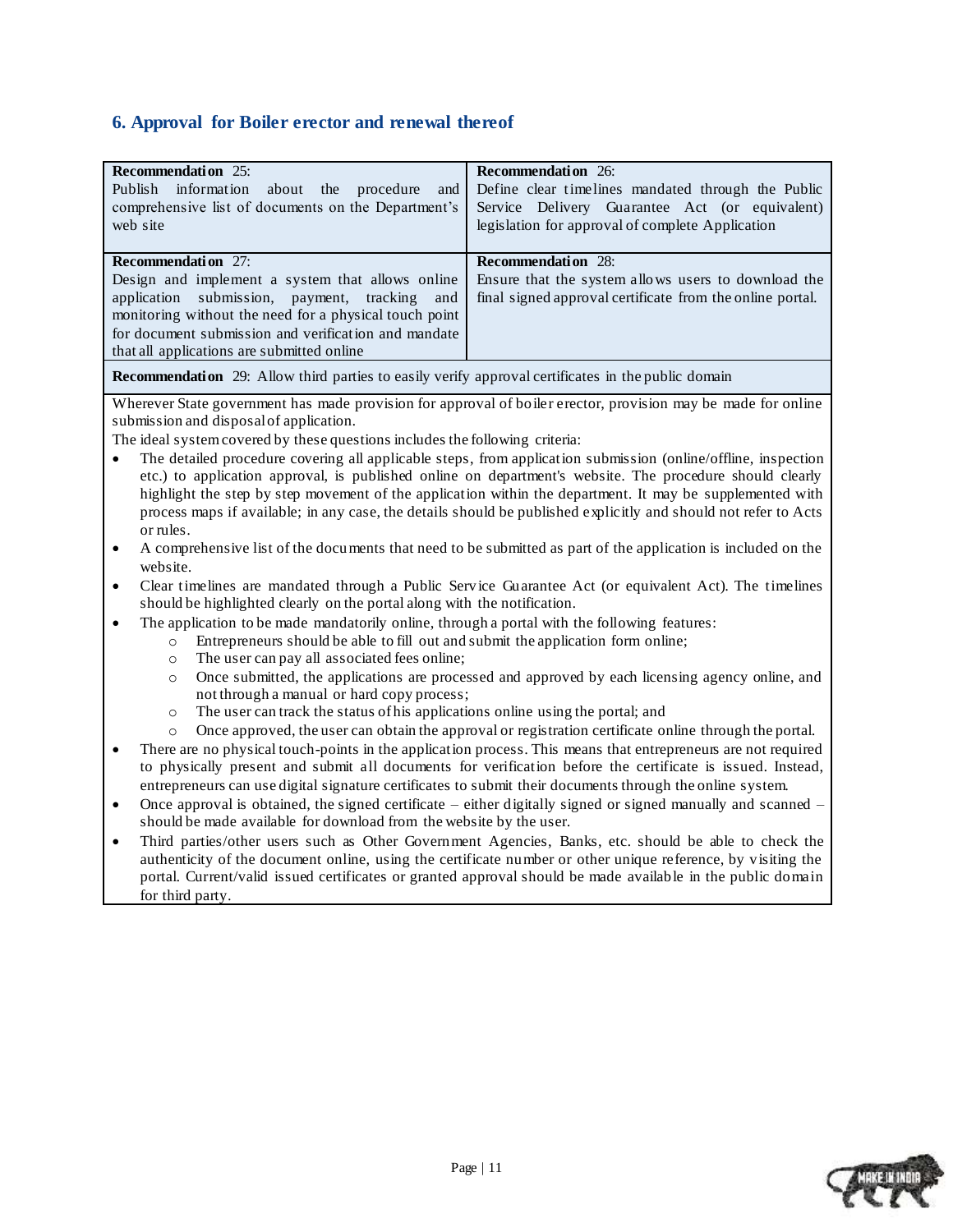### <span id="page-11-0"></span>**7. License and renewal of license for contractors under provision of The Contracts Labour (Regulation and Abolition) Act, 1970**

| <b>Recommendation</b> 30:                                                                                                                                                                            | <b>Recommendation</b> 31:                                                                                       |  |  |
|------------------------------------------------------------------------------------------------------------------------------------------------------------------------------------------------------|-----------------------------------------------------------------------------------------------------------------|--|--|
| Publish<br>information<br>about<br>procedure<br>the<br>and                                                                                                                                           | Define clear timelines mandated through the Public                                                              |  |  |
| comprehensive list of documents on the Department's                                                                                                                                                  | Service Delivery Guarantee Act (or equivalent)                                                                  |  |  |
| web site                                                                                                                                                                                             | legislation for approval of complete Application                                                                |  |  |
| <b>Recommendation</b> 32:                                                                                                                                                                            | <b>Recommendation</b> 33:                                                                                       |  |  |
| Design and implement a system that allows online                                                                                                                                                     | Ensure that the system allows users to download the                                                             |  |  |
| submission, payment, tracking<br>application<br>and                                                                                                                                                  | final signed approval certificate from the online portal.                                                       |  |  |
| monitoring without the need for a physical touch point                                                                                                                                               |                                                                                                                 |  |  |
| for document submission and verification and mandate                                                                                                                                                 |                                                                                                                 |  |  |
| that all applications are submitted online                                                                                                                                                           |                                                                                                                 |  |  |
| <b>Recommendation</b> 34: Allow third parties to easily verify approval certificates in the public domain                                                                                            |                                                                                                                 |  |  |
| The ideal system covered by these questions includes the following criteria:                                                                                                                         |                                                                                                                 |  |  |
|                                                                                                                                                                                                      | The detailed procedure covering all applicable steps, from application submission (online/offline, inspection   |  |  |
|                                                                                                                                                                                                      | etc.) to application approval, is published online on department's website. The procedure should clearly        |  |  |
|                                                                                                                                                                                                      | highlight the step by step movement of the application within the department. It may be supplemented with       |  |  |
|                                                                                                                                                                                                      | process maps if available; in any case, the details should be published explicitly and should not refer to Acts |  |  |
| or rules.                                                                                                                                                                                            |                                                                                                                 |  |  |
| A comprehensive list of the documents that need to be submitted as part of the application is included on the<br>$\bullet$<br>website.                                                               |                                                                                                                 |  |  |
| Clear timelines are mandated through a Public Service Guarantee Act (or equivalent Act). The timelines<br>$\bullet$                                                                                  |                                                                                                                 |  |  |
| should be highlighted clearly on the portal along with the notification.                                                                                                                             |                                                                                                                 |  |  |
| The application to be made mandatorily online, through a portal with the following features:<br>$\bullet$                                                                                            |                                                                                                                 |  |  |
| Entrepreneurs should be able to fill out and submit the application form online;<br>$\circ$                                                                                                          |                                                                                                                 |  |  |
| The user can pay all associated fees online;<br>$\circ$                                                                                                                                              |                                                                                                                 |  |  |
| $\circ$                                                                                                                                                                                              | Once submitted, the applications are processed and approved by each licensing agency online, and                |  |  |
| not through a manual or hard copy process;                                                                                                                                                           |                                                                                                                 |  |  |
| The user can track the status of his applications online using the portal; and<br>$\circ$                                                                                                            |                                                                                                                 |  |  |
| $\circ$                                                                                                                                                                                              | Once approved, the user can obtain the approval or registration certificate online through the portal.          |  |  |
| There are no physical touch-points in the application process. This means that entrepreneurs are not required<br>$\bullet$                                                                           |                                                                                                                 |  |  |
| to physically present and submit all documents for verification before the certificate is issued. Instead,                                                                                           |                                                                                                                 |  |  |
| entrepreneurs can use digital signature certificates to submit their documents through the online system.                                                                                            |                                                                                                                 |  |  |
| Once approval is obtained, the signed certificate $-$ either digitally signed or signed manually and scanned $-$<br>$\bullet$<br>should be made available for download from the website by the user. |                                                                                                                 |  |  |
| $\bullet$                                                                                                                                                                                            | Third parties/other users such as Other Government Agencies, Banks, etc. should be able to check the            |  |  |
|                                                                                                                                                                                                      | authenticity of the document online, using the certificate number or other unique reference, by visiting the    |  |  |
| portal. Current/valid issued certificates or granted approval should be made available in the public domain                                                                                          |                                                                                                                 |  |  |

for third party.

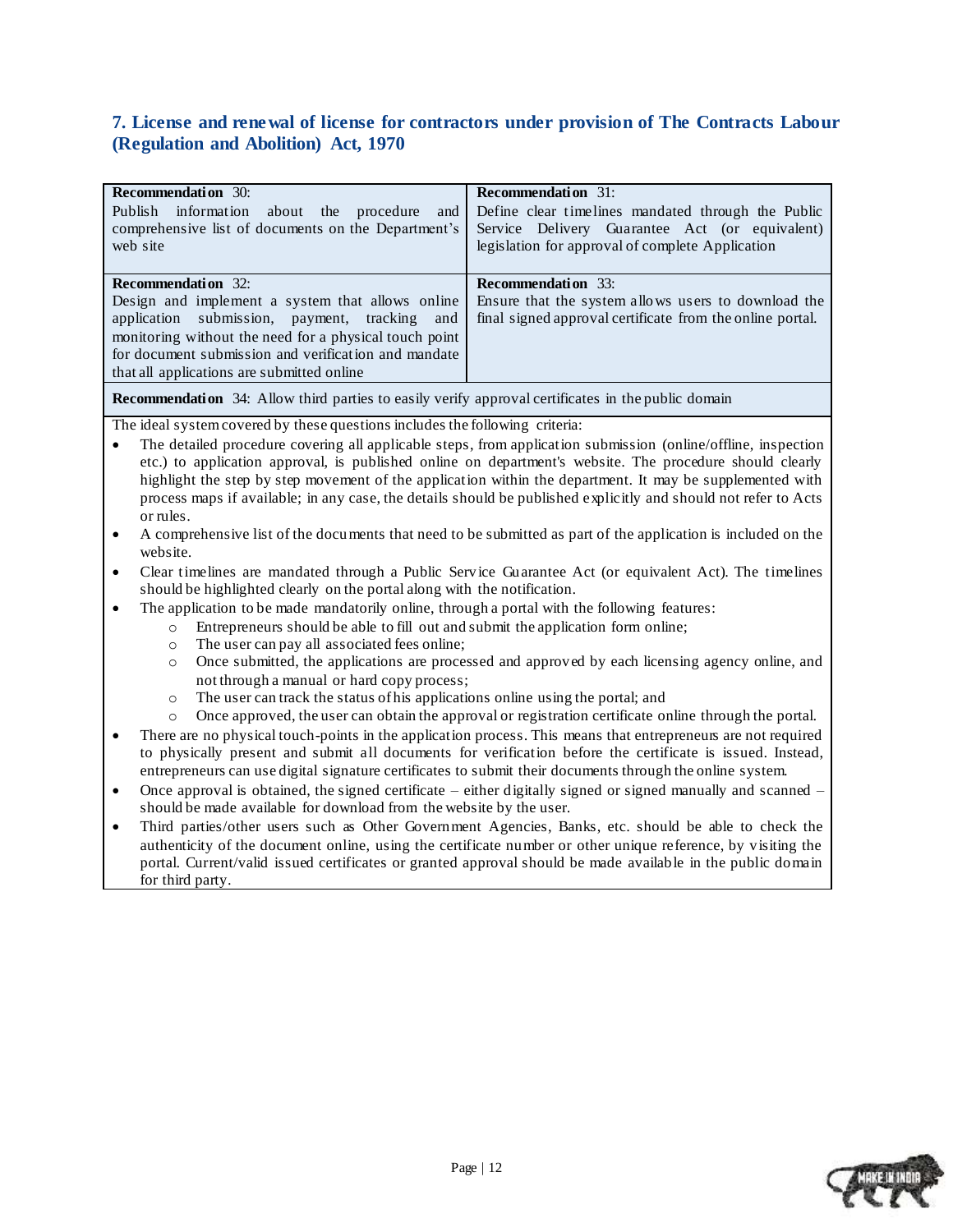# <span id="page-12-0"></span>**8. Registration and renewal under The Shops and Establishment Act**

| <b>Recommendation</b> 35:<br>information<br>Publish<br>about<br>the<br>procedure<br>and<br>comprehensive list of documents on the Department's<br>web site                                                                                                                                                                                                                                                                                                                                                                                                                                                                                                                                                                                                                                                                                                                                                                                                                                                                                                                                                                                                                                                                                                                                                                                                                                                                                                                                                                                                                                                                                                                                                                                                                                                                                                                                                                                                                                                                                                                                                                                                                                                                                                                                                                                                                                                                                                                                                                                                                                                                     | <b>Recommendation</b> 36:<br>Define clear timelines mandated through the Public<br>Service Delivery Guarantee Act (or equivalent)<br>legislation for approval of complete Application |  |
|--------------------------------------------------------------------------------------------------------------------------------------------------------------------------------------------------------------------------------------------------------------------------------------------------------------------------------------------------------------------------------------------------------------------------------------------------------------------------------------------------------------------------------------------------------------------------------------------------------------------------------------------------------------------------------------------------------------------------------------------------------------------------------------------------------------------------------------------------------------------------------------------------------------------------------------------------------------------------------------------------------------------------------------------------------------------------------------------------------------------------------------------------------------------------------------------------------------------------------------------------------------------------------------------------------------------------------------------------------------------------------------------------------------------------------------------------------------------------------------------------------------------------------------------------------------------------------------------------------------------------------------------------------------------------------------------------------------------------------------------------------------------------------------------------------------------------------------------------------------------------------------------------------------------------------------------------------------------------------------------------------------------------------------------------------------------------------------------------------------------------------------------------------------------------------------------------------------------------------------------------------------------------------------------------------------------------------------------------------------------------------------------------------------------------------------------------------------------------------------------------------------------------------------------------------------------------------------------------------------------------------|---------------------------------------------------------------------------------------------------------------------------------------------------------------------------------------|--|
|                                                                                                                                                                                                                                                                                                                                                                                                                                                                                                                                                                                                                                                                                                                                                                                                                                                                                                                                                                                                                                                                                                                                                                                                                                                                                                                                                                                                                                                                                                                                                                                                                                                                                                                                                                                                                                                                                                                                                                                                                                                                                                                                                                                                                                                                                                                                                                                                                                                                                                                                                                                                                                |                                                                                                                                                                                       |  |
| Recommendation 37:<br>Design and implement a system that allows online<br>submission, payment, tracking<br>application<br>and<br>monitoring without the need for a physical touch point<br>for document submission and verification and mandate                                                                                                                                                                                                                                                                                                                                                                                                                                                                                                                                                                                                                                                                                                                                                                                                                                                                                                                                                                                                                                                                                                                                                                                                                                                                                                                                                                                                                                                                                                                                                                                                                                                                                                                                                                                                                                                                                                                                                                                                                                                                                                                                                                                                                                                                                                                                                                                | <b>Recommendation</b> 38:<br>Ensure that the system allows users to download the<br>final signed approval certificate from the online portal.                                         |  |
|                                                                                                                                                                                                                                                                                                                                                                                                                                                                                                                                                                                                                                                                                                                                                                                                                                                                                                                                                                                                                                                                                                                                                                                                                                                                                                                                                                                                                                                                                                                                                                                                                                                                                                                                                                                                                                                                                                                                                                                                                                                                                                                                                                                                                                                                                                                                                                                                                                                                                                                                                                                                                                |                                                                                                                                                                                       |  |
|                                                                                                                                                                                                                                                                                                                                                                                                                                                                                                                                                                                                                                                                                                                                                                                                                                                                                                                                                                                                                                                                                                                                                                                                                                                                                                                                                                                                                                                                                                                                                                                                                                                                                                                                                                                                                                                                                                                                                                                                                                                                                                                                                                                                                                                                                                                                                                                                                                                                                                                                                                                                                                |                                                                                                                                                                                       |  |
| that all applications are submitted online<br><b>Recommendation</b> 39: Allow third parties to easily verify approval certificates in the public domain<br>The ideal system covered by these questions includes the following criteria:<br>The detailed procedure covering all applicable steps, from application submission (online/offline, inspection<br>etc.) to application approval, is published online on department's website. The procedure should clearly<br>highlight the step by step movement of the application within the department. It may be supplemented with<br>process maps if available; in any case, the details should be published explicitly and should not refer to Acts<br>or rules<br>A comprehensive list of the documents that need to be submitted as part of the application is included on the<br>$\bullet$<br>website.<br>Clear timelines are mandated through a Public Service Guarantee Act (or equivalent Act). The timelines<br>$\bullet$<br>should be highlighted clearly on the portal along with the notification.<br>The application to be made mandatorily online, through a portal with the following features:<br>Entrepreneurs should be able to fill out and submit the application form online;<br>$\circ$<br>The user can pay all associated fees online;<br>$\circ$<br>Once submitted, the applications are processed and approved by each licensing agency online, and<br>$\circ$<br>not through a manual or hard copy process;<br>The user can track the status of his applications online using the portal; and<br>$\circ$<br>Once approved, the user can obtain the approval or registration certificate online through the portal.<br>$\circ$<br>There are no physical touch-points in the application process. This means that entrepreneurs are not required<br>to physically present and submit all documents for verification before the certificate is issued. Instead,<br>entrepreneurs can use digital signature certificates to submit their documents through the online system.<br>Once approval is obtained, the signed certificate – either digitally signed or signed manually and scanned –<br>$\bullet$<br>should be made available for download from the website by the user.<br>Third parties/other users such as Other Government Agencies, Banks, etc. should be able to check the<br>$\bullet$<br>authenticity of the document online, using the certificate number or other unique reference, by visiting the<br>portal. Current/valid issued certificates or granted approval should be made available in the public domain<br>for third party. |                                                                                                                                                                                       |  |

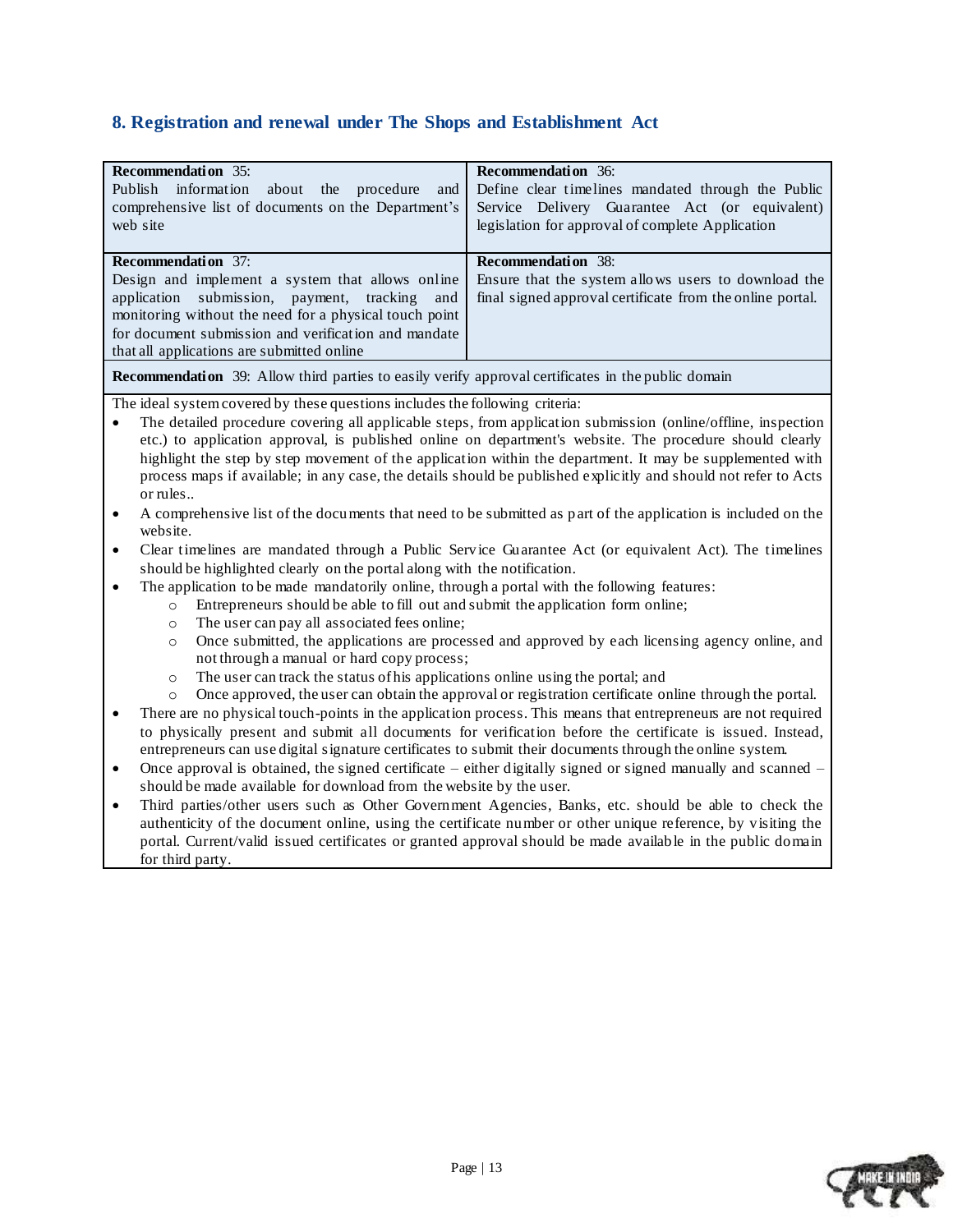### <span id="page-13-0"></span>**9. Registration of principal employer's establishment under provision of The Contracts Labour (Regulation and Abolition) Act, 1970**

| <b>Recommendation</b> 40:                                                                                                     | <b>Recommendation</b> 41:                                                                                       |  |  |
|-------------------------------------------------------------------------------------------------------------------------------|-----------------------------------------------------------------------------------------------------------------|--|--|
| Publish<br>information<br>about<br>procedure<br>the<br>and                                                                    | Define clear timelines mandated through the Public                                                              |  |  |
| comprehensive list of documents on the Department's                                                                           | Service Delivery Guarantee Act (or equivalent)                                                                  |  |  |
| web site                                                                                                                      | legislation for approval of complete Application                                                                |  |  |
|                                                                                                                               |                                                                                                                 |  |  |
| <b>Recommendation</b> 42:                                                                                                     | Recommendation 43:                                                                                              |  |  |
| Design and implement a system that allows online                                                                              | Ensure that the system allows users to download the                                                             |  |  |
| submission,<br>payment,<br>application<br>tracking<br>and                                                                     | final signed approval certificate from the online portal.                                                       |  |  |
| monitoring without the need for a physical touch point                                                                        |                                                                                                                 |  |  |
| for document submission and verification and mandate                                                                          |                                                                                                                 |  |  |
| that all applications are submitted online                                                                                    |                                                                                                                 |  |  |
| <b>Recommendation</b> 44: Allow third parties to easily verify approval certificates in the public domain                     |                                                                                                                 |  |  |
| The ideal system covered by these questions includes the following criteria:                                                  |                                                                                                                 |  |  |
| $\bullet$                                                                                                                     | The detailed procedure covering all applicable steps, from application submission (online/offline, inspection   |  |  |
|                                                                                                                               | etc.) to application approval, is published online on department's website. The procedure should clearly        |  |  |
|                                                                                                                               | highlight the step by step movement of the application within the department. It may be supplemented with       |  |  |
|                                                                                                                               | process maps if available; in any case, the details should be published explicitly and should not refer to Acts |  |  |
| or rules.                                                                                                                     |                                                                                                                 |  |  |
| $\bullet$                                                                                                                     | A comprehensive list of the documents that need to be submitted as part of the application is included on the   |  |  |
| website.                                                                                                                      |                                                                                                                 |  |  |
| Clear timelines are mandated through a Public Service Guarantee Act (or equivalent Act). The timelines<br>$\bullet$           |                                                                                                                 |  |  |
| should be highlighted clearly on the portal along with the notification.                                                      |                                                                                                                 |  |  |
| The application to be made mandatorily online, through a portal with the following features:<br>$\bullet$                     |                                                                                                                 |  |  |
| Entrepreneurs should be able to fill out and submit the application form online;<br>$\circ$                                   |                                                                                                                 |  |  |
| The user can pay all associated fees online;<br>$\circ$                                                                       |                                                                                                                 |  |  |
| $\circ$                                                                                                                       | Once submitted, the applications are processed and approved by each licensing agency online, and                |  |  |
| not through a manual or hard copy process;                                                                                    |                                                                                                                 |  |  |
| The user can track the status of his applications online using the portal; and<br>$\circ$                                     |                                                                                                                 |  |  |
| $\circ$                                                                                                                       | Once approved, the user can obtain the approval or registration certificate online through the portal.          |  |  |
| $\bullet$                                                                                                                     | There are no physical touch-points in the application process. This means that entrepreneurs are not required   |  |  |
| to physically present and submit all documents for verification before the certificate is issued. Instead,                    |                                                                                                                 |  |  |
| entrepreneurs can use digital signature certificates to submit their documents through the online system.                     |                                                                                                                 |  |  |
| Once approval is obtained, the signed certificate $-$ either digitally signed or signed manually and scanned $-$<br>$\bullet$ |                                                                                                                 |  |  |
| should be made available for download from the website by the user.                                                           |                                                                                                                 |  |  |
| Third parties/other users such as Other Government Agencies, Banks, etc. should be able to check the<br>$\bullet$             |                                                                                                                 |  |  |
| authenticity of the document online, using the certificate number or other unique reference, by visiting the                  |                                                                                                                 |  |  |

authenticity of the document online, using the certificate number or other unique reference, by visit ing the portal. Current/valid issued certificates or granted approval should be made available in the public domain for third party.

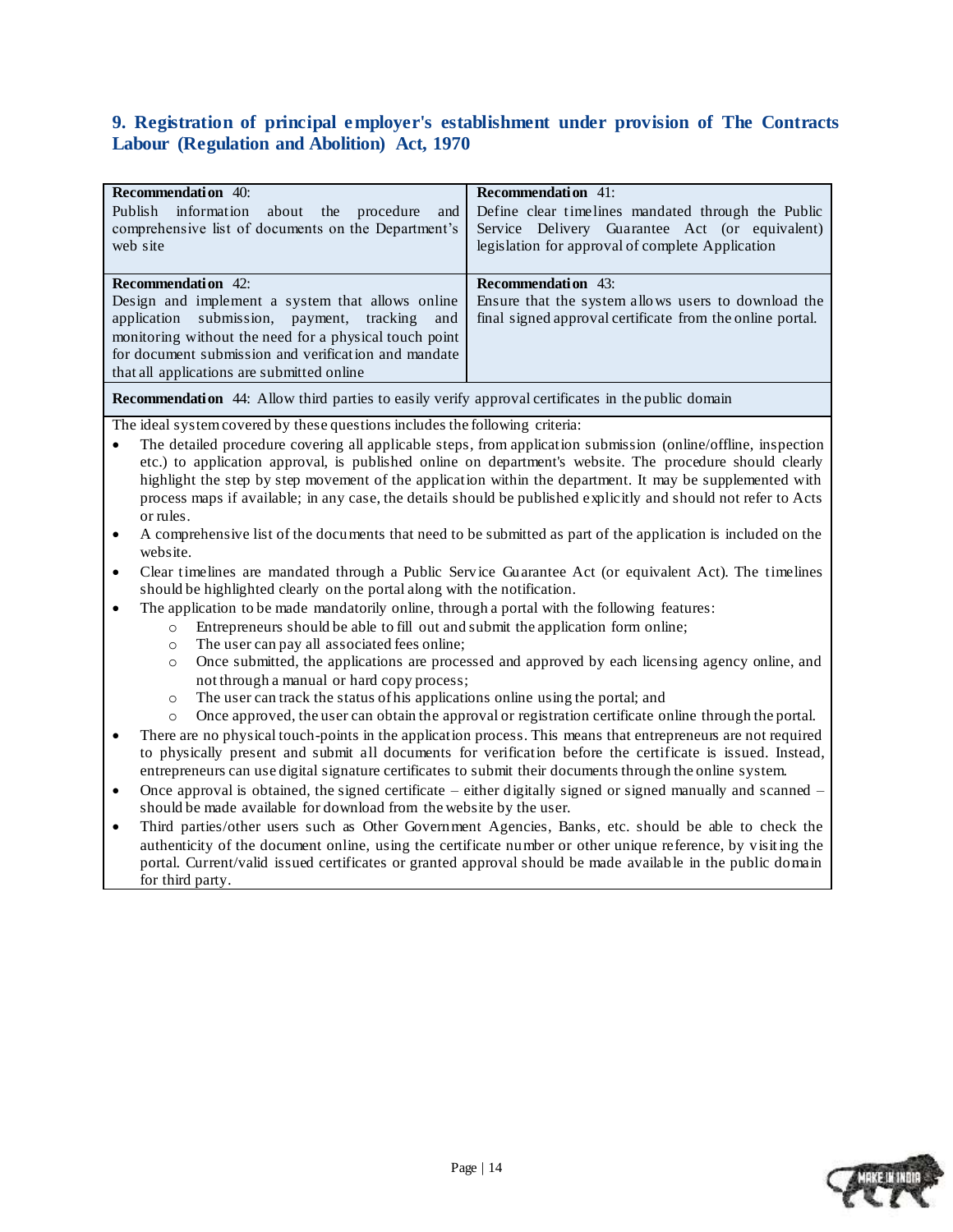### <span id="page-14-0"></span>**10. Registration under The Building and Other Construction Workers (Regulation of Employment and Conditions of Service) Act, 1996**

| <b>Recommendation</b> 45:                                                                                                                                                                                                            | <b>Recommendation</b> 46:                                                                                       |  |
|--------------------------------------------------------------------------------------------------------------------------------------------------------------------------------------------------------------------------------------|-----------------------------------------------------------------------------------------------------------------|--|
| Publish<br>information<br>about<br>procedure<br>the<br>and                                                                                                                                                                           | Define clear timelines mandated through the Public                                                              |  |
| comprehensive list of documents on the Department's                                                                                                                                                                                  | Service Delivery Guarantee Act (or equivalent)                                                                  |  |
| web site                                                                                                                                                                                                                             | legislation for approval of complete Application                                                                |  |
|                                                                                                                                                                                                                                      |                                                                                                                 |  |
| <b>Recommendation</b> 47:                                                                                                                                                                                                            | Recommendation 48:                                                                                              |  |
| Design and implement a system that allows online                                                                                                                                                                                     | Ensure that the system allows users to download the                                                             |  |
| application submission, payment, tracking<br>and                                                                                                                                                                                     | final signed approval certificate from the online portal.                                                       |  |
| monitoring without the need for a physical touch point                                                                                                                                                                               |                                                                                                                 |  |
| for document submission and verification and mandate                                                                                                                                                                                 |                                                                                                                 |  |
| that all applications are submitted online                                                                                                                                                                                           |                                                                                                                 |  |
| <b>Recommendation</b> 49: Allow third parties to easily verify approval certificates in the public domain                                                                                                                            |                                                                                                                 |  |
| The ideal system covered by these questions includes the following criteria:                                                                                                                                                         |                                                                                                                 |  |
| $\bullet$                                                                                                                                                                                                                            | The detailed procedure covering all applicable steps, from application submission (online/offline, inspection   |  |
|                                                                                                                                                                                                                                      | etc.) to application approval, is published online on department's website. The procedure should clearly        |  |
|                                                                                                                                                                                                                                      | highlight the step by step movement of the application within the department. It may be supplemented with       |  |
|                                                                                                                                                                                                                                      | process maps if available; in any case, the details should be published explicitly and should not refer to Acts |  |
| or rules.                                                                                                                                                                                                                            |                                                                                                                 |  |
| $\bullet$<br>website.                                                                                                                                                                                                                | A comprehensive list of the documents that need to be submitted as part of the application is included on the   |  |
| Clear timelines are mandated through a Public Service Guarantee Act (or equivalent Act). The timelines<br>$\bullet$<br>should be highlighted clearly on the portal along with the notification.                                      |                                                                                                                 |  |
| The application to be made mandatorily online, through a portal with the following features:<br>$\bullet$                                                                                                                            |                                                                                                                 |  |
| Entrepreneurs should be able to fill out and submit the application form online;                                                                                                                                                     |                                                                                                                 |  |
| $\circ$<br>The user can pay all associated fees online;                                                                                                                                                                              |                                                                                                                 |  |
| $\circ$<br>$\circ$                                                                                                                                                                                                                   | Once submitted, the applications are processed and approved by each licensing agency online, and                |  |
| not through a manual or hard copy process;                                                                                                                                                                                           |                                                                                                                 |  |
| The user can track the status of his applications online using the portal; and<br>$\circ$                                                                                                                                            |                                                                                                                 |  |
| $\circ$                                                                                                                                                                                                                              |                                                                                                                 |  |
| Once approved, the user can obtain the approval or registration certificate online through the portal.<br>There are no physical touch-points in the application process. This means that entrepreneurs are not required<br>$\bullet$ |                                                                                                                 |  |
| to physically present and submit all documents for verification before the certificate is issued. Instead,                                                                                                                           |                                                                                                                 |  |
| entrepreneurs can use digital signature certificates to submit their documents through the online system.                                                                                                                            |                                                                                                                 |  |
| Once approval is obtained, the signed certificate - either digitally signed or signed manually and scanned -<br>$\bullet$                                                                                                            |                                                                                                                 |  |
| should be made available for download from the website by the user.                                                                                                                                                                  |                                                                                                                 |  |
| $\bullet$                                                                                                                                                                                                                            | Third parties/other users such as Other Government Agencies, Banks, etc. should be able to check the            |  |
|                                                                                                                                                                                                                                      | authenticity of the document online, using the certificate number or other unique reference, by visiting the    |  |
|                                                                                                                                                                                                                                      | portal. Current/valid issued certificates or granted approval should be made available in the public domain     |  |

for third party.

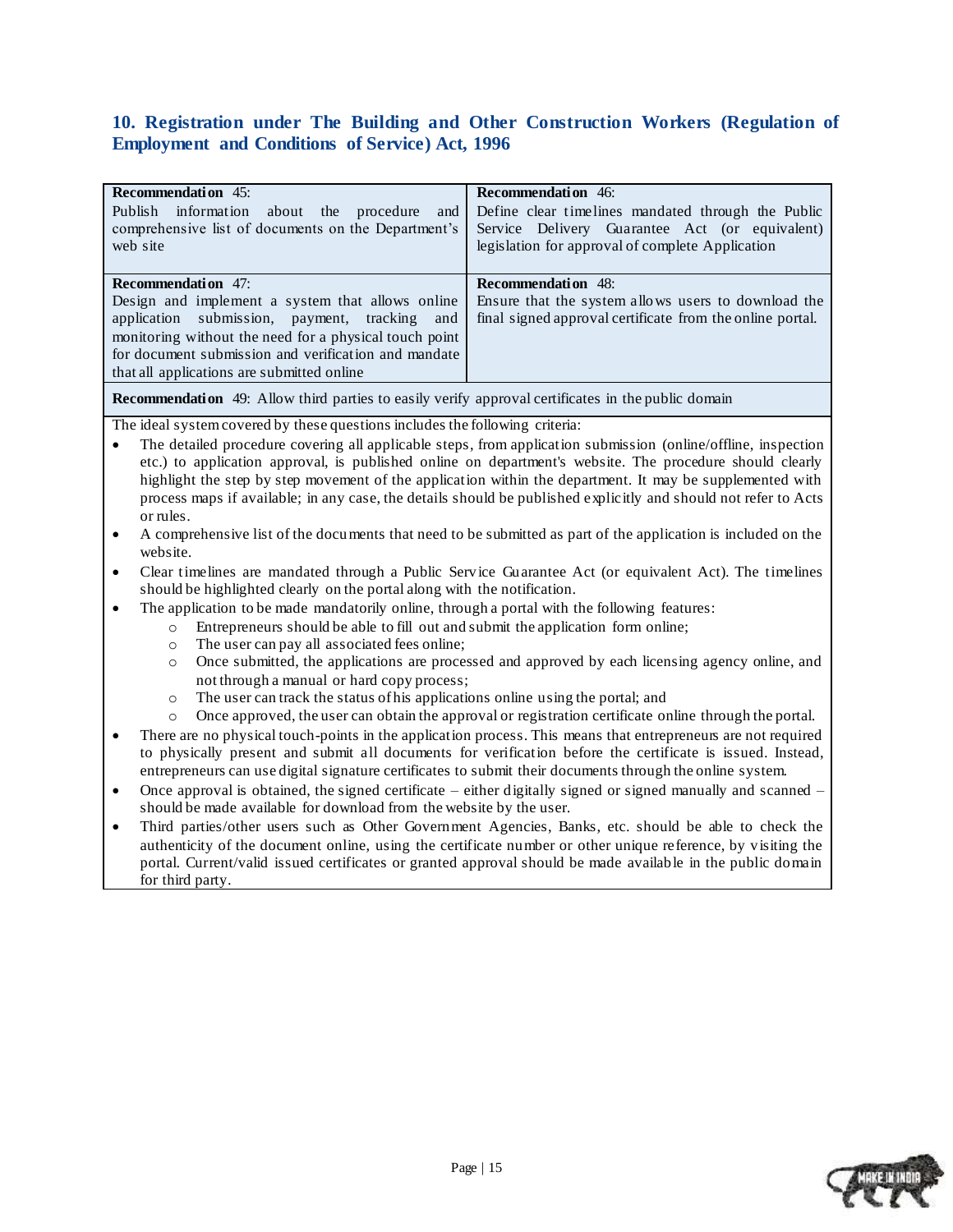### <span id="page-15-0"></span>**11. Registration of establishment under the Inter State Migrant Workmen (RE&CS) Act, 1979**

| <b>Recommendation</b> 50:                                                                                                  | <b>Recommendation</b> 51:                                                                                       |  |  |
|----------------------------------------------------------------------------------------------------------------------------|-----------------------------------------------------------------------------------------------------------------|--|--|
| Publish<br>information<br>about<br>the<br>procedure<br>and                                                                 | Define clear timelines mandated through the Public                                                              |  |  |
| comprehensive list of documents on the Department's                                                                        | Service Delivery Guarantee Act (or equivalent)                                                                  |  |  |
| web site                                                                                                                   | legislation for approval of complete Application                                                                |  |  |
|                                                                                                                            |                                                                                                                 |  |  |
| <b>Recommendation</b> 52:                                                                                                  | Recommendation 53:                                                                                              |  |  |
| Design and implement a system that allows online                                                                           | Ensure that the system allows users to download the                                                             |  |  |
| submission, payment,<br>application<br>tracking<br>and                                                                     | final signed approval certificate from the online portal.                                                       |  |  |
| monitoring without the need for a physical touch point                                                                     |                                                                                                                 |  |  |
| for document submission and verification and mandate                                                                       |                                                                                                                 |  |  |
| that all applications are submitted online                                                                                 |                                                                                                                 |  |  |
| <b>Recommendation</b> 54: Allow third parties to easily verify approval certificates in the public domain                  |                                                                                                                 |  |  |
| The ideal system covered by these questions includes the following criteria:                                               |                                                                                                                 |  |  |
|                                                                                                                            | The detailed procedure covering all applicable steps, from application submission (online/offline, inspection   |  |  |
|                                                                                                                            | etc.) to application approval, is published online on department's website. The procedure should clearly        |  |  |
|                                                                                                                            | highlight the step by step movement of the application within the department. It may be supplemented with       |  |  |
|                                                                                                                            | process maps if available; in any case, the details should be published explicitly and should not refer to Acts |  |  |
| or rules.                                                                                                                  |                                                                                                                 |  |  |
| $\bullet$                                                                                                                  | A comprehensive list of the documents that need to be submitted as part of the application is included on the   |  |  |
| website.                                                                                                                   |                                                                                                                 |  |  |
| Clear timelines are mandated through a Public Service Guarantee Act (or equivalent Act). The timelines<br>$\bullet$        |                                                                                                                 |  |  |
| should be highlighted clearly on the portal along with the notification.                                                   |                                                                                                                 |  |  |
| The application to be made mandatorily online, through a portal with the following features:<br>$\bullet$                  |                                                                                                                 |  |  |
| Entrepreneurs should be able to fill out and submit the application form online;<br>$\circ$                                |                                                                                                                 |  |  |
| The user can pay all associated fees online;<br>$\circ$                                                                    |                                                                                                                 |  |  |
| Once submitted, the applications are processed and approved by each licensing agency online, and<br>$\circ$                |                                                                                                                 |  |  |
| not through a manual or hard copy process;                                                                                 |                                                                                                                 |  |  |
| The user can track the status of his applications online using the portal; and<br>$\circ$                                  |                                                                                                                 |  |  |
| Once approved, the user can obtain the approval or registration certificate online through the portal.<br>$\circ$          |                                                                                                                 |  |  |
| There are no physical touch-points in the application process. This means that entrepreneurs are not required<br>$\bullet$ |                                                                                                                 |  |  |
|                                                                                                                            | to physically present and submit all documents for verification before the certificate is issued. Instead,      |  |  |
| entrepreneurs can use digital signature certificates to submit their documents through the on line system.                 |                                                                                                                 |  |  |
| $\bullet$                                                                                                                  | Once approval is obtained, the signed certificate - either digitally signed or signed manually and scanned -    |  |  |
| should be made available for download from the website by the user.                                                        |                                                                                                                 |  |  |
| $\bullet$                                                                                                                  | Third parties/other users such as Other Government Agencies, Banks, etc. should be able to check the            |  |  |
|                                                                                                                            | authenticity of the document online, using the certificate number or other unique reference, by visiting the    |  |  |
|                                                                                                                            | portal. Current/valid issued certificates or granted approval should be made available in the public domain     |  |  |

for third party.

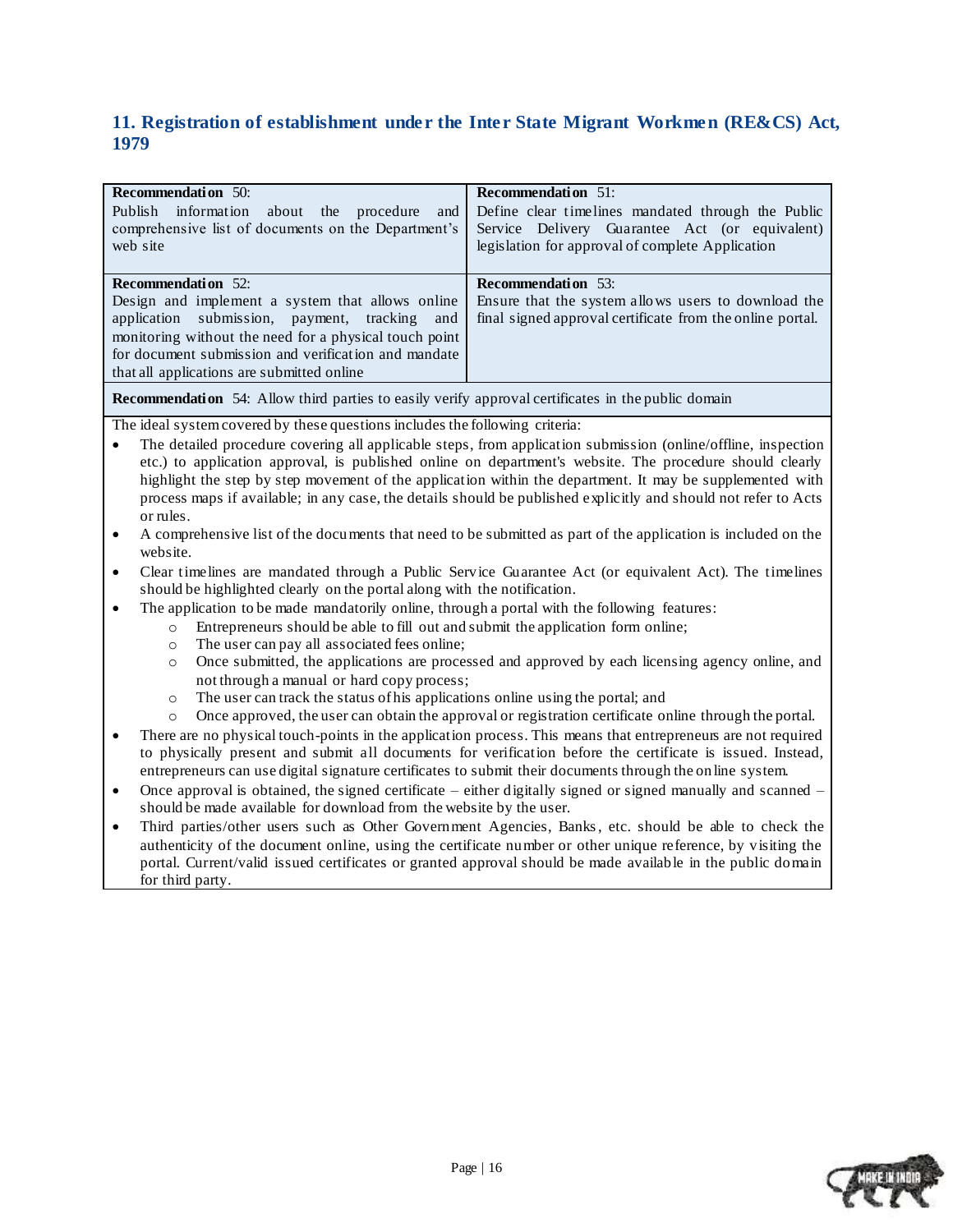### <span id="page-16-0"></span>**12. Contract Enforcement**

| <b>Recommendation</b> 55:                             | <b>Recommendation</b> 56:                                    |
|-------------------------------------------------------|--------------------------------------------------------------|
| Establish a specialized division/bench under the High | Establish specialized commercial courts (in major            |
| Court to hear commercial disputes                     | towns/cluster of district so as to cover the whole State)    |
|                                                       | to hear and resolve the commercial disputes                  |
| <b>Recommendation</b> 57:                             | <b>Recommendation</b> 58:                                    |
| Ensure at least 90% of the vacancies in District      | Ensure that the time standards for commercial disputes       |
| courts/Commercial courts been filled up               | are adhered for the following key court events:              |
|                                                       | First hearing;                                               |
|                                                       | $\ddot{\mathbf{u}}$ .<br>Filing of the statement of defense; |
|                                                       | iii.<br>Completion of the evidence period;                   |
|                                                       | iv.<br>Filing of testimony by expert; and                    |
|                                                       | Submission of the final judgment<br>V.                       |
| $\sim$ $\sim$                                         | $\sim$ $\sim$                                                |

The objective of the questions above is to understand the readiness of the state's judicial system to reduce the backlog in courts. These measures can help reduce the time taken to enforce contracts by providing efficient judgments in commercial cases without undue delay in various ways:

- Specialized commercial courts at High Courts and District Courts can focus on contract disputes exclusively, thereby reducing the requirement for complainants and defendants to wait for delayed judgments through the regular court system. This can reduce the time and the cost of en forcing contracts. The District courts are to be established across the State covering districts that have significant commercial activity and disputes.
- Recruiting judges and ensuring that vacancies are filled up can help ensure that there are sufficient judges in place to deal with disputes, thus tackling the backlog as well as rendering judgments more efficiently in future cases.
- Timelines for delivery of key events under a commercial dispute case must be enforceable. The timelines to be adhered shall be as provided under Civil Procedure Code, 1908 (CPC). This means that the commercial court must mandate time-bound delivery of events. These events cover includes First hearing of the case; Filing of the statement of defense by defendant; Completion of the evidence period; Filing of testimony by expert; and Submission of the final judgment by the commercial court.
- These measures should be notified appropriately through the relevant legislation or notification issued by the state governments.

| <b>Recommendation</b> 59:                                                                                           | <b>Recommendation</b> 60:                                                                                   |  |
|---------------------------------------------------------------------------------------------------------------------|-------------------------------------------------------------------------------------------------------------|--|
| Limit the maximum number of adjournments that can                                                                   | Limit the adjournments to unforeseen and exceptional                                                        |  |
| be granted in commercial disputes                                                                                   | circumstances                                                                                               |  |
|                                                                                                                     | Adjournments on frivolous grounds is the main cause for judicial delays. Measures such as, limiting maximum |  |
| number of adjournments and limit adjournments to unforeseen and exceptional circumstances in the commercial         |                                                                                                             |  |
| disputes can help reduce the unwarranted delay in cases. Order XVII Rule 1 (a) (b) (c) (d) of the Code of Civil     |                                                                                                             |  |
| Procedures, 1908 limits the grant of the adjournments in a civil trial to unforeseen and exceptional circumstances. |                                                                                                             |  |
| These provisions need to be adhered in letter and spirit. Accordingly, online mechanism to track the number of      |                                                                                                             |  |

#### **Recommendation** 61:

Merge payment of court fees and process fees into a single transaction/procedure

adjournments and reasons for adjournments for commercial courts needs to be created.

Multiple payments impose additional burdens on lawyers and litigants, whereas merging these fees may not only reduce the burden, but may also enable easier online fee payment as part of electronic case flow management systems.

#### **Recommendation** 62: Publish model commercial contract templates in public domain in downloadable and editable format along with

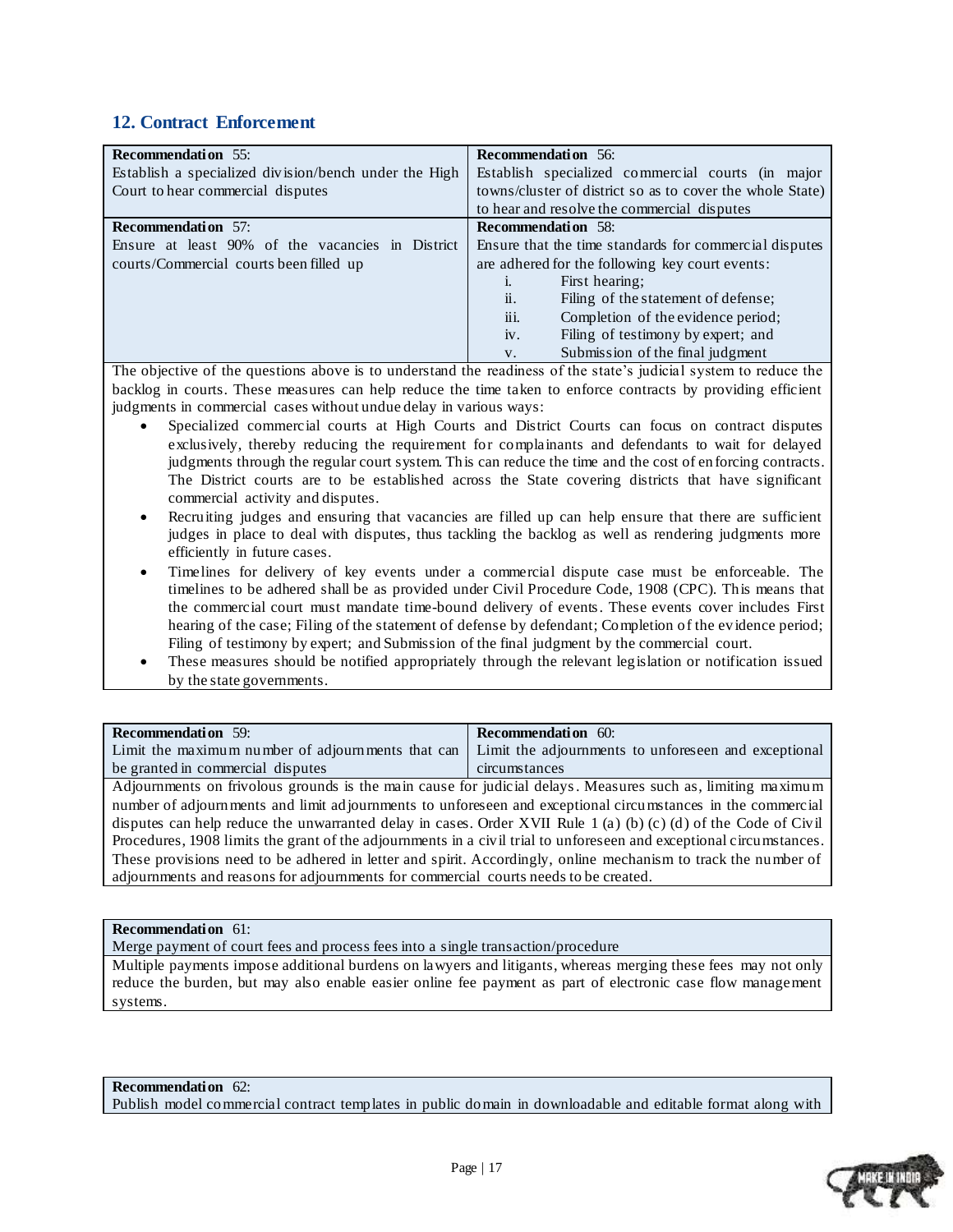#### instructions to use them

Model contract templates and guidelines can help standardize contracts with standards terms and conditions that are easily enforceable. The format required for the contract should be user-friendly with a facility to download and editable so that commercial terms and conditions can be filled in the contract template. The absence of such templates means various contracts are executed with loopholes that can be exploited by filing a court case.

### <span id="page-17-0"></span>**13. Paper-less Courts**

| <b>Recommendation</b> 63:                               | <b>Recommendation</b> 64:                               |
|---------------------------------------------------------|---------------------------------------------------------|
| Design and implement a system to allow for e-filing for | Design and implement a system to allow for e-summons    |
| commercial disputes in Commercial courts                | for commercial disputes in Commercial courts            |
| <b>Recommendation</b> 65:                               | <b>Recommendation</b> 66:                               |
| Design and implement a system to allow for publishing   | Design and implement a system to allow for e-payments   |
| e-cause lists for commercial disputes in Commercial     | for court fees and process fees for commercial disputes |
| courts                                                  | in Commercial courts                                    |
| <b>Recommendation</b> 67:                               |                                                         |

Design and implement a system to allow for issuing digitally signed court orders in Commercial courts

- The questions above examine the state"s readiness to introduce electronic court systems in the Commercial courts. Such systems have been found globally to greatly reduce the time and cost associated with filing, administering, tracking and resolving legal disputes; further, they allow for more efficient record management in courts and thereby reduce the administrative costs associated with judicial administration. The questions above seek to examine whether an electronic case management system exists, and, if so, whether it includes features that allow electronic summons, payments, cause lists and court orders, thereby increasing transparency of court decision-making. Online payment should be integrated with the payment gateway.
- More advanced systems globally are also integrated with property records, thereby allowing the land records to also cover legal encumbrances so that potential land-buyers are aware of outstanding litigation and court judgments on the land they are planning to purchase.

### <span id="page-17-1"></span>**14. Property Registrations - Enablers**

| <b>Recommendation</b> 68:                               | <b>Recommendation</b> 69:                                  |
|---------------------------------------------------------|------------------------------------------------------------|
| Digitize land transaction deeds of last 2 years at all  | Digitize land records of last 2 years at all land records  |
| sub-registrar offices and make the same available on an | offices and publish the updated land records online in     |
| online system                                           | public domain                                              |
| <b>Recommendation</b> 70:                               | <b>Recommendation</b> 71:                                  |
| Digitize land records of last 2 years at local          | Digitize Property tax payment records of last 2 years      |
| municipality office and publish the updated land        | with a functionality to view balance payments at all       |
| records online in public domain                         | local municipality offices and publish the updated         |
|                                                         | records online in public domain                            |
| <b>Recommendation</b> 72:                               | <b>Recommendation</b> 73:                                  |
|                                                         | Integrate last 2 years' data at all sub-registrar offices, |
| Digitize cadastral maps of all rural areas in the state | all land records offices and all local municipality        |
|                                                         | offices to facilitate property wise mapping<br>-of         |
|                                                         | transactions                                               |

Digitized land records across various State Government agencies can be beneficial in increasing the efficiency and effectiveness in property registration and maintenance:

- Digitized land ownership records at the sub-registrar i.e. land transaction deeds including sale deeds, transfer deeds, lease deeds, etc. so that sub-registrar can easily verify land ownership when new transactions are initiated on the land. In addition, it allows prospective land-buyers with a single point of contact to determine land ownership by checking the required historical documentation.
- Digitized land records (Records of Rights (textual), Khatoni, Khasra, Mutation Register, Village/ Tehsil / District Note Book) at all the land records office in the State can help ensuring that the requisite information on ownership is available when issuing Property Cards to citizens, and for pre-mutation

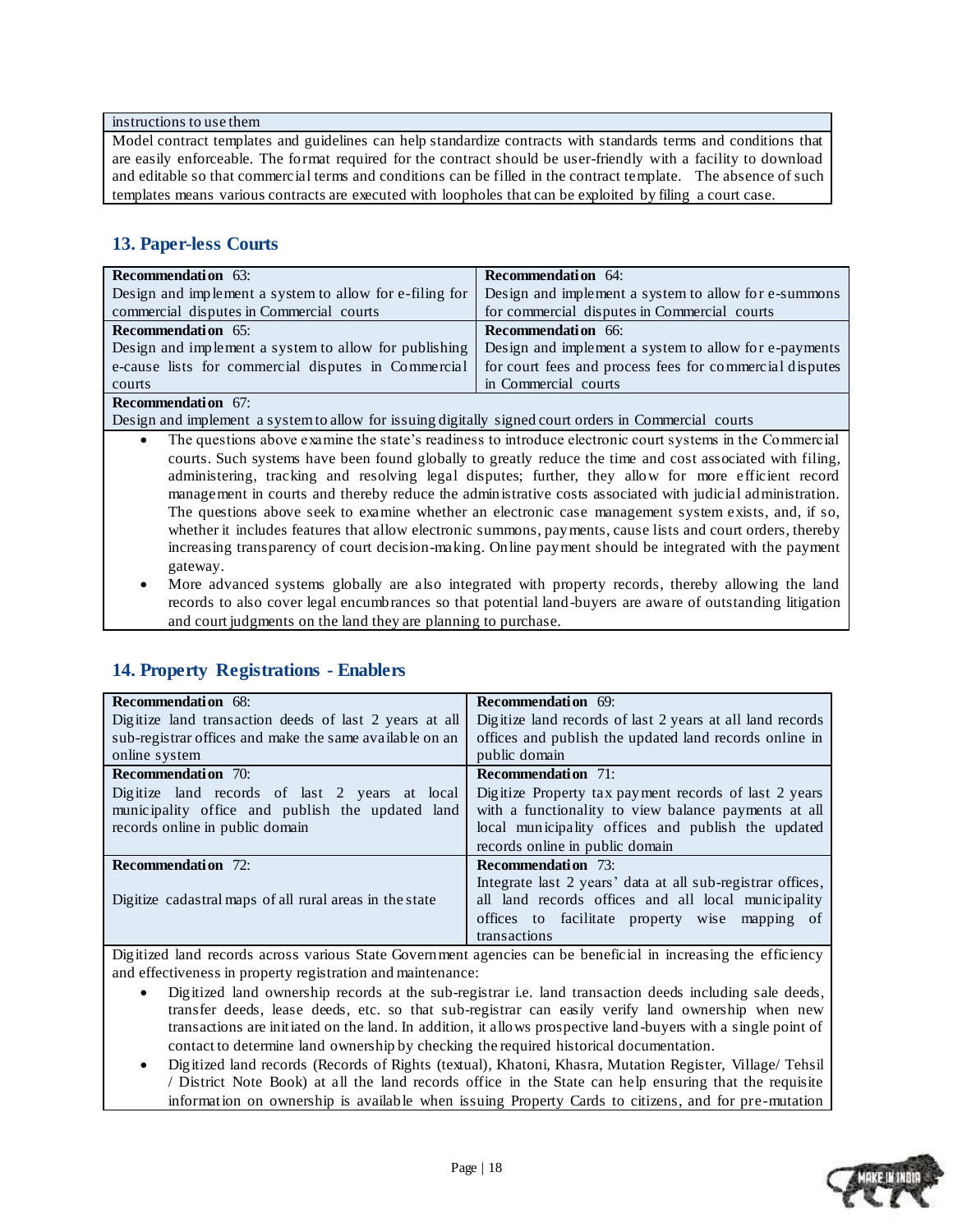verification of land transactions

- Digitized land records covering compliance history of property tax at the local municipality office in the State can help effectively target property taxes to the correct owners, as well as conducting verifications to ensure that all property taxes are paid upon submission of construction permit applications
- Digitalized cadastral maps (spatial records) of all rural areas in the state
- Digitalized land records at all sub registrar offices, survey and land record offices, municipal corporations and revenue department in the State should be available online in public domain and should have records for last 2 years
- It should be noted that the ideal solution is a single integrated database that allows real-time access from all relevant land related agencies and also allows the agencies to update the relevant data. This reduces the burden posed by digitizing records by slashing the costs of maintaining separate systems and databases for each department. The systems at all agencies should be integrated in a manner that allows all transactions for a given piece of land to be captured adequately, thus providing the government as well as potential buyers with a clear indication of land ownership.

#### **Recommendation** 74:

Ensure that statistics of land disputes is maintained in land record offices and also, ensure to publish list of current disputes in public domain

The quality of land administration has various dimensions such as reliability of infrastructure, transparency of information, geographic coverage, land dispute resolution and equal access to property rights. The quality of framework for property registration and the accessibility of dispute resolution mechanisms in a state is a key factor for business. The state should make publicly available the statistics of land disputes (such as boundary disputes , tenure rights) at the revenue courts in each districts. The statistics may be made available for the past few years that highlight the number of land disputes and/or the land dispute rate (i.e. the percentage of land disputes out of the total number of disputes in the first instance) and also provide the cause list of pending/ongoing disputes. Thereby creating database on the history of land disputes w.r.t any property.

#### **Recommendation** 75:

Integrate all sub-registrar offices with PAN or Aadhar data to create a State level database to verify the accuracy of documents

Various documents are required to be submitted for a business (the buyer) to purchase a property from another business (the seller) and to transfer the property title to the buyer"s name so that the buyer can use the property for expanding its business, use the property as collateral in taking new loans or, if necessary, sell the property to another business. To minimize the potential for disputes, the documents should be verified from a national database for accuracy. The sub – registrar offices should be able to check the accuracy of the documents submitted by the parties by integrating or accessing the PAN (for business) or Aadhar (for individuals) database.

#### **Recommendation** 76:

Integrate land record databases with Judicial database (Revenue) to provide complete picture of current land disputes

When an entrepreneur wishes to purchase land, he must first ensure that there are no encumbrances – legal, judicial or otherwise – on the property. This due diligence involves the employment of a lawyer, because at present there are three separate databases that must be consulted: first, the land records database to ensure ownership of the property by the seller, but also searches of mortgage and judicial records to ensure there are no pending legal or financial encumbrances. Combining this information in a single database will significantly reduce the burden of obtaining complete ownership and encumbrance data on land parcels. Judicial database pertaining to pending cases should be integrated which requires automation of the Revenue Courts. The land disputes related with revenue land is registered under Revenue Court and State needs develop web-based integration of all Revenue Courts with all land record offices.

#### **Recommendation** 77:

Integrate the mutation process with the registration process and allow intimation of mutation as soon as the deed is

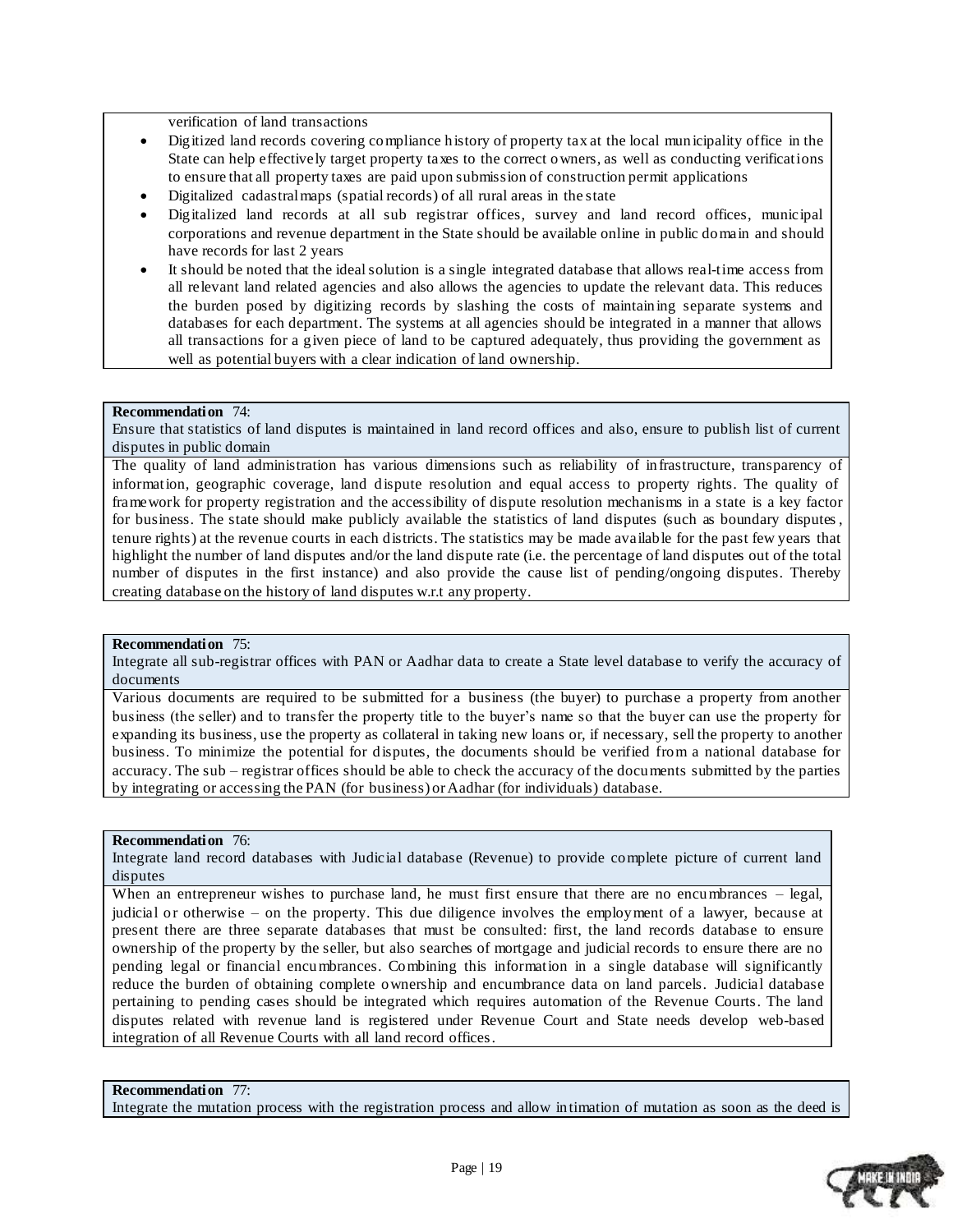registered

Advanced automation approaches already under development in India involve integration between registration at the sub-registrar office and mutation at the land records office. This integration includes not only the data-sharing above, but also focuses on process integration. This allows newly registered deeds for property sales to automatically intimate the mutation process to the relevant agency (Land records office, electricity department, water department, other utility department, etc.). This also reduces the number of interfaces between the user and the state government and thus promotes greater transparency.

### <span id="page-19-0"></span>**15. Property Registration – Online system**

| <b>Recommendation</b> 78:<br>Publish information about the procedure and<br>comprehensive list of documents required for property<br>registration on the Department's web site                                 | <b>Recommendation</b> 79:<br>Provide model deed templates for sale, gift, lease,<br>mortgage and rent in downloadable and editable format<br>along with instructions to use them                   |
|----------------------------------------------------------------------------------------------------------------------------------------------------------------------------------------------------------------|----------------------------------------------------------------------------------------------------------------------------------------------------------------------------------------------------|
| <b>Recommendation</b> 80:<br>Design and implement a system that allows online<br>application, payment for submission and verification of<br>document and mandate that all applications are<br>submitted online | <b>Recommendation</b> 81:<br>The online systemshould have the facility of auto<br>calculation of the applicable fee and stamp duty as per<br>the valuation of the property                         |
| <b>Recommendation</b> 82:<br>The online systemshould have the facility of auto<br>generation of appointment (date and time) on making<br>the required payment online at respective SRO offices                 | <b>Recommendation</b> 83:<br>The registration of the transaction deed to be provided<br>to related parties on the same day of appointment                                                          |
| <b>Recommendation</b> 84:<br>Ensure that the system allows user to download the<br>final signed approval certificate from the online portal                                                                    | <b>Recommendation</b> 85:<br>Define clear timelines mandated through the Public<br>Service Delivery Guarantee Act (or equivalent)<br>legislation for document registration and mutation of<br>land |

- The detailed procedure covering all applicable steps, from application submission (online/offline, inspection etc.) to application approval, is published online on department's website. The procedure should clearly highlight the step by step movement of the application within the department. It may be supplemented with process maps if available; in any case, the details should be published explicitly and should not refer to Acts or rules.
- A comprehensive list of the documents that need to be submitted as part of the application is uploaded on the website.
- Model templates for deeds including sale, gift, lease, mortgage and rent should be made available online to standardize deeds. The format required for the deeds should be user-friendly with a facility to download and should be editable so that details can be filled in the template.
- The application to be made mandatorily online, through a system with the following features:
	- o Applicants should be able to fill out and submit the application form online;
	- o The user can pay all associated fees online;
	- o System should have an auto calculator that calculates fee, stamp duty and other charges based on the value of the property, circle rate, etc.
	- o System should provide auto generated date and time for appointment. Thee system should also have a facility to modify the date and time for appointment.
	- o Once registered, the signed registered deed either digitally signed or signed manually and scanned – should be made available for download from the website by the user.
- Clear timelines are mandated through a Public Service Guarantee Act (or equivalent Act) and Registered deed should be made available on the day of appointment. The timelines should be highlighted clearly on the portal along with the notification.

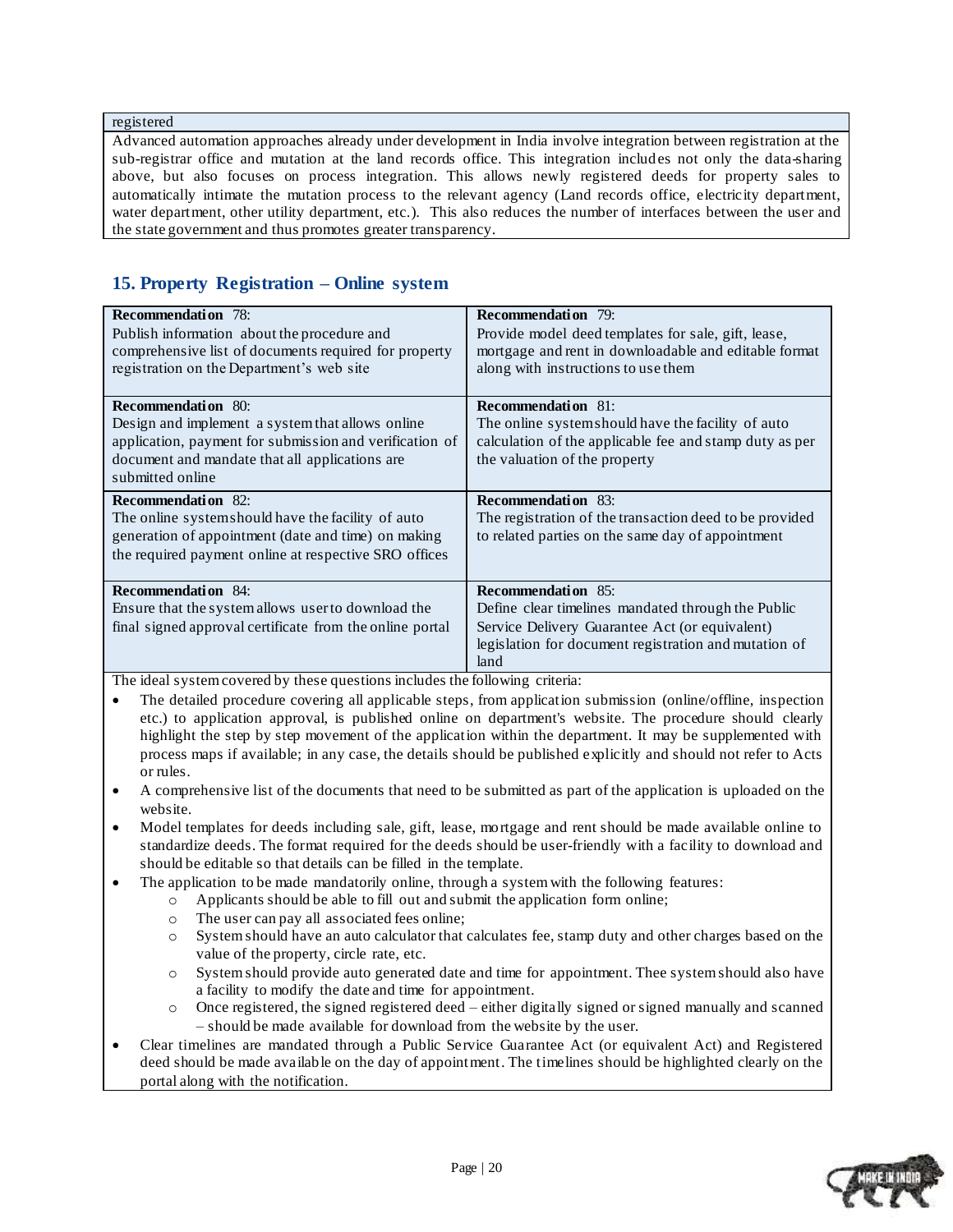### <span id="page-20-0"></span>**16. Inspection Reform Enablers**

| <b>Recommendation</b> 86:                                                                       | <b>Recommendation</b> 87: |
|-------------------------------------------------------------------------------------------------|---------------------------|
| Institutionalize a Central Inspection System Design and develop an online inspection system for |                           |
| responsible for undertaking compliance inspections of scheduling of inspections                 |                           |
| the departments concerned                                                                       |                           |
|                                                                                                 |                           |

#### **Recommendation** 88:

Ensure that the selection of establishments for inspection is done using computerized risk assessment and allocation of inspectors is undertaken under the Central Inspection System

A good regulatory practice for business inspections requires coordination among various inspection agencies to ensure that all relevant risks are properly addressed during the inspection process. However, agencies within States often carry out inspections in silos. They refrain from sharing information with other departments and do not communicate regularly with the businesses.

It is proposed to develop and implement a Central Inspection System (integrated risk based sh ared inspection system) for States covering Labour, Factories and Boilers, State Pollution Control Board of the State along with compliance behavior of specific businesses. In this context, inspections refer to periodic compliance inspections under various Acts and rules. The Central Inspection System (CIS) shall be responsible for inspections whereby inspectorates will directly report online in the system to synchronize multiple inspections.

Coordination of inspections can benefit both businesses and inspectors in several ways. First, it allows for more effective planning of inspections by ensuring that inspector visits may be coordinated or synchronized. Second, it allows for the data collected through inspections to be used effectively across departments. Anecdotal evidence suggest that businesses show a pattern of systematic and/or repeated violations of regulations i.e. if a business is non-compliant with tax regulation it is much more like ly to be non-compliant with other regulation. Collection and effective analysis of inspection data can also help the state develop effective compliance histories for firms, through collating information across departments, and allow for this information to be used in categorizing risk for particular industries by incorporating compliance history as one of the risk-determination criteria.

Key elements of the Framework

Few key benefits of Central Inspection Framework are as follows:

- A central inspection system will streamline the inspection procedures in the States/UTs
- It will ensure timely and synchronized inspections between various departments
- It will bring clarity in inspections, its frequency and reduce duplications
- It will improve cooperation and coordination between inspection authorities
- It will enable Unified review of information about past inspections, schedules of controls, registries of controls, and compliance with Inspection Laws
- It will eliminate the regulatory uncertainty that generates an inspection.
- It will improve implementation practices, increase compliance and reduce the budgetary costs to governments.

Proposed operational model

- Form a Central Inspection System (CIS): Integrate the independent inspection systems at various departments to form a Central Inspection System. CIS will be responsible for synchronization of multiple inspections and all inspections will be directed through the system.
- Inspection schedule: Generate computerized list of units to be inspected based on risk levels of the businesses (depends on sector, history of compliance, etc.)
- Allocation of the inspection resources (supervision-monitoring): Decision is based on a risk assessment analysis or predefined parameters and analyzed data from the field.
	- o Inspectors to be informed directly to conduct the inspections based on the inspector scheduling
	- o Send inspection forms and templates before the inspection process to the establishment (business)
	- o Inspector scheduling on rotational basis i.e. mandate that same inspector cannot perform two consecutive inspections of the same business.
- Allow third party inspections and introduce self-certification for the low & medium risk units and

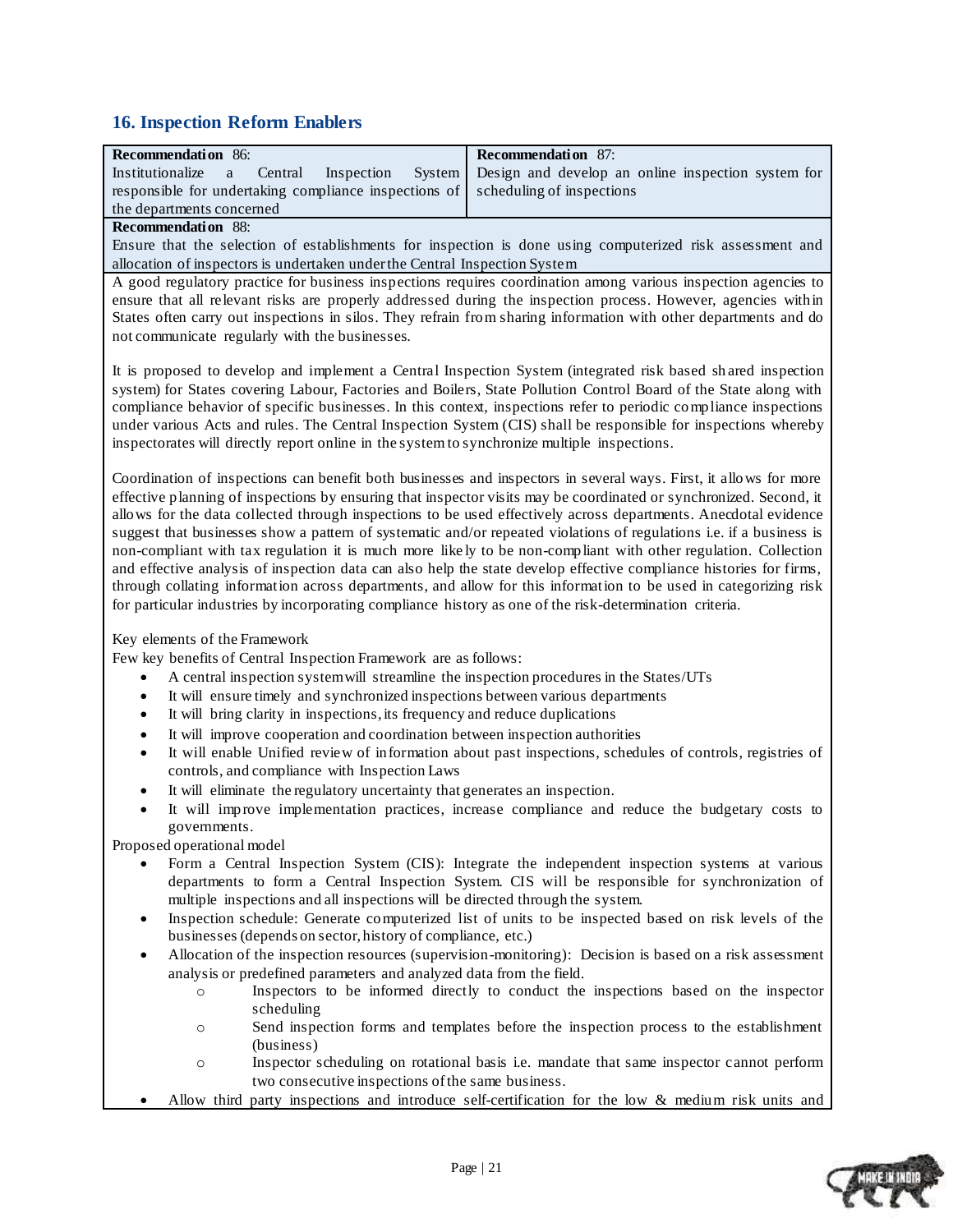inspections based on their past records (Frequency of defaults, consistency in the compliance , etc.)

- The final report to be submitted within 24 hours to the CIS
- Also a final report is to be submitted to concerned Department and establishment through CIS
- Build capacity of the inspectors and inspectorates by introducing trainings for enhancing the skill sets. Introduce cross training of the inspectors for different inspections to optimize use of resources.
- Surprise inspections to be done based on complaints with specific permission from head of the respective department.

| <b>Recommendation</b> 89:                              | <b>Recommendation</b> 90:                             |
|--------------------------------------------------------|-------------------------------------------------------|
| Differentiate compliance inspection requirements based | Exempt low risk industries with a history of          |
| on risk profile (such as High, Medium and Low risk) of | satisfactory compliance from labour compliance        |
| industries under all labour laws                       | inspections, or allow self-certification in lieu of   |
|                                                        | conducting physical inspections under all Labour laws |
| <b>Recommendation</b> 92:                              | <b>Recommendation</b> 93:                             |
| Differentiate compliance inspection requirements based | Allow for third party certifications instead of       |
| on industry pollution categorization such as Red,      | Departmental inspections under all labour and         |
|                                                        |                                                       |
| Amber, and Green under all environment/pollution       | environment/pollution laws for medium risk industries |
| laws                                                   |                                                       |

#### **Recommendation** 94:

Exempt Green industries with a history of satisfactory compliance from environmental compliance inspection, or allow self-certification (in lieu of conducting physical inspections)

These recommendations are targeted to provide streamlined compliance inspection regimes for industries on the basis of their relative risk or hazard levels. The prerequisite to enable this streamlined and differentiated environment is first to make provisions for different categories of industries based on the risk posed by the industries.

The relative risk of an industry arises from a combination of factors. From an environmental compliance perspective, the risk categorization is already complete, as most states already classify industries as either Green, Red or Amber based on their pollution and discharge potential. In the area of Labour inspections, there are a number of other factors that must be taken into account, including nature of production processes, number of employees, etc.

From a Labour perspective, therefore, the first step will be to identify these criteria or underlying factors, and categorize existing industries into Low, Medium or High risk categories on the basis of these criteria. To fully guard against the potential of fraud, a satisfactory compliance record for three or more years can be count ed as a criteria for Low or Medium risk industries. These categorizations should be notified through a State notification to be fully enacted.

Once enacted, the objective of these recommendations is to promote a differentiated and streamlined inspection environment for businesses on the basis of their Labour or Environmental risk, as follows:

- Low Labour Risk and/or Green industries that exhibit a satisfactory history of compliance can be exempted from compliance inspections altogether, or the compliance inspection can be substituted with a self-certification mechanism.
- Medium Labour Risk and/or Amber industries that exhibit a satisfactory history of compliance can have their physical compliance inspections replaced with a third party inspection, conducted by an empaneled list of accredited third party inspection agencies.
- High Labour Risk and/or Red industries will have to undergo physical compliance inspections annually as per current practice.

To ensure that industries are not taking undue advantage of these streamlined inspection regimes through misrepresentation, states may choose to continue to allow surprise inspections to occur on the basis of complaints received and subject to approval from the Head of Office/Magistrate of the State Government as ap propriate.

#### **Recommendation** 91:

Allow for synchronized/joint- inspection under all of the following acts *I. Inspection under The Equal Remuneration Act, 1976 II. Inspection under The Factories Act, 1948 III. Inspection under The Maternity Benefit Act, 1961*

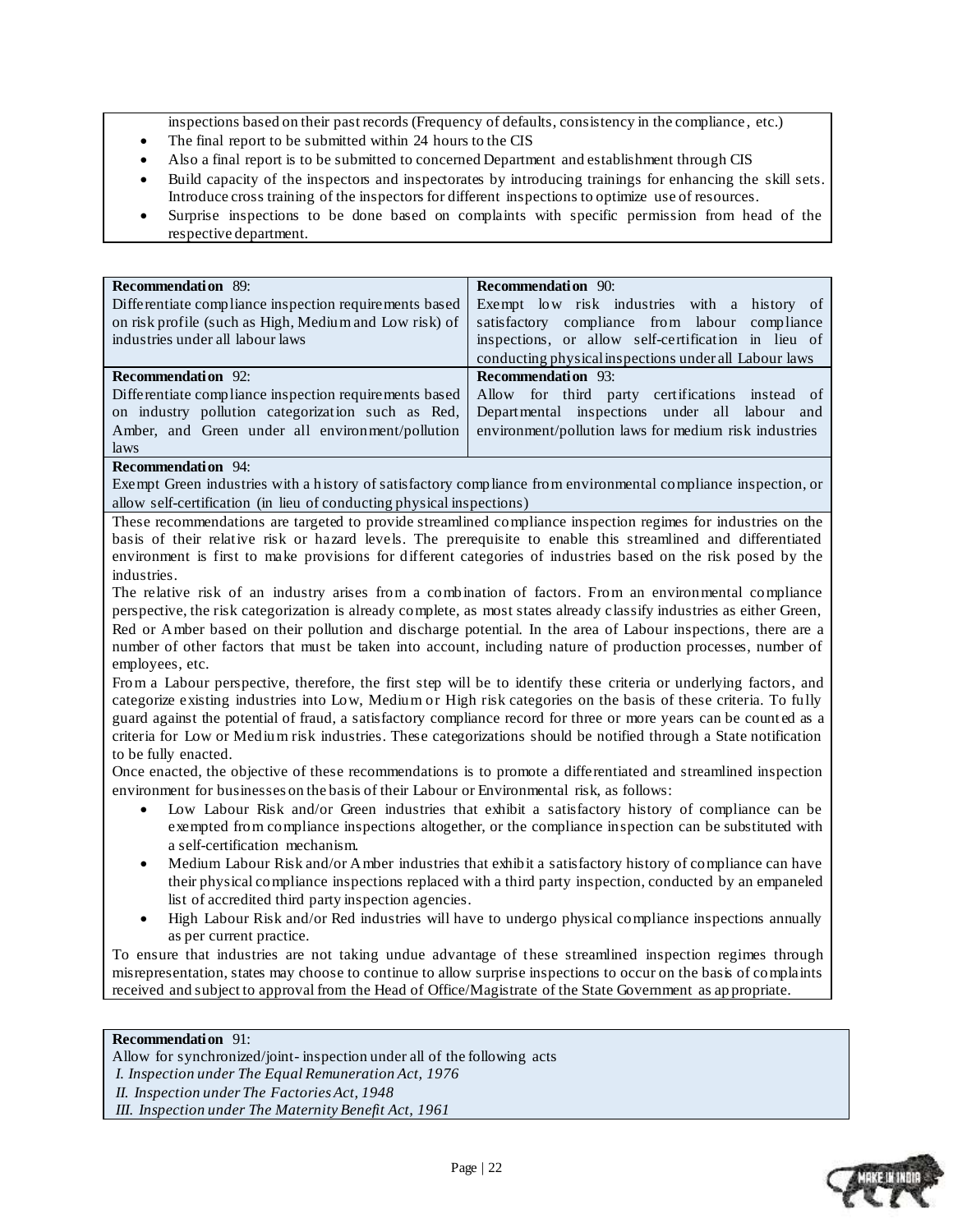*IV. Inspection under The Minimum Wages Act, 1948*

*V. Inspection under The Shops and Establishments Act (as applicable)*

*VI. Inspection under The Labour Welfare Fund Act (as applicable)*

*VII. Inspection under The Payment of Bonus Act, 1965*

*VIII. Inspection under The Payment of Wages Act, 1936*

*IX. Inspection under The Payment of Gratuity Act, 1972*

*X Inspection under The Contract Labour (Regulation and Abolition) Act, 1970*

Businesses that have to deal with multiple inspections from the same agency several times a year face higher compliance time and cost burdens in dealing with inspections. The inspections above are related to the compliance function of the Labor Department, and can easily be converted into a single joint inspection. To enable this, the Labor Department must issue a notification, as well as publish a single checklist and procedures for undertaking this single inspection. This can drastically reduce the burden on the limited inspector base available to states as well, and enable more efficient identification of violations while laying out comprehensive plans to correct any violations that are detected.

### <span id="page-22-0"></span>**17. Inspection of the business premises for VAT (Value Added Tax) registration**

| <b>Recommendation</b> 95:                                                                     | <b>Recommendation</b> 96:                           |
|-----------------------------------------------------------------------------------------------|-----------------------------------------------------|
| Publish a well-defined inspection procedure and Design and implement a system for identifying |                                                     |
| checklist on department's web site                                                            | establishments that need to be inspected based on   |
|                                                                                               | computerized risk assessment                        |
| <b>Recommendation</b> 97:                                                                     | <b>Recommendation</b> 98:                           |
| Mandate online submission of inspection report within                                         | Allow establishments to view and download submitted |
| 48 hours to the Department                                                                    | inspection reports of at least past two years       |
| <b>Recommendation</b> 99:                                                                     |                                                     |
| Decian and implement a quotam for computarized ellecation of increasions                      |                                                     |

Design and implement a system for computerized allocation of inspectors

- The detailed procedure covering all applicable steps and the comprehensive inspection checklist/form is published online on department's website. The procedure should clearly highlight the step by step movement of the application within the department. It may be supplemented with process maps if available; in any case, the details should be published explicitly and should not refer to Acts or rules.
- A specific provision must be made by the state government or by the associated agencies that inspection reports must be submitted within 48 hours through a notification or circular.
- The inspector allocation system must be linked to the online application and approval system, and the approval authority should be able to allocate inspectors once applications are submitted either by jurisdiction or randomly. The inspector should also have an online workspace within the system where they can see their inspection workflows and submit their reports.
- Inspectorates should define risk criteria to ensure that they are programmed into the system to make sure that inspections occur only for certain high-risk categories, instead of in 100% of the applications. This can reduce burden on the limited inspectors, while increasing the efficiency and effectiveness of inspections and the available human resources by reducing the burden on low risk business while ensuring that high risk businesses are adequately monitored.
- The signed inspection report either digitally signed or signed manually and scanned should be made available for viewing and downloading by the user on the portal or the website. The inspection reports of last two years of the establishment should be made available for the establishment.

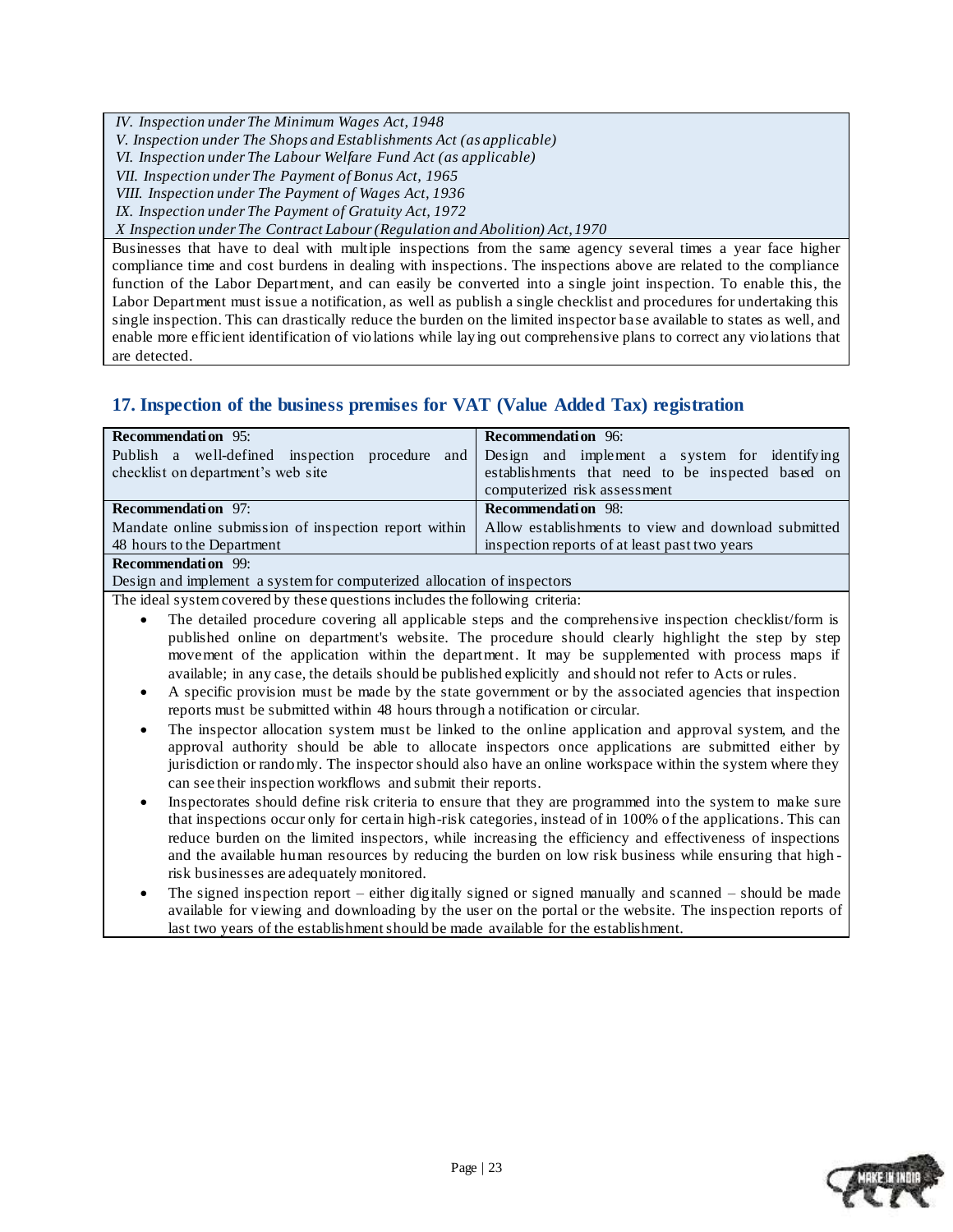### <span id="page-23-0"></span>**18. Inspection by Building Proposal Office/ relevant agency as part of obtaining construction permit**

| <b>Recommendation</b> 100:                                                               | <b>Recommendation</b> 101:                                                                                                         |
|------------------------------------------------------------------------------------------|------------------------------------------------------------------------------------------------------------------------------------|
| Publish a well-defined inspection procedure<br>and<br>checklist on department's web site | Design and implement a system for identifying<br>establishments that need to be inspected based on<br>computerized risk assessment |
| <b>Recommendation</b> 102:                                                               | <b>Recommendation</b> 103:                                                                                                         |
| Mandate online submission of inspection report within                                    | Allow establishments to view and download submitted                                                                                |
| 48 hours to the Department                                                               | inspection reports of at least past two years                                                                                      |
| <b>Recommendation</b> 104:                                                               |                                                                                                                                    |

Design and implement a system for computerized allocation of inspectors

The ideal system covered by these questions includes the following criteria:

- The detailed procedure covering all applicable steps and the comprehensive inspection checklist/form is published online on department's website. The procedure should clearly highlight the step by step movement of the application within the department. It may be supplemented with process maps if available; in any case, the details should be published explicitly and should not refer to Acts or rules.
- A specific provision must be made by the state government or by the associated agencies that inspection reports must be submitted within 48 hours through a notification or circular.
- The inspector allocation system must be linked to the online application and approval system, and the approval authority should be able to allocate inspectors once applications are submitted either by jurisdiction or randomly. The inspector should also have an online workspace within the system where they can see their inspection workflows and submit their reports.
- Inspectorates should define risk criteria to ensure that they are programmed into the system to make sure that inspections occur only for certain high-risk categories, instead of in 100% of the applications. This can reduce burden on the limited inspectors, while increasing the efficiency and effectiveness of inspections and the available human resources by reducing the burden on low risk business while ensuring that high-risk businesses are adequately monitored.
- The signed inspection report either digitally signed or signed manually and scanned should be made available for viewing and downloading by the user on the portal or the website. The inspection reports of last two years of the establishment should be made available for the establishment.

### <span id="page-23-1"></span>**19. Inspection by Appropriate Authority for felling trees (prior to commencement of construction activities)**

| <b>Recommendation</b> 105:<br>Publish a well-defined inspection procedure and<br>checklist on department's web site | <b>Recommendation</b> 106:<br>Design and implement a system for identifying<br>establishments that need to be inspected based on<br>computerized risk assessment |
|---------------------------------------------------------------------------------------------------------------------|------------------------------------------------------------------------------------------------------------------------------------------------------------------|
| <b>Recommendation</b> 107:                                                                                          | <b>Recommendation</b> 108:                                                                                                                                       |
| Mandate online submission of inspection report within                                                               | Allow establishments to view and download submitted                                                                                                              |
| 48 hours to the Department                                                                                          | inspection reports of at least past two years                                                                                                                    |
| <b>Recommendation</b> 109:                                                                                          | <b>Recommendation</b> 110:                                                                                                                                       |
| Design and implement a system for computerized                                                                      | Mandate that the same inspector will not inspect the                                                                                                             |
| allocation of inspectors                                                                                            | same establishment twice consecutively                                                                                                                           |

The ideal system covered by these questions includes the following criteria:

 The detailed procedure covering all applicable steps and the comprehensive inspection checklist/form is published online on department's website. The procedure should clearly highlight the step by step movement of the application within the department. It may be supplemented with process maps if available; in any case, the details should be published explicitly and should not refer to Acts or rules.

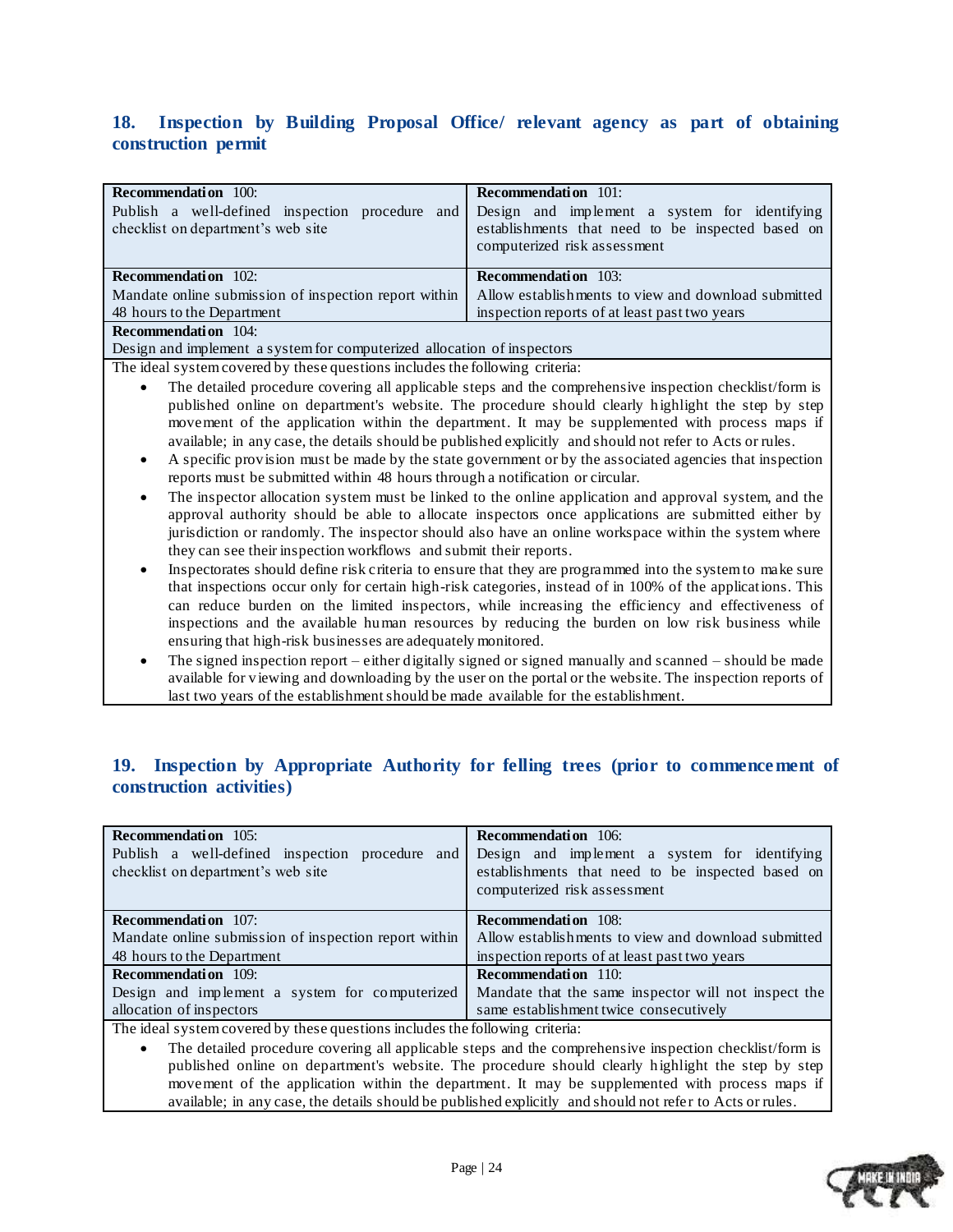- A specific provision must be made by the state government or by the associated agencies that inspection reports must be submitted within 48 hours through a notification or circular.
- The inspector allocation system must be linked to the online application and approval system, and the approval authority should be able to allocate inspectors once applications are submitted either by jurisdiction or randomly. The inspector should also have an online workspace within the system where they can see their inspection workflows and submit their reports.
- Inspectorates should define risk criteria to ensure that they are programmed into the system to make sure that inspections occur only for certain high-risk categories, instead of in 100% of the applications. This can reduce burden on the limited inspectors, while increasing the efficiency and effectiveness of inspections and the available human resources by reducing the burden on low risk business while ensuring that high-risk businesses are adequately monitored.
- The signed inspection report either digitally signed or signed manually and scanned should be made available for viewing and downloading by the user on the portal or the website. The inspection reports of last two years of the establishment should be made available for the establishment.
- Inspectors should be assigned randomly for inspections in consecutive years in order to increase transparency and reduce potential for corruption.

### <span id="page-24-0"></span>**20. Inspection by Building Proposal Office/ relevant agency as part of obtaining occupancy/completion certificate**

| <b>Recommendation</b> 111:                                                                    | <b>Recommendation</b> 112:                          |
|-----------------------------------------------------------------------------------------------|-----------------------------------------------------|
| Publish a well-defined inspection procedure and Design and implement a system for identifying |                                                     |
| checklist on department's web site                                                            | establishments that need to be inspected based on   |
|                                                                                               | computerized risk assessment                        |
|                                                                                               |                                                     |
| <b>Recommendation</b> 113:                                                                    | <b>Recommendation</b> 114:                          |
| Mandate online submission of inspection report within                                         | Allow establishments to view and download submitted |
| 48 hours to the Department                                                                    | inspection reports of at least past two years       |
| $\mathbf{D}_{\alpha\alpha\gamma\gamma\gamma\gamma\gamma\gamma\gamma\gamma\gamma\gamma\gamma}$ |                                                     |

**Recommendation** 115:

Design and implement a system for computerized allocation of inspectors

- The detailed procedure covering all applicable steps and the comprehensive inspection checklist/form is published online on department's website. The procedure should clearly highlight the step by step movement of the application within the department. It may be supplemented with process maps if available; in any case, the details should be published explicitly and should not refer to Acts or rules.
- A specific provision must be made by the state government or by the associated agencies that inspection reports must be submitted within 48 hours through a notification or circular.
- The inspector allocation system must be linked to the online application and approval system, and the approval authority should be able to allocate inspectors once applications are submitted either by jurisdiction or randomly. The inspector should also have an online workspace within the system where they can see their inspection workflows and submit their reports.
- Inspectorates should define risk criteria to ensure that they are programmed into the system to make sure that inspections occur only for certain high-risk categories, instead of in 100% of the applications. This can reduce burden on the limited inspectors, while increasing the efficiency and effectiveness of inspections and the available human resources by reducing the burden on low risk business while ensuring that high-risk businesses are adequately monitored.
- The signed inspection report either digitally signed or signed manually and scanned should be made available for viewing and downloading by the user on the portal or the website. The inspection reports of last two years of the establishment should be made available for the establishment.

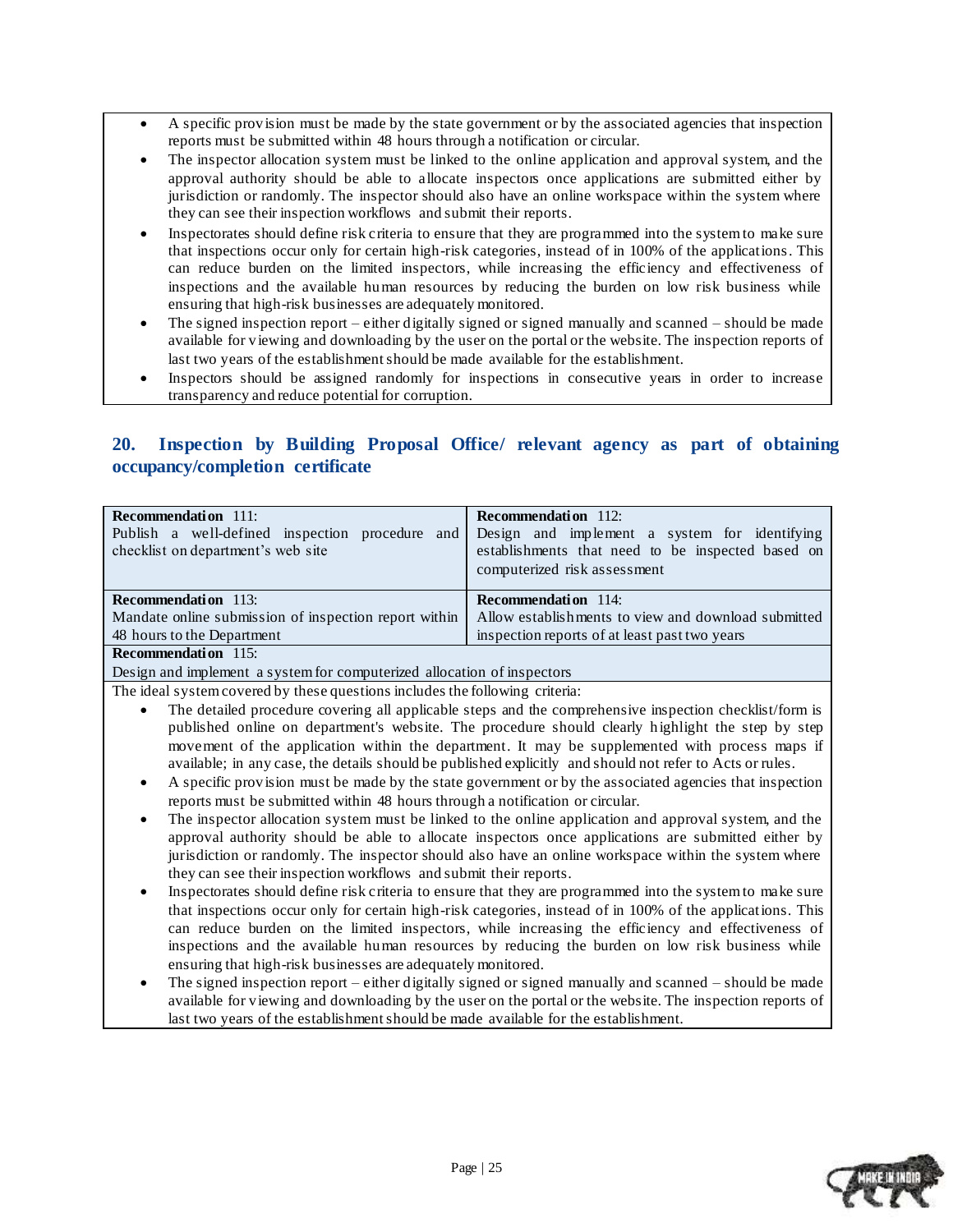### <span id="page-25-0"></span>**21. Compliance Inspection under The Equal Remuneration Act, 1976**

| <b>Recommendation</b> 116:                                                                                      | <b>Recommendation</b> 117:                           |
|-----------------------------------------------------------------------------------------------------------------|------------------------------------------------------|
| Publish a well-defined inspection procedure and                                                                 | Design and implement a system for identifying        |
| checklist on department's web site                                                                              | establishments that need to be inspected based on    |
|                                                                                                                 | computerized risk assessment                         |
|                                                                                                                 |                                                      |
| <b>Recommendation</b> 118:                                                                                      | <b>Recommendation</b> 119:                           |
| Mandate online submission of inspection report within                                                           | Allow establishments to view and download submitted  |
| 48 hours to the Department                                                                                      | inspection reports of at least past two years        |
| <b>Recommendation</b> 120:                                                                                      | <b>Recommendation</b> 121:                           |
|                                                                                                                 |                                                      |
| Design and implement a system for computerized                                                                  | Mandate that the same inspector will not inspect the |
| allocation of inspectors                                                                                        | same establishment twice consecutively               |
| the contract of the contract of the contract of the contract of the contract of the contract of the contract of | $\sim$ 11 $\sim$ $\sim$ $\sim$                       |

- The detailed procedure covering all applicable steps and the comprehensive inspection checklist/form is published online on department's website. It may be supplemented with process maps if available; in any case, the details should be published explicitly and should not refer to Acts or rules.
- A specific provision must be made by the state government or by the associated agencies that inspection reports must be submitted within 48 hours through a notification or circular.
- The inspector allocation system must be linked to the online application and approval system, and the approval authority should be able to allocate inspectors once applications are submitted either by jurisdiction or randomly. The inspector should also have an online workspace within the system where they can see their inspection workflows and submit their reports.
- Inspectorates should define risk criteria to ensure that they are programmed into the system to make sure that inspections occur only for certain high-risk categories, instead of in 100% of the applications. This can reduce burden on the limited inspectors, while increasing the efficiency and effectiveness of inspections and the available human resources by reducing the burden on low risk business while ensuring that high-risk businesses are adequately monitored.
- The signed inspection report either digitally signed or signed manually and scanned should be made available for viewing and downloading by the user on the portal or the website. The inspection reports of last two years of the establishment should be made available for the establishment.
- Inspectors should be assigned randomly for inspections in consecutive years in order to increase transparency and reduce potential for corruption.

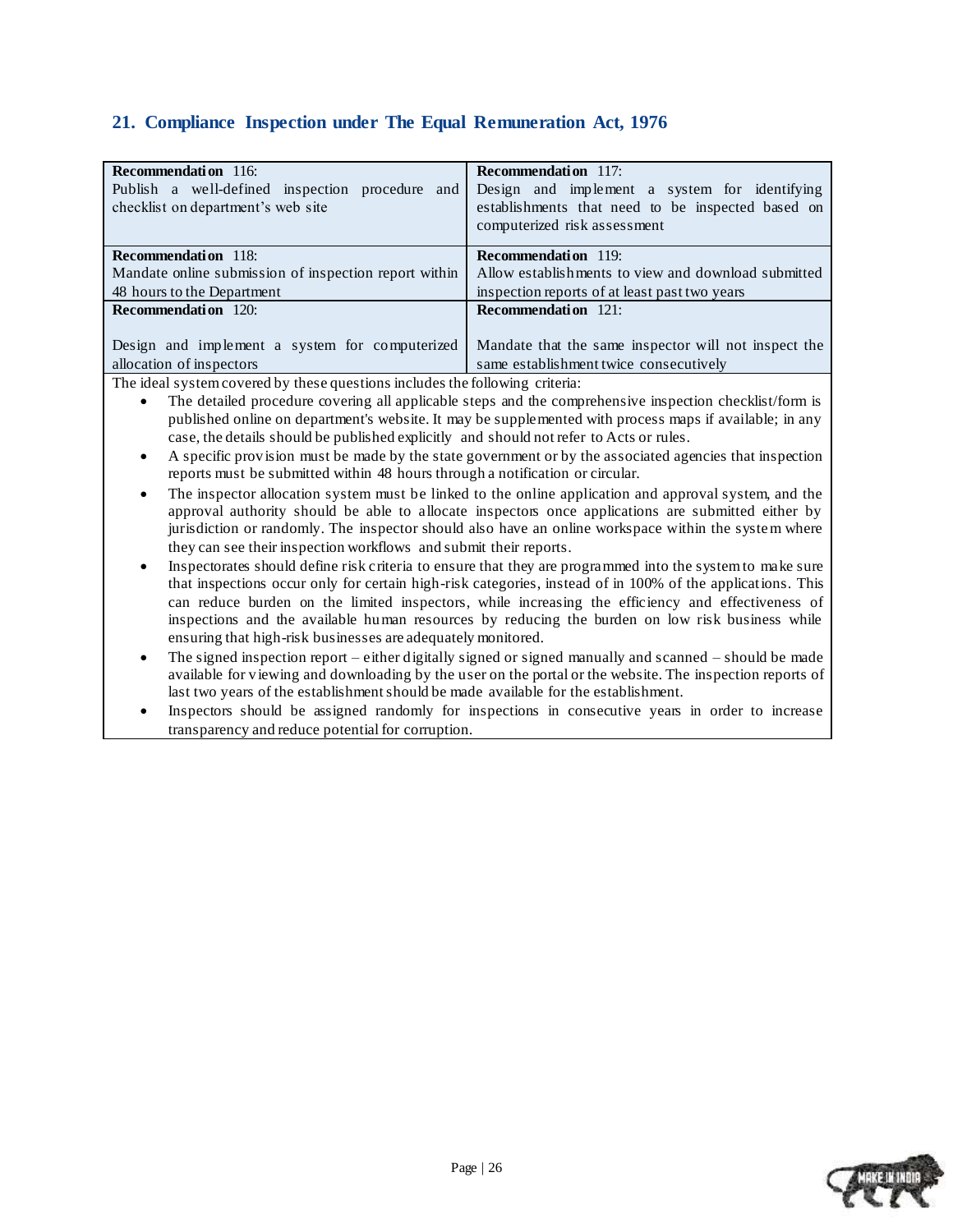### <span id="page-26-0"></span>**22. Compliance Inspection under The Factories Act, 1948**

| <b>Recommendation</b> 122:                                                                                      | <b>Recommendation</b> 123:                           |
|-----------------------------------------------------------------------------------------------------------------|------------------------------------------------------|
| Publish a well-defined inspection procedure<br>and                                                              | Design and implement a system for identifying        |
| checklist on department's web site                                                                              | establishments that need to be inspected based on    |
|                                                                                                                 | computerized risk assessment                         |
|                                                                                                                 |                                                      |
| <b>Recommendation</b> 124:                                                                                      | <b>Recommendation</b> 125:                           |
| Mandate online submission of inspection report within                                                           | Allow establishments to view and download submitted  |
| 48 hours to the Department                                                                                      | inspection reports of at least past two years        |
| <b>Recommendation</b> 126:                                                                                      | <b>Recommendation</b> 127:                           |
|                                                                                                                 |                                                      |
| Design and implement a system for computerized                                                                  | Mandate that the same inspector will not inspect the |
| allocation of inspectors                                                                                        | same establishment twice consecutively               |
| the contract of the contract of the contract of the contract of the contract of the contract of the contract of | $\sim$ 11 $\sim$ $\sim$ $\sim$                       |

- The detailed procedure covering all applicable steps and the comprehensive inspection checklist/form is published online on department's website. It may be supplemented with process maps if available; in any case, the details should be published explicitly and should not refer to Acts or rules.
- A specific provision must be made by the state government or by the associated agencies that inspection reports must be submitted within 48 hours through a notification or circular.
- The inspector allocation system must be linked to the online application and approval system, and the approval authority should be able to allocate inspectors once applications are submitted either by jurisdiction or randomly. The inspector should also have an online workspace within the system where they can see their inspection workflows and submit their reports.
- Inspectorates should define risk criteria to ensure that they are programmed into the system to make sure that inspections occur only for certain high-risk categories, instead of in 100% of the applications. This can reduce burden on the limited inspectors, while increasing the efficiency and effectiveness of inspections and the available human resources by reducing the burden on low risk business while ensuring that high-risk businesses are adequately monitored.
- The signed inspection report either digitally signed or signed manually and scanned should be made available for viewing and downloading by the user on the portal or the website. The inspection reports of last two years of the establishment should be made available for the establishment.
- Inspectors should be assigned randomly for inspections in consecutive years in order to increase transparency and reduce potential for corruption.

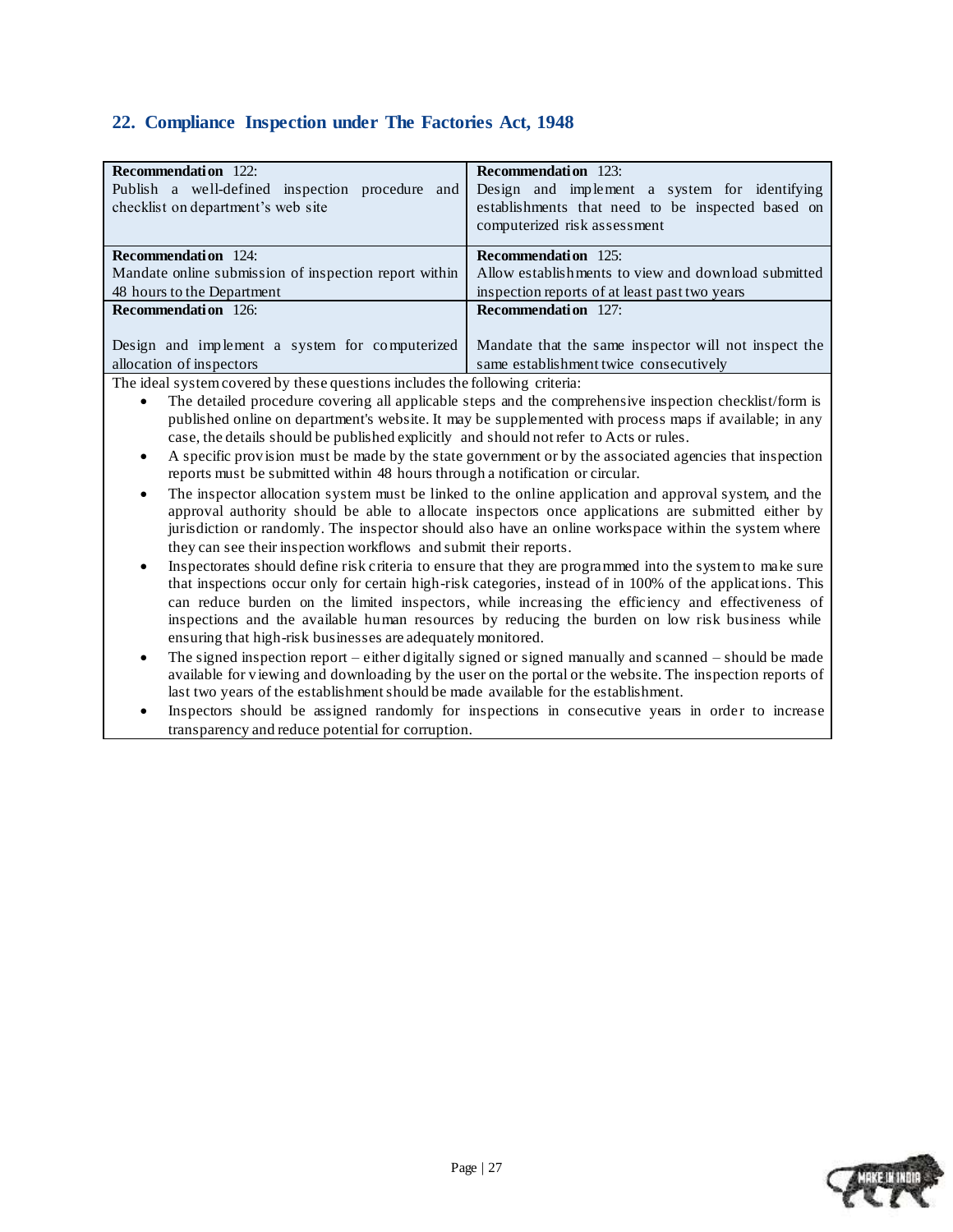### <span id="page-27-0"></span>**23. Compliance Inspection under The Minimum Wages Act, 1948**

| <b>Recommendation</b> 128:                            | <b>Recommendation</b> 129:                           |
|-------------------------------------------------------|------------------------------------------------------|
| Publish a well-defined inspection procedure<br>and    | Design and implement a system for identifying        |
| checklist on department's web site                    | establishments that need to be inspected based on    |
|                                                       | computerized risk assessment                         |
|                                                       |                                                      |
| <b>Recommendation</b> 130:                            | <b>Recommendation</b> 131:                           |
| Mandate online submission of inspection report within | Allow establishments to view and download submitted  |
| 48 hours to the Department                            | inspection reports of at least past two years        |
| <b>Recommendation</b> 132:                            | <b>Recommendation</b> 133:                           |
|                                                       |                                                      |
| Design and implement a system for computerized        | Mandate that the same inspector will not inspect the |
| allocation of inspectors                              | same establishment twice consecutively               |
| .                                                     |                                                      |

- The detailed procedure covering all applicable steps and the comprehensive inspection checklist/form is published online on department's website. It may be supplemented with process maps if available; in any case, the details should be published explicitly and should not refer to Acts or rules.
- A specific provision must be made by the state government or by the associated agencies that inspection reports must be submitted within 48 hours through a notification or circular.
- The inspector allocation system must be linked to the online application and approval system, and the approval authority should be able to allocate inspectors once applications are submitted either by jurisdiction or randomly. The inspector should also have an online workspace within the system where they can see their inspection workflows and submit their reports.
- Inspectorates should define risk criteria to ensure that they are programmed into the system to make sure that inspections occur only for certain high-risk categories, instead of in 100% of the applications. This can reduce burden on the limited inspectors, while increasing the efficiency and effectiveness of inspections and the available human resources by reducing the burden on low risk business while ensuring that high-risk businesses are adequately monitored.
- The signed inspection report either digitally signed or signed manually and scanned should be made available for viewing and downloading by the user on the portal or the website. The inspection reports of last two years of the establishment should be made available for the establishment.
- Inspectors should be assigned randomly for inspections in consecutive years in order to increase transparency and reduce potential for corruption.

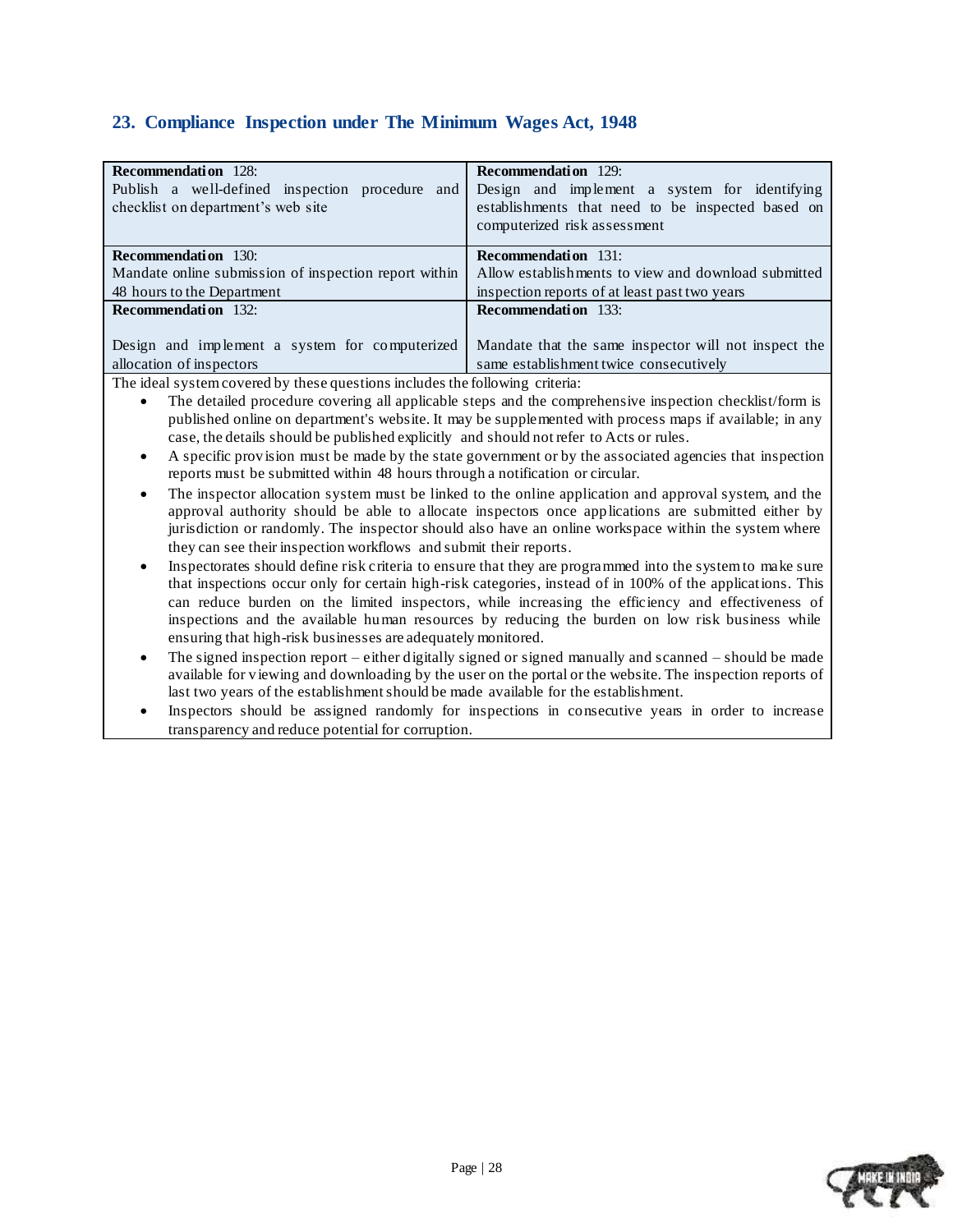### <span id="page-28-0"></span>**24. Compliance Inspection under The Shops and Establishments Act (as applicable)**

| <b>Recommendation</b> 134:                            | <b>Recommendation</b> 135:                           |
|-------------------------------------------------------|------------------------------------------------------|
| Publish a well-defined inspection procedure and       | Design and implement a system for identifying        |
| checklist on department's web site                    | establishments that need to be inspected based on    |
|                                                       | computerized risk assessment                         |
|                                                       |                                                      |
| <b>Recommendation</b> 136:                            | <b>Recommendation</b> 137:                           |
| Mandate online submission of inspection report within | Allow establishments to view and download submitted  |
| 48 hours to the Department                            | inspection reports of at least past two years        |
| <b>Recommendation</b> 138:                            | <b>Recommendation</b> 139:                           |
|                                                       |                                                      |
| Design and implement a system for computerized        | Mandate that the same inspector will not inspect the |
| allocation of inspectors                              | same establishment twice consecutively               |
|                                                       |                                                      |

- The detailed procedure covering all applicable steps and the comprehensive insp ection checklist/form is published online on department's website. It may be supplemented with process maps if available; in any case, the details should be published explicitly and should not refer to Acts or rules.
- A specific provision must be made by the state government or by the associated agencies that inspection reports must be submitted within 48 hours through a notification or circular.
- The inspector allocation system must be linked to the online application and approval system, and the approval authority should be able to allocate inspectors once applications are submitted either by jurisdiction or randomly. The inspector should also have an online workspace within the system where they can see their inspection workflows and submit their reports.
- Inspectorates should define risk criteria to ensure that they are programmed into the system to make sure that inspections occur only for certain high-risk categories, instead of in 100% of the applications. This can reduce burden on the limited inspectors, while increasing the efficiency and effectiveness of inspections and the available human resources by reducing the burden on low risk business while ensuring that high-risk businesses are adequately monitored.
- The signed inspection report either digitally signed or signed manually and scanned should be made available for viewing and downloading by the user on the portal or the website. The inspection reports of last two years of the establishment should be made available for the establishment.
- Inspectors should be assigned randomly for inspections in consecutive years in order to increase transparency and reduce potential for corruption.

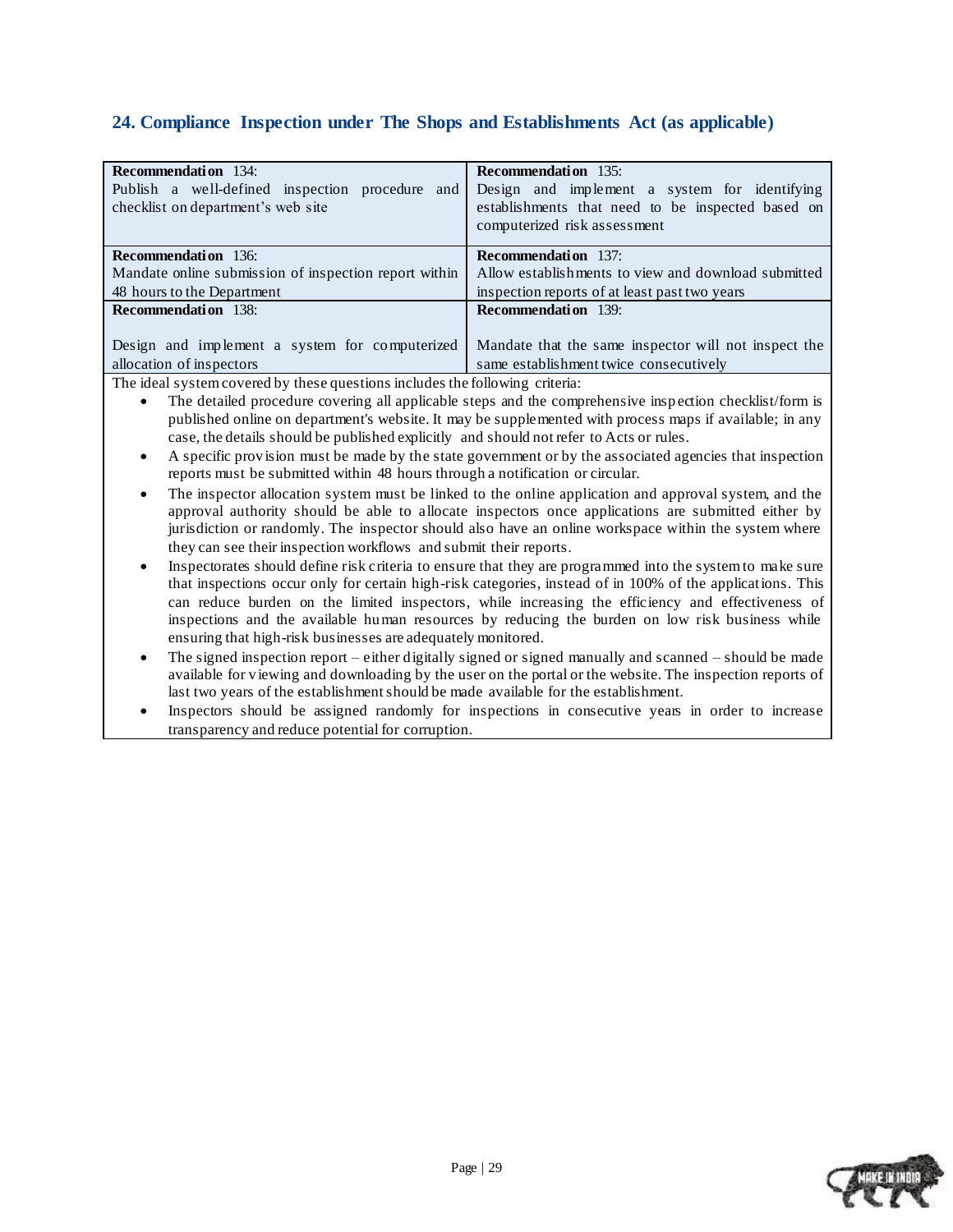### <span id="page-29-0"></span>**25. Compliance Inspection under The Payment of Bonus Act, 1965**

| <b>Recommendation</b> 140:                            | <b>Recommendation</b> 141:                           |
|-------------------------------------------------------|------------------------------------------------------|
| Publish a well-defined inspection procedure<br>and    | Design and implement a system for identifying        |
| checklist on department's web site                    | establishments that need to be inspected based on    |
|                                                       | computerized risk assessment                         |
|                                                       |                                                      |
| <b>Recommendation</b> 142:                            | <b>Recommendation</b> 143:                           |
| Mandate online submission of inspection report within | Allow establishments to view and download submitted  |
| 48 hours to the Department                            | inspection reports of at least past two years        |
| <b>Recommendation</b> 144:                            | <b>Recommendation</b> 145:                           |
|                                                       |                                                      |
| Design and implement a system for computerized        | Mandate that the same inspector will not inspect the |
| allocation of inspectors                              | same establishment twice consecutively               |
| .                                                     |                                                      |

- The detailed procedure covering all applicable steps and the comprehensive inspection checklist/form is published online on department's website. It may be supplemented with process maps if available; in any case, the details should be published explicitly and should not refer to Acts or rules.
- A specific provision must be made by the state government or by the associated agencies that inspection reports must be submitted within 48 hours through a notification or circular.
- The inspector allocation system must be linked to the online application and approval sy stem, and the approval authority should be able to allocate inspectors once applications are submitted either by jurisdiction or randomly. The inspector should also have an online workspace within the system where they can see their inspection workflows and submit their reports.
- Inspectorates should define risk criteria to ensure that they are programmed into the system to make sure that inspections occur only for certain high-risk categories, instead of in 100% of the applications. This can reduce burden on the limited inspectors, while increasing the efficiency and effectiveness of inspections and the available human resources by reducing the burden on low risk business while ensuring that high-risk businesses are adequately monitored.
- The signed inspection report either digitally signed or signed manually and scanned should be made available for viewing and downloading by the user on the portal or the website. The inspection reports of last two years of the establishment should be made available for the establishment.
- Inspectors should be assigned randomly for inspections in consecutive years in order to increase transparency and reduce potential for corruption.

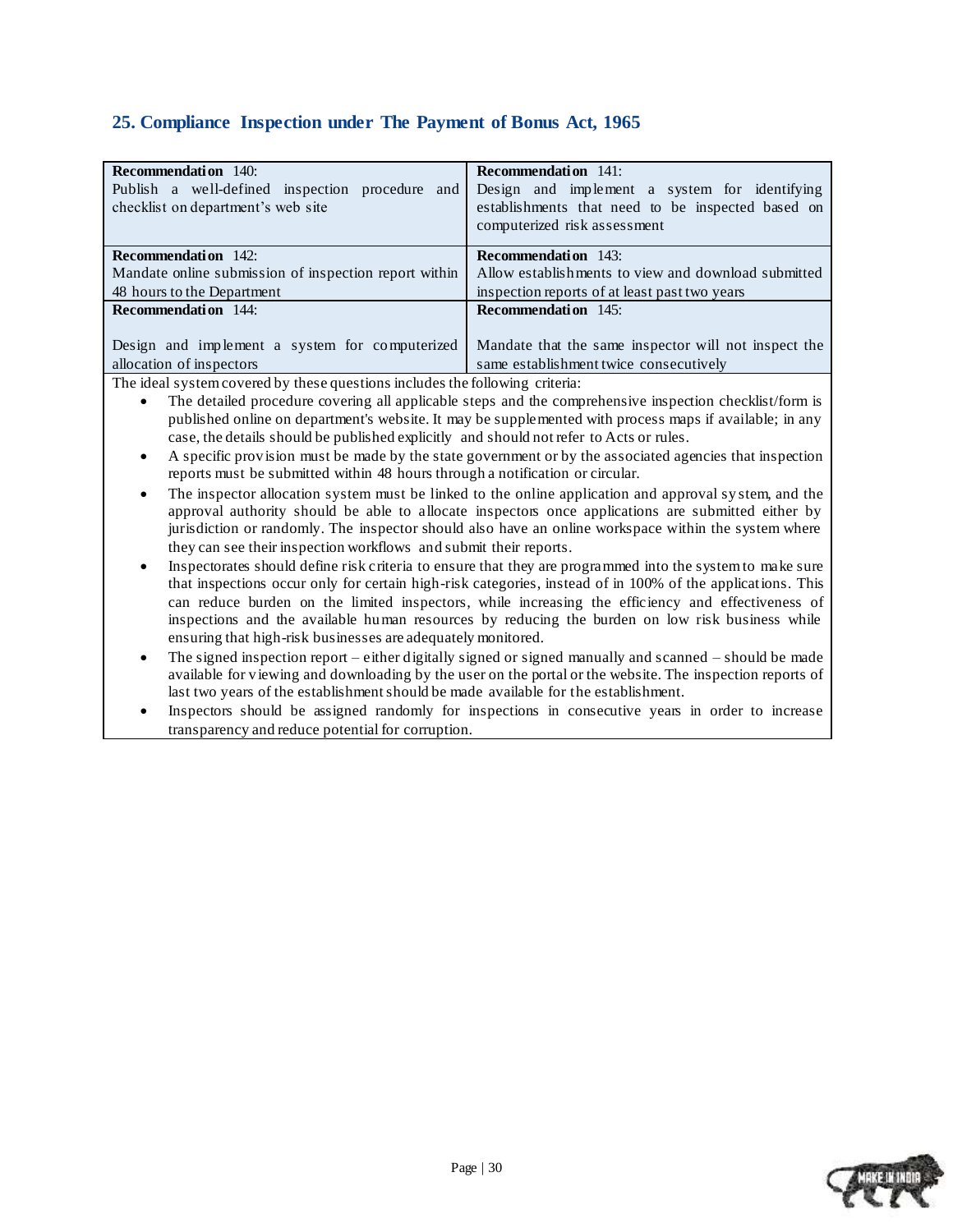### <span id="page-30-0"></span>**26. Compliance Inspection under The Payment of Wages Act, 1936**

| <b>Recommendation</b> 146:                                                                                      | <b>Recommendation</b> 147:                           |
|-----------------------------------------------------------------------------------------------------------------|------------------------------------------------------|
| Publish a well-defined inspection procedure<br>and                                                              | Design and implement a system for identifying        |
| checklist on department's web site                                                                              | establishments that need to be inspected based on    |
|                                                                                                                 | computerized risk assessment                         |
|                                                                                                                 |                                                      |
| <b>Recommendation</b> 148:                                                                                      | <b>Recommendation</b> 149:                           |
| Mandate online submission of inspection report within                                                           | Allow establishments to view and download submitted  |
| 48 hours to the Department                                                                                      | inspection reports of at least past two years        |
| <b>Recommendation</b> 150:                                                                                      | <b>Recommendation</b> 151:                           |
|                                                                                                                 |                                                      |
| Design and implement a system for computerized                                                                  | Mandate that the same inspector will not inspect the |
| allocation of inspectors                                                                                        | same establishment twice consecutively               |
| the contract of the contract of the contract of the contract of the contract of the contract of the contract of | $\sim$ 11 $\sim$ $\sim$ $\sim$                       |

- The detailed procedure covering all applicable steps and the comprehensive inspection checklist/form is published online on department's website. It may be supplemented with process maps if available; in any case, the details should be published explicitly and should not refer to Acts or rules.
- A specific provision must be made by the state government or by the associated agencies that inspection reports must be submitted within 48 hours through a notification or circular.
- The inspector allocation system must be linked to the online application and approval system, and the approval authority should be able to allocate inspectors once applications are submitted either by jurisdiction or randomly. The inspector should also have an online workspace within the system where they can see their inspection workflows and submit their reports.
- Inspectorates should define risk criteria to ensure that they are programmed into the system to make sure that inspections occur only for certain high-risk categories, instead of in 100% of the applications. This can reduce burden on the limited inspectors, while increasing the efficiency and effectiveness of inspections and the available human resources by reducing the burden on low risk business while ensuring that high-risk businesses are adequately monitored.
- The signed inspection report either digitally signed or signed manually and scanned should be made available for viewing and downloading by the user on the portal or the website. The inspection reports of last two years of the establishment should be made available for the establishment.
- Inspectors should be assigned randomly for inspections in consecutive years in order to increase transparency and reduce potential for corruption.

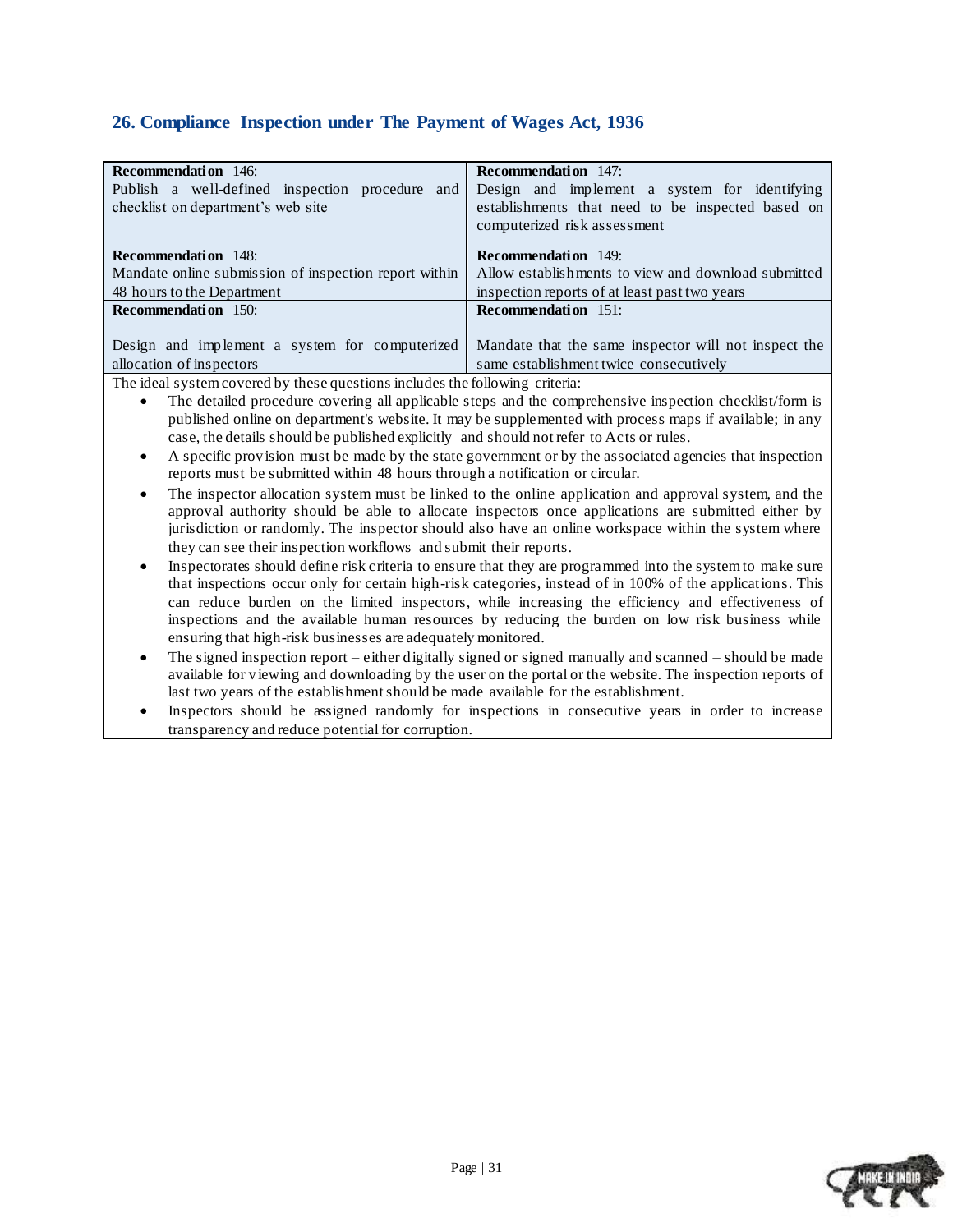### <span id="page-31-0"></span>**27. Compliance Inspection under The Payment of Gratuity Act, 1972**

| <b>Recommendation</b> 152:                            | <b>Recommendation</b> 153:                           |
|-------------------------------------------------------|------------------------------------------------------|
| Publish a well-defined inspection procedure and       | Design and implement a system for identifying        |
| checklist on department's web site                    | establishments that need to be inspected based on    |
|                                                       | computerized risk assessment                         |
|                                                       |                                                      |
| <b>Recommendation</b> 154:                            | <b>Recommendation</b> 155:                           |
| Mandate online submission of inspection report within | Allow establishments to view and download submitted  |
| 48 hours to the Department                            | inspection reports of at least past two years        |
| <b>Recommendation</b> 156:                            | <b>Recommendation</b> 157:                           |
|                                                       |                                                      |
| Design and implement a system for computerized        | Mandate that the same inspector will not inspect the |
| allocation of inspectors                              | same establishment twice consecutively               |
|                                                       |                                                      |

- The detailed procedure covering all applicable steps and the comprehensive inspection checklist/form is published online on department's website. It may be supplemented with process maps if available; in any case, the details should be published explicitly and should not refer to Acts or rules.
- A specific provision must be made by the state government or by the associated agencies that inspection reports must be submitted within 48 hours through a notification or circular.
- The inspector allocation system must be linked to the online application and approval system, and the approval authority should be able to allocate inspectors once applications are submitted either by jurisdiction or randomly. The inspector should also have an online workspace within the system where they can see their inspection workflows and submit their reports.
- Inspectorates should define risk criteria to ensure that they are programmed into the system to make sure that inspections occur only for certain high-risk categories, instead of in 100% of the applications. This can reduce burden on the limited inspectors, while increasing the efficiency and effectiveness of inspections and the available human resources by reducing the burden on low risk business while ensuring that high-risk businesses are adequately monitored.
- The signed inspection report either digitally signed or signed manually and scanned should be made available for viewing and downloading by the user on the portal or the website. The inspection reports of last two years of the establishment should be made available for the establishment.
- Inspectors should be assigned randomly for inspections in consecutive years in order to increase transparency and reduce potential for corruption.

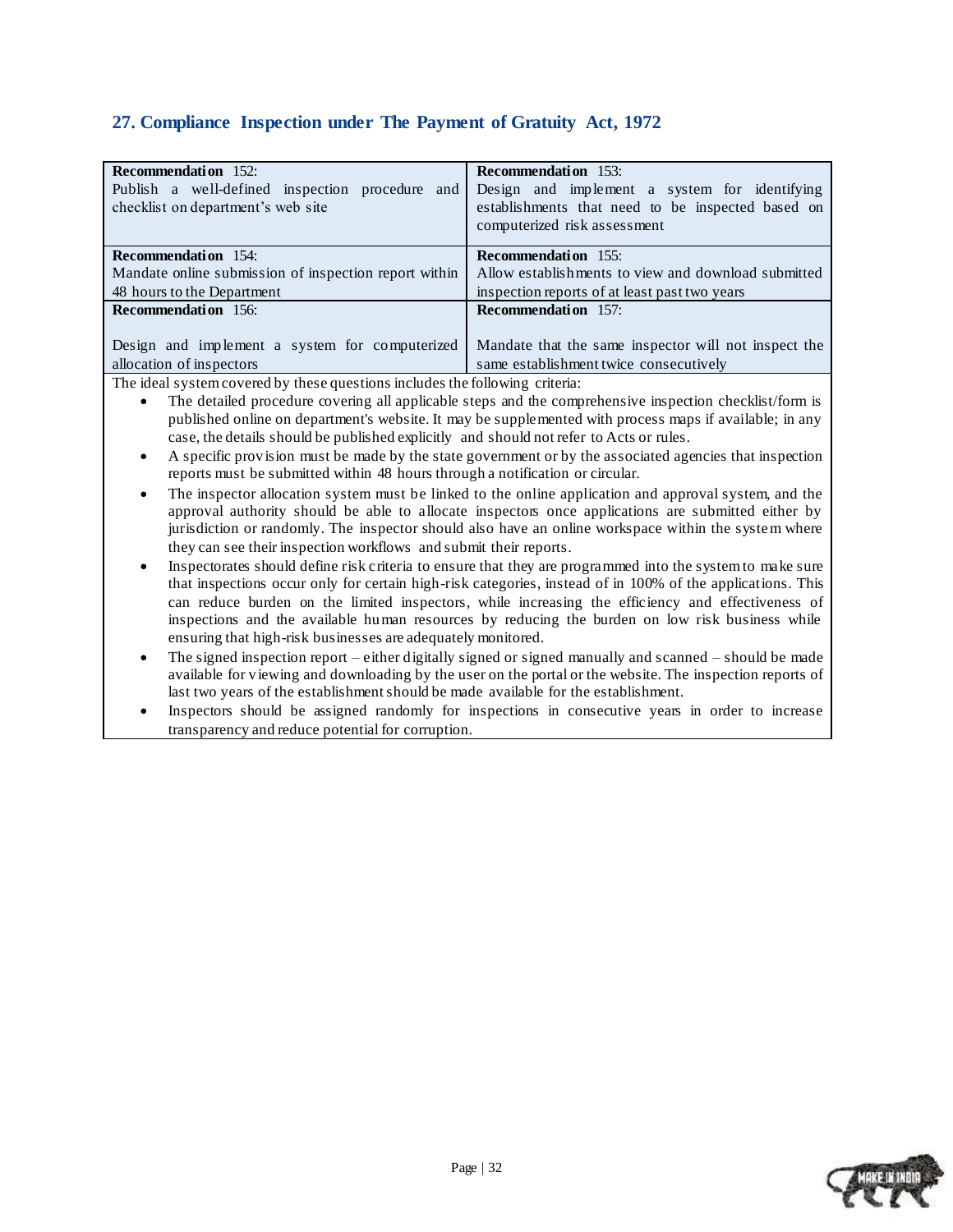### <span id="page-32-0"></span>**28. Compliance Inspection under The Contract Labour (Regulation and Abolition) Act, 1970**

| <b>Recommendation</b> 158:                                                            | <b>Recommendation</b> 159:                                                                                                         |
|---------------------------------------------------------------------------------------|------------------------------------------------------------------------------------------------------------------------------------|
| Publish a well-defined inspection procedure and<br>checklist on department's web site | Design and implement a system for identifying<br>establishments that need to be inspected based on<br>computerized risk assessment |
| <b>Recommendation</b> 160:                                                            | <b>Recommendation</b> 161:                                                                                                         |
| Mandate online submission of inspection report within                                 | Allow establishments to view and download submitted                                                                                |
| 48 hours to the Department                                                            | inspection reports of at least past two years                                                                                      |
| <b>Recommendation</b> 162:                                                            | <b>Recommendation</b> 163:                                                                                                         |
|                                                                                       |                                                                                                                                    |
| Design and implement a system for computerized                                        | Mandate that the same inspector will not inspect the                                                                               |
| allocation of inspectors                                                              | same establishment twice consecutively                                                                                             |

- The detailed procedure covering all applicable steps and the comprehensive inspection checklist/form is published online on department's website. It may be supplemented with process maps if available; in any case, the details should be published explicitly and should not refer to Acts or rules.
- A specific provision must be made by the state government or by the associated agencies that inspection reports must be submitted within 48 hours through a notification or circular.
- The inspector allocation system must be linked to the online application and approval system, and the approval authority should be able to allocate inspectors once applications are submitted either by jurisdiction or randomly. The inspector should also have an online workspace within the system where they can see their inspection workflows and submit their reports.
- Inspectorates should define risk criteria to ensure that they are programmed into the system to make sure that inspections occur only for certain high-risk categories, instead of in 100% of the applications. This can reduce burden on the limited inspectors, while increasing the efficiency and effectiveness of inspections and the available human resources by reducing the burden on low ris k business while ensuring that high-risk businesses are adequately monitored.
- The signed inspection report either digitally signed or signed manually and scanned should be made available for viewing and downloading by the user on the portal or the website. The inspection reports of last two years of the establishment should be made available for the establishment.
- Inspectors should be assigned randomly for inspections in consecutive years in order to increase transparency and reduce potential for corruption.

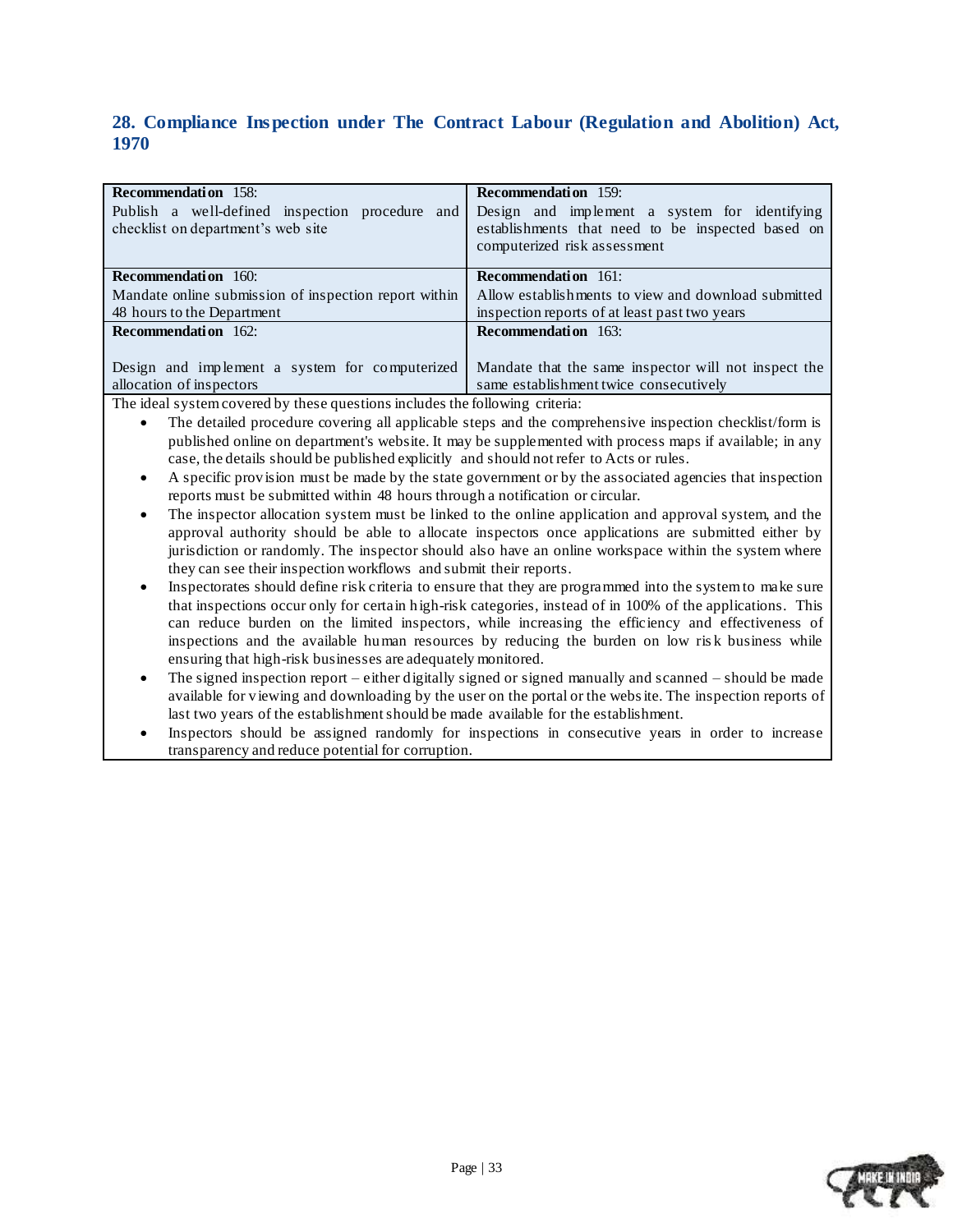### <span id="page-33-0"></span>**29. Compliance Inspection under The Water (Prevention and Control of Pollution) Act, 1974**

| <b>Recommendation</b> 164:                                                            | <b>Recommendation</b> 165:                                                                                                         |
|---------------------------------------------------------------------------------------|------------------------------------------------------------------------------------------------------------------------------------|
| Publish a well-defined inspection procedure and<br>checklist on department's web site | Design and implement a system for identifying<br>establishments that need to be inspected based on<br>computerized risk assessment |
| <b>Recommendation</b> 166:                                                            | <b>Recommendation</b> 167:                                                                                                         |
| Mandate online submission of inspection report within                                 | Allow establishments to view and download submitted                                                                                |
| 48 hours to the Department                                                            | inspection reports of at least past two years                                                                                      |
| <b>Recommendation</b> 168:                                                            | <b>Recommendation</b> 169:                                                                                                         |
|                                                                                       |                                                                                                                                    |
| Design and implement a system for computerized                                        | Mandate that the same inspector will not inspect the                                                                               |
| allocation of inspectors                                                              | same establishment twice consecutively                                                                                             |

- The detailed procedure covering all applicable steps and the comprehensive inspection checklist/form is published online on department's website. It may be supplemented with process maps if available; in any case, the details should be published explicitly and should not refer to Acts or rules.
- A specific provision must be made by the state government or by the associated agencies that inspection reports must be submitted within 48 hours through a notification or circular.
- The inspector allocation system must be linked to the online application and approval system, and the approval authority should be able to allocate inspectors once applications are submitted either by jurisdiction or randomly. The inspector should also have an online workspace within the system where they can see their inspection workflows and submit their reports.
- Inspectorates should define risk criteria to ensure that they are programmed into the system to make sure that inspections occur only for certain high-risk categories, instead of in 100% of the applications. This can reduce burden on the limited inspectors, while increasing the efficiency and effectiveness of inspections and the available human resources by reducing the burden on low risk business while ensuring that high-risk businesses are adequately monitored.
- The signed inspection report either digitally signed or signed manually and scanned should be made available for viewing and downloading by the user on the portal or the website. The inspection reports of last two years of the establishment should be made available for the establishment.
- Inspectors should be assigned randomly for inspections in consecutive years in order to increase transparency and reduce potential for corruption.

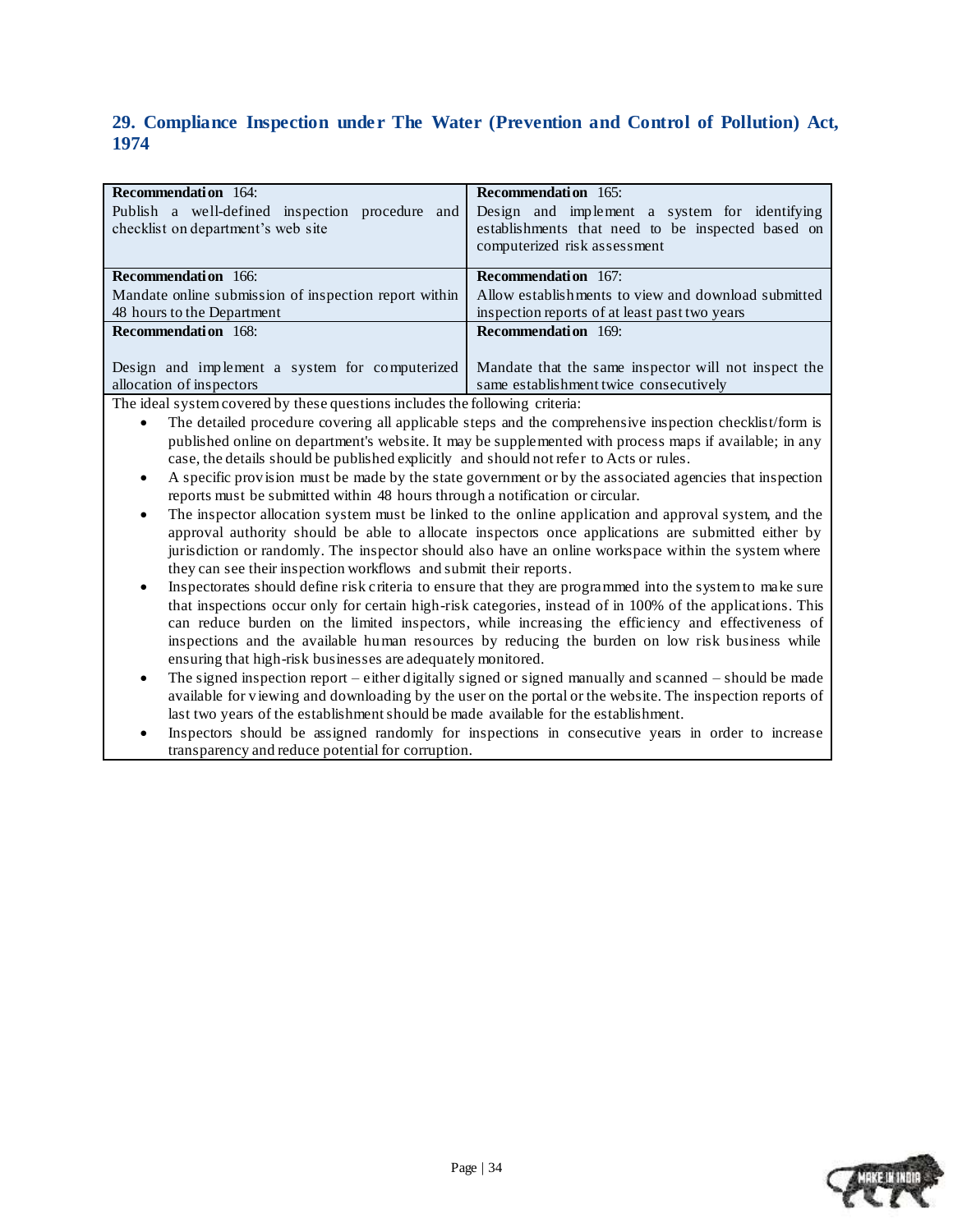### <span id="page-34-0"></span>**30. Compliance Inspection under The Air (Prevention and Control of Pollution) Act, 1981**

| <b>Recommendation</b> 170:                            | <b>Recommendation</b> 171:                           |
|-------------------------------------------------------|------------------------------------------------------|
| Publish a well-defined inspection procedure<br>and    | Design and implement a system for identifying        |
| checklist on department's web site                    | establishments that need to be inspected based on    |
|                                                       | computerized risk assessment                         |
|                                                       |                                                      |
| <b>Recommendation</b> 172:                            | <b>Recommendation</b> 173:                           |
| Mandate online submission of inspection report within | Allow establishments to view and download submitted  |
| 48 hours to the Department                            | inspection reports of at least past two years        |
| <b>Recommendation</b> 174:                            | <b>Recommendation</b> 175:                           |
|                                                       |                                                      |
| Design and implement a system for computerized        | Mandate that the same inspector will not inspect the |
| allocation of inspectors                              | same establishment twice consecutively               |
| .                                                     | $\sim$ $\sim$ $\sim$ $\sim$ $\sim$ $\sim$            |

- The detailed procedure covering all applicable steps and the comprehensive inspection checklist/form is published online on department's website. It may be supplemented with process maps if available; in any case, the details should be published explicitly and should not refer to Acts or rules.
- A specific provision must be made by the state government or by the associated agencies that inspection reports must be submitted within 48 hours through a notification or circular.
- The inspector allocation system must be linked to the online application and approval system, and the approval authority should be able to allocate inspectors once applications are submitted either by jurisdiction or randomly. The inspector should also have an online workspace within the system where they can see their inspection workflows and submit their reports.
- Inspectorates should define risk criteria to ensure that they are programmed into the system to make sure that inspections occur only for certain high-risk categories, instead of in 100% of the applications. This can reduce burden on the limited inspectors, while increasing the efficiency and effectiveness of inspections and the available human resources by reducing the burden on low risk business while ensuring that high-risk businesses are adequately monitored.
- The signed inspection report either digitally signed or signed manually and scanned should be made available for viewing and downloading by the user on the portal or the website. The in spection reports of last two years of the establishment should be made available for the establishment.
- Inspectors should be assigned randomly for inspections in consecutive years in order to increase transparency and reduce potential for corruption.

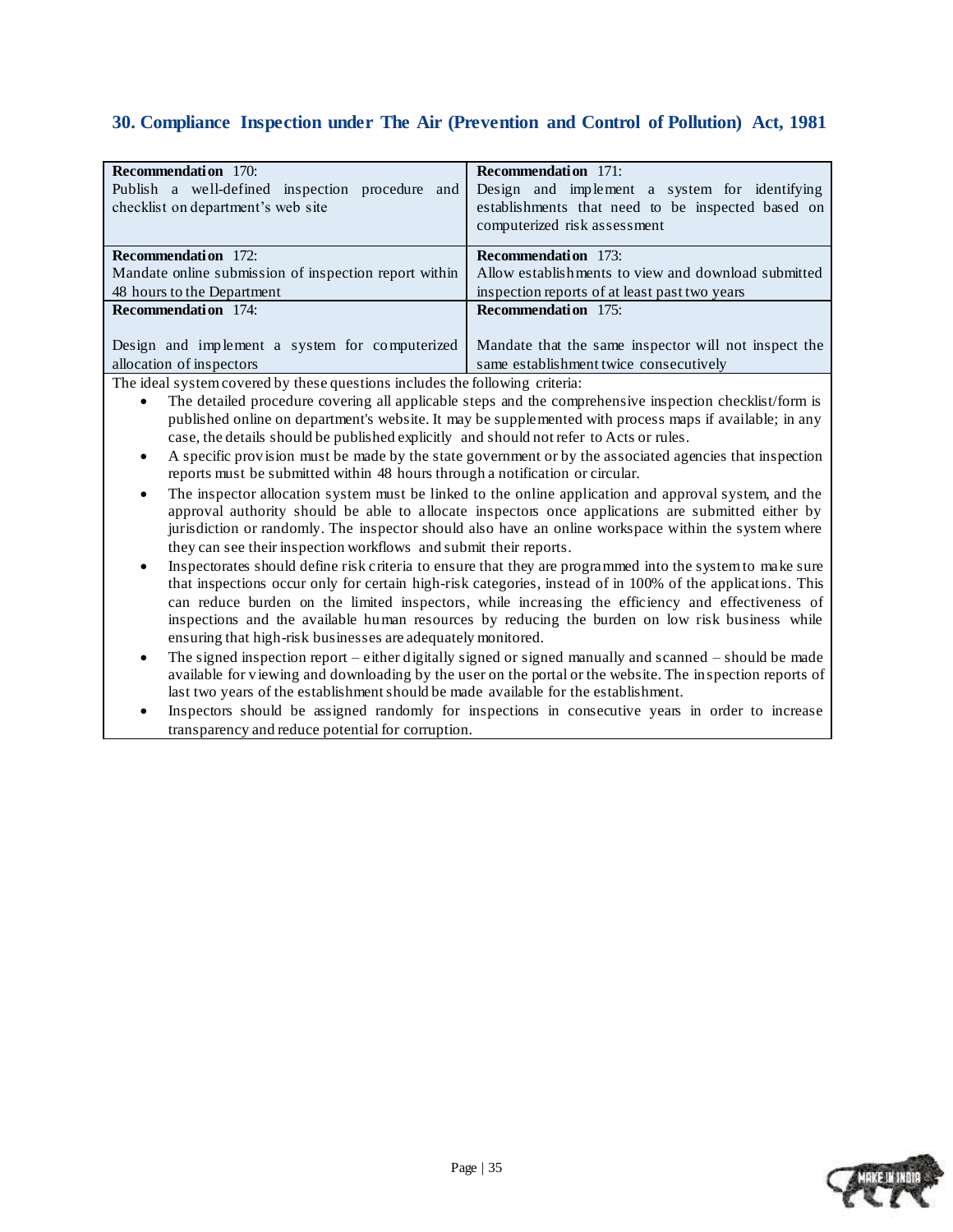### <span id="page-35-0"></span>**31. Inspection under the Legal Metrology General Act, 2009 and Rules**

| <b>Recommendation</b> 176:<br>Publish a well-defined inspection procedure and<br>checklist on department's web site | <b>Recommendation</b> 177:<br>Design and implement a system for identifying<br>licencees that need to be inspected |
|---------------------------------------------------------------------------------------------------------------------|--------------------------------------------------------------------------------------------------------------------|
| <b>Recommendation</b> 178:                                                                                          | <b>Recommendation</b> 179:                                                                                         |
| Mandate online submission of inspection report within                                                               | Allow licencees to view and download submitted                                                                     |
| 48 hours to the Department                                                                                          | inspection reports of at least past two years                                                                      |
| <b>Recommendation</b> 180:                                                                                          | <b>Recommendation</b> 181:                                                                                         |
|                                                                                                                     |                                                                                                                    |
| Design and implement a system for computerized                                                                      | Mandate that the same inspector will not inspect the                                                               |
| allocation of inspectors                                                                                            | same establishment twice consecutively                                                                             |

These recommendations cover the verification process for all classes of weights and measures as prescribed under the Legal Metrology (General) Rules, 2011. This is also to cover any verification process that the states may have included in their respective enforcement rules.

The ideal system covered by these questions includes the following criteria:

- The detailed procedure covering all applicable steps and the comprehensive inspection checklist/form is published online on department's website. It may be supplemented with process maps if available; in any case, the details should be published explicitly and should not refer to Acts or rules.
- A specific provision must be made by the state government or by the associated agencies that inspection reports must be submitted within 48 hours through a notification or circular.
- The inspector allocation system must be linked to the online application and approval system, and the approval authority should be able to allocate inspectors once applications are submitted either by jurisdiction or randomly. The inspector should also have an online workspace within the system where they can see their inspection workflows and submit their reports.
- The signed inspection report either digitally signed or signed manually and scanned should be made available for viewing and downloading by the user on the portal or the website. The inspection reports of last two years of the establishment should be made available for the establishment.
- Inspectors should be assigned randomly for inspections in consecutive years in order to inc rease transparency and reduce potential for corruption.

### <span id="page-35-1"></span>**32. Single Window System**

| Ensure that the single window agency has been set up                                        |  |  |  |
|---------------------------------------------------------------------------------------------|--|--|--|
| through a Legislation                                                                       |  |  |  |
| To be truly effective, a single window system requires a few key policy enablers including: |  |  |  |
|                                                                                             |  |  |  |

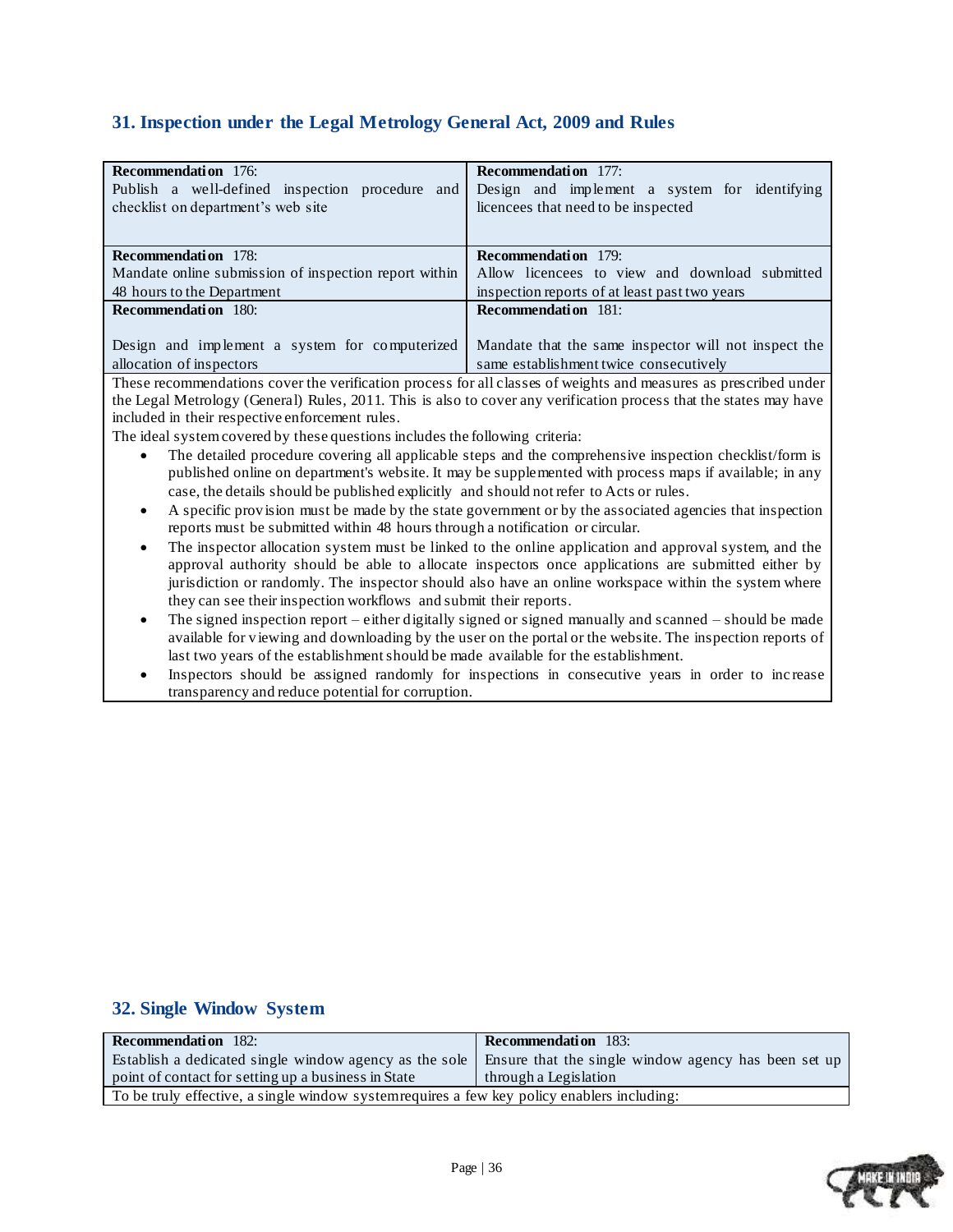- A single dedicated agency should be designated to act as a single window system. This body can be an existing state government body, e.g. the investment promotion agency or the Industries department, or can be a new entity that is established for the purpose of providing the single window service. In either case, the agency must be mandated to be a single point of contact for all business start-up licensing, so that entrepreneurs do not have to visit multiple agencies.
- In order to empower the body or setup to effectively carry out the functions above, it must be given explicit mandate through a legislation. The absence of legislation may mean that the single window system is not effective at coordinating among the various agencies, thereby limiting its effectiveness.

| <b>Recommendation</b> 184:                                                                          | <b>Recommendation</b> 185:                             |  |  |
|-----------------------------------------------------------------------------------------------------|--------------------------------------------------------|--|--|
| Define clear timelines mandated through the Public                                                  | Define clear timelines mandated through legislation or |  |  |
| Service Delivery Guarantee Act (or equivalent)                                                      | through notification under the Public Service Delivery |  |  |
| legislation for issuing all approvals being provided by                                             | Guarantee Act for issuing intent letter, granting      |  |  |
| single window agency                                                                                | sanction and disbursal of applicable incentives as per |  |  |
|                                                                                                     | the industrial/sectoral policy in the State            |  |  |
| Once established, the single window system should establish and publicize through its website clear |                                                        |  |  |

- window system should establish and publicize timelines for each service that it provides, so that entrepreneurs are aware of the time it takes to meet their regulatory compliance requirements.
- In order to have an effective functioning of single window system, the time lines should be mandated through a legislation such as Public Service Guarantee Act or an equivalent legislation. The timelines should be highlighted clearly on the portal along with the notification. The absence of such legislation may lead to non-adherence of timeline and an ineffective system. The services related to disbursal of incentives under various industrial and sector specific policies should also be covered under the Public Service Guarantee Act or an equivalent legislation. The services such as issuing intent letter, granting sanction, disbursal of applicable incentives and any other activity related with disbursal of incentives under the State specific industrial and sectoral policy should be included.

### <span id="page-36-0"></span>**33. Online Single Window System**

| <b>Recommendation</b> 186:                                                                                                                                                                      | <b>Recommendation</b> 187:                                                                                                                                                                                                                                                                     |
|-------------------------------------------------------------------------------------------------------------------------------------------------------------------------------------------------|------------------------------------------------------------------------------------------------------------------------------------------------------------------------------------------------------------------------------------------------------------------------------------------------|
| Design and implement an online single window system<br>with functionality for online application submission,<br>payment and approvals and mandate that all<br>applications are submitted online | Implement a standardized online Common Application<br>Form (CAF) combining applications of all services<br>wherein common information such as applicant's<br>name, project details, address etc. and common<br>documents are required to be provided only once<br>through single window system |
| <b>Recommendation</b> 210:                                                                                                                                                                      | <b>Recommendation</b> 211:                                                                                                                                                                                                                                                                     |
| Mandate that all queries/clarifications related to<br>investor's application are sought once and within 7<br>days of receiving the application                                                  | Ensure that the Single Window System sends out<br>SMS/e-mail notification to the applicant as and when<br>the application is submitted and/or query is raised<br>and/or application is approved/rejected                                                                                       |

An effective single window system can also be placed online, so that entrepreneurs can apply for, track status and receive their registrations in an efficient manner mandatorily though online system. An effective online single window should have the following features:

Entrepreneurs should be able to fill out, upload documents and submit the application form online;

- Mandated by a legislation for submission of all the application in an online mode with no requirement of submissions of hard copy
- The user can pay all associated fees online;
- Once submitted, the applications are processed and approved by each approving agency online, and not through a manual or hard copy process;
- The query/clarification raised by the reviewing/approving officer after submission of the application should be raised only once and the timeline for raising the query should be 7 days from the date of submission of the application
- The user can track the status of his applications online using the portal;

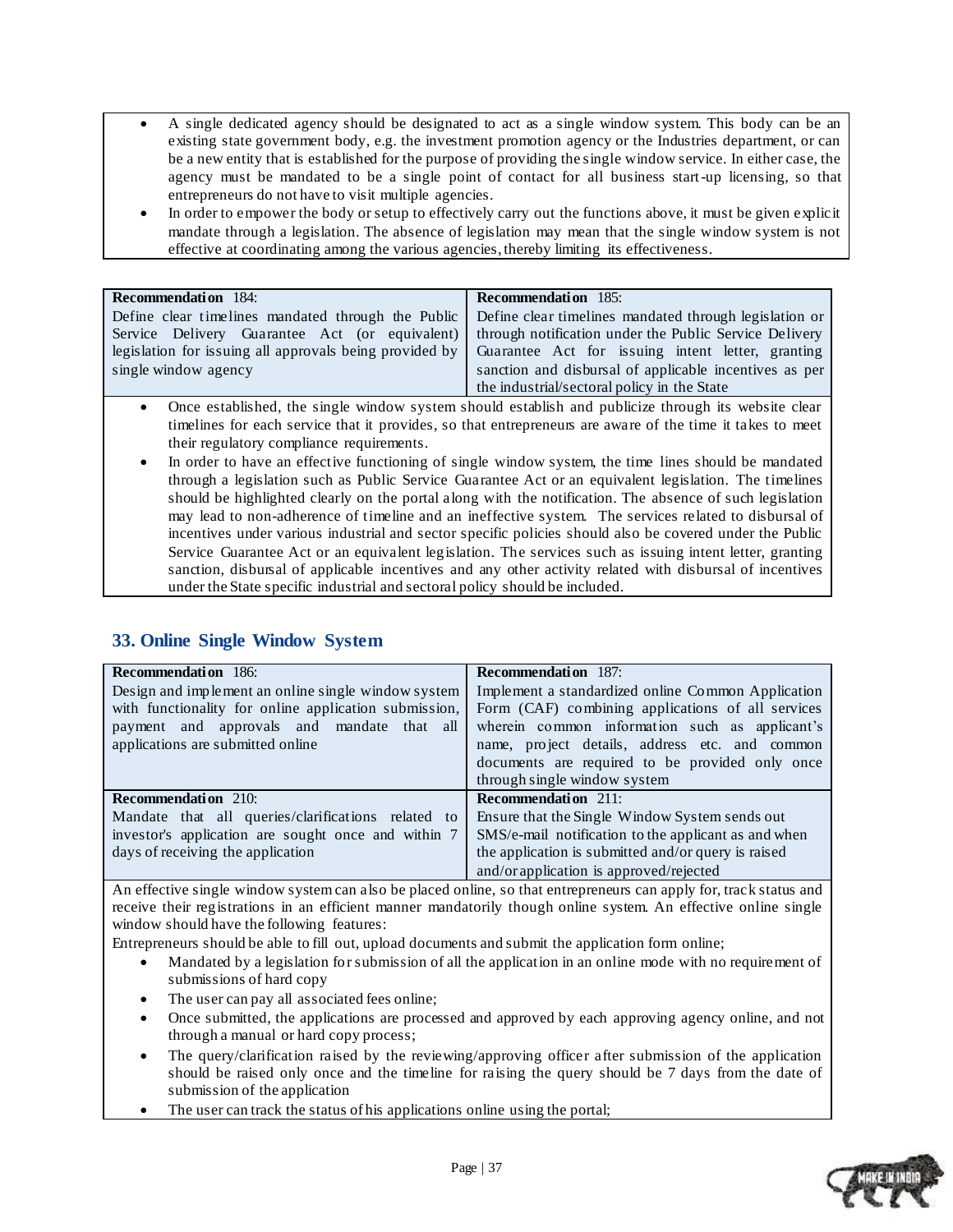- The Single Window System should be integrated with SMS gate way and emails so that the entrepreneur should get notification on at critical stages of application processing – application and query submission, application approval or rejection at various level, query submission and response, etc.
- Once approved, the user can obtain the approval or registration certificate online through the portal.
- Any other third party has an option to verify online about the authenticity of the approval or registration granted by each agency

An important first step in an effective single window system is the formulation of a Common Application Form (CAF), which combines the applications for all services provided by the single window system. At the same time, a CAF streamlines and documents the need for entrepreneurs to submit the same information multiple times to multiple agencies. The CAF should follow the principle of "Information and Document once submitted by the entrepreneur during any point of his investment cycle should not be asked again by any other agency for approval in the State". The CAF should be easily accessible to entrepreneurs from the online portal. The state government should mandate the validity of the CAF and make it acceptable to all agencies covering all the services in the State related with industries and businesses.

#### **Recommendation** 188-207 and 212:

Ensure Consent/ Authorization/ Registration/ Permission/ Incentives/ License/ Approval/ NOC/ Renewal under following Acts/Regulations/Procedures is provided as a service through the online single window system facilitating the online application submission, payments, tracking of status, approvals and issuance of the certificate(s)

| 1.               | Registration under The Building and Other                                                                     | 8. | Permission for engaging contractor for labour   |
|------------------|---------------------------------------------------------------------------------------------------------------|----|-------------------------------------------------|
|                  | Construction Workers (Regulation of                                                                           | 9. | Factories license                               |
|                  | Employment and Conditions of Service) Act,                                                                    |    | 10. Factory building plan approval' (under the  |
|                  | 1996                                                                                                          |    | Factories Act, 1948)                            |
| 2.               | Registration certificate of Establishment Inter                                                               |    | 11. Registration under Boiler Act               |
|                  | State Migrant Workmen (RE&CS) Act, 1979                                                                       |    | 12. Change of land use                          |
|                  | (License of Contractor Establishment)                                                                         |    | 13. Approval of building plans                  |
| $\mathfrak{Z}$ . | Registration under weights and measures,                                                                      |    | 14. NOC from Fire Department                    |
|                  | 1998                                                                                                          |    | 15. Renewal of Consent to operate (under Water) |
| 4.               | Consent to establish (under Water Act $\&$ Air                                                                |    | Act & Air Act)                                  |
|                  | Act                                                                                                           |    | 16. Renewal under Shops and Establishments Act  |
| 5.               | Consent to operate (under Water Act $\&$ Air                                                                  |    | 17. Renewal under Factories license             |
|                  | Act                                                                                                           |    | 18. Renewal under Registration under Boiler Act |
| 6.               | Authorization under Hazardous Waste Rules                                                                     |    | 19. Electricity connection                      |
| 7.               | Registration under Shops and Establishments                                                                   |    | 20. Water connection                            |
|                  | Act                                                                                                           |    | 21. Incentives under Industrial/Sectoral Policy |
|                  | These questions aim to assess the services provided by the single window system. A truly comprehensive single |    |                                                 |
|                  |                                                                                                               |    |                                                 |

window system should provide at least above mentioned Consent/ Authorization / Registration/ Permission/ Incentives/ License/ Approval/ NOC/ Renewal services:

In addition, the single window system should also seek to provide services related to other state economy-wide and industry-specific registrations – although these are not considered within the scope of this assessment, the delivery of all services helps entrepreneurs effectively complete their regulatory compliance requirements with minimal hassle.

Each of the registration services enlisted above should be provided through the single window system in a manner that

- The application can be made in the single window system (in case of an online portal it should not be simply redirected to another portal/ website)
- The application status can be enquired through single window system
- The application approval certificate is provided through single window system
- The approved application can be verified on the through single window system

Note: The change in land use is for unplanned areas.

```
Recommendation 208: Recommendation 209:
```
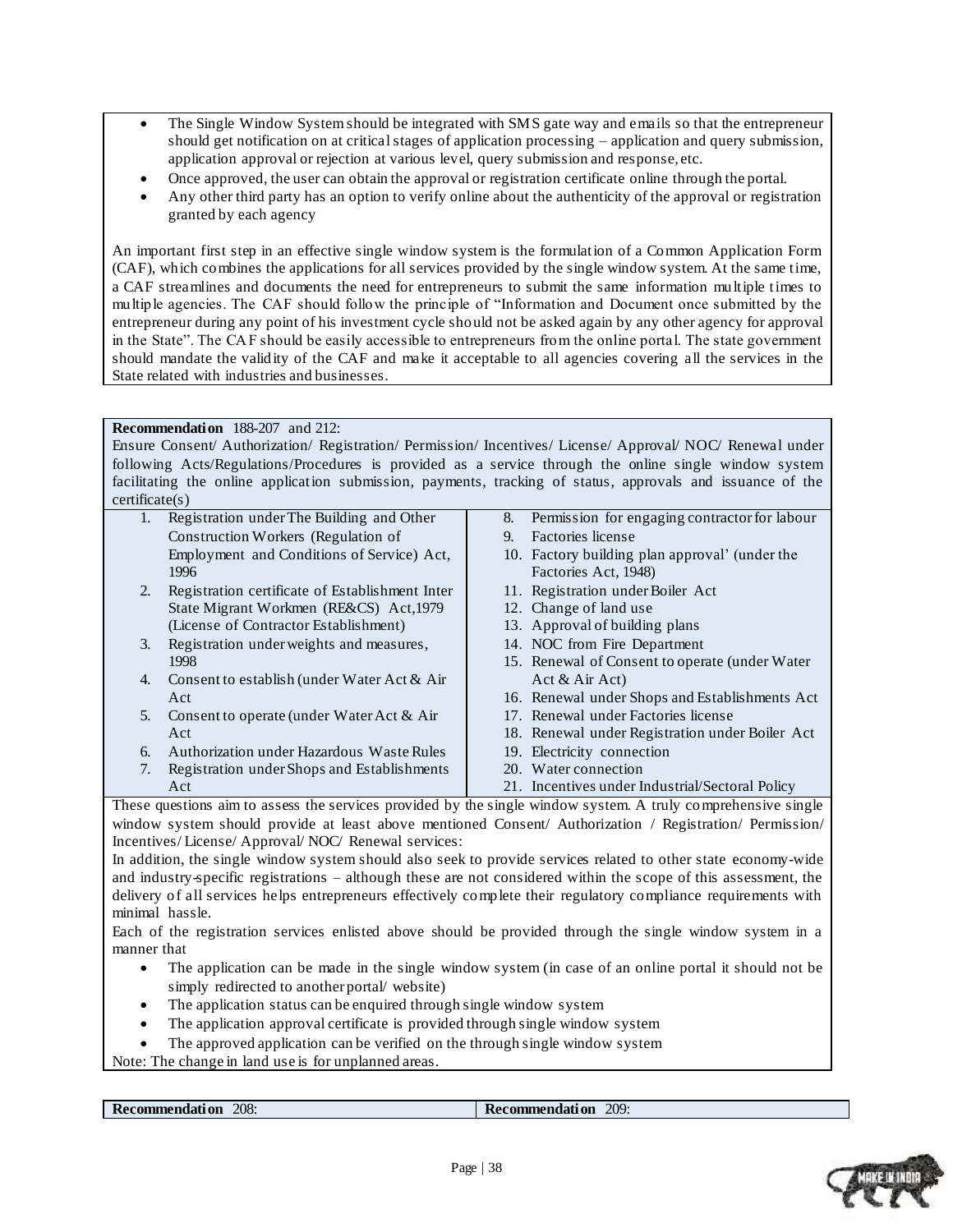| Publish information on the procedure, timelines and a Ensure that incentives of all applicable                     |  |  |  |  |
|--------------------------------------------------------------------------------------------------------------------|--|--|--|--|
| comprehensive list of documents that are required to be $\vert$ industrial/sectoral policies are applied through a |  |  |  |  |
| submitted for applying for various incentives in the state common form without the physical touch points           |  |  |  |  |

The ideal system covered by these questions includes the following criteria:

- The detailed procedure covering all applicable steps, from application submission (online/offline, inspection etc.) to application approval, is published online on department's website. The procedure should clearly highlight the step by step movement of the application within the department.
- It may be supplemented with process maps if available; in any case, the details should be published explicitly and should not refer to Acts or rules.
- A comprehensive list of the documents that need to be submitted as part of the application is included on the website.
- Clear timelines are mandated through a Public Service Guarantee Act (or equivalent Act)
- Online Common Application Form (CAF) for applying for incentives should be developed for all sectoral policies and Industrial Policy of the State. The CAF should follow the principle of "Information and Document once submitted by the entrepreneur during any point of his investment cycle should not be asked again by any other agency for approval in the State".
- The application to be made mandatorily online, through a portal with the following features:
	- o Entrepreneurs should be able to fill out and submit the CAF online for incentives;
		- o Once submitted, the applications are processed and approved by each agency online, and not through a manual or hard copy process;
		- o The user can track the status of his applications online using the portal; and
		- o Once approved, the user can obtain the approval or registration certificate online through the portal.
- There are no physical touch-points in the application process. This means that entrepreneurs are not required to physically present and submit all documents for verification before the certificate is issued. Instead, entrepreneurs can use digital signature certificates to submit their documents through the online system.

### <span id="page-38-0"></span>**34. Availability of Land / Infrastructure**

| <b>Recommendation</b> 213:                                                                                  | <b>Recommendation</b> 214:                             |
|-------------------------------------------------------------------------------------------------------------|--------------------------------------------------------|
| Ensure information on land banks for industrial use is Design and implement a GIS system to provide details |                                                        |
| publicly available online at one place                                                                      | about the land earmarked for industrial use across the |
|                                                                                                             | State                                                  |

**Recommendation** 215:

Ensure that the GIS system provides details about available infrastructure such as road, water, electrical substation and poles, proximity to National/State highways, Railway lines etc. for all industrial land banks of State

- Numerous studies cite access to land as a constraint faced by business in India, and the first step in solving this problem is to ensure access to information on the availability of land for business.
- Many states have already established land banks to provide serviced land to investors however, this information is often not publicly available. A necessary step would be to first list the number of land banks available in the state for industrial use, along with their respective areas. The list should be as comprehensive as possible, and should cover all the available land banks in the state. Second, this information should be made available online on an appropriate website – it can even be an informational service provided by the single window. Additionally, the State should have a framework (process to be followed/ criteria such as proximity to water bodies etc. to be used) to earmark land parcels with the kind of industry that can be setup on such land
- To ensure more effective investor enquiry, it would be useful to allow users to filter the data on land banks that is on the website by the type of industry that is permitted to be established on the land. This

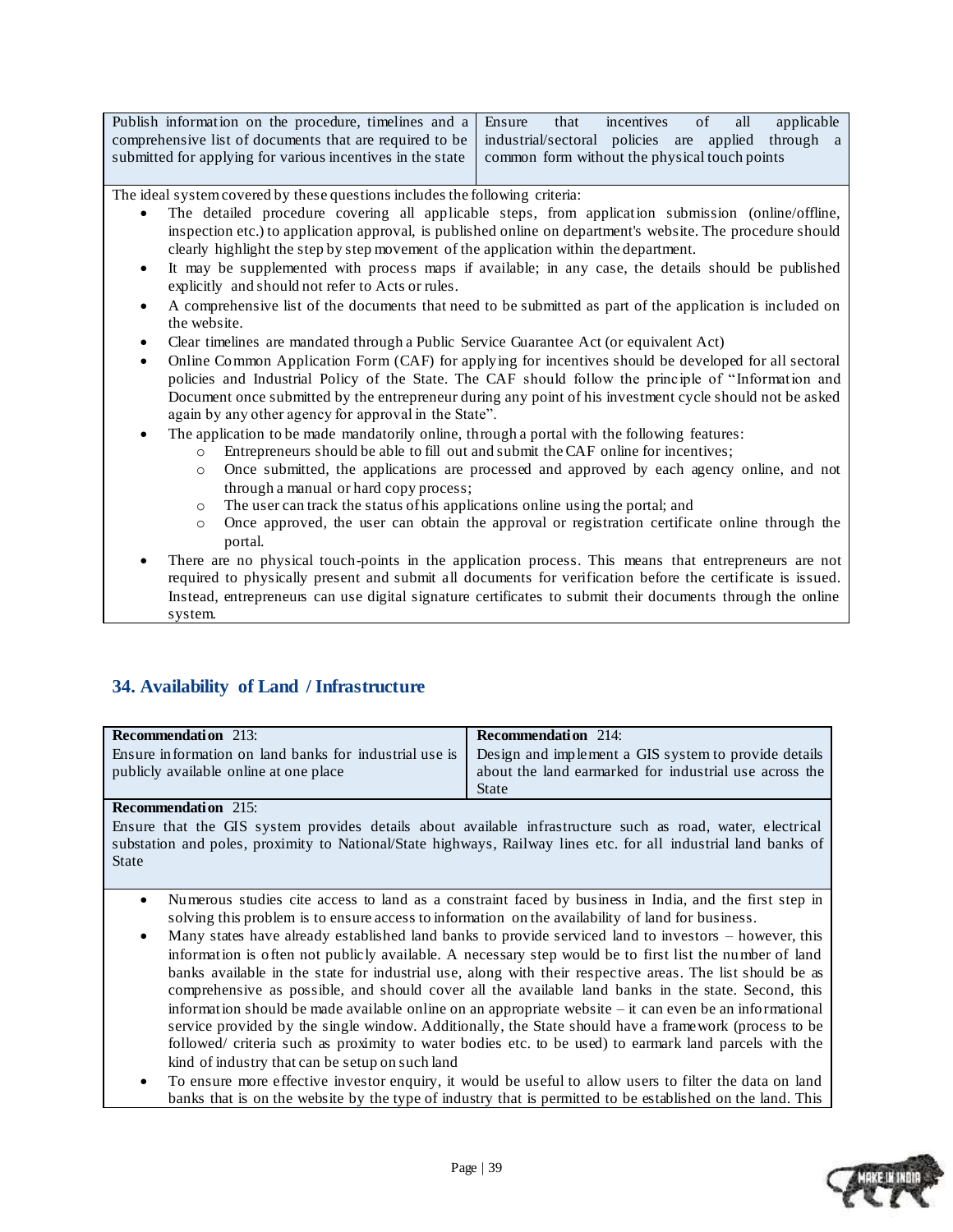will allow entrepreneurs to more accurately target their inquiries to land banks that support their intended business.

 Providing such information on industrial land availability can also be evolved into a more modern system by using GIS maps. Such systems allow for a multitude of layers to be place upon geospatial maps to better understand the quality of the land available. From an infrastructure perspective, the GIS system can provide information and details on road infrastructure, water pipelines, sewerage systems, electricity connections and gas pipelines that are available or accessible to each plot of land. This information should be as comprehensive as possible, covering all the land banks in the state. The system should also clearly highlight the type of industries that are set up and the common facilities that are available for the industries across the state

### <span id="page-39-0"></span>**35. Land Allotment**

#### **Recommendation** 216:

Define objective criteria, applicable for all industrial land, for evaluating land allotment application for industrial use

Once an entrepreneur has identified a plot of land which meets the requirements of his intended venture, he requires clarity on how he can access the land itself. Different states follow different principles in terms of allocating land: some use a first-come, first-serve model, while others use an objective weighted criterion in evaluating investment proposals. Each state should however define the criteria used in defining land allocation clearly through a notification or legislation, and make this information available online.

| <b>Recommendation</b> 217:                                                                                                                                                                                                                                                    | <b>Recommendation</b> 218:                                                                                                                             |
|-------------------------------------------------------------------------------------------------------------------------------------------------------------------------------------------------------------------------------------------------------------------------------|--------------------------------------------------------------------------------------------------------------------------------------------------------|
| Publish information about the procedure and a                                                                                                                                                                                                                                 | Define clear timelines mandated through the Public                                                                                                     |
| comprehensive list of documents required to be                                                                                                                                                                                                                                | Service Delivery Guarantee Act (or equivalent)                                                                                                         |
| submitted for land allotment on the web site                                                                                                                                                                                                                                  | legislation for land allotment                                                                                                                         |
| <b>Recommendation</b> 219:<br>Design and implement a land allotment system that<br>allows online application and payment without the<br>need for a physical touch point for document<br>submission and verification and mandate that all<br>applications are submitted online | <b>Recommendation</b> 220:<br>Ensure that the system allows users to download the<br>final signed land allotment certificate from the online<br>portal |

**Recommendation** 221:

Allow third parties to easily verify the land allotment certificates in the public domain of at least past two years

- The detailed procedure covering all applicable steps, from application submission (online/offline, inspection etc.) to application approval, is published online on department's website. The procedure should clearly highlight the step by step movement of the application within the department. It may be supplemented with process maps if available; in any case, the details should be published explicitly and should not refer to Acts or rules..
- A comprehensive list of the documents that need to be submitted as part of the application is included on the website.
- Clear timelines are mandated through a Public Service Guarantee Act (or equivalent Act). The timelines should be highlighted clearly on the portal along with the notification.
	- The application to be made mandatorily online, through a portal with the following features:
		- o Entrepreneurs should be able to fill out and submit the application form online;
		- o The user can pay all associated fees online;

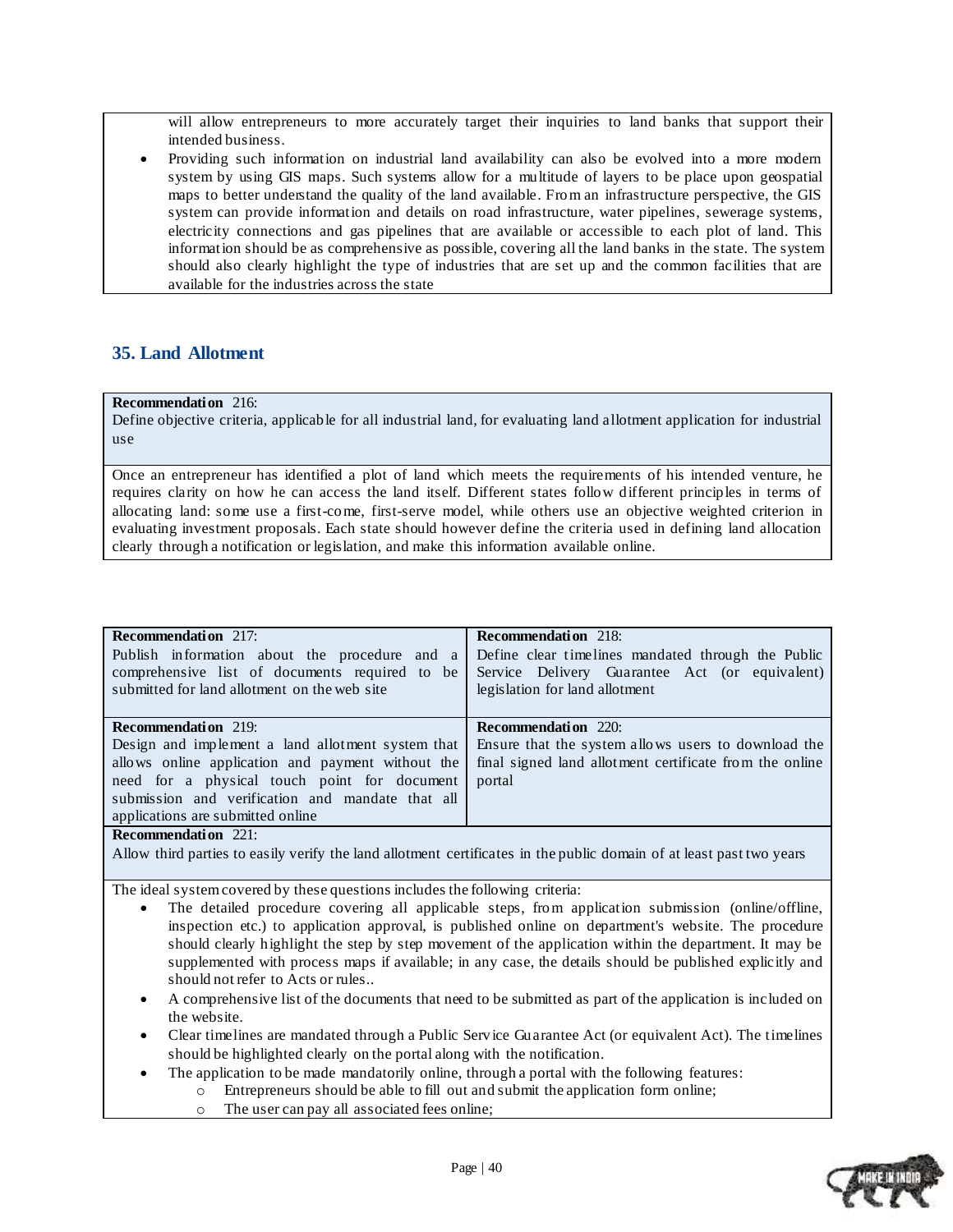- o Once submitted, the applications are processed and approved by each licensing agency online, and not through a manual or hard copy process;
- o The user can track the status of his applications online using the portal; and
- o Once approved, the user can obtain the approval or registration certificate online through the portal.
- There are no physical touch-points from the time of application process till the allotment of land. This means that entrepreneurs are not required to physically present and submit all documents for verification before the certificate is issued. Instead, entrepreneurs can use digital signature certificates to submit their documents through the online system.
- Once approval is obtained, the signed certificate either digitally signed or signed manually and scanned – should be made available for download from the website by the user.
- Third parties/other users such as Other Government Agencies, Banks, etc. should be able to check the authenticity of the document online, using the certificate number or other unique reference, by visiting the portal. At least for past two years, the issued certificates or granted approval should be made available in the public domain for third party.

### <span id="page-40-0"></span>**36. Construction Permit Enablers**

#### **Recommendation** 222:

Define clear timelines mandated through the Public Service Delivery Guarantee Act (or equivalent) legislation for processing of application for conversion of land/ change in land use (from the date of application) for land outside of industrial parks/IDCs

The absence of clear timelines for processing of applications for conversion of land/ change in land use for land outside industrial parks / IDCs may delay the process through frivolous practices or other means, and may even introduce irrelevant witnesses to delay. Clear timelines are mandated through a Public Service Guarantee Act (or equivalent Act). The timelines should be highlighted clearly on the portal along with the notification.

Note: The change in land use/land conversion is for unplanned areas.

| <b>Recommendation</b> 223:                           | <b>Recommendation</b> 224:                            |
|------------------------------------------------------|-------------------------------------------------------|
| Enact a comprehensive uniform building code/building | Ensure that the uniform building code/building by-law |
| by-law applicable to the entire State                | include provisions for risk-based classification of   |
|                                                      | buildings                                             |

Construction projects in India today are subject to a wide variety of regulations and controls, often spanning a multitude of laws, regulations and notifications that are not available in a single document. The more developed the urban area, the higher the number of potential agencies and permissions involved in construction permit approvals, and therefore the higher the number of regulatory compliance requirements. Therefore, a comprehensive formal building code can unite all these regulations into a single document that outlines all requirements with which a building must abide, thereby increasing access to information on the regulatory requirements associated with each construction permit. Depending on the complexity of the code, the requirements can also be integrated into automated building permit approval software using AutoCAD, to ensure that the ULB can use software to conduct an initial scrutiny of submitted construction permit ap proval applications, thereby reducing the burden on the ULB.

The development of a formal building code also allows for the integration of provisions related to risk based classification of buildings. Not all buildings pose equal health or safety burdens – some buildings may in fact be lower risk in nature, depending on the proposed usage, the proposed occupancy, the height and a variety of other factors. A risk-based building classification enables the introduction of fast-track mechanisms for low-risk buildings, thereby freeing up time of ULB officials to spend more time thoroughly reviewing and ensuring structural and public safety of higher risk buildings.

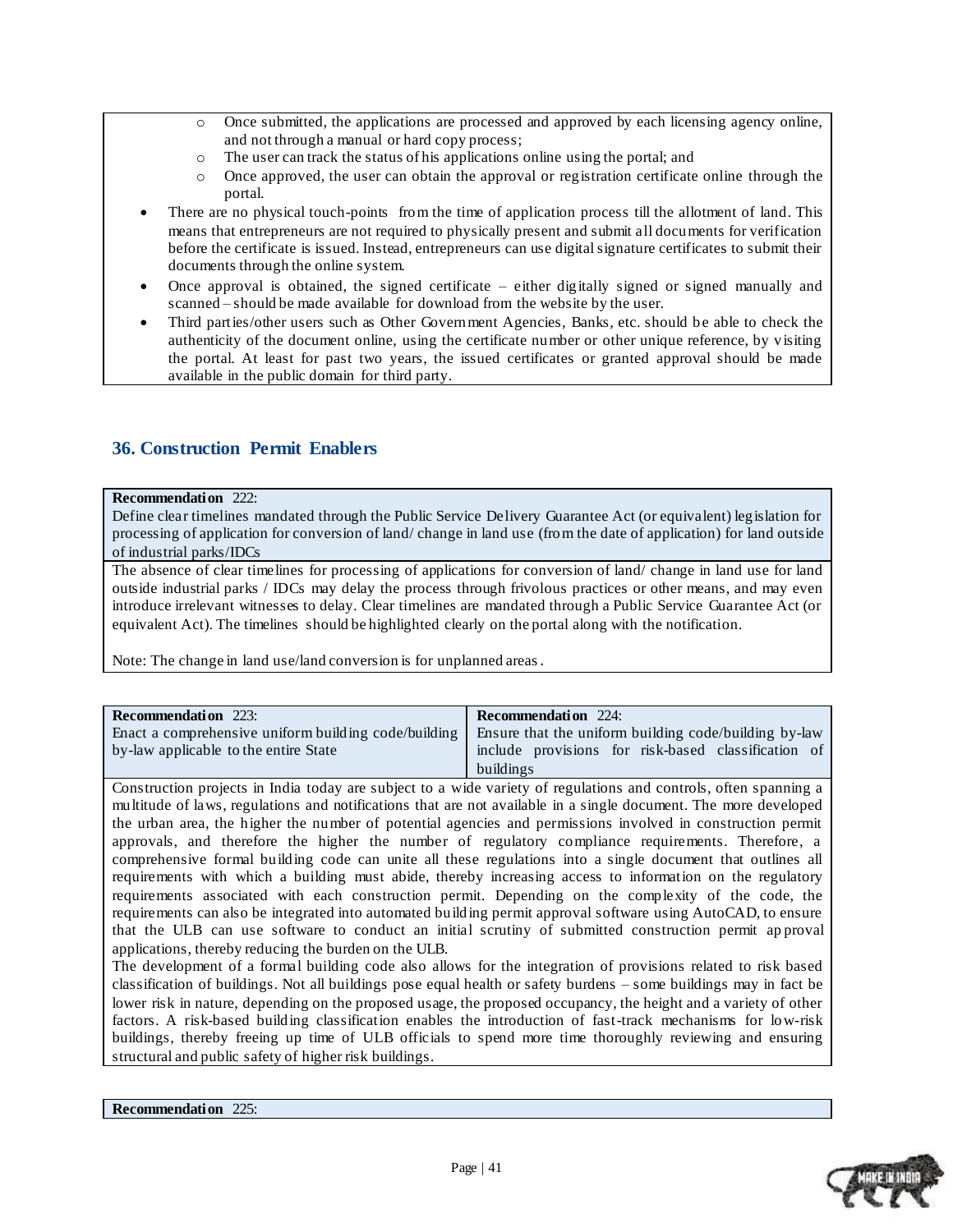Ensure that the uniform building code/building by-law includes accreditation programs and clear responsibilities for professionals including architects and engineers engaged in the construction process

The building code or bye-laws are an ideal mechanis m to introduce accreditation and registration programs for professionals involved in construction. The bye-laws should lay out the criteria required for registration or accreditation, but should also specify the specific responsibilities and liabilities that professionals have throughout the construction process. Currently, most ULBs in India define clear responsibilities and liabilities for faults until the construction is complete; however, many do not include provisions and liabilities once the building is in use. Defining clear responsibilities and liabilities can not only unlock the insurance industry for architects, but it can also reduce the liability on the ULB to ensure that the building as proposed is fit for use. Instead, if the liability is clearly on the shoulders of the professionals, there is more incentive to ensure tha t the building is of sufficient quality, while also reducing the burden on the ULB to take responsibility for damage or accidents.

#### **Recommendation** 226:

Define mandatory qualifications for architects and structural engineers in the uniform building by-law applicable in State

In order to have an effective system of accreditation of experts like architects and structural engineers, the Government should notify the qualifications required to be accredited uniform building by -law applicable in State. The accreditation of architects and structural engineers can be a first step in moving to a trust-based system of construction permitting – a project that is staffed with accredited architects and structural engineers are more likely to abide by construction and building safety requirements, and may require less scrutiny and review than projects staffed by unaccredited professionals. This allows the ULB to dedicate its limited human resources to ensuring the quality of high-risk buildings while remaining relatively reassured that other buildings are being built responsibly by accredited professionals. In addition, making information on accredited professionals available publicly can help the community by identifying the best professionals for construction projects.

#### **Recommendation** 227:

Develop legally valid master plans/zonal plans/land use plans for all urban areas and make it available online in public domain

Plans for urban areas designate spaces for commercial, residential and other use within urban areas. Once developed, such plans can provide all parties in construction projects with clarity on the kinds of buildings allowed in certain areas, and allow land owners to understand what kind of buildings can be built on their land. Once these plans are published online, users are able to access this information easily and take effective decisions when designing building projects. Plans that are tied effectively to building codes, or clearly outline the building restrictions or conditions on specific projects can help reduce the burdens faced by ULBs by reducing the number of ineligible or incorrect building plans for construction projects. In addition, this information can be codified in building plan approval software to ensure that only building plan applications that meet the required criteria as per the plan are allowed to be submitted.

#### **Recommendation** 228:

Establish a dedicated conflict resolution mechanism for land and construction permits

With regard to land use and building code administrative decisions, the absence of independent professional appeal mechanis ms can act as another disincentive for builders to seek solutions consistent with legal and technical requirements. Appeal mechanisms can be in place through the formal judicial system, but the courts are usually slow and may not have the required expertise in dealing with compliance issues. These mechanisms can help reduce the burden on courts and the legal system to address appeals dealing with disputes between building professionals and permitting authorities on matters related to the interpretation of the building code or "sufficiency of code compliance", in relation to construction projects. Such dedicated conflict resolution bodies may be established at ULB/IDCs.

Secondly, in case a regulatory authority registers or certifies building practitioners, an independent appeal body should be established to deal with appeals from practitioners concerning registration and certification.

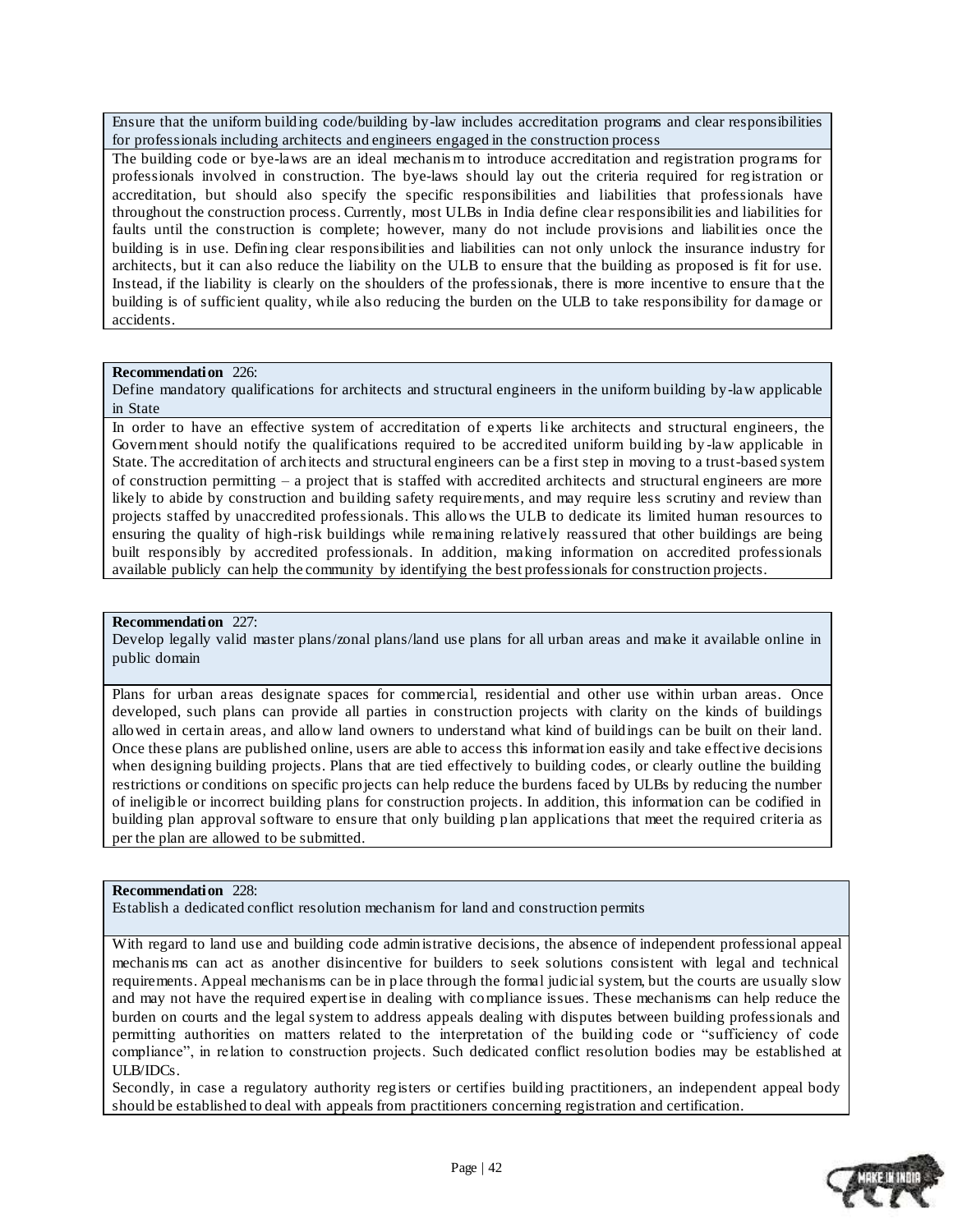| <b>Recommendation</b> 229:                                                                                    | <b>Recommendation</b> 230:                                                                                 |
|---------------------------------------------------------------------------------------------------------------|------------------------------------------------------------------------------------------------------------|
| Conduct a survey of all industrial areas of State and   Publish online the detailed information on applicable |                                                                                                            |
|                                                                                                               | create a list of plots with trees and publish online a replanting requirements for plots with varying tree |
| comprehensive information on type of trees                                                                    | populations                                                                                                |

The Business Reform Action Plan for States/UTs provides states with mechanisms for streamlining the issuance of Tree-Cutting Permissions or Tree NOCs.

The first step is to conduct a survey of the trees in all industrial areas in the state, and create a list of plots with the number of trees. This is understandably a measure that requires significant effort and time, and is therefore a medium-term objective, but it can begin through pilots in areas where the vast majority of new buildings are being built at present. Simultaneously, the state should determine and publish online information on the replanting requirements for the state. These requirements may stipulate the need to replant an equal number of trees, or to pay a fixed cost per tree that is to be cut down. Given the importance of trees, these requirements can be designed to escalate in intensity as the number of trees to be cut down increases.

Finally, once the survey is complete and the replanting requirements have been determined, applicants may be allowed to avail of a self-certification mechanism that allows them to submit either evidence of deposit of the total sum to the government"s funds, or evidence of replantation. In the long run, this scheme can reduce the burden to inspect and administer the issuance of these permissions on the government, while making it easier for business to construct their buildings while ensuring that environmental interests are protected.

#### **Recommendation** 231:

Allow authorized architects to issue the completion certificate at all urban areas and IDCs, instead of requiring a separate completion certificate to be issued

This recommendation is valid for states where separate completion and occupancy certificates are issued by the ULB or municipal body. An ideal approach for states where this continues to be the case is to merge the completion and occupancy certificates into a single certificate; however, if this is difficult to do, it is recommended that the issuance of the compliance certificate is given to the authorized architect, following which the municipality/ULB/IDC issues the occupancy certificate.

#### **Recommendation** 232:

Implement a system to allow approval based on third party certification (during construction and/or completion stage, as applicable) of structural design and architectural drawings by authorized structural engineers and architects respectively across all ULBs and IDCs

Once the state has sufficiently strong accreditation and qualifications for architects and engineers that allows the ULB to monitor quality of building processes, the state can move to a more advanced model where building plans may be submitted on the basis of self-certification by these accredited professionals. This can reduce the burden on the ULB to review the drawings prior to approval, and instead allow them to rely on the accredited professionals to ensure that the building bye-laws are complied with in the construction process. Further, this allows the ULB to function effectively without requiring a large technical staff to be maintained. This provision of course requires the architects and engineers to have clearly defined responsibilities and liabilities (see Recommendation 64). This also requires sufficient controls to ensure that penalties may be imposed if noncompliance is discovered through random audits by experienced professionals.

#### **Recommendation** 233:

Combine all affidavits & undertakings required to be submitted for obtaining the building plan approval into one affidavit/undertaking

While applying for a building plan approval, the applicant is required to be submit various affidavits/undertakings on stamp paper to the building permitting authority. To reduce the time and procedures in obtaining the approval, the various undertakings/affidavits may be integrated into a single document. The affidavit/undertaking may be then submitted online on the building plan approval portal of the permitting authority.

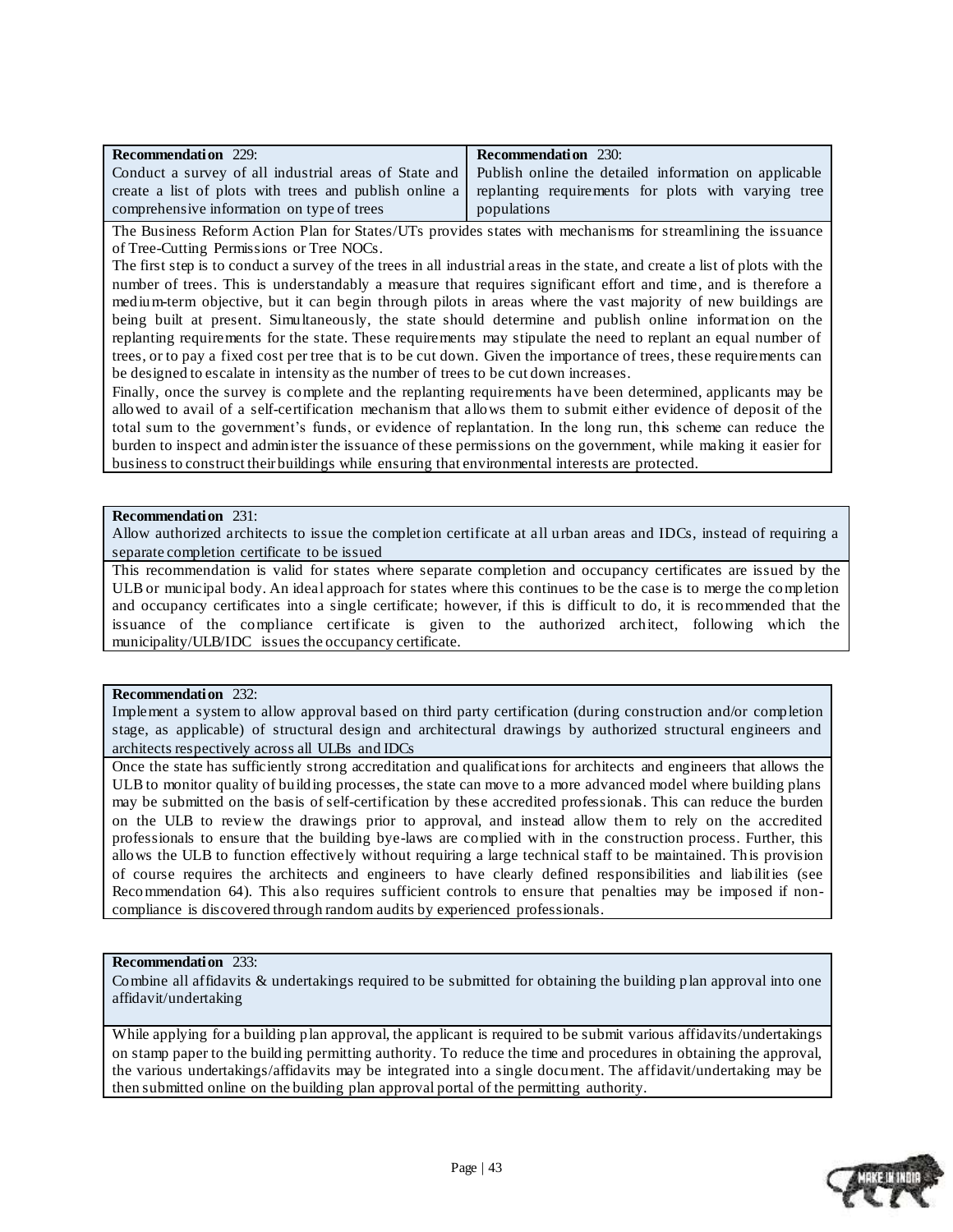# <span id="page-43-0"></span>**37. Building Plan Approval**

| <b>Recommendation</b> 234:                                                                                     | Recommendation 235:                                                                                       |
|----------------------------------------------------------------------------------------------------------------|-----------------------------------------------------------------------------------------------------------|
| Publish information about the procedure and a                                                                  | Define clear timelines mandated through the Public                                                        |
| comprehensive list of documents including pre-                                                                 | Service Delivery Guarantee Act (or equivalent)                                                            |
| construction and post-construction No Objection                                                                | legislation to grant construction permits including all                                                   |
| Certificates (NOCs), registrations and other mandatory                                                         | required approvals; pre-construction, during construction                                                 |
| State approvals (prior to plinth and pre - occupancy) on                                                       | and post construction                                                                                     |
| the web site                                                                                                   |                                                                                                           |
| Recommendation 236:                                                                                            | Recommendation 237:                                                                                       |
| Mandate that a single, joint site inspection will be                                                           | Design and develop an online single window system for                                                     |
| carried out by all concerned authorities such as Fire,                                                         | granting<br>construction<br>permits<br>with<br>following                                                  |
| Sewerage, Electricity, Labour (such as Factory license),                                                       | functionalities:                                                                                          |
| Water Department and internal departments responsible                                                          | $\mathbf{i}$ .<br>A common integrated application for all                                                 |
| for granting construction permits in urban areas and                                                           | internal and external agencies required to                                                                |
| <b>IDCs</b>                                                                                                    | provide applicable NOCs/Approvals such                                                                    |
|                                                                                                                | as Fire Services, Water and Sewerage                                                                      |
|                                                                                                                | Department, Discoms, AAI, NMA, Forest,                                                                    |
|                                                                                                                | labour, Factory Directorate etc.                                                                          |
|                                                                                                                | ii.<br>Provision for making an online application                                                         |
|                                                                                                                | with integrated payment without the need                                                                  |
|                                                                                                                | for a physical touch point for document                                                                   |
|                                                                                                                | submission and verification                                                                               |
|                                                                                                                | iii.<br>The system should allow auto scrutiny of                                                          |
|                                                                                                                | building<br>plans<br>from<br>compliance                                                                   |
|                                                                                                                | perspective according to the uniform                                                                      |
|                                                                                                                | building codes/building by-law using Auto                                                                 |
|                                                                                                                | DCR (or similar) software                                                                                 |
|                                                                                                                | Ensure that the system issues digitally<br>iv.                                                            |
|                                                                                                                | signed approved building plan within 30                                                                   |
|                                                                                                                | days from the date of application                                                                         |
|                                                                                                                | Provision for e-intimation to authorities of<br>V.                                                        |
|                                                                                                                | plinth level completion                                                                                   |
|                                                                                                                | Provision for online issuance of certificate<br>vi.                                                       |
|                                                                                                                | of inspections                                                                                            |
|                                                                                                                | Provision for online common completion<br>vii.                                                            |
|                                                                                                                | request form cum Occupancy Certificate                                                                    |
|                                                                                                                | Application with online payment                                                                           |
|                                                                                                                | Provision for online issuance of digitally<br>viii.                                                       |
|                                                                                                                | signed<br>occupancy<br>completion<br>cum                                                                  |
|                                                                                                                | certificate to the applicant                                                                              |
|                                                                                                                | Recommendation 239:                                                                                       |
|                                                                                                                | Stipulate that construction permits, are provided within                                                  |
|                                                                                                                | 45 days                                                                                                   |
| <b>Recommendation</b> 238:                                                                                     | I.<br>Building Plan approval is provided within 30                                                        |
| Define clear timelines mandated through legislation for                                                        | days                                                                                                      |
| sanctioning of building permits/building plan approval                                                         | Plinth Inspection is done within 7 days of<br>П.                                                          |
| in 30 days                                                                                                     | intimation                                                                                                |
|                                                                                                                | Ш.<br>Final<br>completion/occupancy<br>certificate<br><b>1S</b>                                           |
|                                                                                                                | provided within 8 days ( $7$ days for inspection +                                                        |
| <b>Recommendation</b> 240:                                                                                     | Iday for issuing the certificate)                                                                         |
|                                                                                                                |                                                                                                           |
| Allow third parties to easily verify the approval certificates in the public domain of at least past two years |                                                                                                           |
| The ideal system covered by these questions includes the following criteria:                                   |                                                                                                           |
|                                                                                                                | The detailed procedure covering all applicable steps, from application submission to application approval |

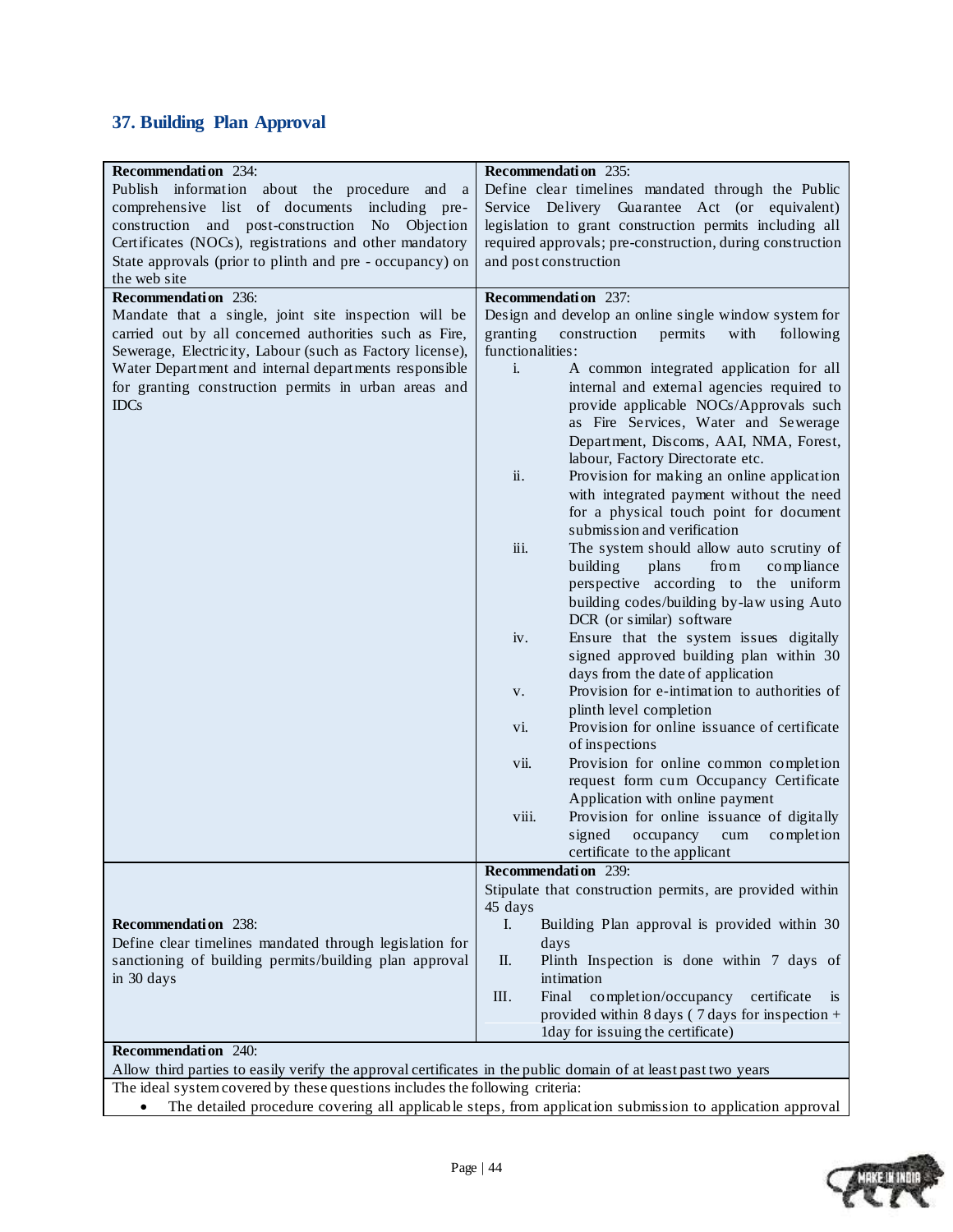(including all NOC requirements, registrations and other state approvals), is published online on department's website. The procedure should clearly highlight the step by step movement of the application within the department. It may be supplemented with process maps if available; in any case, the details should be published explicitly and should not refer to Acts or rules.

- A comprehensive list of the documents that need to be submitted as part of the application is included on the website.
- Clear timelines are notified, either on the portal, or through a notification and citizen cha rter. Building plan may be sanctioned within 30days, plinth certificate be issued within 7 days and the final completion cum occupancy certificate be provided within 8 days including inspection. The inspection may be conducted within 7 days of intimation and the final certificate is issued on the  $8<sup>th</sup>$  day. This period of 45 days can be spread across from the date of application of building plan approval till issuing of completion certificate. The timelines should be highlighted clearly on the portal along with the notification.
- Allowing applicants/architects to upload building plans as part of their online application is but the first step in automated construction permit approval. Technology has today evolved to the point where a lot of the processing and review of building plans can also be processed using software. In particular, CAD systems can be developed that automatically scan building plans and monitor compliance with the building bye-laws and building codes in force. Such automated systems greatly increase efficiency by allowing computer verification, and simultaneously reduce the risk of human error in the review of the plans. This requires a system that allows applicants to upload building plans – these tend to be very large files, so the system should also include adequate storage space. Second, the municipal corporation should incorporate the filters and restrictions into the CAD software on the server end so that they are automatically reviewed for compliance against the building code
- The online construction permit approval portal should have the following features:
	- o Common Application Form for all internal and external agencies such as Fire, Forest, AAI etc.;
	- o The user can pay all associated fees online;
	- o Once submitted, the plans are scrutinized online without any manual interference
	- o Applications are processed and approved by each licensing agency online, and not through a manual or hard copy process;
	- o Provision for e-intimation to authorities of plinth level completion
	- o Provision for online issuance of certificate of inspections; and
	- o Once approved, the user can obtain the digitally approved plans and occupancy cum completion certificate.
- There are no physical touch-points in the application process. This means that applicants are not required to physically present and submit all documents for verification before the certificate is issued. Instead, entrepreneurs can use digital signature certificates to submit their documents through the online system.
- Similarly, for many large buildings, a variety of government agencies are involved in inspecting and clearing the construction, at all stages of the construction process. Integrating the multiple inspections into a single joint inspection through an Act, notification or rule can help integrate the various inspection requirements into a single comprehensive checklist, which allows for a single clearance for compliant buildings, or for the development of a comprehensive corrective.
- Once approval is obtained, the signed certificate either digitally signed or signed manually and scanned should be made available for download from the website by the user.
- Third parties/other users should be able to check the authenticity of the document online, using the certificate number or other unique reference, by visiting the portal.

### <span id="page-44-0"></span>**38. NOC for tree felling from Tree Authority/ Appropriate Authority (prior to commencement of construction activities)**

| <b>Recommendation</b> 241:<br>Publish information about the procedure and a Define clear timelines mandated through the Public<br>Department's web site | <b>Recommendation</b> 242:<br>comprehensive list of documents required on the Service Delivery Guarantee Act (or equivalent)<br>legislation for approval of complete application |
|---------------------------------------------------------------------------------------------------------------------------------------------------------|----------------------------------------------------------------------------------------------------------------------------------------------------------------------------------|
| <b>Recommendation</b> 243:                                                                                                                              | <b>Recommendation</b> 244:                                                                                                                                                       |
|                                                                                                                                                         | Design and implement a system that allows online   Ensure that the system allows user to download the                                                                            |

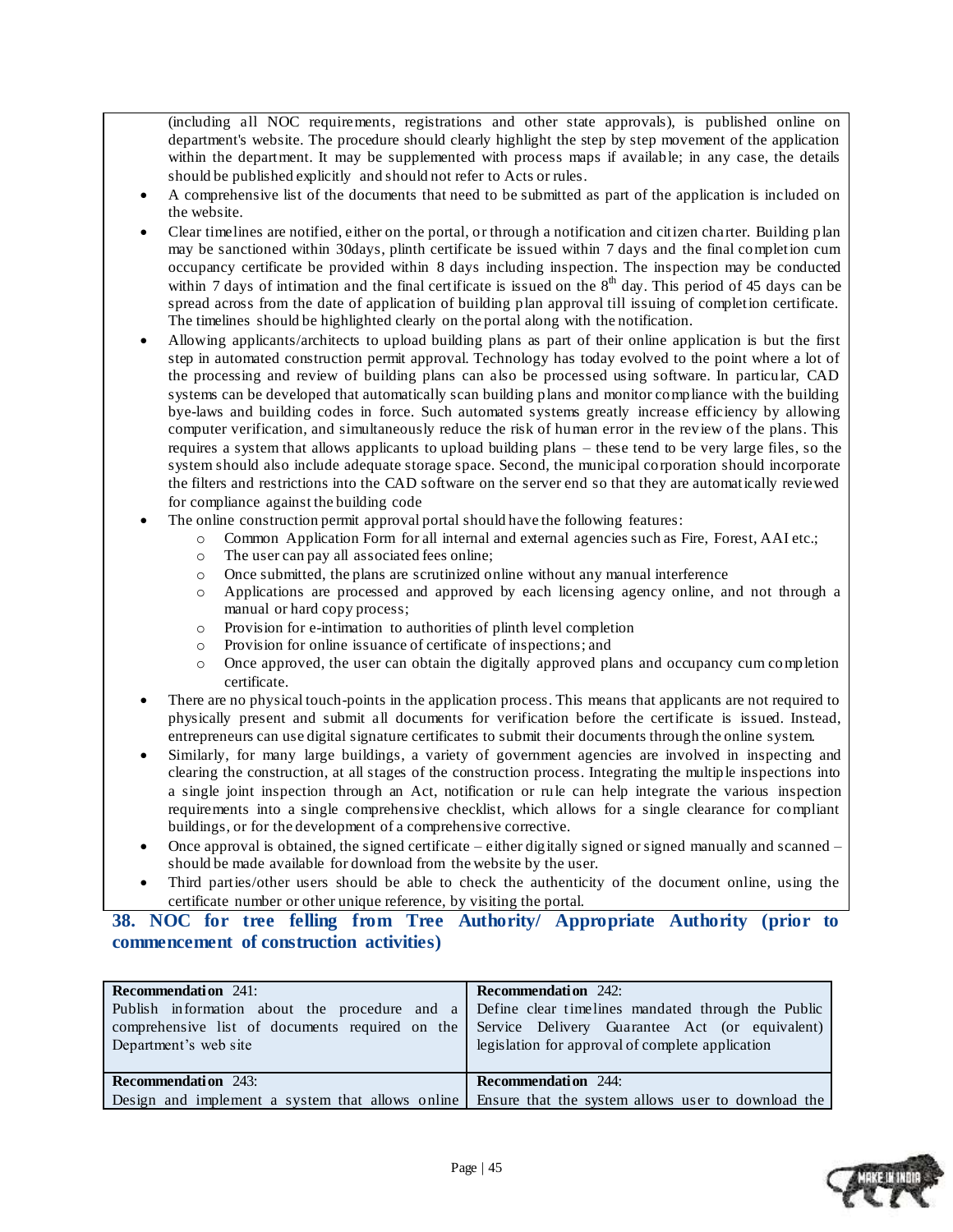|                                                        |  |  | application submission, payment, tracking and final signed approval certificate from the online portal |
|--------------------------------------------------------|--|--|--------------------------------------------------------------------------------------------------------|
| monitoring without the need for a physical touch point |  |  |                                                                                                        |
| for document submission and verification and mandate   |  |  |                                                                                                        |
| that all applications are submitted online             |  |  |                                                                                                        |
|                                                        |  |  |                                                                                                        |

#### **Recommendation** 245:

Allow third parties to easily verify the approval certificates in the public domain of at least past two years

The ideal system covered by these questions includes the following criteria:

- The detailed procedure covering all applicable steps, from application submission (online/offline, inspection etc.) to application approval, is published online on department's website. The procedure should clearly highlight the step by step movement of the application within the department. It may be supplemented with process maps if available; in any case, the details should be published explicitly and should not refer to Acts or rules.
- A comprehensive list of the documents that need to be submitted as part of the application is included on the website.
- Clear timelines are mandated through a Public Service Guarantee Act (or equivalent Act). The timelines should be highlighted clearly on the portal along with the notification.
- The application to be made mandatorily online, through a portal with the following features:
	- o Entrepreneurs should be able to fill out and submit the application form online;
	- o The user can pay all associated fees online;
	- o Once submitted, the applications are processed and approved by each licensing agency online, and not through a manual or hard copy process;
	- o The user can track the status of his applications online using the portal; and
	- $\circ$  Once approved, the user can obtain the approval or registration certificate online through the portal.
- There are no physical touch-points for the submission of documents in the application process. This means that entrepreneurs are not required to physically present and submit all documents for verification before the certificate is issued. Instead, entrepreneurs can use digital signature certificates to submit their documents through the online system.
- Once approval is obtained, the signed certificate either digitally signed or signed manually and scanned – should be made available for download from the website by the user.
- Third parties/other users such as Other Government Agencies, Banks, etc. should be able to check the authenticity of the document online, using the certificate number or other unique reference, by visiting the portal. At least for past two years, the issued certificates or granted approval should be made available in the public domain for third party.

### <span id="page-45-0"></span>**39. Tree Transit permission**

| <b>Recommendation</b> 246:<br>Publish information about the procedure and a<br>comprehensive list of documents required on the<br>Department's web site                                                                                                                                         | <b>Recommendation</b> 247:<br>Define clear timelines mandated through the Public<br>Service Delivery Guarantee Act (or equivalent)<br>legislation for approval of complete application |
|-------------------------------------------------------------------------------------------------------------------------------------------------------------------------------------------------------------------------------------------------------------------------------------------------|----------------------------------------------------------------------------------------------------------------------------------------------------------------------------------------|
| <b>Recommendation</b> 248:<br>Design and implement a system that allows online<br>application submission, payment, tracking and<br>monitoring without the need for a physical touch point<br>for document submission and verification and mandate<br>that all applications are submitted online | <b>Recommendation</b> 249:<br>Ensure that the system allows user to download the<br>final signed approval certificate from the online portal                                           |
| <b>Recommendation</b> 250:<br>Allow third parties to easily verify the approval certificates in the public domain of at least past two years                                                                                                                                                    |                                                                                                                                                                                        |

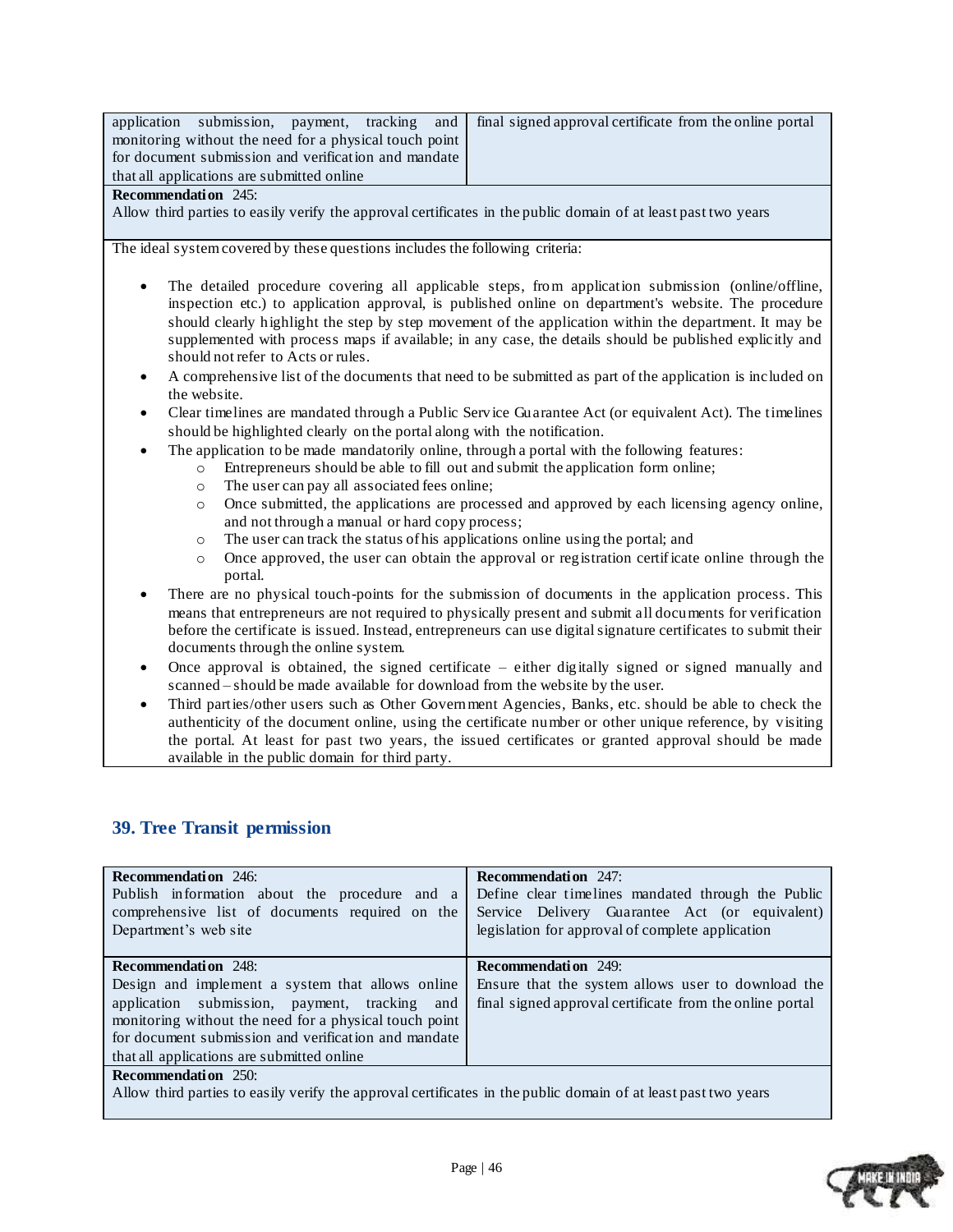The ideal system covered by these questions includes the following criteria:

- The detailed procedure covering all applicable steps, from application submission (online/offline, inspection etc.) to application approval, is published online on department's website. The procedure should clearly highlight the step by step movement of the application within the department. It may be supplemented with process maps if available; in any case, the details should be published explicitly and should not refer to Acts or rules.
- A comprehensive list of the documents that need to be submitted as part of the application is included on the website.
- Clear timelines are mandated through a Public Service Guarantee Act (or equivalent Act). The timelines should be highlighted clearly on the portal along with the notification.
- The application to be made mandatorily online, through a portal with the following features:
	- o Entrepreneurs should be able to fill out and submit the application form online;
		- o The user can pay all associated fees online;
		- o Once submitted, the applications are processed and approved by each licensing agency online, and not through a manual or hard copy process;
		- o The user can track the status of his applications online using the portal; and
		- o Once approved, the user can obtain the approval or registration certificate online through the portal.
- There are no physical touch-points for the submission of documents in the application process. This means that entrepreneurs are not required to physically present and submit all documents for verification before the certificate is issued. Instead, entrepreneurs can use digital signature certificates to submit their documents through the online system.
- Once approval is obtained, the signed certificate either digitally signed or signed manually and scanned – should be made available for download from the website by the user.
- Third parties/other users such as Other Government Agencies, Banks, etc. should be able to check the authenticity of the document online, using the certificate number or other unique reference, by visiting the portal. At least for past two years, the issued certificates or granted approval should be made available in the public domain for third party.

### <span id="page-46-0"></span>**40. NOC for Fire Department (prior to commencement of construction activities)**

| Recommendation $251$ :                                                                                         | <b>Recommendation</b> 252:                               |  |
|----------------------------------------------------------------------------------------------------------------|----------------------------------------------------------|--|
| Publish information about the procedure and a                                                                  | Define clear timelines mandated through the Public       |  |
|                                                                                                                |                                                          |  |
| comprehensive list of documents required on the                                                                | Service Delivery Guarantee Act (or equivalent)           |  |
| Department's web site                                                                                          | legislation for approval of complete application         |  |
|                                                                                                                |                                                          |  |
|                                                                                                                |                                                          |  |
| <b>Recommendation</b> 253:                                                                                     | <b>Recommendation</b> 254:                               |  |
| Design and implement a system that allows online                                                               | Ensure that the system allows user to download the       |  |
| application submission, payment, tracking and                                                                  | final signed approval certificate from the online portal |  |
| monitoring without the need for a physical touch point                                                         |                                                          |  |
| for document submission and verification and mandate                                                           |                                                          |  |
| that all applications are submitted online                                                                     |                                                          |  |
| <b>Recommendation</b> 255:                                                                                     |                                                          |  |
| Allow third parties to easily verify the approval certificates in the public domain of at least past two years |                                                          |  |
|                                                                                                                |                                                          |  |
| The ideal system covered by these questions includes the following criteria:                                   |                                                          |  |
| The detailed procedure covering all applicable steps, from application submission (online/offline,             |                                                          |  |
|                                                                                                                |                                                          |  |

inspection etc.) to application approval, is published online on department's website. The procedure should clearly highlight the step by step movement of the application within the department. It may be

- supplemented with process maps if available; in any case, the details should be published explicitly and should not refer to Acts or rules.
- A comprehensive list of the documents that need to be submitted as part of the application is included on

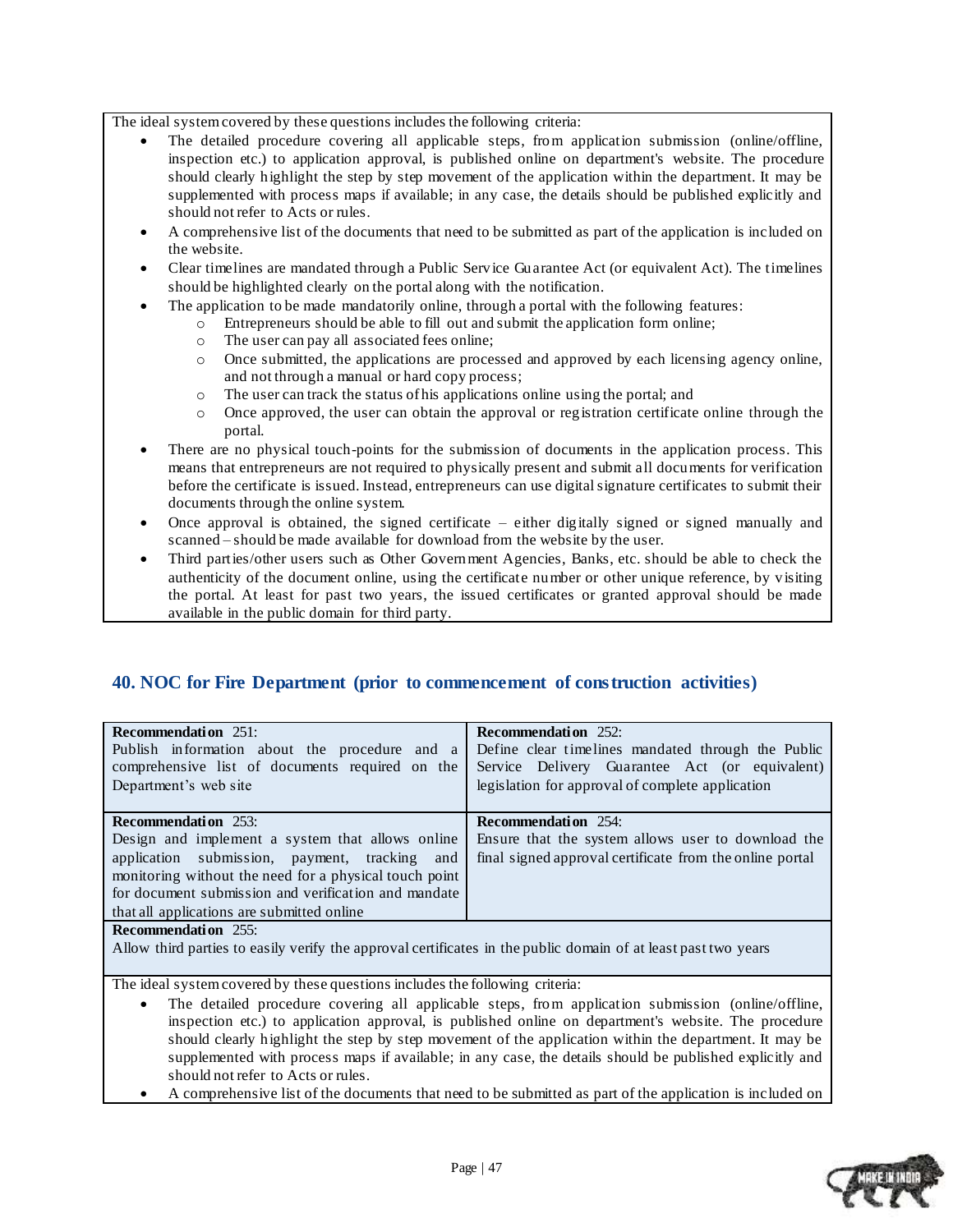the website.

- Clear timelines are mandated through a Public Service Guarantee Act (or equivalent Act). The timelines should be highlighted clearly on the portal along with the notification.
- The application to be made mandatorily online, through a portal with the following features:
	- o Entrepreneurs should be able to fill out and submit the application form online;
		- o The user can pay all associated fees online;
		- o Once submitted, the applications are processed and approved by each licensing agency online, and not through a manual or hard copy process;
		- o The user can track the status of his applications online using the portal; and
		- o Once approved, the user can obtain the approval or registration certificate online through the portal.
- There are no physical touch-points for the submission of documents in the application process. This means that entrepreneurs are not required to physically present and submit all documents for verification before the certificate is issued. Instead, entrepreneurs can use digital signature certificates to submit their documents through the online system.
- Once approval is obtained, the signed certificate either digitally signed or signed manually and scanned – should be made available for download from the website by the user.
- Third parties/other users such as Other Government Agencies, Banks, etc. should be able to check the authenticity of the document online, using the certificate number or other unique reference, by visiting the portal. At least for past two years, the issued certificates or granted approval should be made available in the public domain for third party.

### <span id="page-47-0"></span>**41. Environment Registration Enablers**

#### **Recommendation** 256:

Notify a list of white category industries, which are exempted from taking clearances from State pollution control board

- For white industries, the state can do away with pollution control board clearances / mandatory inspections and replace them with need-based inspections which are only invoked in case there are specific complaints. The simplest approach to reducing the regulatory burden on business from environmental procedures and licensing is to introduce different approval inspection regimes for different categories of pollution. The inspection regime for amber and red industries should also be differentiated, with less frequent inspections for Amber and more frequent inspections for Red industries and firms. Implementing this differentiated inspection regime will require a clear notification that outlines the process for each type of industry, and also mandates the frequency of inspections for Amber and Red industries.
- This list will have to be mandated through legislation or notification, and made available publicly.

| <b>Recommendation</b> 257:                                                                                | <b>Recommendation</b> 258:                              |
|-----------------------------------------------------------------------------------------------------------|---------------------------------------------------------|
| Allow for auto-renewal of Consent to Establish (under Allow for auto-renewal of Consent to Operate (under |                                                         |
| Water Act, 1974 and Air Act, 1981) based on self-                                                         | Water Act, 1974 and Air Act, 1981) based on self-       |
| certification/third party certification and ensure that                                                   | certification/third party certification and ensure that |
| majority of establishments avail this provision                                                           | majority of establishments avail this provision         |
| <b>Recommendation</b> 259:                                                                                | <b>Recommendation</b> 260:                              |
| Issue Consent to Operate with a validity period of 5                                                      | Issue Consent to Establish with a validity period of 5  |
| years or above                                                                                            | vears or above                                          |
| Separate processes to renew Consents to Establish and Operate annually impose costs upon both the state   |                                                         |

government as well on entrepreneurs. For state governments, annual renewals imply repeated paperwork, inspection and costs associated with recruiting and maintaining sufficient manpower to carry out the annual checks and reregistration. However, in many cases, there are no changes in pollution levels or activities – therefore, the exercise is only repeated annually, thereby imposing repeated costs on the department and the en trepreneur.

One option to remove this cost is to issue Consents to Operate and Establish for longer durations, especially in the case of Green and up to Orange industries, subject to there being no changes in pollution levels or activities, in the

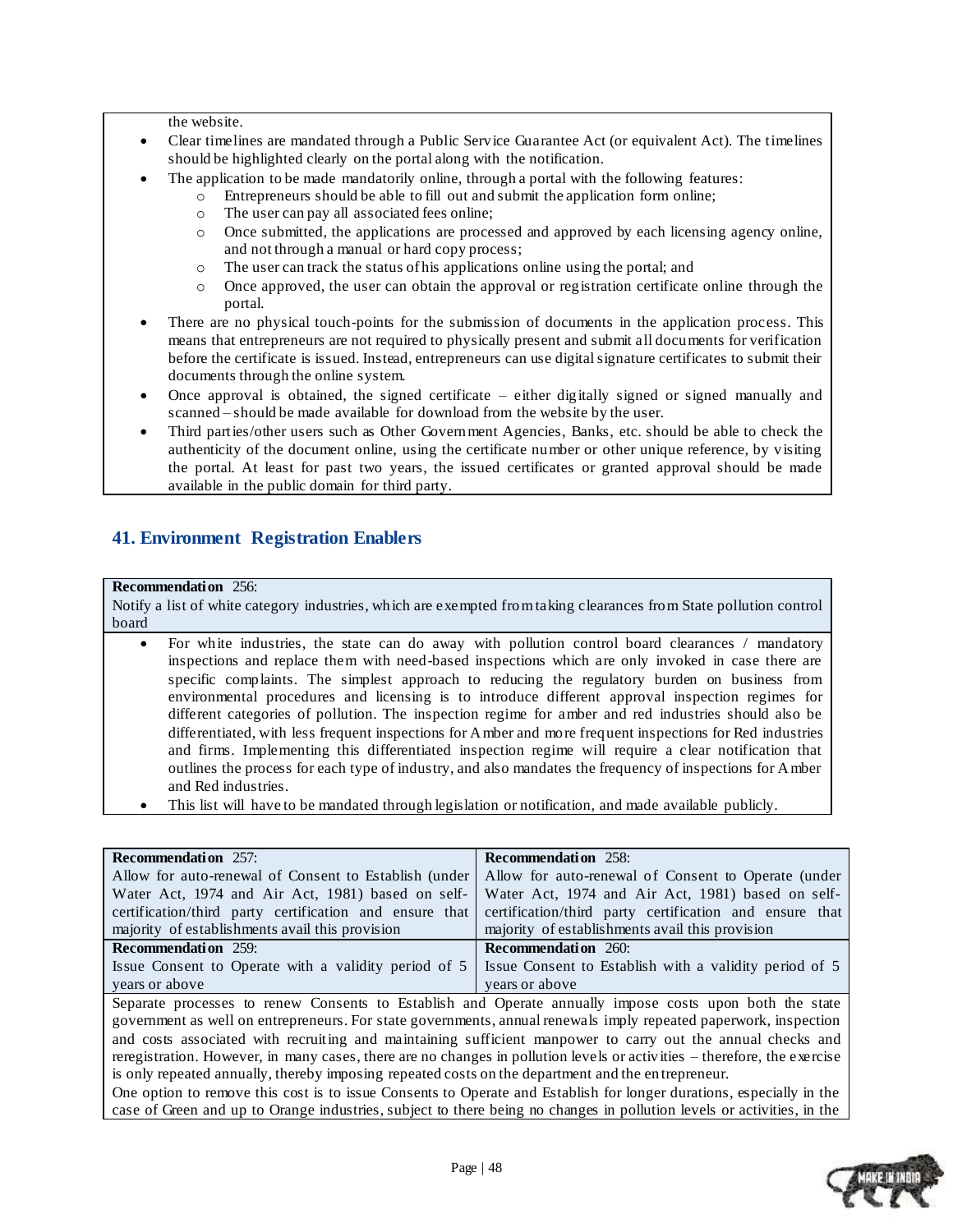case of which reregistration will be mandatory. State resources can then be geared toward auditing randomly to ensure compliance with the terms of the certificate. Additionally, the state can mandate auto renewal of the Consents subject to self- or third-party certification that there are no changes in pollution levels or activities. This will require the issuance of a notification in this regard, as well as systems to process the submission of auto -renewal filings. If the state wishes to pursue third-party certification instead of self-certification, the state must not only issue a notification, but also lay out criteria for accreditation and empanelment of third -party service providers, as well as clearly lay out that, in the event of misrepresentation, the liability falls equally upon the entrepreneur and the certifying authority.

### <span id="page-48-0"></span>**42. Consent to Establish under the Water (Prevention and Control of Pollution) Act, 1974**

| <b>Recommendation</b> 261:                                                                                     | <b>Recommendation</b> 262:                               |
|----------------------------------------------------------------------------------------------------------------|----------------------------------------------------------|
| Publish information about the procedure and a                                                                  | Define clear timelines mandated through the Public       |
| comprehensive list of documents required on the                                                                | Service Delivery Guarantee Act (or equivalent)           |
| Department's web site                                                                                          | legislation for approval of complete application         |
|                                                                                                                |                                                          |
| <b>Recommendation</b> 263:                                                                                     | <b>Recommendation</b> 264:                               |
| Design and implement a system that allows online                                                               | Ensure that the system allows user to download the       |
| application submission, payment, tracking and                                                                  | final signed approval certificate from the online portal |
| monitoring without the need for a physical touch point                                                         |                                                          |
| for document submission and verification and mandate                                                           |                                                          |
| that all applications are submitted online                                                                     |                                                          |
| <b>Recommendation</b> 265:                                                                                     |                                                          |
| Allow third parties to easily verify the approval certificates in the public domain of at least past two years |                                                          |

- The detailed procedure covering all applicable steps, from application submission (online/offline, inspection etc.) to application approval, is published online on department's website. The procedure should clearly highlight the step by step movement of the application within the department. It may be supplemented with process maps if available; in any case, the details should be published explicitly and should not refer to Acts or rules.
- A comprehensive list of the documents that need to be submitted as part of the application is included on the website.
- Clear timelines are mandated through a Public Service Guarantee Act (or equivalent Act). The timelines should be highlighted clearly on the portal along with the notification.
	- The application to be made mandatorily online, through a portal with the following features:
		- o Entrepreneurs should be able to fill out and submit the application form online;
		- o The user can pay all associated fees online;
		- o Once submitted, the applications are processed and approved by each licensing agency online, and not through a manual or hard copy process;
		- o The user can track the status of his applications online using the portal; and
		- o Once approved, the user can obtain the approval or registration certificate online through the portal.
- There are no physical touch-points for the submission of documents in the application process. This means that entrepreneurs are not required to physically present and submit all documents for verificatio n before the certificate is issued. Instead, entrepreneurs can use digital signature certificates to submit their documents through the online system.
- Once approval is obtained, the signed certificate either digitally signed or signed manually and scanned – should be made available for download from the website by the user.
- Third parties/other users such as Other Government Agencies, Banks, etc. should be able to check the authenticity of the document online, using the certificate number or other unique reference, by visiting the portal. At least for past two years, the issued certificates or granted approval should be made

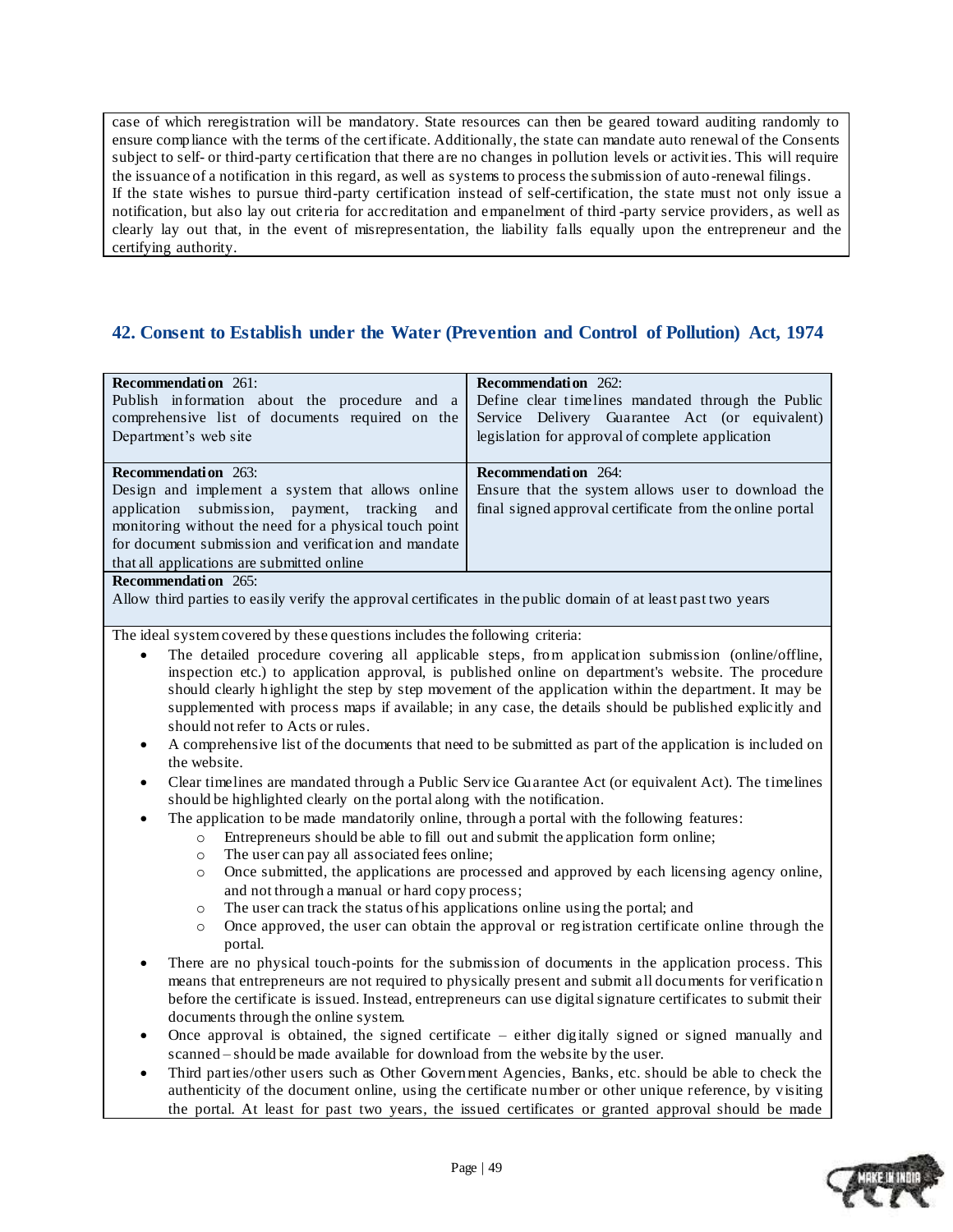### <span id="page-49-0"></span>**43. Consent to Establish under the Air (Prevention and Control of Pollution) Act, 1981**

| Recommendation 266:                                                                                                                                                                                                              | Recommendation 267:                                                                                             |  |
|----------------------------------------------------------------------------------------------------------------------------------------------------------------------------------------------------------------------------------|-----------------------------------------------------------------------------------------------------------------|--|
| Publish information about the procedure and a                                                                                                                                                                                    | Define clear timelines mandated through the Public                                                              |  |
| comprehensive list of documents required on the                                                                                                                                                                                  | Service Delivery Guarantee Act (or equivalent)                                                                  |  |
| Department's web site                                                                                                                                                                                                            | legislation for approval of complete application                                                                |  |
|                                                                                                                                                                                                                                  |                                                                                                                 |  |
| <b>Recommendation</b> 268:                                                                                                                                                                                                       | Recommendation 269:                                                                                             |  |
| Design and implement a system that allows online                                                                                                                                                                                 | Ensure that the system allows user to download the                                                              |  |
| submission, payment, tracking<br>application<br>and                                                                                                                                                                              | final signed approval certificate from the online portal                                                        |  |
| monitoring without the need for a physical touch point                                                                                                                                                                           |                                                                                                                 |  |
| for document submission and verification and mandate                                                                                                                                                                             |                                                                                                                 |  |
| that all applications are submitted online                                                                                                                                                                                       |                                                                                                                 |  |
| <b>Recommendation</b> 270:                                                                                                                                                                                                       |                                                                                                                 |  |
| Allow third parties to easily verify the approval certificates in the public domain of at least past two years                                                                                                                   |                                                                                                                 |  |
|                                                                                                                                                                                                                                  |                                                                                                                 |  |
| The ideal system covered by these questions includes the following criteria:                                                                                                                                                     |                                                                                                                 |  |
|                                                                                                                                                                                                                                  | The detailed procedure covering all applicable steps, from application submission (online/offline, inspection   |  |
|                                                                                                                                                                                                                                  | etc.) to application approval, is published online on department's website. The procedure should clearly        |  |
|                                                                                                                                                                                                                                  | highlight the step by step movement of the application within the department. It may be supplemented with       |  |
|                                                                                                                                                                                                                                  | process maps if available; in any case, the details should be published explicitly and should not refer to Acts |  |
| or rules.                                                                                                                                                                                                                        |                                                                                                                 |  |
| $\bullet$                                                                                                                                                                                                                        | A comprehensive list of the documents that need to be submitted as part of the application is included on the   |  |
| website.                                                                                                                                                                                                                         |                                                                                                                 |  |
| Clear timelines are mandated through a Public Service Guarantee Act (or equivalent Act). The timelines<br>$\bullet$                                                                                                              |                                                                                                                 |  |
| should be highlighted clearly on the portal along with the notification.                                                                                                                                                         |                                                                                                                 |  |
| The application to be made mandatorily online, through a portal with the following features:<br>$\bullet$                                                                                                                        |                                                                                                                 |  |
| Entrepreneurs should be able to fill out and submit the application form online;<br>$\circ$                                                                                                                                      |                                                                                                                 |  |
| The user can pay all associated fees online;<br>$\circ$                                                                                                                                                                          |                                                                                                                 |  |
| Once submitted, the applications are processed and approved by each licensing agency online, and<br>$\circ$                                                                                                                      |                                                                                                                 |  |
| not through a manual or hard copy process;                                                                                                                                                                                       |                                                                                                                 |  |
| The user can track the status of his applications online using the portal; and<br>$\circ$                                                                                                                                        |                                                                                                                 |  |
| Once approved, the user can obtain the approval or registration certificate online through the portal.<br>$\circ$                                                                                                                |                                                                                                                 |  |
| There are no physical touch-points for the submission of documents in the application process. This means<br>$\bullet$                                                                                                           |                                                                                                                 |  |
| that entrepreneurs are not required to physically present and submit all documents for verification before the<br>certificate is issued. Instead, entrepreneurs can use digital signature certificates to submit their documents |                                                                                                                 |  |
| through the online system.                                                                                                                                                                                                       |                                                                                                                 |  |
|                                                                                                                                                                                                                                  |                                                                                                                 |  |
| Once approval is obtained, the signed certificate – either digitally signed or signed manually and scanned –<br>$\bullet$                                                                                                        |                                                                                                                 |  |
| should be made available for download from the website by the user.<br>Third parties/other users such as Other Government Agencies, Banks, etc. should be able to check the                                                      |                                                                                                                 |  |
|                                                                                                                                                                                                                                  |                                                                                                                 |  |

authenticity of the document online, using the certificate number or other unique reference, by visiting the portal. At least for past two years, the issued certificates or granted approval should be made available in the public domain for third party.

### <span id="page-49-1"></span>**44. Authorization under the Hazardous and Other Wastes (Management and Transboundary Movement) Rules, 2016**

| <b>Recommendation</b> 271:                                                                        | <b>Recommendation</b> 272:                                                                     |
|---------------------------------------------------------------------------------------------------|------------------------------------------------------------------------------------------------|
| Publish information about the procedure and a Define clear time lines mandated through the Public |                                                                                                |
|                                                                                                   | comprehensive list of documents required on the Service Delivery Guarantee Act (or equivalent) |

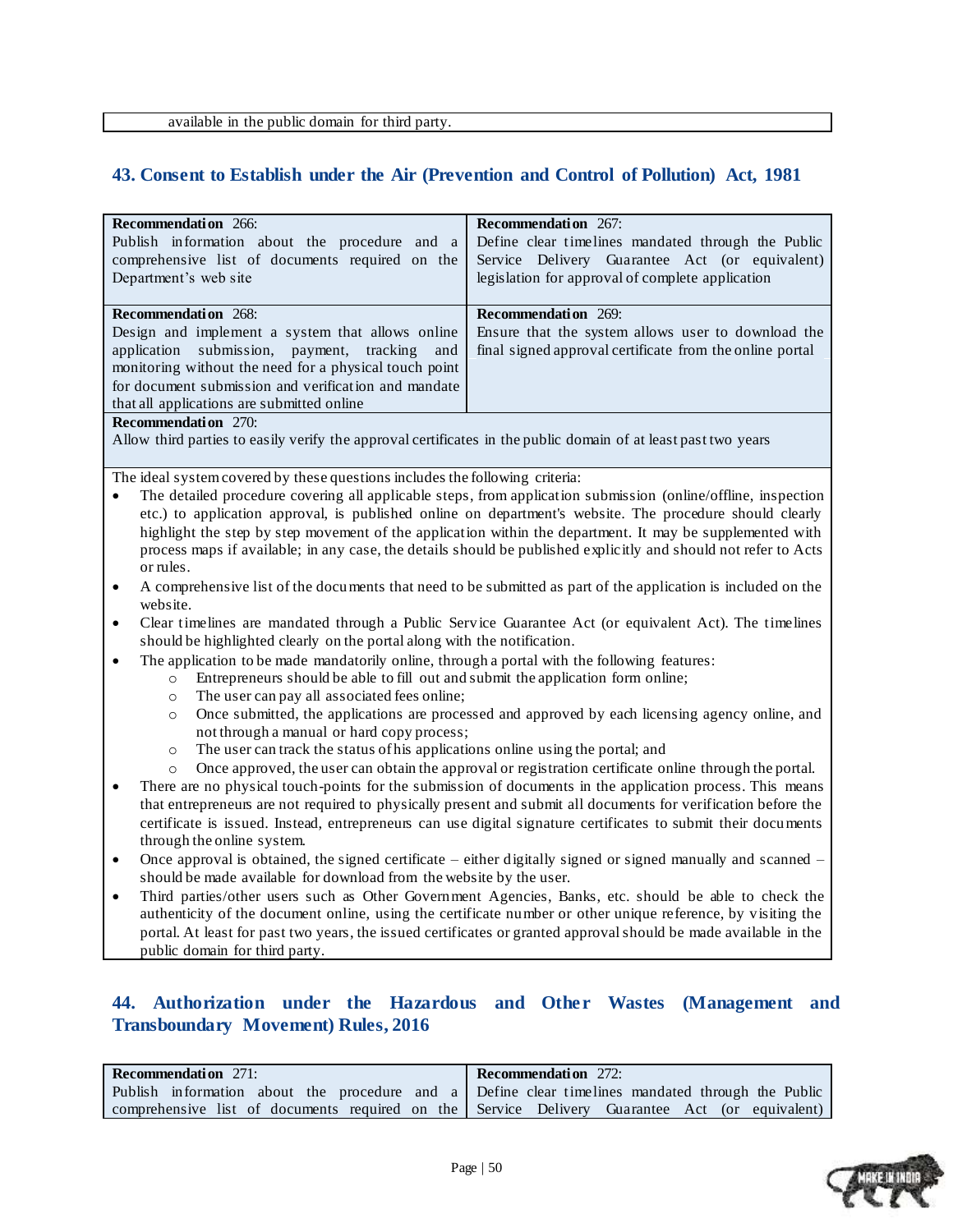| Department's web site                                                                                                      | legislation for approval of complete application                                                                 |  |
|----------------------------------------------------------------------------------------------------------------------------|------------------------------------------------------------------------------------------------------------------|--|
| <b>Recommendation</b> 273:                                                                                                 | <b>Recommendation</b> 274:                                                                                       |  |
| Design and implement a system that allows online                                                                           | Ensure that the system allows user to download the                                                               |  |
| submission, payment, tracking<br>application<br>and                                                                        | final signed approval certificate from the online portal                                                         |  |
| monitoring without the need for a physical touch point                                                                     |                                                                                                                  |  |
| for document submission and verification and mandate                                                                       |                                                                                                                  |  |
| that all applications are submitted online                                                                                 |                                                                                                                  |  |
| <b>Recommendation</b> 275:                                                                                                 |                                                                                                                  |  |
| Allow third parties to easily verify the approval certificates in the public domain of at least past two years             |                                                                                                                  |  |
|                                                                                                                            |                                                                                                                  |  |
| The ideal system covered by these questions includes the following criteria:                                               |                                                                                                                  |  |
|                                                                                                                            | The detailed procedure covering all applicable steps, from application submission (online/offline, inspection    |  |
|                                                                                                                            |                                                                                                                  |  |
|                                                                                                                            | etc.) to application approval, is published online on department's website. The procedure should clearly         |  |
|                                                                                                                            | highlight the step by step movement of the application within the department. It may be supplemented with        |  |
|                                                                                                                            | process maps if available; in any case, the details should be published explicitly and should not refer to Acts  |  |
| or rules.                                                                                                                  |                                                                                                                  |  |
| A comprehensive list of the documents that need to be submitted as part of the application is included on the<br>$\bullet$ |                                                                                                                  |  |
| website.                                                                                                                   |                                                                                                                  |  |
| ٠                                                                                                                          | Clear timelines are mandated through a Public Service Guarantee Act (or equivalent Act). The timelines           |  |
| should be highlighted clearly on the portal along with the notification.                                                   |                                                                                                                  |  |
| The application to be made mandatorily online, through a portal with the following features:                               |                                                                                                                  |  |
| Entrepreneurs should be able to fill out and submit the application form online;<br>$\circ$                                |                                                                                                                  |  |
| The user can pay all associated fees online;<br>$\circ$                                                                    |                                                                                                                  |  |
| Once submitted, the applications are processed and approved by each licensing agency online, and<br>$\circ$                |                                                                                                                  |  |
| not through a manual or hard copy process;                                                                                 |                                                                                                                  |  |
| The user can track the status of his applications online using the portal; and<br>$\circ$                                  |                                                                                                                  |  |
| $\circ$                                                                                                                    | Once approved, the user can obtain the approval or registration certificate online through the portal.           |  |
|                                                                                                                            | There are no physical touch-points for the submission of documents in the application process. This means        |  |
|                                                                                                                            | that entrepreneurs are not required to physically present and submit all documents for verification before the   |  |
|                                                                                                                            | certificate is issued. Instead, entrepreneurs can use digital signature certificates to submit their documents   |  |
|                                                                                                                            |                                                                                                                  |  |
| through the online system.                                                                                                 |                                                                                                                  |  |
| Once approval is obtained, the signed certificate – either digitally signed or signed manually and scanned –<br>$\bullet$  |                                                                                                                  |  |
| should be made available for download from the website by the user.                                                        |                                                                                                                  |  |
| $\bullet$                                                                                                                  | Third parties/other users such as Other Government Agencies, Banks, etc. should be able to check the             |  |
|                                                                                                                            | authenticity of the document online, using the certificate number or other unique reference, by visiting the     |  |
|                                                                                                                            | portal. At least for past two years, the issued certificates or granted approval should be made available in the |  |
| public domain for third party.                                                                                             |                                                                                                                  |  |
|                                                                                                                            |                                                                                                                  |  |
|                                                                                                                            |                                                                                                                  |  |

# <span id="page-50-0"></span>**45. Consent to Operate under the Water (Prevention and Control of Pollution) Act, 1974**

| <b>Recommendation</b> 276:                                                                                                                                                                                                                                                                      | <b>Recommendation</b> 277:                                                                                                                   |
|-------------------------------------------------------------------------------------------------------------------------------------------------------------------------------------------------------------------------------------------------------------------------------------------------|----------------------------------------------------------------------------------------------------------------------------------------------|
| Publish information about the procedure and a                                                                                                                                                                                                                                                   | Define clear timelines mandated through the Public                                                                                           |
| comprehensive list of documents required on the                                                                                                                                                                                                                                                 | Service Delivery Guarantee Act (or equivalent)                                                                                               |
| Department's web site                                                                                                                                                                                                                                                                           | legislation for approval of complete application                                                                                             |
| <b>Recommendation</b> 278:<br>Design and implement a system that allows online<br>application submission, payment, tracking and<br>monitoring without the need for a physical touch point<br>for document submission and verification and mandate<br>that all applications are submitted online | <b>Recommendation</b> 279:<br>Ensure that the system allows user to download the<br>final signed approval certificate from the online portal |

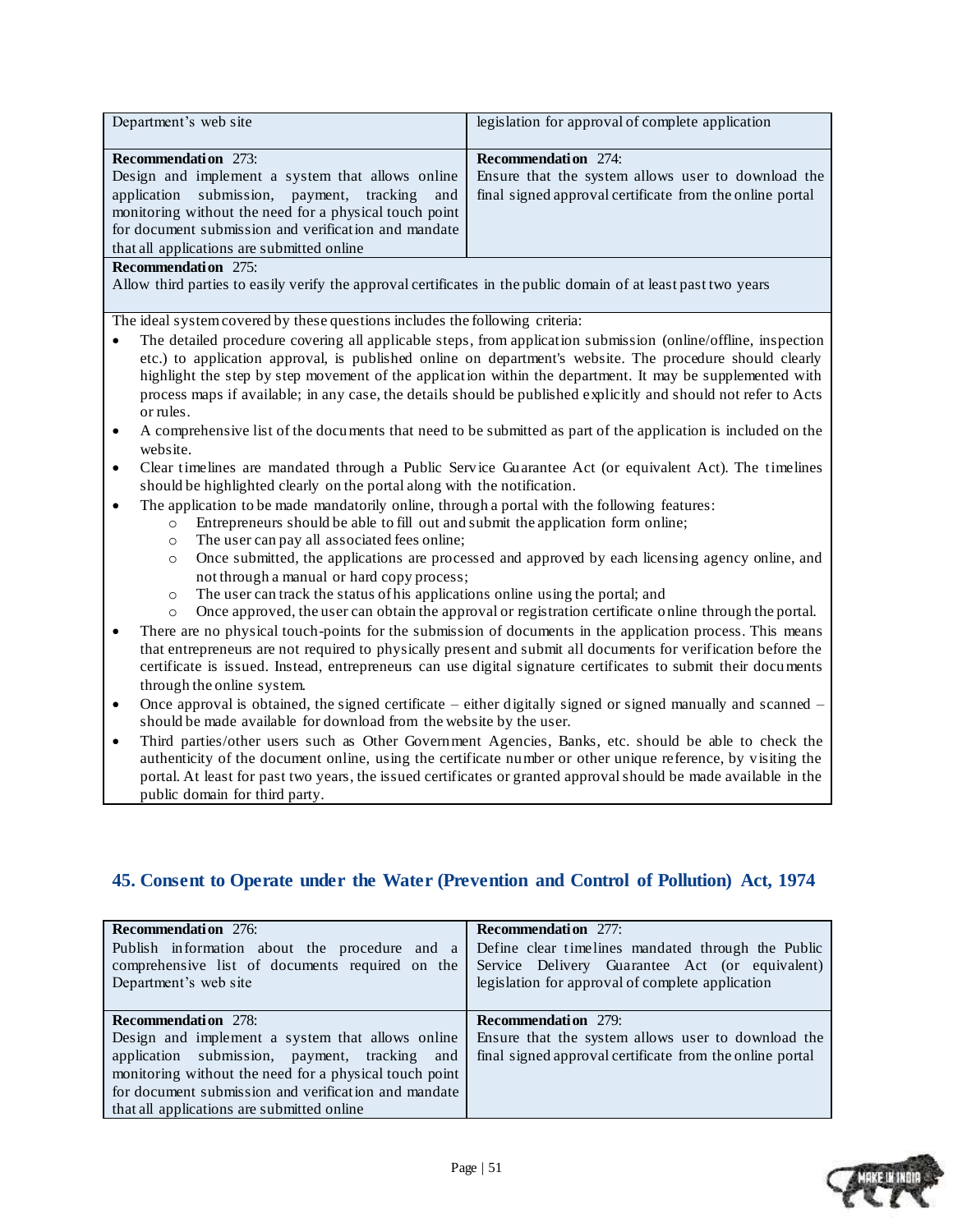#### **Recommendation** 280:

Allow third parties to easily verify the approval certificates in the public domain of at least past two years

The ideal system covered by these questions includes the following criteria:

- The detailed procedure covering all applicable steps, from application submission (online/offline, inspection etc.) to application approval, is published online on department's website. The procedure should clearly highlight the step by step movement of the application within the department. It may be supplemented with process maps if available; in any case, the details should be published explicitly and should not refer to Acts or rules.
- A comprehensive list of the documents that need to be submitted as part of the application is included on the website.
- Clear timelines are mandated through a Public Service Guarantee Act (or equivalent Act). The timelines should be highlighted clearly on the portal along with the notification.
- The application to be made mandatorily online, through a portal with the following features:
	- o Entrepreneurs should be able to fill out and submit the application form online;
		- o The user can pay all associated fees online;
		- o Once submitted, the applications are processed and approved by each licensing agency online, and not through a manual or hard copy process;
		- o The user can track the status of his applications online using the portal; and
		- o Once approved, the user can obtain the approval or registration certificate online through the portal.
- There are no physical touch-points for the submission of documents in the application process. This means that entrepreneurs are not required to physically present and submit all documents for verification before the certificate is issued. Instead, entrepreneurs can use digital signature certificates to submit their documents through the online system.
- Once approval is obtained, the signed certificate either digitally signed or signed manually and scanned should be made available for download from the website by the user.
- Third parties/other users such as Other Government Agencies, Banks, etc. should be able to check the authenticity of the document online, using the certificate number or other unique reference, by visiting the portal. At least for past two years, the issued certificates or granted approval should be made available in the public domain for third party.

### <span id="page-51-0"></span>**46. Consent to Operate under the Air (Prevention and Control of Pollution) Act, 1981**

| <b>Recommendation</b> 281:                                                                                     | <b>Recommendation</b> 282:                               |
|----------------------------------------------------------------------------------------------------------------|----------------------------------------------------------|
| Publish information about the procedure and a                                                                  | Define clear timelines mandated through the Public       |
| comprehensive list of documents required on the                                                                | Service Delivery Guarantee Act (or equivalent)           |
| Department's web site                                                                                          | legislation for approval of complete application         |
|                                                                                                                |                                                          |
| <b>Recommendation</b> 283:                                                                                     | <b>Recommendation</b> 284:                               |
| Design and implement a system that allows online                                                               | Ensure that the system allows user to download the       |
| application submission, payment, tracking and                                                                  | final signed approval certificate from the online portal |
| monitoring without the need for a physical touch point                                                         |                                                          |
| for document submission and verification and mandate                                                           |                                                          |
| that all applications are submitted online                                                                     |                                                          |
| <b>Recommendation</b> 285:                                                                                     |                                                          |
| Allow third parties to easily verify the approval certificates in the public domain of at least past two years |                                                          |
|                                                                                                                |                                                          |

The ideal system covered by these questions includes the following criteria:

 The detailed procedure covering all applicable steps, from application submission (online/offline, inspection etc.) to application approval, is published online on department's website. The procedure should clearly highlight the step by step movement of the application within the department. It may be supplemented with process maps if available; in any case, the details should be published explicitly and should not refer to Acts

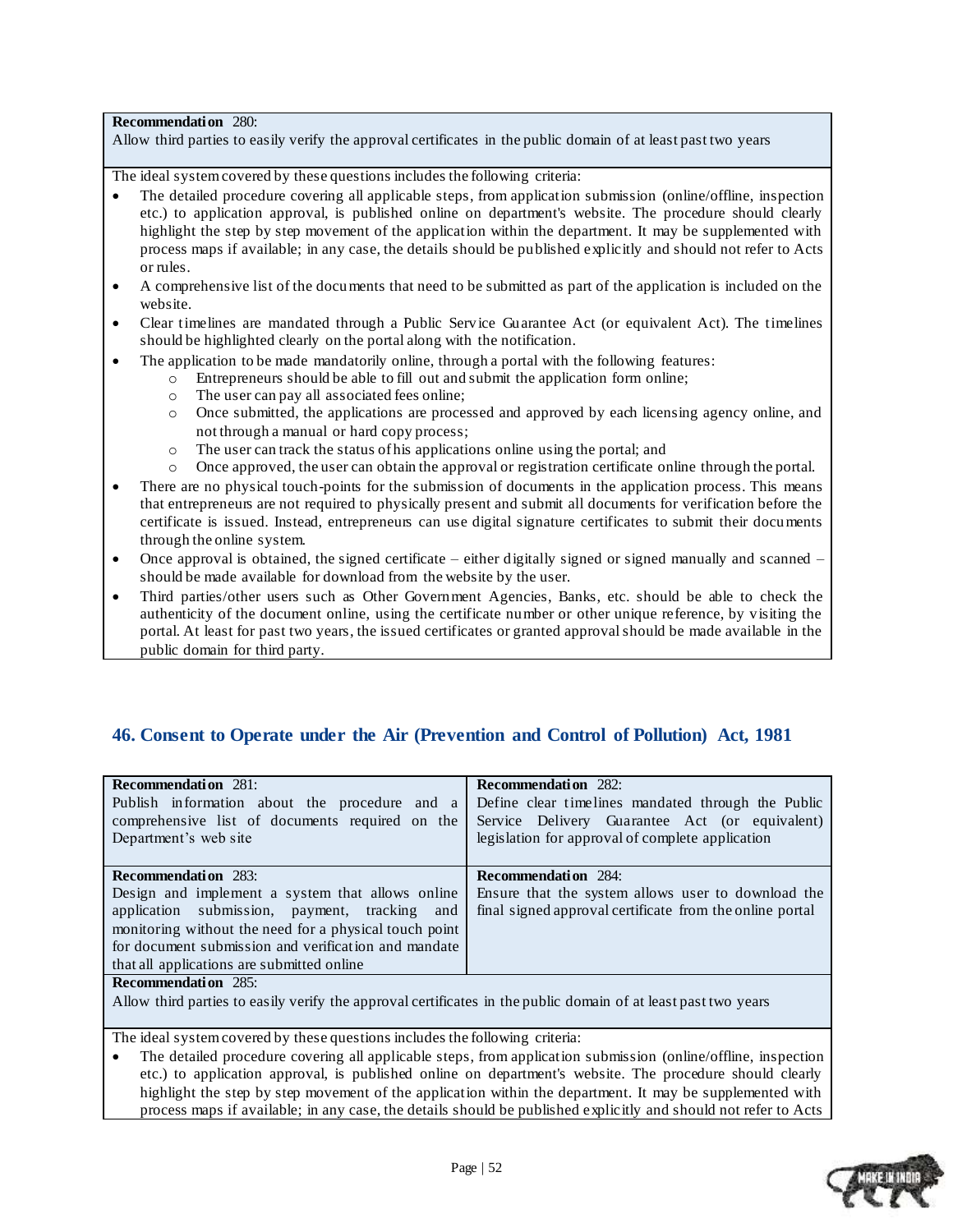or rules.

- A comprehensive list of the documents that need to be submitted as part of the application is included on the website.
- Clear timelines are mandated through a Public Service Guarantee Act (or equivalent Act). The timelines should be highlighted clearly on the portal along with the notification.
- The application to be made mandatorily online, through a portal with the following features:
	- o Entrepreneurs should be able to fill out and submit the application form online;
	- o The user can pay all associated fees online;
	- o Once submitted, the applications are processed and approved by each licensing agency online, and not through a manual or hard copy process;
	- o The user can track the status of his applications online using the portal; and
	- o Once approved, the user can obtain the approval or registration certificate online through the portal.
- There are no physical touch-points for the submission of documents in the application process. This means that entrepreneurs are not required to physically present and submit all documents for verification before the certificate is issued. Instead, entrepreneurs can use digital signature certificates to submit their documents through the online system.
- Once approval is obtained, the signed certificate either digitally signed or signed manually and scanned  $$ should be made available for download from the website by the user.
- Third parties/other users such as Other Government Agencies, Banks, etc. should be able to check the authenticity of the document online, using the certificate number or other unique reference, by visiting the portal. At least for past two years, the issued certificates or granted approval should be made available in the public domain for third party.

### <span id="page-52-0"></span>**47. Obtaining Electricity Connection**

| <b>Recommendation</b> 286:                                                                              | <b>Recommendation</b> 287:                           |
|---------------------------------------------------------------------------------------------------------|------------------------------------------------------|
| Ensure that DisComs uses automated tools to monitor                                                     | Ensure that DisComs uses automated tools for service |
| outages in all Industrial areas of State                                                                | restoration in all Industrial areas of State         |
| <b>Recommendation</b> 288:                                                                              | <b>Recommendation</b> 289:                           |
| Ensure that the regulator publishes monthly or Ensure that total outage cap is fixed by regulator for a |                                                      |
| quarterly the data regarding total duration and quarter/year and the Discoms compensates customers      |                                                      |
| frequency of outages online in public domain                                                            | for outages that go over the fixed cap               |

These questions are aimed at improving the quality of electricity supply av ailable. In recent years, DisComs around the country have been implementing Supervisory Control and Data Acquisition (SCADA) systems, which allow them to monitor outages and restore services. This replaces manual processes to monitor outages on the basis of customer complaints, and reliance on field crews or maintenance personnel to restore service. Such systems help improve the quality and reliability of electricity supply by tracking problems and resolving them in a timely manner. Second, with the help of such SCADA-based systems, regulators can effectively monitor reliability of supply, either on a periodic basis or real-time, and can publish such information online. This allows businesses to understand the quality of the electricity supply available, and to take steps necessary to pla n for and mitigate outages as and when they arise. The states may choose to use SCADA or any other automated tool in this regard. SCADA in implemented in all cities that are eligible under R-APDRP, or that the State has implemented an alternative mechanism for monitoring outages and service restoration in these cities.

Finally, the imposition of an outage cap also helps businesses plan for and mitigate the impact of outages, by ensuring that they are compensated for outages beyond what they have planned for. Alternatively, if the regulator imposes a fine for exceeding the cap, the DisComs has greater incentive to ensure its reliability and service quality.

#### **Recommendation** 290:

Ensure that information on effective tariffs are available online, and that customers are notified of a change in

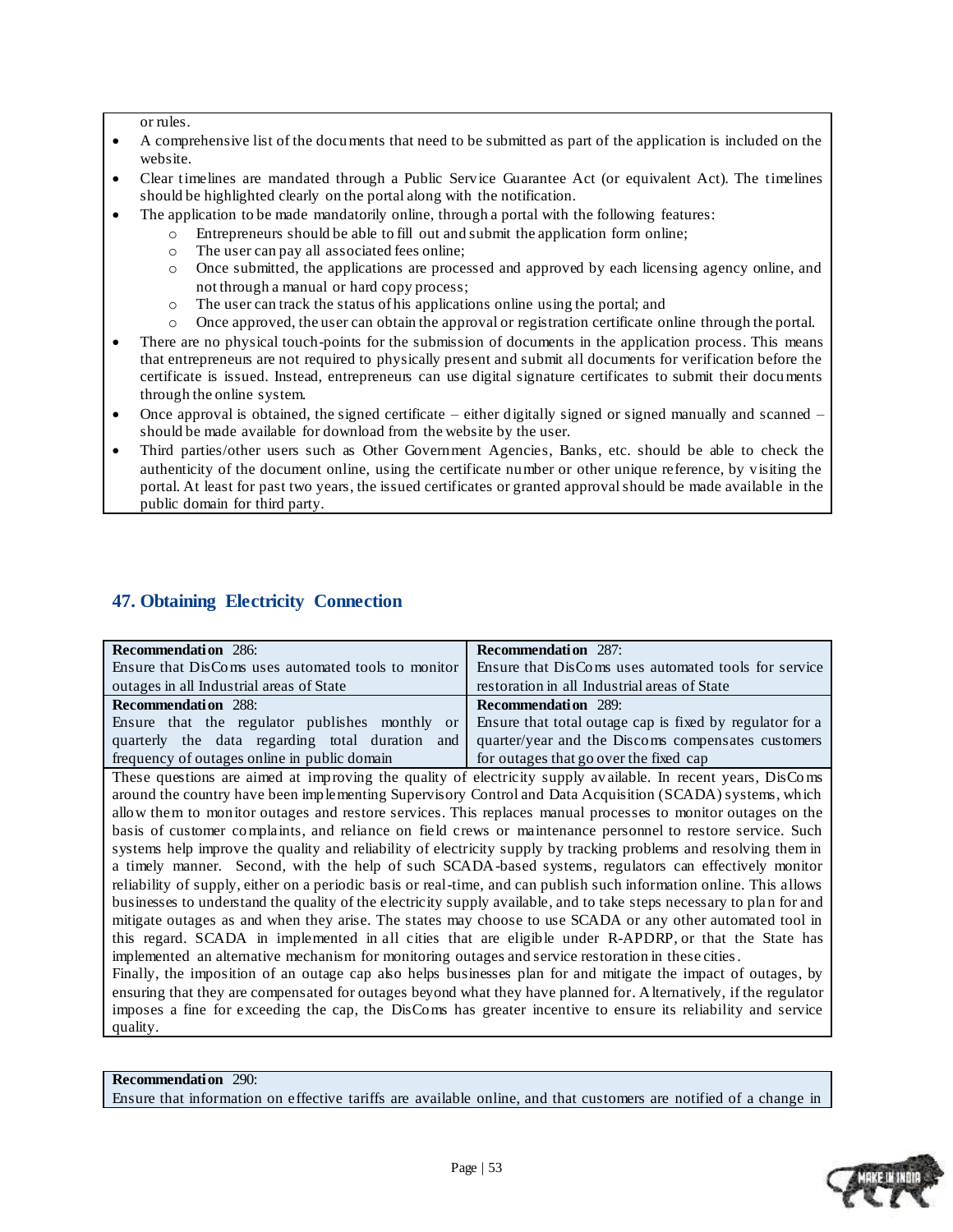#### tariff ahead of the billing cycle

Beyond a reliable electricity supply, transparency around tariffs is also important for customers, to enable them to forecast the cost of their energy consumption and deal effectively with future price increases. Publishing this information and notifying users of changes in tariffs ahead of time allow regulators to ensure that tariff information is transparent.

| <b>Recommendation</b> 291:<br>Reduce the number of documents required for obtaining<br>the electricity connection to only two i.e. proof of<br>ownership/occupancy and authorization document (in<br>case of firm/company) | <b>Recommendation</b> 292:<br>Allow third party inspection of internal installations and<br>ensure that majority of establishments avail this<br>provision |
|----------------------------------------------------------------------------------------------------------------------------------------------------------------------------------------------------------------------------|------------------------------------------------------------------------------------------------------------------------------------------------------------|
| <b>Recommendation</b> 293:                                                                                                                                                                                                 | <b>Recommendation</b> 294:                                                                                                                                 |
| Ensure that users are provided a fixed cost estimate                                                                                                                                                                       | Implement a system that allows online application                                                                                                          |
| based on the load (KVA/KW) required for obtaining                                                                                                                                                                          | submission, payment and tracking of status without the                                                                                                     |
| electricity connection in all industrial areas of State and                                                                                                                                                                | need for a physical touch point for document submission                                                                                                    |
| ensure these charges (demand note) is generated                                                                                                                                                                            | for new electricity connection and mandate that                                                                                                            |
| through the online system                                                                                                                                                                                                  | all applications are submitted online                                                                                                                      |

#### **Recommendation** 295:

Stipulate that charged electrical connections (up to 150 KVA) is provided within Seven days (where no "Right of Way' (RoW) is required) and in Fifteen days where RoW is required from concerned agencies

The questions above are based on reforms that have significant benefits for entrepreneurs:

- An online application form, perhaps combined with the single window system, can make applications for connections easier and, by enabling tracking of applications online, can also introduce transparency into the process. If connections are provided by private distribution companies, energy regulators can also use the system to obtain data and track performance in terms of the time it takes to obtain an electricity connection.
- The application to be made mandatorily online, through a portal with the following features:
	- o Entrepreneurs should be able to fill out and submit the application form online;
		- o The user can pay all associated fees online;
		- o Once submitted, the applications are processed and approved by each licensing agency online, and not through a manual or hard copy process;
		- o The user can track the status of his applications online using the portal; and
		- o Once approved, the user can obtain the approval or registration certificate online through the portal.
- There are no physical touch-points in the application process. This means that entrepreneurs are not required to physically present and submit all documents for verification before the certificate is issued. Instead, entrepreneurs can use digital signature certificates to submit their documents through the online system.
- In many cases, road cutting (RoW) may be required to provide electric connections; often, this permission is given by a separate department, and involves a separate application by the utility and a separate payment by the consumer.It is recommended that a fixed cost per load unit be stipulated by the government, which includes all costs associated with providing the average electricity connection. The distribution company can then use this payment to pay for any restoration charges or any other costs that may be incurred, and the consumer only has to apply once and pay once.
- A large number of documents are generally required to obtain an electricity connection to prove that the applicant is authorized to apply for the electricity connection. This can be streamlined significantly by requirin g only 2 documents: proof of ownership and authorization to apply in the case of a company.
- A mandatory time limit for electricity connections is helpful if notified by state governments as it helps reduce uncertainty of entrepreneurs regarding the time required to obtain the connection, thus enabling them to plan effectively.
- In many cases, electricity connections require detailed inspections by the distribution companies or by the Government prior to connections. However, this inspection can be outsourced to third party agencies who have the skills to inspect internal wiring and can complete this during the building planning and construction stage itself. To enable this, the state must not only issue a notification, but also lay out criteria for accreditat ion and empanelment of third-party service providers, as well as clearly lay out that, in the event of an accident, the liability falls equally upon the entrepreneur and the certifying authority.

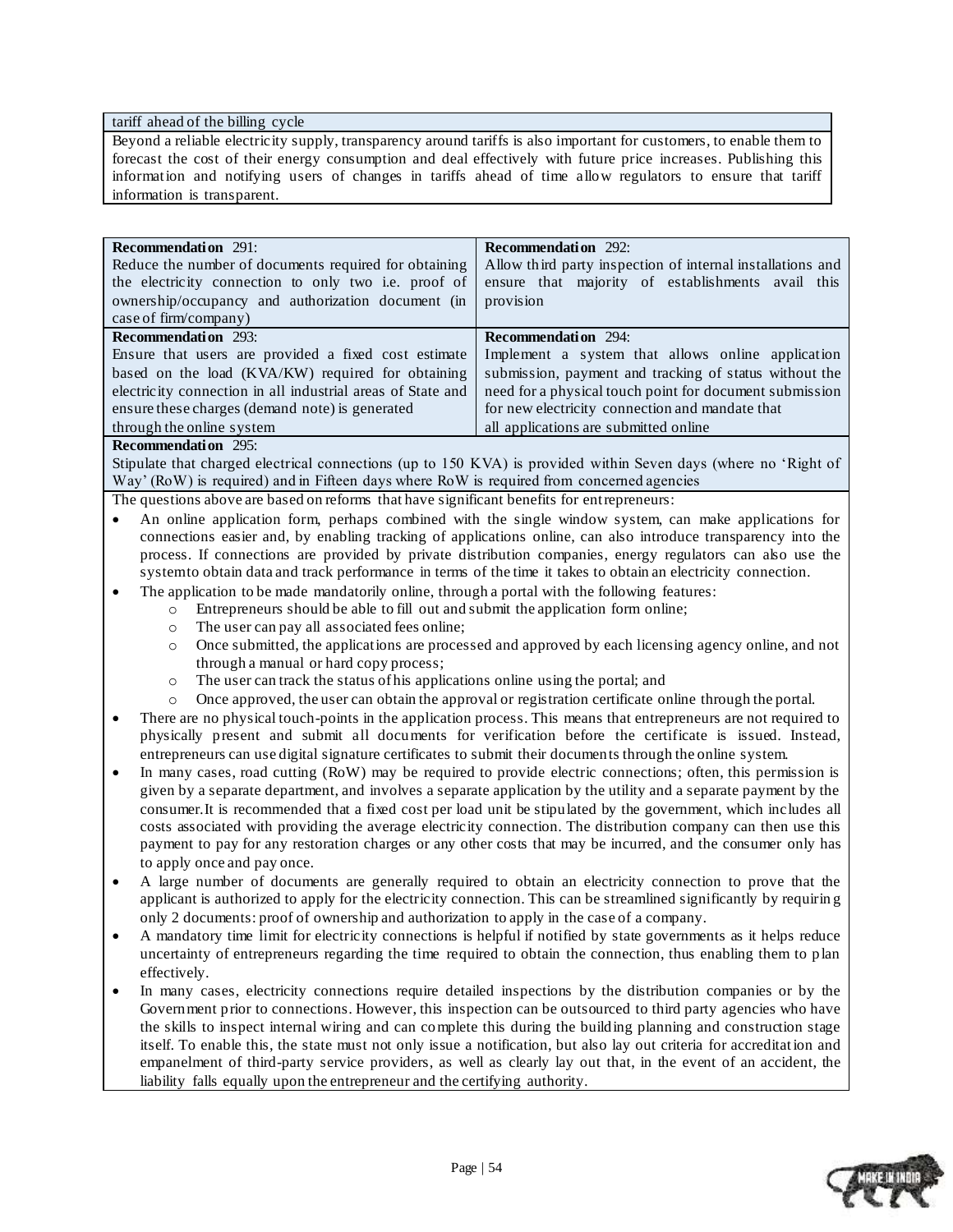| <b>Recommendation</b> 296:                                                                               | <b>Recommendation</b> 297:                                                                           |
|----------------------------------------------------------------------------------------------------------|------------------------------------------------------------------------------------------------------|
| Design and develop an online system for granting road Define clear timelines mandated through the Public |                                                                                                      |
|                                                                                                          | cutting permissions in a manner that it allows online Service Delivery Guarantee Act (or equivalent) |
| application submission, payment,                                                                         | document   legislation for approval of complete application for                                      |
| submission and approvals.                                                                                | granting 'Right of Way' (RoW) permission                                                             |
| $D$ , $\cdots$ , $L$ , $\cdots$ , 000                                                                    |                                                                                                      |

#### **Recommendation** 298:

Allow third parties to easily verify the authenticity of electricity connections and respective premise/entity/individual through online system in the public domain

- The application to be made mandatorily online, through a portal with the following features:
	- o Entrepreneurs should be able to fill out and submit the application form online;
		- o The user can pay all associated fees online;
		- o Once submitted, the applications are processed and approved by each licensing agency online, and not through a manual or hard copy process;
		- o The user can track the status of his applications online using the portal; and
- o Once approved, the user can obtain the approval or registration certificate online through the portal. There are no physical touch-points in the application process. This means that entrepreneurs are not required to physically present and submit all documents for verification before the certificate is issued. Instead, entrepreneurs can use digital signature certificates to submit their documents through the online system.
- Once approval is obtained, the signed certificate either digitally signed or signed manually and scanned should be made available for download from the website by the user.
- Third parties/other users such as Other Government Agencies, Banks, etc. should be able to check the authenticity of the document online, using the certificate number or other unique reference, by visiting the portal.
- Clear timelines are mandated through a Public Service Guarantee Act (or equivalent Act). The timelines should be highlighted clearly on the portal along with the notification.

### <span id="page-54-0"></span>**48. Certification of Electrical Installation by Chief Electrical Inspector**

| <b>Recommendation</b> 299:                             | <b>Recommendation</b> 300:                               |
|--------------------------------------------------------|----------------------------------------------------------|
| Publish information about the procedure and a          | Define clear timelines mandated through the Public       |
| comprehensive list of documents required on the        | Service Delivery Guarantee Act (or equivalent)           |
| Department's web site                                  | legislation for approval of complete application         |
|                                                        |                                                          |
| <b>Recommendation</b> 301:                             | <b>Recommendation</b> 302:                               |
| Design and implement a system that allows online       | Ensure that the system allows user to download the       |
| application submission, payment, tracking and          | final signed approval certificate from the online portal |
| monitoring without the need for a physical touch point |                                                          |
| for document submission and verification and mandate   |                                                          |
| that all applications are submitted online             |                                                          |
| $D$ . <b>1.</b> $A^{\bullet}$ . 000                    |                                                          |

#### **Recommendation** 303:

Allow third parties to easily verify the approval certificates in the public domain of at least past two years

- The detailed procedure covering all applicable steps, from application submission (online/offline, inspection etc.) to application approval, is published online on department's website. The procedure should clearly highlight the step by step movement of the application within the department. It may be supplemented with process maps if available; in any case, the details should be published explicitly and should not refer to Acts or rules.
- A comprehensive list of the documents that need to be submitted as part of the application is included on the website.
- Clear timelines are mandated through a Public Service Guarantee Act (or equivalent Act). The timelines should be highlighted clearly on the portal along with the notification.

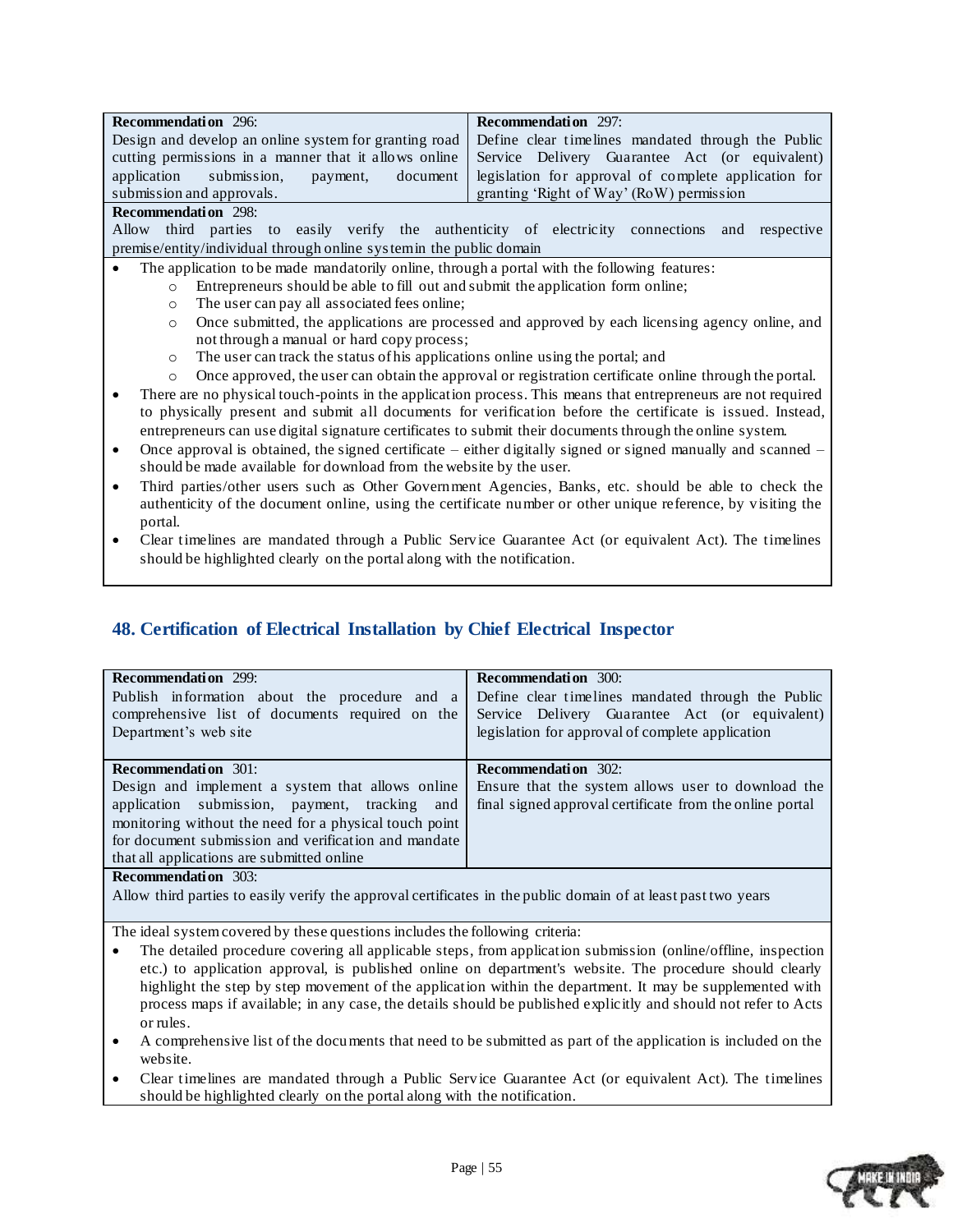- The application to be made mandatorily online, through a portal with the following features:
	- o Entrepreneurs should be able to fill out and submit the application form online;
	- o The user can pay all associated fees online;
	- o Once submitted, the applications are processed and approved by each licensing agency online, and not through a manual or hard copy process;
	- o The user can track the status of his applications online using the portal; and
	- o Once approved, the user can obtain the approval or registration certificate online through the portal.
- There are no physical touch-points for the submission of documents in the application process. This means that entrepreneurs are not required to physically present and submit all documents for verification before the certificate is issued. Instead, entrepreneurs can use digital signature certificates to submit their documents through the online system.
- Once approval is obtained, the signed certificate either digitally signed or signed manually and scanned should be made available for download from the website by the user.
- Third parties/other users such as Other Government Agencies, Banks, etc. should be able to check the authenticity of the document online, using the certificate number or other unique reference, by visiting the portal. At least for past two years, the issued certificates or granted approval should be made available in the public domain for third party.

| <b>Recommendation</b> 304:                                                                             | <b>Recommendation</b> 305: |
|--------------------------------------------------------------------------------------------------------|----------------------------|
| Publish information about the procedure and a Define clear time lines mandated through legislation for |                            |
| comprehensive list of documents required by all obtaining water connection by all concerned agencies   |                            |
| relevant agencies for providing water connection in                                                    |                            |
| urban and industrial areas of State on the Department's                                                |                            |
| web site                                                                                               |                            |
| <b>Recommendation</b> 306:                                                                             |                            |
|                                                                                                        |                            |

### <span id="page-55-0"></span>**49. Obtaining Water Connection**

Design and implement an integrated system that allows online application submission, payment, tracking and monitoring without the need for a physical touch point for document submission and verification from all concerned agencies and mandate that all applications are submitted online

- The detailed procedure covering all applicable steps, from application submission to application approval, is published online on department's website. It may be supplemented with process maps if available; in any case, the details should be published explicitly and should not refer to Acts or rules.
- A comprehensive list of the documents that need to be submitted as part of the application is included on the website.
- Clear timelines are mandated through a Public Service Guarantee Act (or equivalent Act)
- The application to be made mandatorily online, through a portal with the following features:
	- o Entrepreneurs should be able to fill out and submit the application form online;
	- o The user can pay all associated fees online;
	- o Once submitted, the applications are processed and approved by each licensing agency online, and not through a manual or hard copy process;
	- o The user can track the status of his applications online using the portal; and
	- o Once approved, the user can obtain the approval or registration certificate online through the portal.
- There are no physical touch-points for the submission of documents in the application process. This means that entrepreneurs are not required to physically present and submit all documents for v erification before the certificate is issued. Instead, entrepreneurs can use digital signature certificates to submit their documents through the online system.
- Once approval is obtained, the signed certificate either digitally signed or signed manually and scanned should be made available for download from the website by the user.
- Third parties/other users such as Other Government Agencies, Banks, etc. should be able to check the authenticity of the document online, using the certificate number or other unique reference, by visiting the portal. At least for past two years, the issued certificates or granted approval should be made available in the

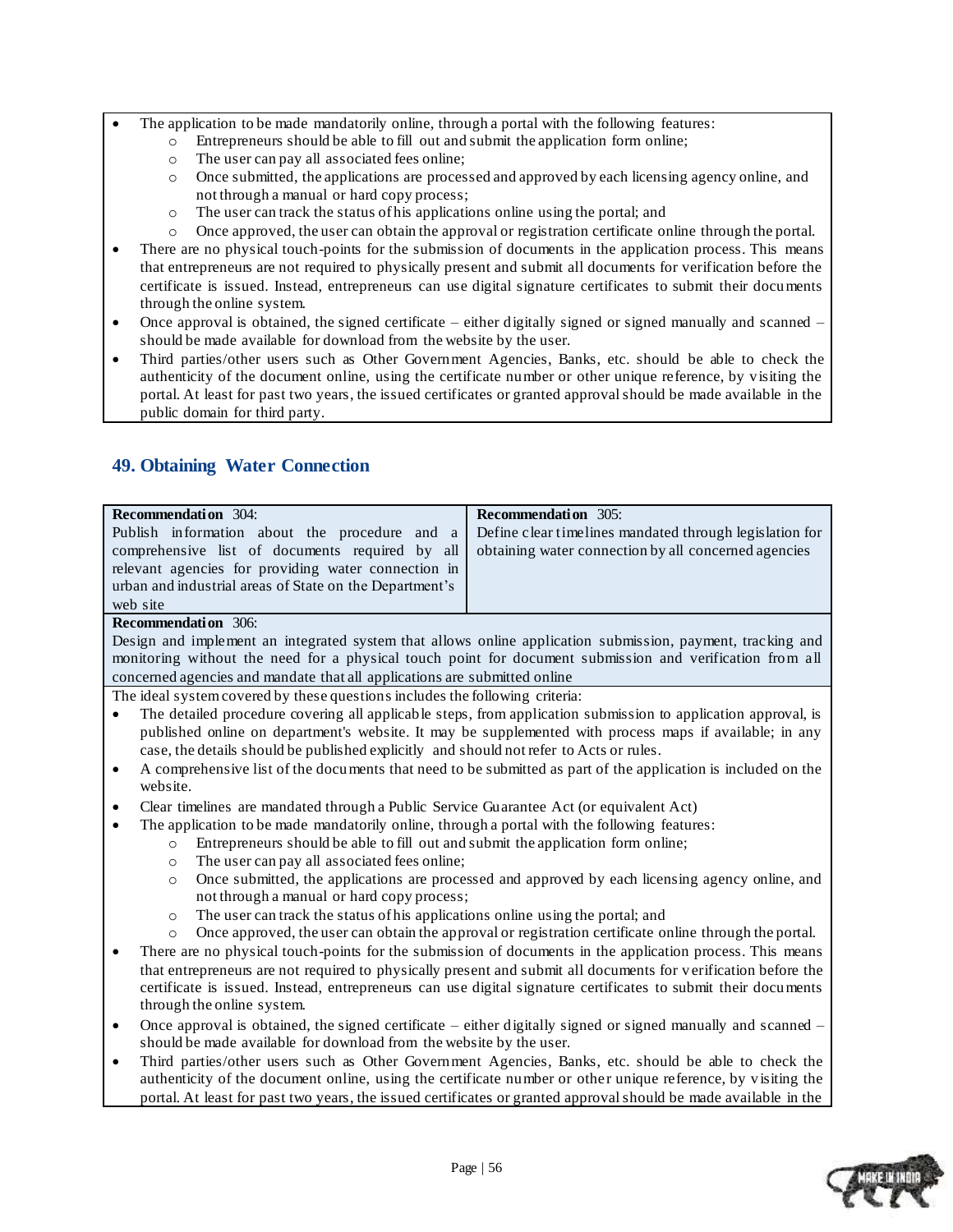### <span id="page-56-0"></span>**50. Tax Enablers**

| <b>Recommendation</b> 307:                                                                                            | <b>Recommendation</b> 308:                                                                                  |  |
|-----------------------------------------------------------------------------------------------------------------------|-------------------------------------------------------------------------------------------------------------|--|
|                                                                                                                       | Ensure that users are provided assistance for e-filing at Establish a helpline providing basic services and |  |
| service centers                                                                                                       | assisting users in preparing and filing returns                                                             |  |
| E-filing service centers can be an effective mechanism to assist tax payers to make the transition from manual filing |                                                                                                             |  |
| and payment. These centers can assist taxpayers to file and pay taxes online, thereby allowing greater use of the     |                                                                                                             |  |
| online system. Wide availability of such centers can also increase adoption of online filing and payment              |                                                                                                             |  |
| mechanisms. Similarly, a helpline number can also provide real-time information and support to users.                 |                                                                                                             |  |
|                                                                                                                       |                                                                                                             |  |

#### **Recommendation** 309:

Mandate that the VAT refund payment should directly be paid into organization's account within 60 days

VAT refunds are a source of capital that entrepreneurs can use to expand their business or to carry out transactions – therefore, delays in the refund reaching the entrepreneur can slow down the pace of business. For this question, we examine whether notifications or legislation exist that mandate this repayment into the entrepreneur's account, as well as whether the refund is made directly to the user"s bank account, instead of through a voucher or check.

#### **Recommendation** 310:

Implement a system for risk based audit related to tax compliance

A tax database that captures data effectively on tax payments and compliance can be used by the tax authority to identify the most high-risk tax payers. This allows tax audits and inspections to be targeted at cases that pose risk, instead of being conducted uniformly across all businesses, many of which may be of a very small scale or may partake in small transactions only. This also increases the efficiency of the tax audit process, by reducing the workload on officials who undertake these audits. The criteria that define the risk parameters should be clearly defined in a government notification or circular, and can also be built into advanced tax registration, filing and payment systems

#### **Recommendation** 311:

Introduce a system for advance tax ruling for State level taxes on the lines of Income Tax Act

Advance tax provisions allow businesses to pay taxes upfront, and thereby reduce their cost of compliance. Such provisions should be built in to the state"s VAT and other tax laws, so that they can be enforced.

| <b>Recommendation</b> 312:                              | <b>Recommendation</b> 313:                                |
|---------------------------------------------------------|-----------------------------------------------------------|
| Publish forms relating to information captured at check | Phased out static check posts and implement random        |
| posts been made available online                        | checking by mobile squads                                 |
| <b>Recommendation</b> 314:                              | <b>Recommendation</b> 315:                                |
| Ensure that the provision for uploading way bill/forms  | Provide green channel facility <i>i.e.</i> no checking of |
| is available on the department's website                | documents at the check post if the requisite information  |
|                                                         | is provided in advance except checking of weight if       |
|                                                         | required                                                  |

These questions relates to a transparent, risk-based approach to ensure tax compliance for goods moving through a state. In line with the other risk-based inspections discussed throughout this document, risk based mobile check posts can be more efficient than static check posts that seek to examine every single truck, by allowing officials to focus on those that pose the highest risk. A first step in this regard is to allow entrepreneurs to generate and upload waybills, transit forms and other check post related forms through an online interface. This online system can then be enhanced with filters that allow random sampling or other risk based criteria, which is then sent to the mobile squads who can then inspect the specific outliers. The ones with the lowest risk may be allowed to

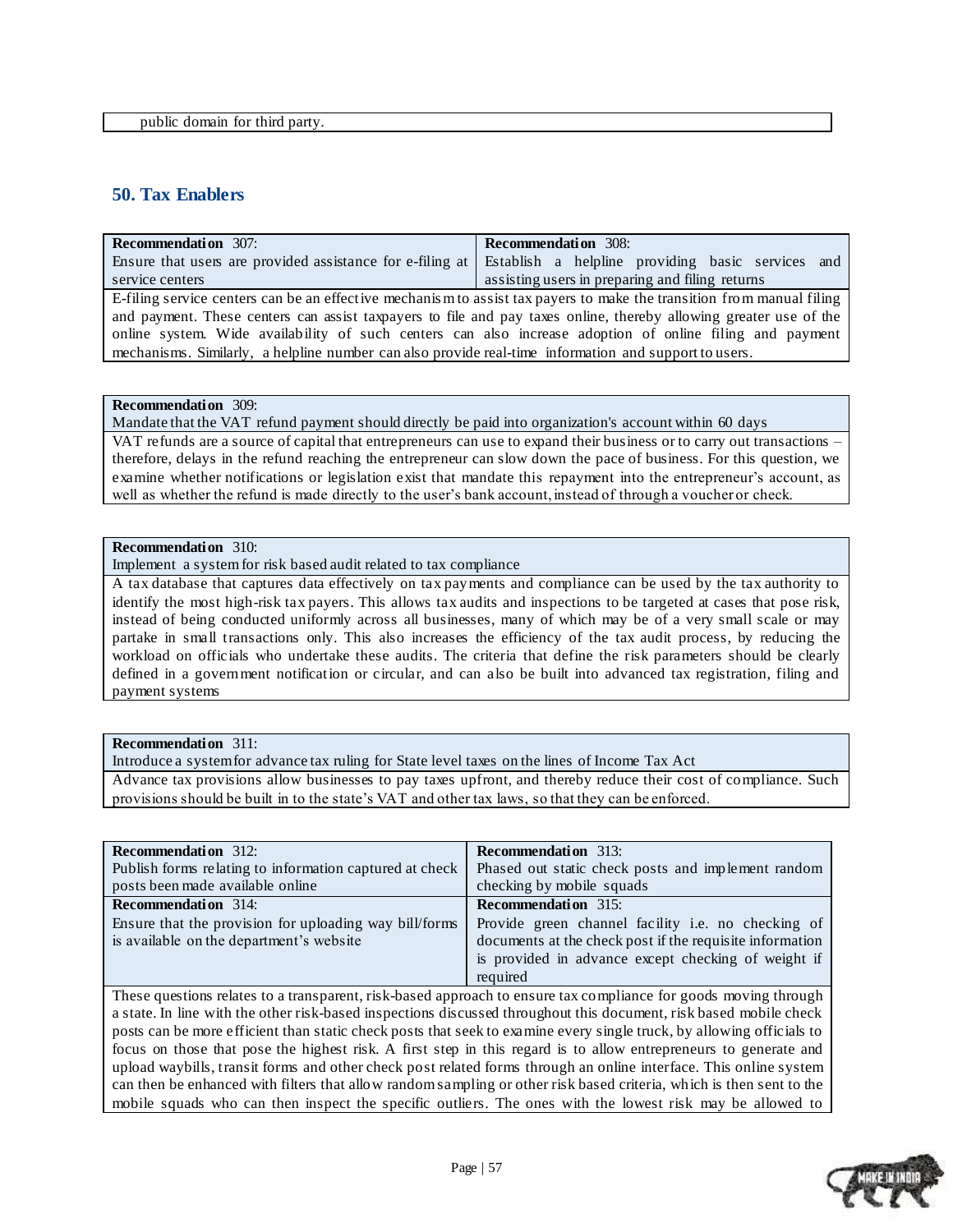transport without checking of documents at the check post if the requisite information is provided in advance except checking of weight if required. This can reduce the time taken for domestic transshipment of goods and therefore spur greater domestic and international trade.

# <span id="page-57-0"></span>**51. Registration for Value Added Tax (VAT)**

| <b>Recommendation</b> 316:                                                                                                 | Recommendation 317:                                                                                              |  |
|----------------------------------------------------------------------------------------------------------------------------|------------------------------------------------------------------------------------------------------------------|--|
| Publish information about the procedure and a                                                                              | Define clear timelines mandated through the Public                                                               |  |
| comprehensive list of documents required on the                                                                            | Service Delivery Guarantee Act (or equivalent)                                                                   |  |
| Department's web site                                                                                                      | legislation for approval of complete application                                                                 |  |
| <b>Recommendation</b> 318:                                                                                                 | <b>Recommendation</b> 319:                                                                                       |  |
| Design and implement a system that allows online                                                                           | Ensure that the system allows user to download the                                                               |  |
| application submission, payment, tracking<br>and                                                                           | final signed approval certificate from the online portal.                                                        |  |
| monitoring without the need for a physical touch point                                                                     |                                                                                                                  |  |
| for document submission and verification and mandate                                                                       |                                                                                                                  |  |
| that all applications are submitted online                                                                                 |                                                                                                                  |  |
|                                                                                                                            | Recommendation 320: Allow third parties to easily verify the approval certificates in the public domain of at    |  |
| least past two years                                                                                                       |                                                                                                                  |  |
| The ideal system covered by these questions includes the following criteria:                                               |                                                                                                                  |  |
| $\bullet$                                                                                                                  | The detailed procedure covering all applicable steps, from application submission (online/offline, inspection    |  |
|                                                                                                                            | etc.) to application approval, is published online on department's website. The procedure should clearly         |  |
|                                                                                                                            | highlight the step by step movement of the application within the department. It may be supplemented with        |  |
| process maps if available; in any case, the details should be published explicitly and should not refer to Acts            |                                                                                                                  |  |
| or rules.                                                                                                                  |                                                                                                                  |  |
| A comprehensive list of the documents that need to be submitted as part of the application is included on the<br>$\bullet$ |                                                                                                                  |  |
| website.                                                                                                                   |                                                                                                                  |  |
| Clear timelines are mandated through a Public Service Guarantee Act (or equivalent Act). The timelines<br>$\bullet$        |                                                                                                                  |  |
| should be highlighted clearly on the portal along with the notification.                                                   |                                                                                                                  |  |
| The application to be made mandatorily online, through a portal with the following features:<br>٠                          |                                                                                                                  |  |
| Entrepreneurs should be able to fill out and submit the application form online;<br>$\circ$                                |                                                                                                                  |  |
| The user can pay all associated fees online;<br>$\circ$                                                                    |                                                                                                                  |  |
| Once submitted, the applications are processed and approved by each licensing agency online, and<br>$\circ$                |                                                                                                                  |  |
| not through a manual or hard copy process;                                                                                 |                                                                                                                  |  |
| The user can track the status of his applications online using the portal; and<br>$\circ$                                  |                                                                                                                  |  |
| Once approved, the user can obtain the approval or registration certificate online through the portal.<br>$\circ$          |                                                                                                                  |  |
| There are no physical touch-points in the application process. This means that entrepreneurs are not required<br>$\bullet$ |                                                                                                                  |  |
| to physically present and submit all documents for verification before the certificate is issued. Instead,                 |                                                                                                                  |  |
| entrepreneurs can use digital signature certificates to submit their documents through the online system.                  |                                                                                                                  |  |
| $\bullet$                                                                                                                  | Once approval is obtained, the signed certificate – either digitally signed or signed manually and scanned –     |  |
| should be made available for download from the website by the user.                                                        |                                                                                                                  |  |
| $\bullet$                                                                                                                  | Third parties/other users such as Other Government Agencies, Banks, etc. should be able to check the             |  |
| authenticity of the document online, using the certificate number or other unique reference, by visiting the               |                                                                                                                  |  |
|                                                                                                                            | portal. At least for past two years, the issued certificates or granted approval should be made available in the |  |

public domain for third party.

### <span id="page-57-1"></span>**52. Registration for Central Sales Tax (CST)**

| <b>Recommendation</b> 321:                                                                       | <b>Recommendation</b> 322:                                                                     |
|--------------------------------------------------------------------------------------------------|------------------------------------------------------------------------------------------------|
| Publish information about the procedure and a Define clear timelines mandated through the Public |                                                                                                |
|                                                                                                  | comprehensive list of documents required on the Service Delivery Guarantee Act (or equivalent) |
| Department's web site                                                                            | legislation for approval of complete application                                               |

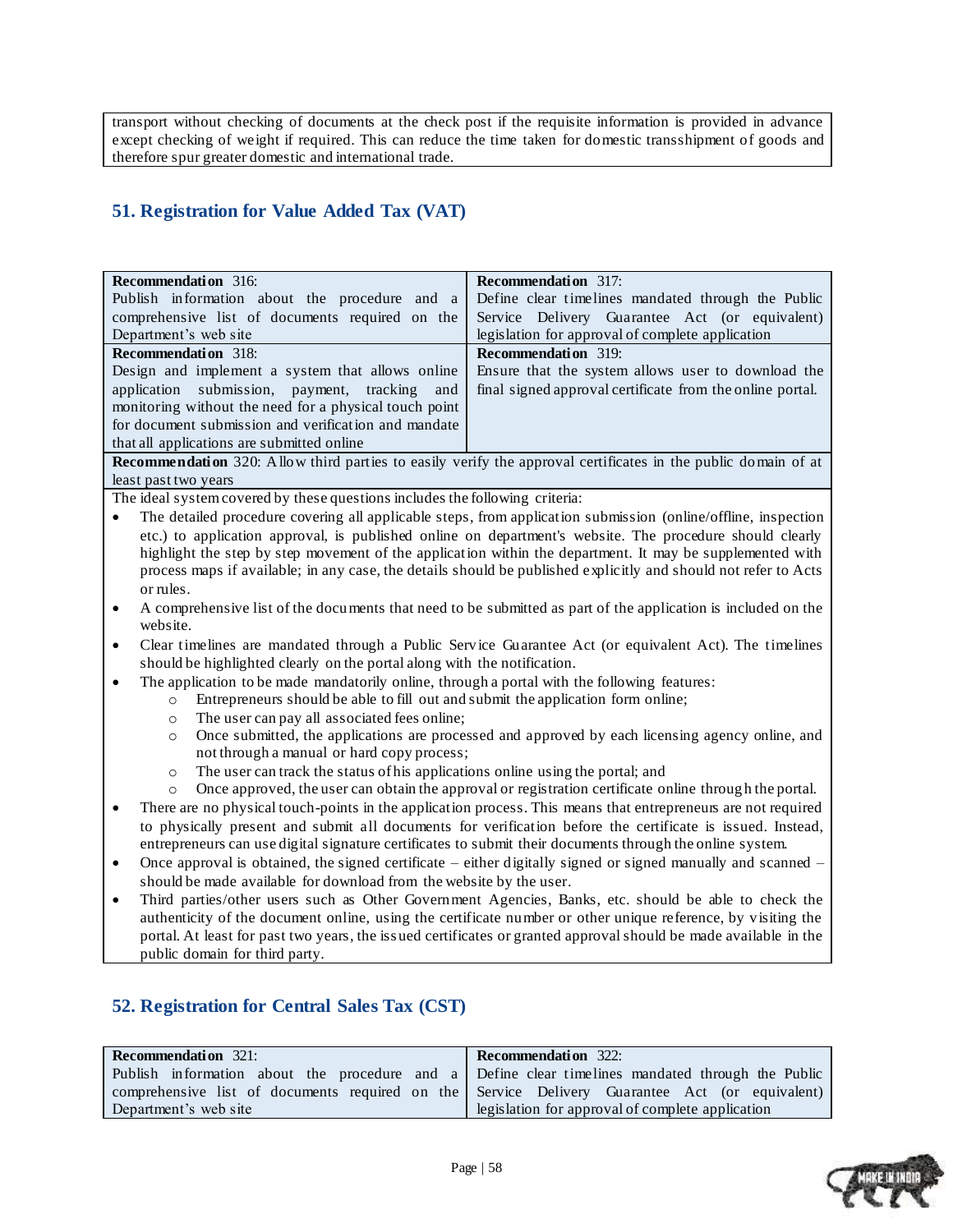| <b>Recommendation</b> 323:                                                                              | <b>Recommendation</b> 324:                                                                            |
|---------------------------------------------------------------------------------------------------------|-------------------------------------------------------------------------------------------------------|
|                                                                                                         | Design and implement a system that allows online   Ensure that the system allows user to download the |
| application submission, payment, tracking and final signed approval certificate from the online portal. |                                                                                                       |
| monitoring without the need for a physical touch point                                                  |                                                                                                       |
| for document submission and verification and mandate                                                    |                                                                                                       |
| that all applications are submitted online                                                              |                                                                                                       |

**Recommendation** 325: Allow third parties to easily verify the approval certificates in the public domain of at least past two years

The ideal system covered by these questions includes the following criteria:

- The detailed procedure covering all applicable steps, from application submission (online/offline, inspection etc.) to application approval, is published online on department's website. The procedure should clearly highlight the step by step movement of the application within the department. It may be supplemented with process maps if available; in any case, the details should be published explicitly and should not refer to Acts or rules.
- A comprehensive list of the documents that need to be submitted as part of the application is included on the website.
- Clear timelines are mandated through a Public Service Guarantee Act (or equivalent Act). The timelines should be highlighted clearly on the portal along with the notification.
- The application to be made mandatorily online, through a portal with the following features:
	- o Entrepreneurs should be able to fill out and submit the application form online;
	- o The user can pay all associated fees online;
	- o Once submitted, the applications are processed and approved by each licensing agency online, and not through a manual or hard copy process;
	- o The user can track the status of his applications online using the portal; and
	- o Once approved, the user can obtain the approval or registration certificate online through the portal.
- There are no physical touch-points in the application process. This means that entrepreneurs are not required to physically present and submit all documents for verification before the certificate is issued. In stead, entrepreneurs can use digital signature certificates to submit their documents through the online system.
- Once approval is obtained, the signed certificate either digitally signed or signed manually and scanned should be made available for download from the website by the user.
- Third parties/other users such as Other Government Agencies, Banks, etc. should be able to check the authenticity of the document online, using the certificate number or other unique reference, by visiting the portal. At least for past two years, the issued certificates or granted approval should be made available in the public domain for third party.

### <span id="page-58-0"></span>**53. Registration for Profession Tax**

| <b>Recommendation</b> 326:                                                                                           | <b>Recommendation</b> 327:                                                                             |
|----------------------------------------------------------------------------------------------------------------------|--------------------------------------------------------------------------------------------------------|
| Publish information about the procedure and a                                                                        | Define clear timelines mandated through the Public                                                     |
| comprehensive list of documents required on the                                                                      | Service Delivery Guarantee Act (or equivalent)                                                         |
| Department's web site                                                                                                | legislation for approval of complete application                                                       |
| <b>Recommendation</b> 328:                                                                                           | <b>Recommendation</b> 329:                                                                             |
| Design and implement a system that allows online                                                                     | Ensure that the system allows user to download the                                                     |
| application submission, payment, tracking<br>and                                                                     | final signed approval certificate from the online portal.                                              |
| monitoring without the need for a physical touch point                                                               |                                                                                                        |
| for document submission and verification and mandate                                                                 |                                                                                                        |
| that all applications are submitted online                                                                           |                                                                                                        |
| <b>Recommendation</b> 330: Allow third parties to easily verify the approval certificates in the public domain of at |                                                                                                        |
| least past two years                                                                                                 |                                                                                                        |
| The ideal system covered by these questions includes the following criteria:                                         |                                                                                                        |
| The detailed procedure covering all applicable steps, from application submission (online/offline, inspection        |                                                                                                        |
|                                                                                                                      | etc) to application approval is published online on department's website. The procedure should clearly |

etc.) to application approval, is published online on department's website. The pro cedure should clearly highlight the step by step movement of the application within the department. It may be supplemented with

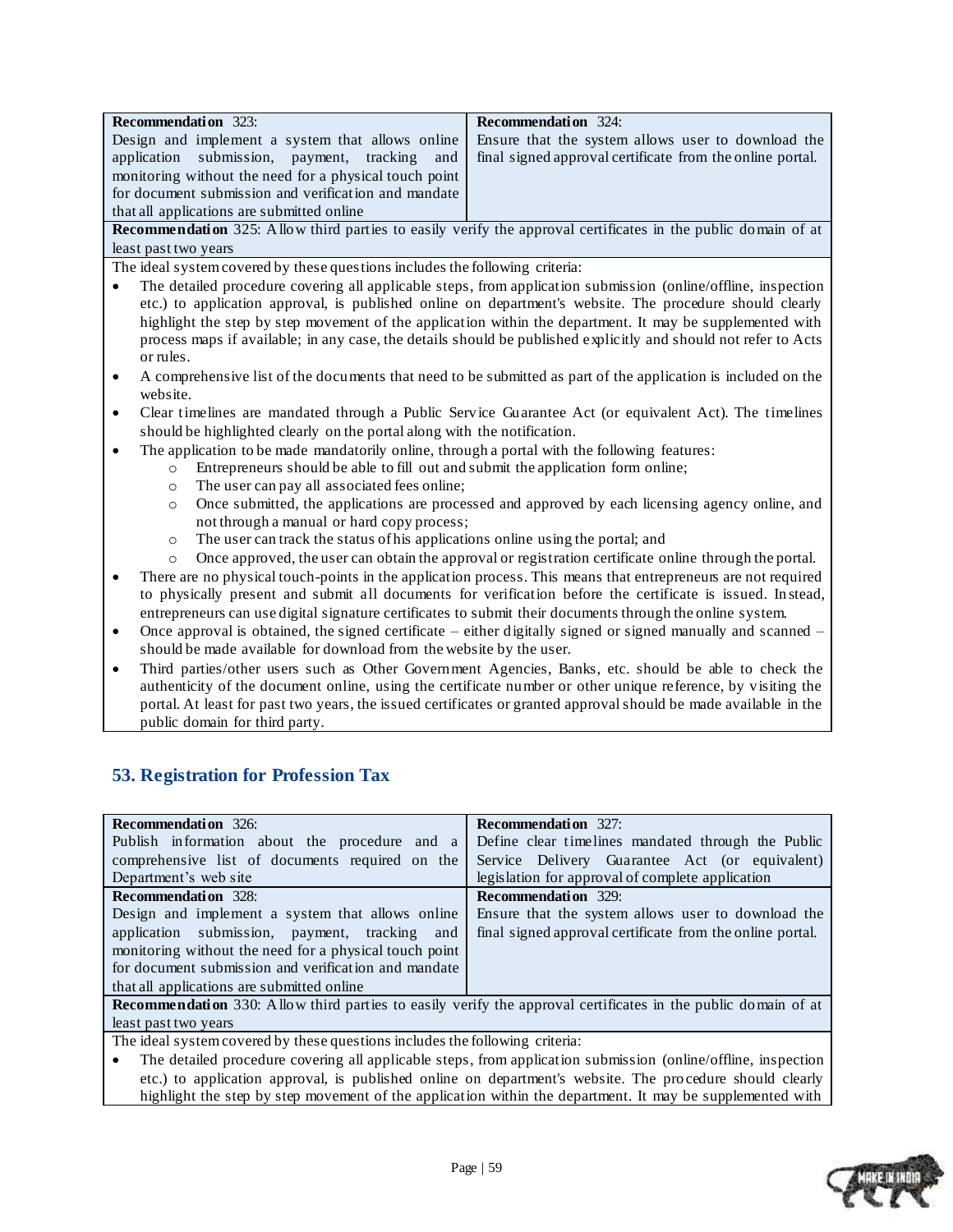process maps if available; in any case, the details should be published explicitly and should not refer to Acts or rules.

- A comprehensive list of the documents that need to be submitted as part of the application is included on the website.
- Clear timelines are mandated through a Public Service Guarantee Act (or equivalent Act). The timelines should be highlighted clearly on the portal along with the notification.
- The application to be made mandatorily online, through a portal with the following features:
	- o Entrepreneurs should be able to fill out and submit the application form online;
		- o The user can pay all associated fees online;
	- o Once submitted, the applications are processed and approved by each licensing agency online, and not through a manual or hard copy process;
	- o The user can track the status of his applications online using the portal; and
	- o Once approved, the user can obtain the approval or registration certificate online through the portal.
- There are no physical touch-points in the application process. This means that entrepreneurs are not required to physically present and submit all documents for verification before the certifica te is issued. Instead, entrepreneurs can use digital signature certificates to submit their documents through the online system.
- Once approval is obtained, the signed certificate either digitally signed or signed manually and scanned should be made available for download from the website by the user.
- Third parties/other users such as Other Government Agencies, Banks, etc. should be able to check the authenticity of the document online, using the certificate number or other unique reference, by visiting the portal. At least for past two years, the issued certificates or granted approval should be made available in the public domain for third party.

### <span id="page-59-0"></span>**54. Registration for Entry Tax**

least past two years

| <b>Recommendation</b> 331:                             | <b>Recommendation</b> 332:                                                                                           |
|--------------------------------------------------------|----------------------------------------------------------------------------------------------------------------------|
| Publish information about the procedure and a          | Define clear timelines mandated through the Public                                                                   |
| comprehensive list of documents required on the        | Service Delivery Guarantee Act (or equivalent)                                                                       |
| Department's web site                                  | legislation for approval of complete application                                                                     |
| <b>Recommendation</b> 333:                             | <b>Recommendation</b> 334:                                                                                           |
| Design and implement a system that allows online       | Ensure that the system allows user to download the                                                                   |
| application submission, payment, tracking and          | final signed approval certificate from the online portal.                                                            |
| monitoring without the need for a physical touch point |                                                                                                                      |
| for document submission and verification and mandate   |                                                                                                                      |
| that all applications are submitted online             |                                                                                                                      |
|                                                        | <b>Recommendation</b> 335: Allow third parties to easily verify the approval certificates in the public domain of at |

- The detailed procedure covering all applicable steps, from application submission (online/offline, inspection etc.) to application approval, is published online on department's website. The procedure should clearly highlight the step by step movement of the application within the department. It may be supplemented with process maps if available; in any case, the details should be published explicitly and should not refer to Acts or rules.
- A comprehensive list of the documents that need to be submitted as part of the application is included on the website.
- Clear timelines are mandated through a Public Service Guarantee Act (or equivalent Act). The timelines should be highlighted clearly on the portal along with the notification.
- The application to be made mandatorily online, through a portal with the following features:
	- o Entrepreneurs should be able to fill out and submit the application form online;
	- o The user can pay all associated fees online;
	- o Once submitted, the applications are processed and approved by each licensing agency online, and not through a manual or hard copy process;
	- o The user can track the status of his applications online using the portal; and

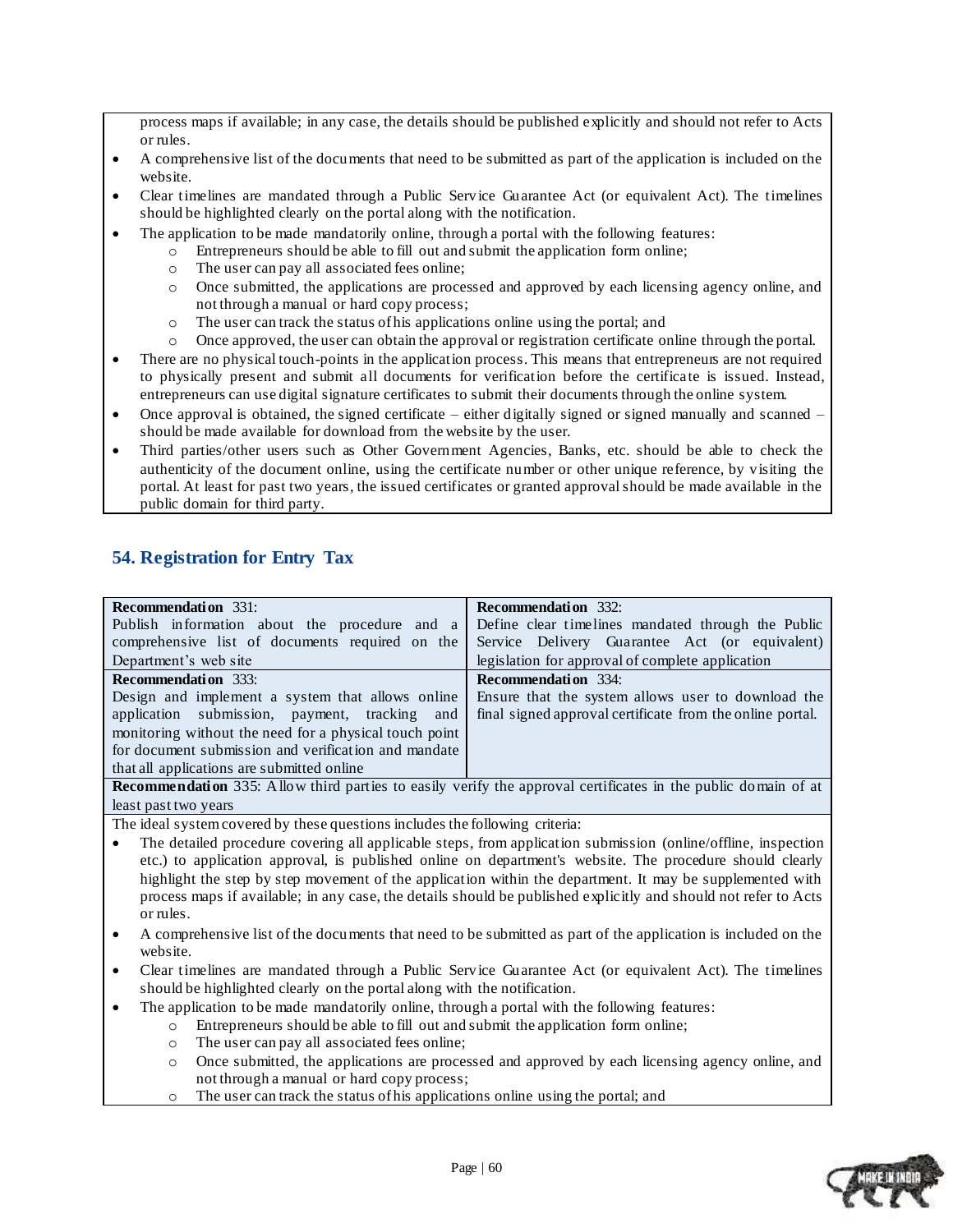- o Once approved, the user can obtain the approval or registration certificate online through the portal.
- There are no physical touch-points in the application process. This means that entrepreneurs are not required to physically present and submit all documents for verification before the certificate is issued. Instead, entrepreneurs can use digital signature certificates to submit their documents through the online system.
- Once approval is obtained, the signed certificate either digitally signed or signed manually and scanned should be made available for download from the website by the user.
- Third parties/other users such as Other Government Agencies, Banks, etc. should be able to check the authenticity of the document online, using the certificate number or other unique refere nce, by visiting the portal. At least for past two years, the issued certificates or granted approval should be made available in the public domain for third party.

### <span id="page-60-0"></span>**55. Registration for Entertainment Tax**

| Recommendation 336:                                                                                                                                                                             | <b>Recommendation</b> 337:                                                                                           |  |
|-------------------------------------------------------------------------------------------------------------------------------------------------------------------------------------------------|----------------------------------------------------------------------------------------------------------------------|--|
| Publish information about the procedure and a                                                                                                                                                   | Define clear timelines mandated through the Public                                                                   |  |
| comprehensive list of documents required on the                                                                                                                                                 | Service Delivery Guarantee Act (or equivalent)                                                                       |  |
| Department's web site                                                                                                                                                                           | legislation for approval of complete application                                                                     |  |
| Recommendation 338:                                                                                                                                                                             | Recommendation 339:                                                                                                  |  |
| Design and implement a system that allows online                                                                                                                                                | Ensure that the system allows user to download the                                                                   |  |
| submission, payment, tracking<br>application<br>and                                                                                                                                             | final signed approval certificate from the online portal.                                                            |  |
| monitoring without the need for a physical touch point                                                                                                                                          |                                                                                                                      |  |
| for document submission and verification and mandate                                                                                                                                            |                                                                                                                      |  |
| that all applications are submitted online                                                                                                                                                      |                                                                                                                      |  |
|                                                                                                                                                                                                 | <b>Recommendation</b> 340: Allow third parties to easily verify the approval certificates in the public domain of at |  |
| least past two years                                                                                                                                                                            |                                                                                                                      |  |
| The ideal system covered by these questions includes the following criteria:                                                                                                                    |                                                                                                                      |  |
|                                                                                                                                                                                                 | The detailed procedure covering all applicable steps, from application submission (online/offline, inspection        |  |
|                                                                                                                                                                                                 | etc.) to application approval, is published online on department's website. The procedure should clearly             |  |
|                                                                                                                                                                                                 | highlight the step by step movement of the application within the department. It may be supplemented with            |  |
|                                                                                                                                                                                                 | process maps if available; in any case, the details should be published explicitly and should not refer to Acts      |  |
| or rules.                                                                                                                                                                                       |                                                                                                                      |  |
| A comprehensive list of the documents that need to be submitted as part of the application is included on the<br>$\bullet$                                                                      |                                                                                                                      |  |
| website.                                                                                                                                                                                        |                                                                                                                      |  |
| Clear timelines are mandated through a Public Service Guarantee Act (or equivalent Act). The timelines<br>$\bullet$<br>should be highlighted clearly on the portal along with the notification. |                                                                                                                      |  |
| The application to be made mandatorily online, through a portal with the following features:<br>$\bullet$                                                                                       |                                                                                                                      |  |
| Entrepreneurs should be able to fill out and submit the application form online;<br>$\circ$                                                                                                     |                                                                                                                      |  |
| The user can pay all associated fees online;<br>$\circ$                                                                                                                                         |                                                                                                                      |  |
| Once submitted, the applications are processed and approved by each licensing agency online, and<br>$\circ$                                                                                     |                                                                                                                      |  |
| not through a manual or hard copy process;                                                                                                                                                      |                                                                                                                      |  |
| The user can track the status of his applications online using the portal; and<br>$\circ$                                                                                                       |                                                                                                                      |  |
| Once approved, the user can obtain the approval or registration certificate online through the portal.<br>$\circ$                                                                               |                                                                                                                      |  |
| There are no physical touch-points in the application process. This means that entrepreneurs are not required<br>$\bullet$                                                                      |                                                                                                                      |  |
|                                                                                                                                                                                                 | to physically present and submit all documents for verification before the certificate is issued. Instead,           |  |
| entrepreneurs can use digital signature certificates to submit their documents through the online system.                                                                                       |                                                                                                                      |  |
| ٠                                                                                                                                                                                               | Once approval is obtained, the signed certificate – either digitally signed or signed manually and scanned –         |  |
| should be made available for download from the website by the user.                                                                                                                             |                                                                                                                      |  |
|                                                                                                                                                                                                 |                                                                                                                      |  |

 Third parties/other users such as Other Government Agencies, Banks, etc. should be able to check the authenticity of the document online, using the certificate number or other unique reference, by visiting the portal. At least for past two years, the issued certificates or granted approval should be made available in the public domain for third party.

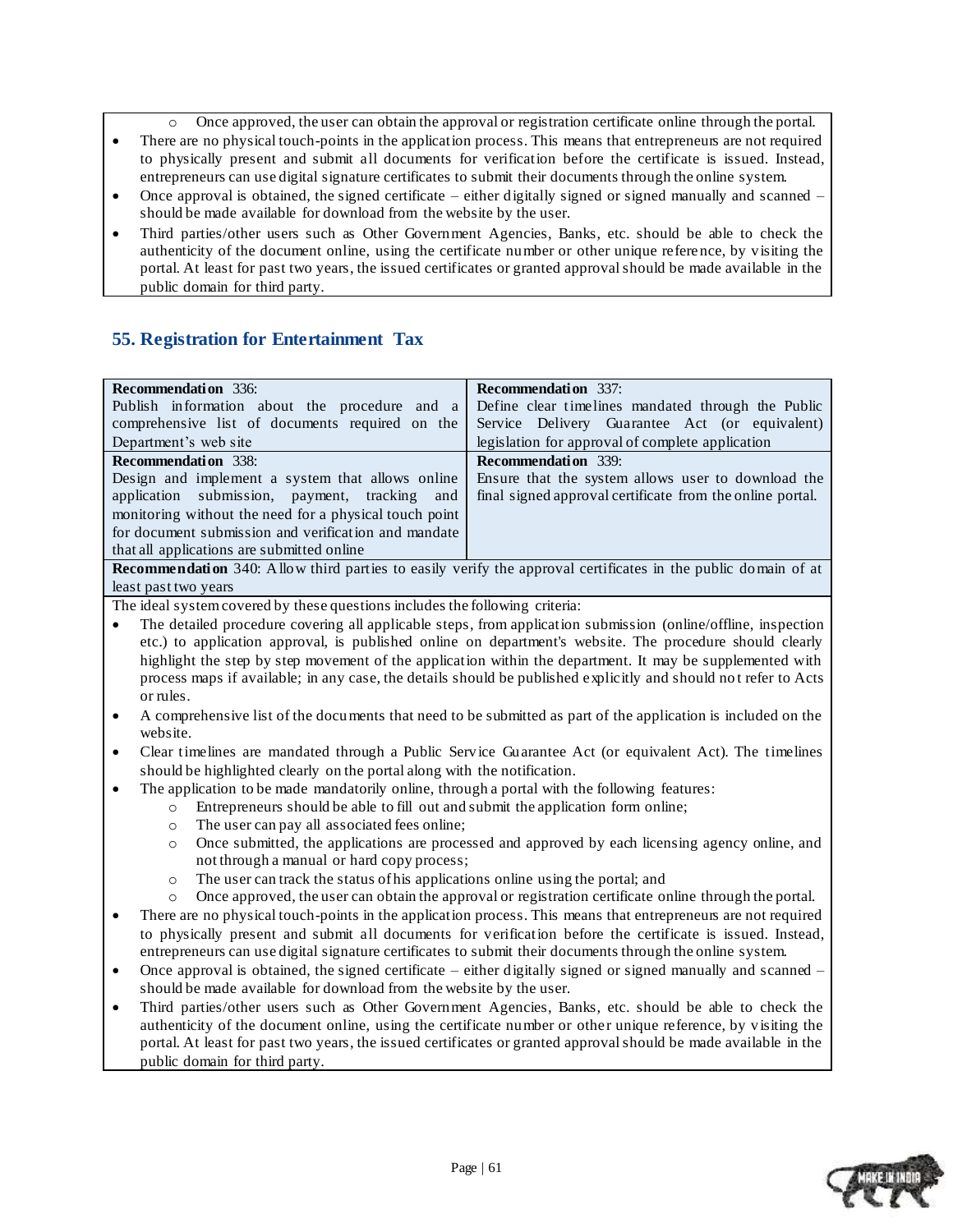# <span id="page-61-0"></span>**56. Registration for Luxury Tax**

| <b>Recommendation</b> 341:                                                                                                 | Recommendation $342$ :                                                                                               |  |
|----------------------------------------------------------------------------------------------------------------------------|----------------------------------------------------------------------------------------------------------------------|--|
| Publish information about the procedure and a                                                                              | Define clear timelines mandated through the Public                                                                   |  |
| comprehensive list of documents required on the                                                                            | Service Delivery Guarantee Act (or equivalent)                                                                       |  |
| Department's web site                                                                                                      | legislation for approval of complete application                                                                     |  |
| <b>Recommendation</b> 343:                                                                                                 | Recommendation 344:                                                                                                  |  |
| Design and implement a system that allows online                                                                           | Ensure that the system allows user to download the                                                                   |  |
| application<br>submission, payment, tracking<br>and                                                                        | final signed approval certificate from the online portal.                                                            |  |
| monitoring without the need for a physical touch point                                                                     |                                                                                                                      |  |
| for document submission and verification and mandate                                                                       |                                                                                                                      |  |
| that all applications are submitted online                                                                                 |                                                                                                                      |  |
|                                                                                                                            | <b>Recommendation</b> 345: Allow third parties to easily verify the approval certificates in the public domain of at |  |
| least past two years                                                                                                       |                                                                                                                      |  |
| The ideal system covered by these questions includes the following criteria:                                               |                                                                                                                      |  |
|                                                                                                                            | The detailed procedure covering all applicable steps, from application submission (online/offline, inspection        |  |
|                                                                                                                            | etc.) to application approval, is published online on department's website. The procedure should clearly             |  |
|                                                                                                                            | highlight the step by step movement of the application within the department. It may be supplemented with            |  |
|                                                                                                                            | process maps if available; in any case, the details should be published explicitly and should not refer to Acts      |  |
| or rules.                                                                                                                  |                                                                                                                      |  |
| $\bullet$                                                                                                                  | A comprehensive list of the documents that need to be submitted as part of the application is included on the        |  |
| website.                                                                                                                   |                                                                                                                      |  |
| $\bullet$                                                                                                                  | Clear timelines are mandated through a Public Service Guarantee Act (or equivalent Act). The timelines               |  |
| should be highlighted clearly on the portal along with the notification.                                                   |                                                                                                                      |  |
| The application to be made mandatorily online, through a portal with the following features:<br>$\bullet$                  |                                                                                                                      |  |
| Entrepreneurs should be able to fill out and submit the application form online;<br>$\circ$                                |                                                                                                                      |  |
| The user can pay all associated fees online;<br>$\circ$                                                                    |                                                                                                                      |  |
| $\circ$                                                                                                                    | Once submitted, the applications are processed and approved by each licensing agency online, and                     |  |
| not through a manual or hard copy process;                                                                                 |                                                                                                                      |  |
| The user can track the status of his applications online using the portal; and<br>$\circ$                                  |                                                                                                                      |  |
| Once approved, the user can obtain the approval or registration certificate online through the portal.<br>$\circ$          |                                                                                                                      |  |
| There are no physical touch-points in the application process. This means that entrepreneurs are not required<br>$\bullet$ |                                                                                                                      |  |
| to physically present and submit all documents for verification before the certificate is issued. Instead,                 |                                                                                                                      |  |
| entrepreneurs can use digital signature certificates to submit their documents through the online system.                  |                                                                                                                      |  |
| Once approval is obtained, the signed certificate – either digitally signed or signed manually and scanned –<br>$\bullet$  |                                                                                                                      |  |
| should be made available for download from the website by the user.                                                        |                                                                                                                      |  |
| $\bullet$                                                                                                                  | Third parties/other users such as Other Government Agencies, Banks, etc. should be able to check the                 |  |
|                                                                                                                            | authenticity of the document online, using the certificate number or other unique reference, by visiting the         |  |
|                                                                                                                            | portal. At least for past two years, the issued certificates or granted approval should be made available in the     |  |
| public domain for third party.                                                                                             |                                                                                                                      |  |
|                                                                                                                            |                                                                                                                      |  |
|                                                                                                                            |                                                                                                                      |  |

# <span id="page-61-1"></span>**57. Online filing of returns**

| <b>Recommendation</b> 346:                                                                                               | <b>Recommendation</b> 347:                         |
|--------------------------------------------------------------------------------------------------------------------------|----------------------------------------------------|
| Design and implement a system for online filing of                                                                       | Design and implement a system for online filing of |
| Value Added Tax (VAT)                                                                                                    | Central Sales Tax (CST)                            |
| <b>Recommendation</b> 348:                                                                                               | <b>Recommendation</b> 349:                         |
| Design and implement a system for online filing of                                                                       | Design and implement a system for online filing of |
| Profession Tax                                                                                                           | Luxury Tax                                         |
| <b>Recommendation</b> 350:                                                                                               | <b>Recommendation</b> 351:                         |
| Design and implement a system for online filing of Design and implement a system for online filing of                    |                                                    |
| Entry Tax                                                                                                                | Entertainment Tax to be filed online               |
| Similarly, in the case of filing taxes, online returns filing mechanisms are also useful in easily and quickly capturing |                                                    |

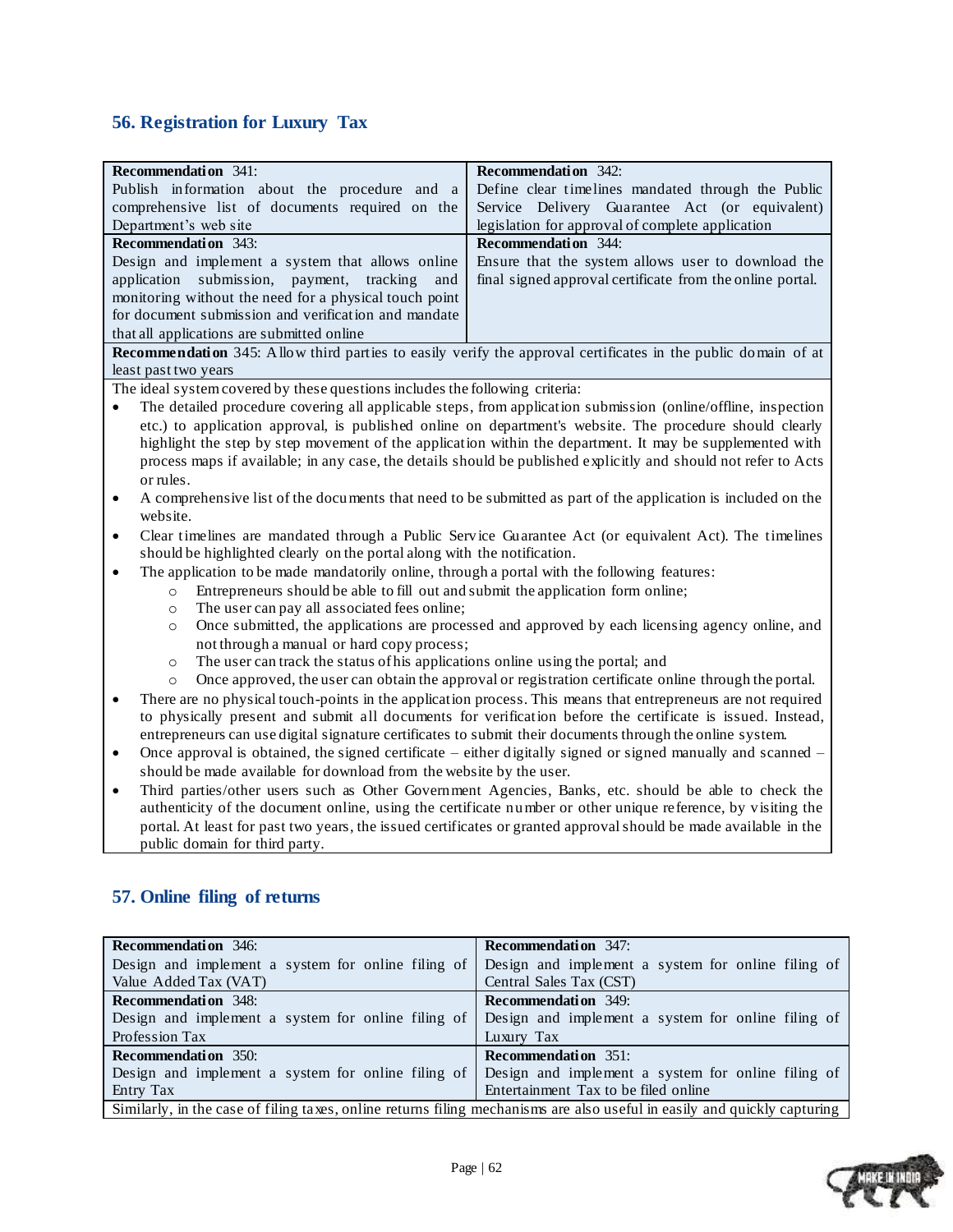relevant data effectively from the users. This allows better quality control on the database itself, by ensuring that it is error-free, and by thereby allowing state tax authorities to compile comprehensive tax payment histories and develop risk profiles for each tax payer. The online filing mechanism can also be effectively combined into single software, and made available through the single window.

### <span id="page-62-0"></span>**58. Online tax payment**

| <b>Recommendation</b> 352:                                                                                           | <b>Recommendation</b> 353:                          |
|----------------------------------------------------------------------------------------------------------------------|-----------------------------------------------------|
| Design and implement a system for online payment of                                                                  | Design and implement a system for online payment of |
| Value Added Tax (VAT)                                                                                                | Central Sales Tax (CST)                             |
| <b>Recommendation</b> 354:                                                                                           | <b>Recommendation</b> 355:                          |
| Design and implement a system for online payment of                                                                  | Design and implement a system for online payment of |
| Profession Tax                                                                                                       | Luxury Tax                                          |
| <b>Recommendation</b> 356:                                                                                           | <b>Recommendation</b> 357:                          |
| Design and implement a system for online payment of                                                                  | Design and implement a system for online payment of |
| Entry Tax                                                                                                            | Entertainment Tax                                   |
| Once returns are filed online, a payment gateway can be deployed to allow taxes to also be paid online. This reduces |                                                     |

the burden on the entrepreneurs to manually visit banks to pay taxes, and enables more accurate tax payments if they are based on the filings, as opposed to manual payments which may be subject to errors.

### <span id="page-62-1"></span>**59. Access to Information and Transparency Enablers**

| <b>Recommendation</b> 358:                                 | <b>Recommendation</b> 359:                                 |
|------------------------------------------------------------|------------------------------------------------------------|
| Develop and make publicly available a comprehensive        | Develop and make publicly available a comprehensive        |
| checklist, applicable procedure and timeline of all        | checklist, applicable procedure and timeline of all        |
| required pre-establishment No Objection Certificates       | required pre-operation No Objection Certificates           |
| (NOCs), licenses, registrations and other mandatory        | (NOCs), licenses, registrations and other mandatory        |
| State approvals required for setting up of a business      | State approvals required for starting business operations  |
| <b>Recommendation</b> 360:                                 | <b>Recommendation</b> 361:                                 |
| Develop an online information wizard<br>(one               | Develop an online information wizard<br>(one               |
| portal/functionality covering all categories/types of      | portal/functionality covering all categories/types of      |
| industries/businesses) to provide accurate information     | industries/businesses) to provide accurate information     |
| regarding all approvals (No Objection Certificates         | regarding all approvals (No Objection Certificates         |
| (NOCs), licenses, registrations and other mandatory        | (NOCs), licenses, registrations and other mandatory        |
| approvals, timelines, procedure) applicable to establish a | approvals, timelines, procedure) applicable to establish a |
| business/industrial unit (pre-establishment)               | business/industrial unit (pre operation)                   |

Investors and businesses often suffer from uncertainty about the exact regulatory requirements required to set up and start their operations. In addition to central registration and licensing, states often have a variety of "economy -wide" regulatory compliances; further, businesses in some industries may also require a number of sector- or industryspecific licenses. In order to ensure that all this information is readily available to an entrepreneur intending to set up a business, it is intended that:

- A comprehensive list of all required licenses, registrations and NOCs, both economy -wide and industryspecific is compiled, covering at least the areas covered in the State Business Reform Action Plan 2016, along with all industry-specific clearances;
- Good practice from several states indicates that the licenses, registrations and NOCs can be sub -divided into two distinct categories: pre-establishment and pre-operation. Segregating license and registration information into these two categories can also assist in offering single window services for licenses at these two stages of a business's establishment.
- The checklist is verified and validated effectively to ensure that no other state approval is required by consulting all licensing agencies as well as private sector associations and chambers;
- The checklist is made available to users on a state government website;

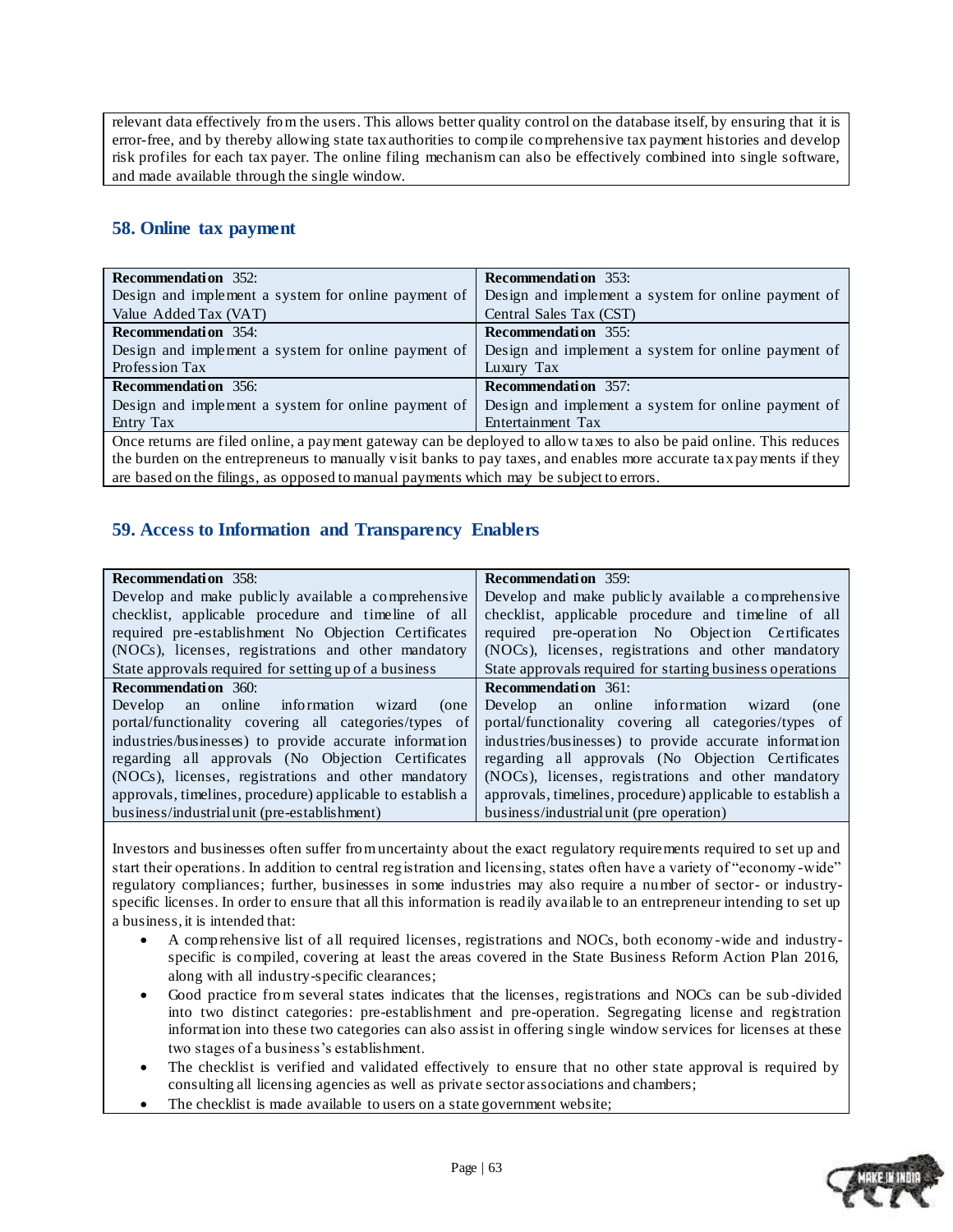In addition, an entrepreneur using the website for the purpose of understanding his or her regulatory burden should be able to filter the list by a set number of criteria, including the stage of the businesses life cycle, type of industry, location, number of employees, etc. to understand the unique mix of economy -wide and industry-specific licenses and registrations.

Such efforts can help ensure effective access to information for entrepreneurs, as well as provide regulatory certainty to ensure that they are aware of their exact compliance requirements. In addition, this information is critical to helping develop and implement a comprehensive single-window system and Common Application Forms (CAF).

| <b>Recommendation</b> 362:                                  | <b>Recommendation</b> 363:                                |
|-------------------------------------------------------------|-----------------------------------------------------------|
| Establish a formal investors' facilitation center/bureau in | Define working procedures for the investors' facilitation |
| State for investment promotion, industrial facilitation,    | center/bureau such as for queries regarding the           |
| regulatory reforms and obtaining user feedback              | application and approval process, query recording and     |
|                                                             | ticketing, service timelines for query handling, aligning |
|                                                             | relationship managers and reverting back to investors     |

Investment promotion and facilitation can assist in attracting new investments in the state and retain existing ones. Developing a formal process of improving the business climate requires a dedicated institution with responsibility for investment promotion & facilitation, simplification of regulatory procedures and direct engagement with the industry for information gathering, stakeholder consultations etc.

The investor facilitation center/bureau's ability to resolve problems is related to its legal status, mandate and location within government. Such an agency may be established a legislation or a legal mandate.

The investor facilitation center/bureau clearly publish online clear procedures and timelines regarding the following

- Application approval process
- Query recording and handling
- Grievance handling

#### **Recommendation** 364:

Implement a system whereby business entities are issued a single ID for all State taxes (VAT and CST, and PT, Entertainment Tax, Entry Tax and Luxury Tax where applicable)

Entrepreneurs are subject to various registrations for tax purposes at a state level, including VAT, CST, Entry tax, Entertainment tax, Luxury tax and Professional tax. A separate registration number for each makes it difficult on the part of the entrepreneur to remember and file; similarly, separate registration numbers make it difficult for tax authorities to develop risk profiles as they often do not have access to the full tax compliance history of a business. A single ID from the user perspective makes it easier to file taxes and also enables greater integration of tax payment and filing systems, thus reducing the cost on government to maintain multiple systems and databases.

| <b>Recommendation</b> 365:             | <b>Recommendation</b> 366:                                                                                        |
|----------------------------------------|-------------------------------------------------------------------------------------------------------------------|
|                                        | Mandate that the final VAT registration certification will   Mandate that the final professional tax registration |
|                                        | be issued within at most one (1) working day from the certification (where applicable) will be issued within at   |
| date of submission of application form | most one (1) working day from the date of submission of                                                           |
|                                        | application form                                                                                                  |

The provision of VAT and professional tax registration certificates are often a prerequisite for businesses to open bank accounts and therefore truly begin operations. Therefore, delays in issuing these certificates may lead to delays in the business's establishment and operations, thereby reducing the ability of the business to get bank loans, employ workers and generate incomes. Providing these certificates in a timely manner may help reduce this burden significantly. However, should the state choose to do so, it is necessary to put in place this commitment through a written notification mandating registration certificate to be issued in 1 day from date of application, and to ensure that any online systems for these registrations are equipped to allow this to happen in a timely manner.

| <b>Recommendation</b> 367: | <b>Recommendation</b> 368:                                                                                        |
|----------------------------|-------------------------------------------------------------------------------------------------------------------|
|                            | Enact a legislation (e.g. Right to Services Act) to Ensure that the time-bound service delivery legislation       |
|                            | mandate time-bound delivery of all services provided by defines punitive provisions that deter officials from not |

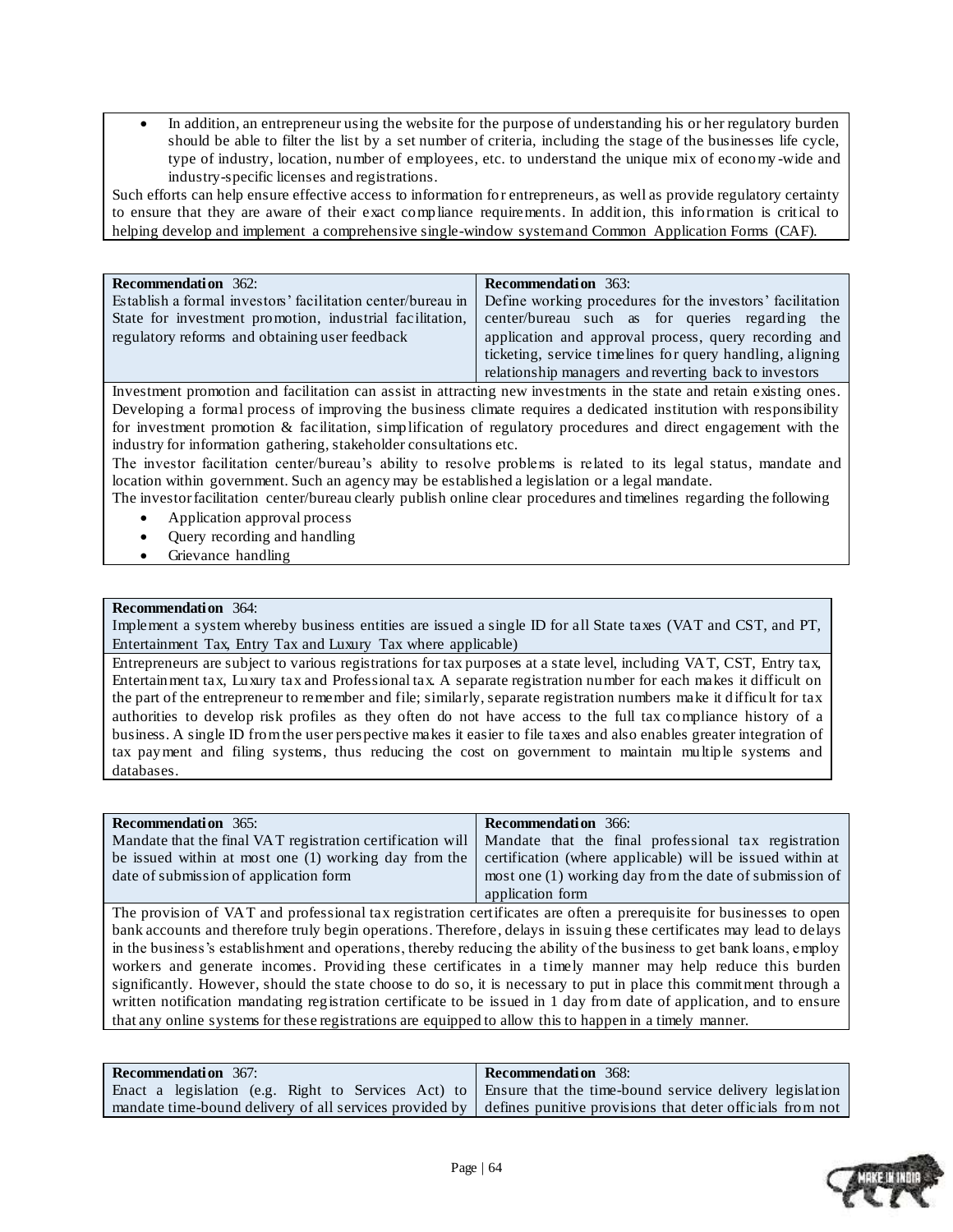| the State Government to Industries/Businesses | complying with the defined timelines for services being |
|-----------------------------------------------|---------------------------------------------------------|
|                                               | provided to Industry/Business                           |

#### **Recommendation** 371:

Ensure that the time -bound service delivery legislation defines clear procedures for applicants to submit grievances relating to noncompliance with the defined timelines

In order to make the delivery of services truly effective, the timelines for delivery by various agencies must enforceable. This means that the state must have legislation that:

- Mandates time-bound delivery of services to business, in line with the timelines published above; and
- Lays out punitive measures against officials who do not abide with these timelines.

For the purposes of this assessment, we recommend that the legislation cover time-bound service delivery for at least any four of the following registration or licensing processes: Labor, Environment, Land Allotment, Construction Permits, Power/electricity connections and State taxes.

The single window legislation should also indicate clear timelines that govern its processes for dealing with grievances related to the registration process. Such timelines provide additional certainty to entrepreneurs who wish to register their businesses. However, to be truly effective, these timelines should relate to fully resolving the grievances themselves – not just routing the grievance to other agencies or departments.

| <b>Recommendation</b> 369:                                                                                   | <b>Recommendation</b> 370:                               |
|--------------------------------------------------------------------------------------------------------------|----------------------------------------------------------|
| Develop an online system available in public to publish                                                      | Ensure that online system sends automated SMS/e-mail     |
| real time status of applications submitted to the                                                            | notification to respective Head of the Department with   |
| departments concerned for obtaining clearances                                                               | status information on the applications in which          |
|                                                                                                              | clearances are likely to breach the prescribed timelines |
|                                                                                                              | (e.g. when 90% of prescribed time limit is passed and    |
|                                                                                                              | clearance is still not given to applicant)               |
| The above online system should be enabled for the services beyond the ones covered under Single Window. Such |                                                          |

online portals should clearly make public the real time status of the applications submitted to the departments concerned for obtaining clearances. The online system should also send automated SMS/ emails to the respective department heads in case there is a breach of prescribed timelines (e.g. when 90% of prescribed time limit is passed and clearance is still not given to applicant)

| <b>Recommendation</b> 372:                             | <b>Recommendation</b> 373:                                                                  |
|--------------------------------------------------------|---------------------------------------------------------------------------------------------|
|                                                        | Mandate and make arrangements to publish draft Mandate and make arrangements to publish the |
| business regulation online and invite public comments/ | comments/feedback received online on the draft                                              |
| feedback on the same prior to enactment                | business regulation and how they are addressed in the                                       |
|                                                        | final regulation                                                                            |
|                                                        |                                                                                             |

Global best practice around promoting regulatory certainty for business includes allowing stakeholders the opportunity to review and provide feedback on draft regulations before they are enacted. Regulations that are compiled with stakeholder input tend to feature higher compliance and impose a lower burden in terms of enforcement as well as compliance. Allowing stakeholder inputs in business regulations is therefore a critical prerequisite for good private sector governance.

Many states have already introduced provisions for posting draft regulations online for public comment prior to enactment. In addition to these efforts, we recommend introducing a mechanis m to provide transparency on the comments that have been received, as well as how they were addressed in the final draft of the regulation that is ultimately enacted.

### <span id="page-64-0"></span>**60. Retail Drug License (Pharmacy) and renewal thereof**

| <b>Recommendation</b> 374:                                                                         | <b>Recommendation</b> 375:                       |
|----------------------------------------------------------------------------------------------------|--------------------------------------------------|
| Publish information about the procedure and Define clear timelines mandated through the Public     |                                                  |
| comprehensive list of documents on the Department's Service Delivery Guarantee Act (or equivalent) |                                                  |
| web site                                                                                           | legislation for approval of complete Application |

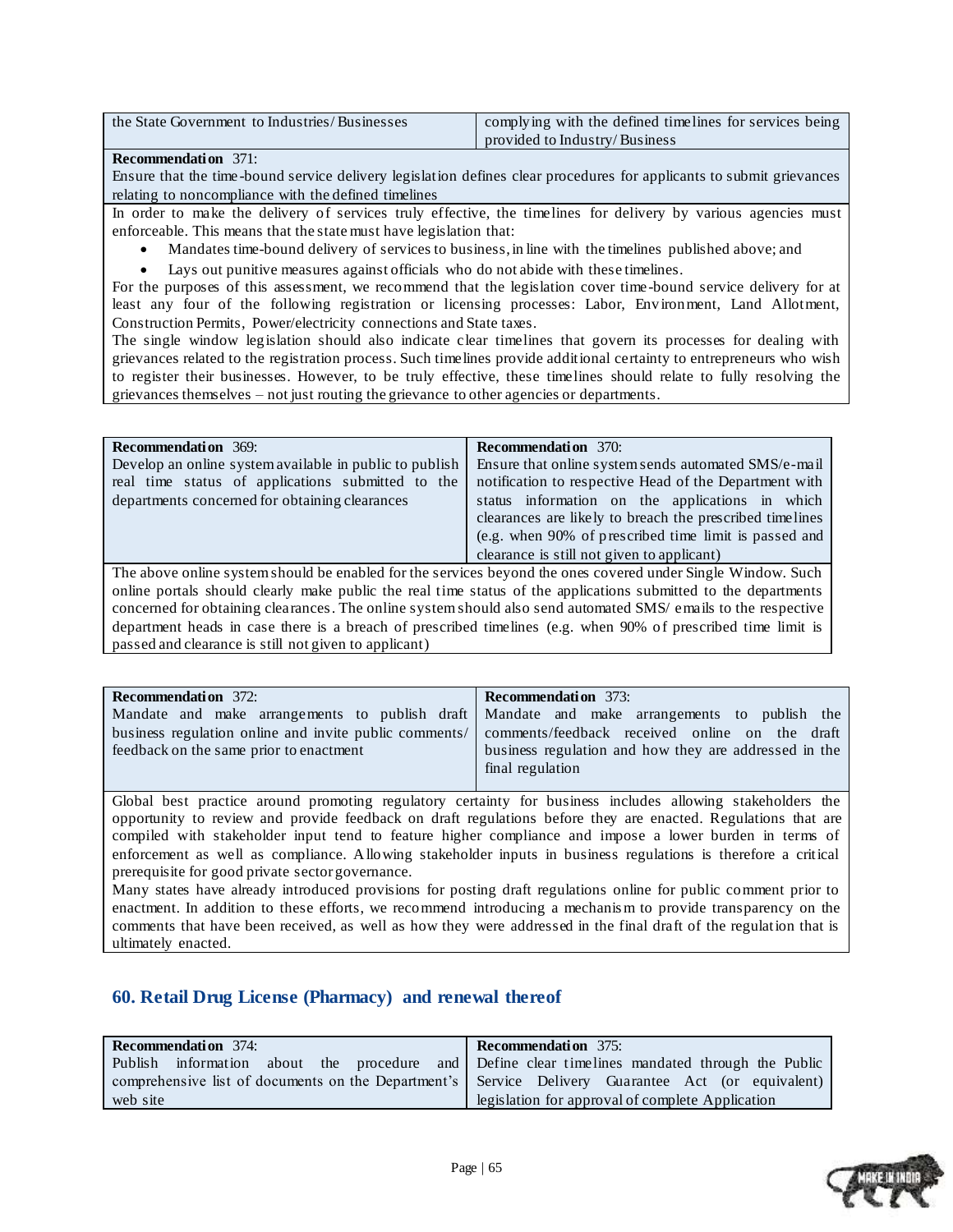| <b>Recommendation</b> 376:                                                                              | <b>Recommendation</b> 377:                                                                             |
|---------------------------------------------------------------------------------------------------------|--------------------------------------------------------------------------------------------------------|
|                                                                                                         | Design and implement a system that allows online   Ensure that the system allows users to download the |
| application submission, payment, tracking and final signed approval certificate from the online portal. |                                                                                                        |
| monitoring without the need for a physical touch point                                                  |                                                                                                        |
| for document submission and verification and mandate                                                    |                                                                                                        |
| that all applications are submitted online                                                              |                                                                                                        |

The ideal system covered by these questions includes the following criteria:

- The detailed procedure covering all applicable steps, from application submission (online/offline, inspection etc.) to application approval, is published online on department's website. The procedure should clearly highlight the step by step movement of the application within the department. It may be supplemented with process maps if available; in any case, the details should be published explicitly and should not refer to Acts or rules.
- A comprehensive list of the documents that need to be submitted as part of the application is included on the website.
- Clear timelines are mandated through a Public Service Guarantee Act (or equivalent Act). The timelines should be highlighted clearly on the portal along with the notification.
	- The application to be made mandatorily online, through a portal with the following fea tures:
		- o Entrepreneurs should be able to fill out and submit the application form online;
			- o The user can pay all associated fees online;
			- o Once submitted, the applications are processed and approved by each licensing agency online, and not through a manual or hard copy process;
			- o The user can track the status of his applications online using the portal; and
			- o Once approved, the user can obtain the approval or registration certificate online through the portal.
- There are no physical touch-points in the application process. This means that entrepreneurs are not required to physically present and submit all documents for verification before the certificate is issued. Instead, entrepreneurs can use digital signature certificates to submit their documents through the onlin e system.
- Once approval is obtained, the signed certificate either digitally signed or signed manually and scanned – should be made available for download from the website by the user.

### <span id="page-65-0"></span>**61. Wholesale drug license**

| <b>Recommendation</b> 378:<br>about the procedure<br>Publish information<br>and<br>comprehensive list of documents on the Department's<br>web site | <b>Recommendation</b> 379:<br>Define clear timelines mandated through the Public<br>Service Delivery Guarantee Act (or equivalent)<br>legislation for approval of complete Application |
|----------------------------------------------------------------------------------------------------------------------------------------------------|----------------------------------------------------------------------------------------------------------------------------------------------------------------------------------------|
| <b>Recommendation</b> 380:                                                                                                                         | <b>Recommendation</b> 381:                                                                                                                                                             |
|                                                                                                                                                    |                                                                                                                                                                                        |
| Design and implement a system that allows online                                                                                                   | Ensure that the system allows users to download the                                                                                                                                    |
|                                                                                                                                                    |                                                                                                                                                                                        |
| application submission, payment, tracking and                                                                                                      | final signed approval certificate from the online portal.                                                                                                                              |
| monitoring without the need for a physical touch point                                                                                             |                                                                                                                                                                                        |
| for document submission and verification and mandate                                                                                               |                                                                                                                                                                                        |
| that all applications are submitted online                                                                                                         |                                                                                                                                                                                        |
|                                                                                                                                                    |                                                                                                                                                                                        |

- The detailed procedure covering all applicable steps, from application submission (online/offline, inspection etc.) to application approval, is published online on department's website. The procedure should clearly highlight the step by step movement of the application within the departmen t. It may be supplemented with process maps if available; in any case, the details should be published explicitly and should not refer to Acts or rules.
- A comprehensive list of the documents that need to be submitted as part of the application is included on

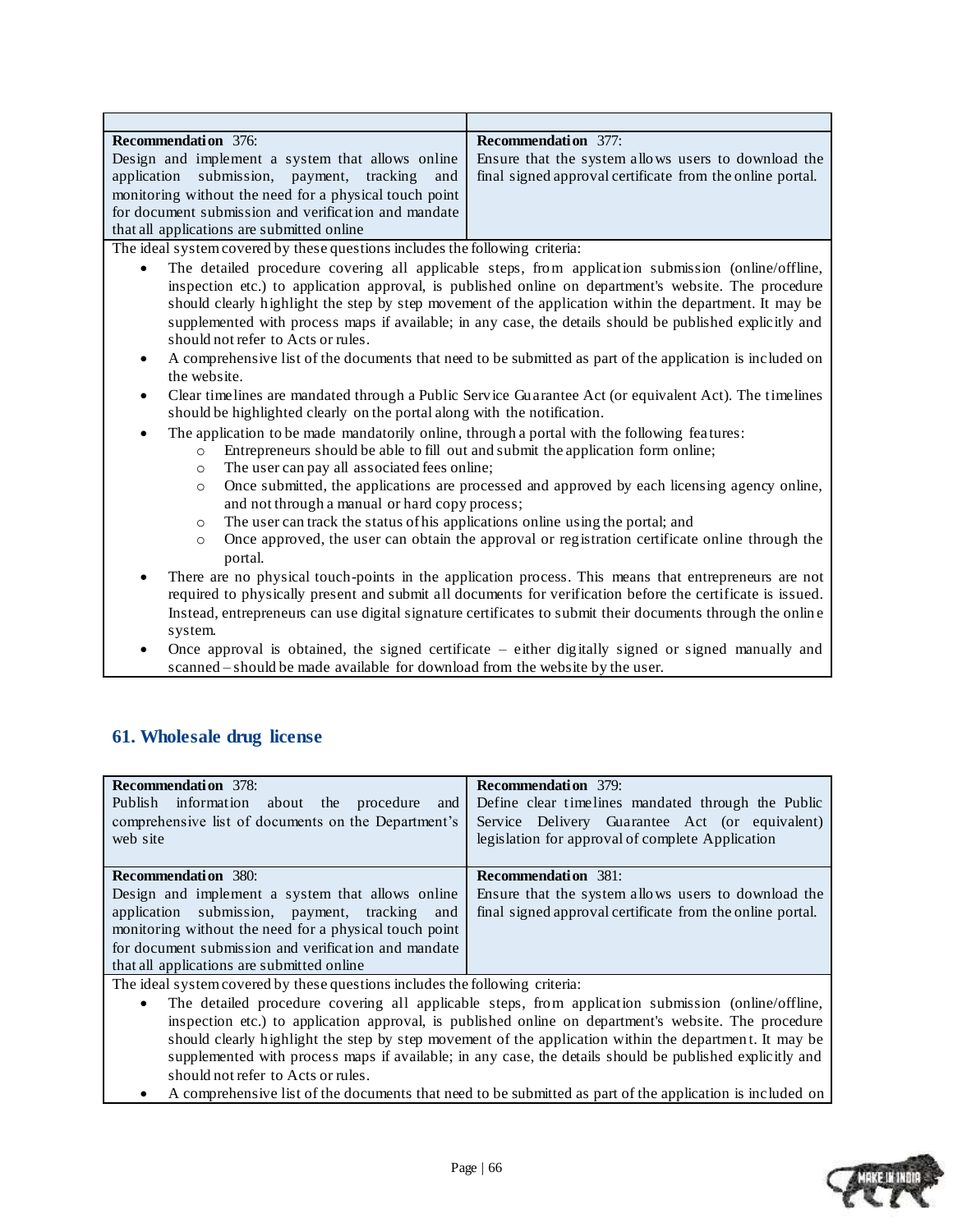the website.

- Clear timelines are mandated through a Public Service Guarantee Act (or equivalent Act). The timelines should be highlighted clearly on the portal along with the notification.
- The application to be made mandatorily online, through a portal with the following features:
	- o Entrepreneurs should be able to fill out and submit the application form online;
		- o The user can pay all associated fees online;
		- o Once submitted, the applications are processed and approved by each licensing agency online, and not through a manual or hard copy process;
		- o The user can track the status of his applications online using the portal; and
		- o Once approved, the user can obtain the approval or registration certificate online through the portal.
- There are no physical touch-points in the application process. This means that entrepreneurs are not required to physically present and submit all documents for verification before the certificate is issued. Instead, entrepreneurs can use digital signature certificates to submit their documents through the online system.
- Once approval is obtained, the signed certificate  $-$  either digitally signed or signed manually and scanned – should be made available for download from the website by the user.

### <span id="page-66-0"></span>**62. Granting and renewal of Drug Manufacturing License**

| <b>Recommendation</b> 382:                             | <b>Recommendation</b> 383:                                |
|--------------------------------------------------------|-----------------------------------------------------------|
| about the procedure<br>Publish information<br>and      | Define clear timelines mandated through the Public        |
| comprehensive list of documents on the Department's    | Service Delivery Guarantee Act (or equivalent)            |
| web site                                               | legislation for approval of complete Application          |
|                                                        |                                                           |
| <b>Recommendation</b> 384:                             | <b>Recommendation</b> 385:                                |
| Design and implement a system that allows online       | Ensure that the system allows users to download the       |
| application submission, payment, tracking and          | final signed approval certificate from the online portal. |
| monitoring without the need for a physical touch point |                                                           |
| for document submission and verification and mandate   |                                                           |
| that all applications are submitted online             |                                                           |
|                                                        |                                                           |

- The detailed procedure covering all applicable steps, from application submission (online/offline, inspection etc.) to application approval, is published online on department's website. The procedure should clearly highlight the step by step movement of the application within the department. It may be supplemented with process maps if available; in any case, the details should be published explicitly and should not refer to Acts or rules.
- A comprehensive list of the documents that need to be submitted as part of the application is included on the website.
- Clear timelines are mandated through a Public Service Guarantee Act (or equivalent Act). The timelines should be highlighted clearly on the portal along with the notification.
- The application to be made mandatorily online, through a portal with the following features:
	- o Entrepreneurs should be able to fill out and submit the application form online;
		- o The user can pay all associated fees online;
		- o Once submitted, the applications are process ed and approved by each licensing agency online, and not through a manual or hard copy process;
		- o The user can track the status of his applications online using the portal; and
		- o Once approved, the user can obtain the approval or registration certificate online through the portal.
- There are no physical touch-points in the application process. This means that entrepreneurs are not required to physically present and submit all documents for verification before the certificate is issued. Instead, entrepreneurs can use digital signature certificates to submit their documents through the online system.
- Once approval is obtained, the signed certificate either digitally signed or signed manually and scanned should be made available for download from the website by the user.

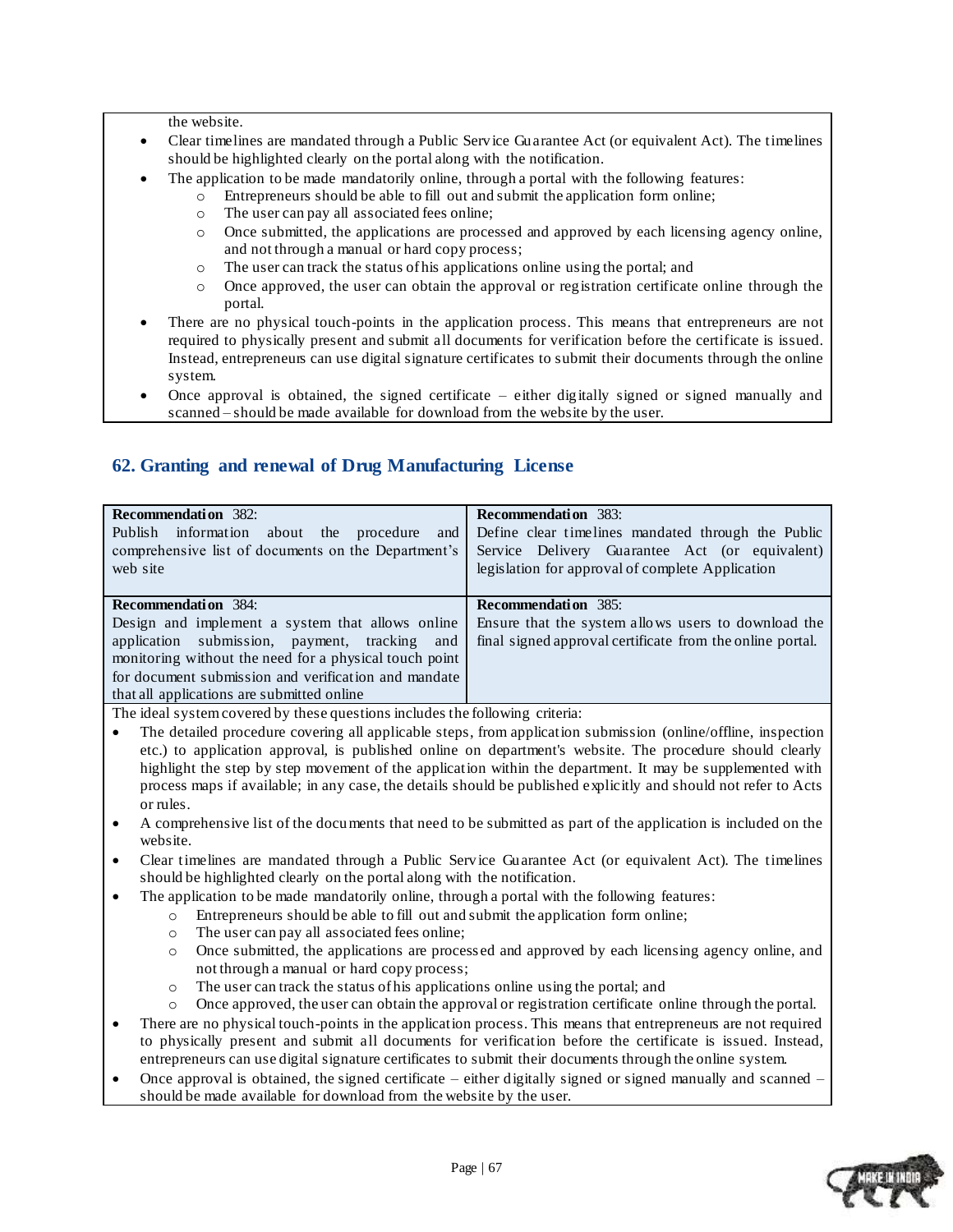### <span id="page-67-0"></span>**63. Registrations and renewals under the Legal Metrology Act, 2009**

| <b>Recommendation</b> 386:                                                                                           | <b>Recommendation</b> 387:                                                                                                                               |
|----------------------------------------------------------------------------------------------------------------------|----------------------------------------------------------------------------------------------------------------------------------------------------------|
| about the procedure<br>Publish information<br>and<br>comprehensive list of documents on the Department's<br>web site | Define clear timelines mandated through the Public<br>Service Delivery Guarantee Act (or equivalent)<br>legislation for approval of complete Application |
| <b>Recommendation</b> 388:                                                                                           | <b>Recommendation</b> 389:                                                                                                                               |
| Design and implement a system that allows online                                                                     | Ensure that the system allows users to download the                                                                                                      |
| application submission, payment, tracking and                                                                        | final signed approval certificate from the online portal.                                                                                                |
| monitoring without the need for a physical touch point                                                               |                                                                                                                                                          |
| for document submission and verification and mandate                                                                 |                                                                                                                                                          |
| that all applications are submitted online                                                                           |                                                                                                                                                          |
| <b>Recommendation</b> 390:                                                                                           |                                                                                                                                                          |

Allow third parties to easily verify the approval certificates in the public domain of at least past two years

The Legal Metrology Act, 2009 replace the Standards of Weights and Measures Act, 1976 and the Standards of Weights and Measures (Enforcement) Act, 1985. This law establishes uniform standards of weights and measures to regulate trade in weights, and other goods which are sold or distributed by weight, measure or number. Under this recommendation, registration is required for manufacturer, importer, dealer and repairer of any weight or measure.

- The detailed procedure covering all applicable steps, from application submission (online/offline, inspection etc.) to application approval, is published online on department's website. The procedure should clearly highlight the step by step movement of the application within the department. It may be supplemented with process maps if available; in any case, the details should be published explicitly and should not refer to Acts or rules.
- A comprehensive list of the documents that need to be submitted as part of the application is included on the website.
- Clear timelines are mandated through a Public Service Guarantee Act (or equivalent Act). The timelines should be highlighted clearly on the portal along with the notification.
- The application to be made mandatorily online, through a portal with the following features:
	- o Entrepreneurs should be able to fill out and submit the application form online;
	- o The user can pay all associated fees online;
	- o Once submitted, the applications are processed and approved by each licensing agency online, and not through a manual or hard copy process;
	- o The user can track the status of his applications online using the portal; and
	- o Once approved, the user can obtain the approval or registration certificate online through the portal.
- There are no physical touch-points in the application process. This means that entrepreneurs are not required to physically present and submit all documents for verification before the certificate is issued. Instead, entrepreneurs can use digital signature certificates to submit their documents through the online system.
- Once approval is obtained, the signed certificate either digitally signed or signed manually and scanned should be made available for download from the website by the user.
- Third parties/other users such as Other Government Agencies, Banks, etc. should be able to check the authenticity of the document online, using the certificate number or other unique reference, by visiting the portal. At least for past two years, the issued certificates or granted approval should be made available in the public domain for third party.

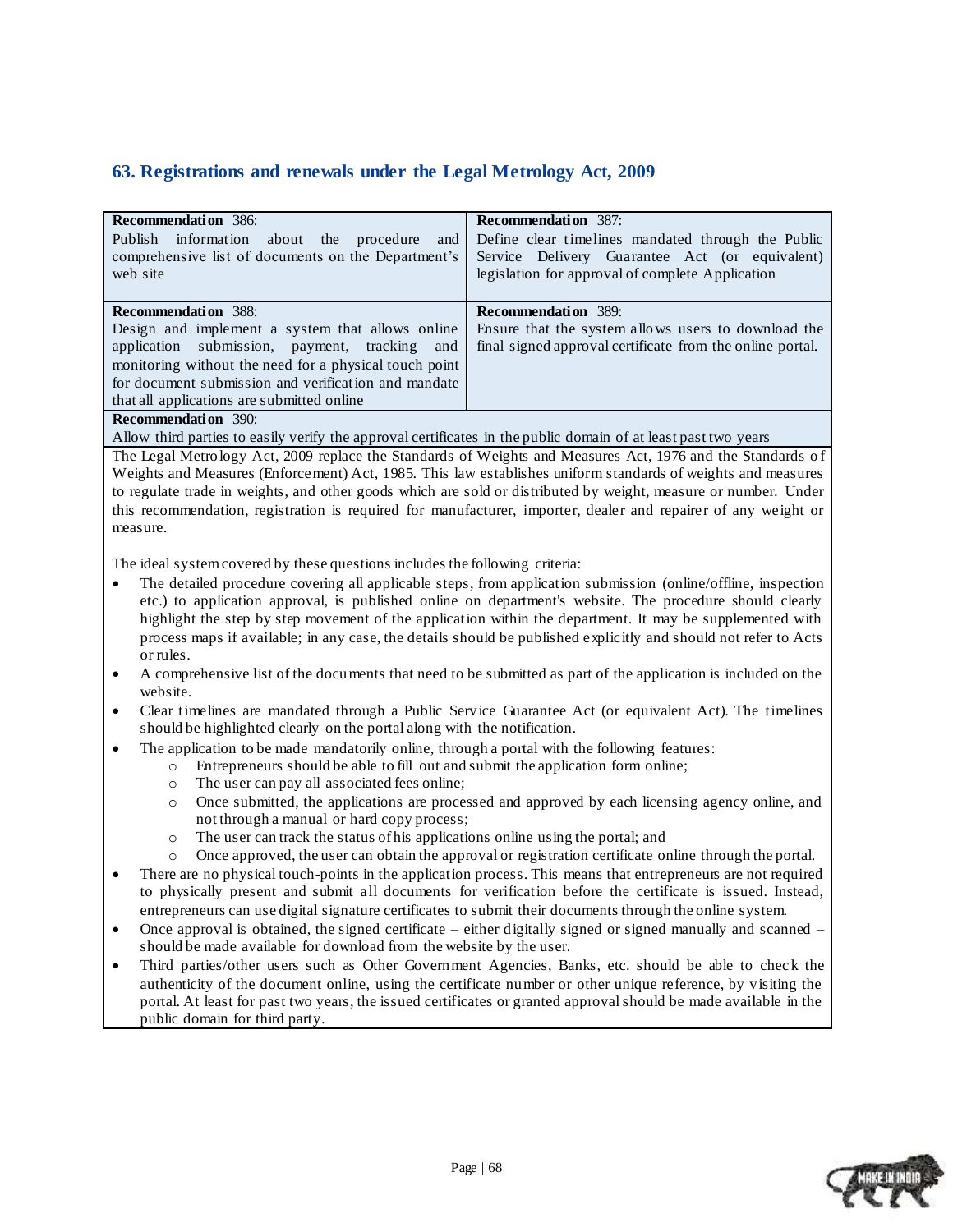# <span id="page-68-0"></span>**64. Registration of partnership firms**

| <b>Recommendation</b> 391:                                                                                                                                                                          | <b>Recommendation</b> 392:                                                                                                  |  |
|-----------------------------------------------------------------------------------------------------------------------------------------------------------------------------------------------------|-----------------------------------------------------------------------------------------------------------------------------|--|
| Publish<br>in formation<br>about<br>procedure<br>the<br>and                                                                                                                                         | Define clear timelines mandated through the Public                                                                          |  |
| comprehensive list of documents on the Department's                                                                                                                                                 | Service Delivery Guarantee Act (or equivalent)                                                                              |  |
| web site                                                                                                                                                                                            | legislation for approval of complete Application                                                                            |  |
|                                                                                                                                                                                                     |                                                                                                                             |  |
| <b>Recommendation</b> 393:                                                                                                                                                                          | Recommendation 394:                                                                                                         |  |
| Design and implement a system that allows online                                                                                                                                                    | Ensure that the system allows users to download the                                                                         |  |
| submission,<br>application<br>payment,<br>tracking<br>and                                                                                                                                           | final signed approval certificate from the online portal.                                                                   |  |
| monitoring without the need for a physical touch point                                                                                                                                              |                                                                                                                             |  |
| for document submission and verification and mandate                                                                                                                                                |                                                                                                                             |  |
| that all applications are submitted online                                                                                                                                                          |                                                                                                                             |  |
|                                                                                                                                                                                                     | <b>Recommendation</b> 395: Allow third parties to easily verify approval certificates in the public domain of at least past |  |
| two years                                                                                                                                                                                           |                                                                                                                             |  |
| The ideal system covered by these questions includes the following criteria:                                                                                                                        |                                                                                                                             |  |
| $\bullet$                                                                                                                                                                                           | The detailed procedure covering all applicable steps, from application submission (online/offline, inspection               |  |
|                                                                                                                                                                                                     | etc.) to application approval, is published online on department's website. The procedure should clearly                    |  |
|                                                                                                                                                                                                     | highlight the step by step movement of the application within the department. It may be supplemented with                   |  |
|                                                                                                                                                                                                     | process maps if available; in any case, the details should be published explicitly and should not refer to Acts or          |  |
| rules.                                                                                                                                                                                              |                                                                                                                             |  |
| A comprehensive list of the documents that need to be submitted as part of the application is included on the<br>$\bullet$                                                                          |                                                                                                                             |  |
| website.                                                                                                                                                                                            |                                                                                                                             |  |
| Clear time lines are mandated through a Public Service Guarantee Act (or equivalent Act). The time lines should                                                                                     |                                                                                                                             |  |
| $\bullet$<br>be highlighted clearly on the portal along with the notification.                                                                                                                      |                                                                                                                             |  |
|                                                                                                                                                                                                     |                                                                                                                             |  |
| The application to be made mandatorily online, through a portal with the following features:<br>$\bullet$                                                                                           |                                                                                                                             |  |
| Entrepreneurs should be able to fill out and submit the application form online;<br>$\circ$                                                                                                         |                                                                                                                             |  |
| The user can pay all associated fees online;<br>$\circ$                                                                                                                                             |                                                                                                                             |  |
| Once submitted, the applications are processed and approved by each licensing agency online, and not<br>$\circ$                                                                                     |                                                                                                                             |  |
| through a manual or hard copy process;                                                                                                                                                              |                                                                                                                             |  |
| The user can track the status of his applications online using the portal; and<br>$\circ$<br>Once approved, the user can obtain the approval or registration certificate online through the portal. |                                                                                                                             |  |
| $\circ$                                                                                                                                                                                             |                                                                                                                             |  |
| There are no physical touch-points in the application process. This means that entrepreneurs are not required to<br>$\bullet$                                                                       |                                                                                                                             |  |
| physically present and submit all documents for verification before the certificate is issued. Instead,                                                                                             |                                                                                                                             |  |
| entrepreneurs can use digital signature certificates to submit their documents through the online system.                                                                                           |                                                                                                                             |  |
| Once approval is obtained, the signed certificate $-$ either digitally signed or signed manually and scanned $-$<br>$\bullet$                                                                       |                                                                                                                             |  |
| should be made available for download from the website by the user.                                                                                                                                 |                                                                                                                             |  |
| Third parties/other users such as Other Government Agencies, Banks, etc. should be able to check the<br>$\bullet$                                                                                   |                                                                                                                             |  |
| authenticity of the document online using the certificate number or other unique reference by visiting the                                                                                          |                                                                                                                             |  |

authenticity of the document online, using the certificate number or other unique reference, by visiting the portal. At least for past two years, the issued certificates or granted approval should be made available in the public domain for third party.

# <span id="page-68-1"></span>**65. Registration of Societies**

| <b>Recommendation</b> 396:<br>about the<br>Publish information<br>comprehensive list of documents on the Department's Service Delivery Guarantee Act (or equivalent)<br>web site | <b>Recommendation</b> 397:<br>procedure and Define clear timelines mandated through the Public<br>legislation for approval of complete Application |
|----------------------------------------------------------------------------------------------------------------------------------------------------------------------------------|----------------------------------------------------------------------------------------------------------------------------------------------------|
| <b>Recommendation</b> 398:                                                                                                                                                       | <b>Recommendation</b> 399:                                                                                                                         |
| Design and implement a system that allows online                                                                                                                                 | Ensure that the system allows users to download the                                                                                                |
| application submission, payment, tracking and final signed approval certificate from the online portal.                                                                          |                                                                                                                                                    |
| monitoring without the need for a physical touch point                                                                                                                           |                                                                                                                                                    |

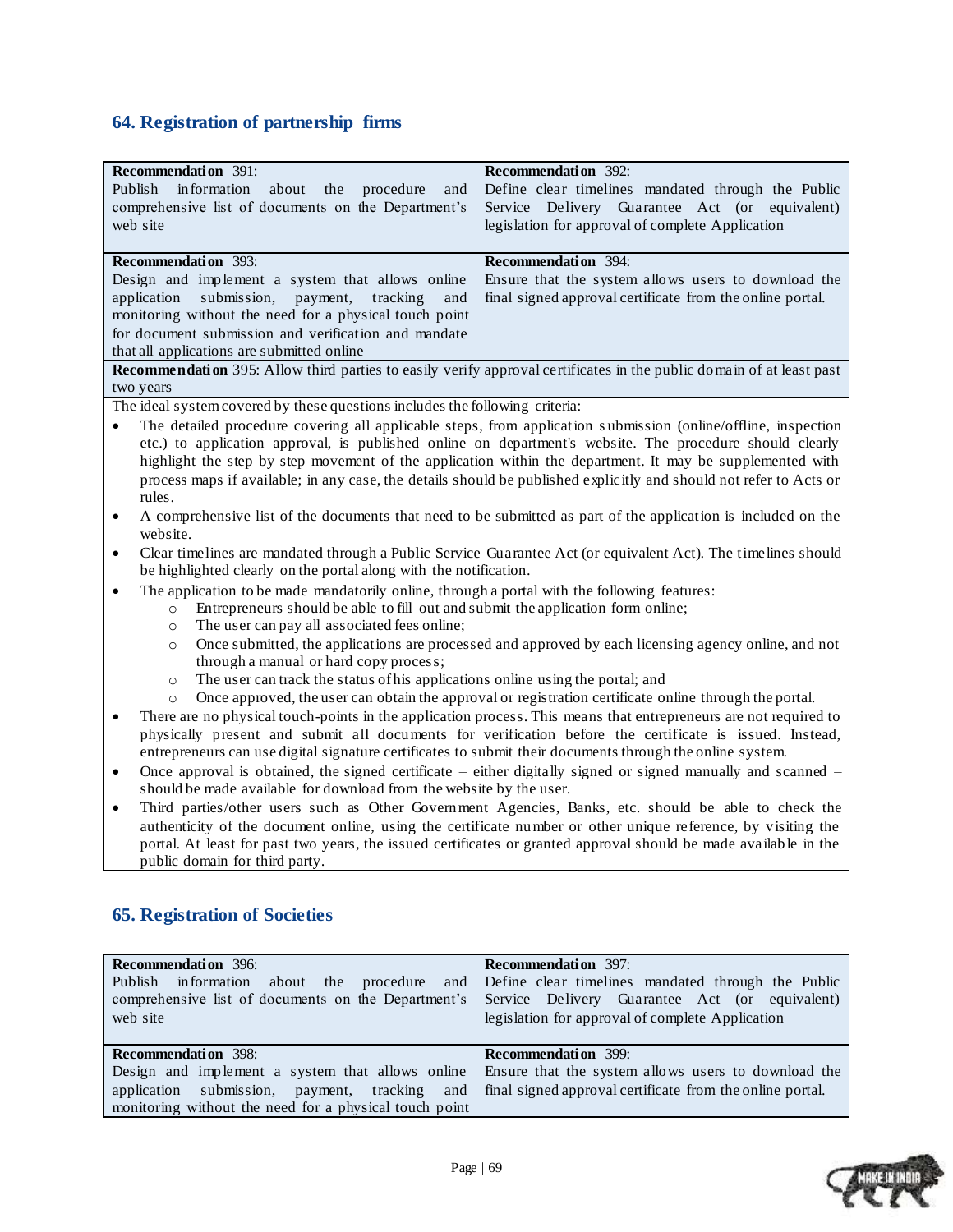| for document submission and verification and mandate |  |
|------------------------------------------------------|--|
| that all applications are submitted online           |  |

**Recommendation** 400: Allow third parties to easily verify approval certificates in the public domain of at least past two years

Registration of Societies shall be under both, Societies Registration Act, 1806 and Cooperative Societies Act, 1912. The ideal system covered by these questions includes the following criteria:

- The detailed procedure covering all applicable steps, from application submission (online/offline, inspection etc.) to application approval, is published online on department's website. The procedure should clearly highlight the step by step movement of the application within the department. It may be supplemented with process maps if available; in any case, the details should be published explicitly and should not refer to Acts or rules.
- A comprehensive list of the documents that need to be submitted as part of the application is included on the website.
- Clear timelines are mandated through a Public Service Guarantee Act (or equivalent Act). The timelines should be highlighted clearly on the portal along with the notification.
- The application to be made mandatorily online, through a portal with the following features:
	- o Entrepreneurs should be able to fill out and submit the application form online;
	- o The user can pay all associated fees online;
	- o Once submitted, the applications are processed and approved by each licensing agency online, and not through a manual or hard copy process;
	- o The user can track the status of his applications online using the portal; and
	- o Once approved, the user can obtain the approval or registration certificate online through the portal.
- There are no physical touch-points in the application process. This means that entrepreneurs are not required to physically present and submit all documents for verification before the certificate is issued. Instead, entrepreneurs can use digital signature certificates to submit their documents through the online system.
- Once approval is obtained, the signed certificate either digitally signed or signed manually and scanned should be made available for download from the website by the user.
- Third parties/other users such as Other Government Agencies, Banks, etc. should be able to check the authenticity of the document online, using the certificate number or other unique reference, by visiting the portal. At least for past two years, the issued certificates or granted approval should be made available in the public domain for third party.

### <span id="page-69-0"></span>**66. Trade Licence**

| <b>Recommendation</b> 401:                                                                                       | <b>Recommendation</b> 402:                              |  |
|------------------------------------------------------------------------------------------------------------------|---------------------------------------------------------|--|
| Publish information about the procedure<br>and                                                                   | Define clear timelines mandated through the Public      |  |
| comprehensive list of documents on the Department's                                                              | Service Delivery Guarantee Act (or equivalent)          |  |
| web site                                                                                                         | legislation for approval of complete Application        |  |
|                                                                                                                  |                                                         |  |
| <b>Recommendation</b> 403:                                                                                       | <b>Recommendation</b> 404:                              |  |
|                                                                                                                  |                                                         |  |
| Design and implement a system that allows online                                                                 | Reduce the number of documents required for             |  |
| application submission, payment, tracking<br>and                                                                 | obtaining trade license to only two: ID Proof and Lease |  |
| monitoring without the need for a physical touch point                                                           | Deed/Legal Occupancy document                           |  |
| for document submission and verification and mandate                                                             |                                                         |  |
| that all applications are submitted online                                                                       |                                                         |  |
| <b>Recommendation</b> 405:                                                                                       | <b>Recommendation</b> 406:                              |  |
| Ensure that the system allows user to download the                                                               | Allow third parties to easily verify the approval       |  |
| final signed approval certificate from the online portal.                                                        | certificates in the public domain of at least past two  |  |
|                                                                                                                  | vears.                                                  |  |
| The Trade License as per the recommendation is for all trade licences under the Municipal Acts of the respective |                                                         |  |
| municipal corporation and other local bodies of the states as relevant.                                          |                                                         |  |

The ideal system covered by these questions includes the following criteria:

The detailed procedure covering all applicable steps, from application submission (online/offline, inspection